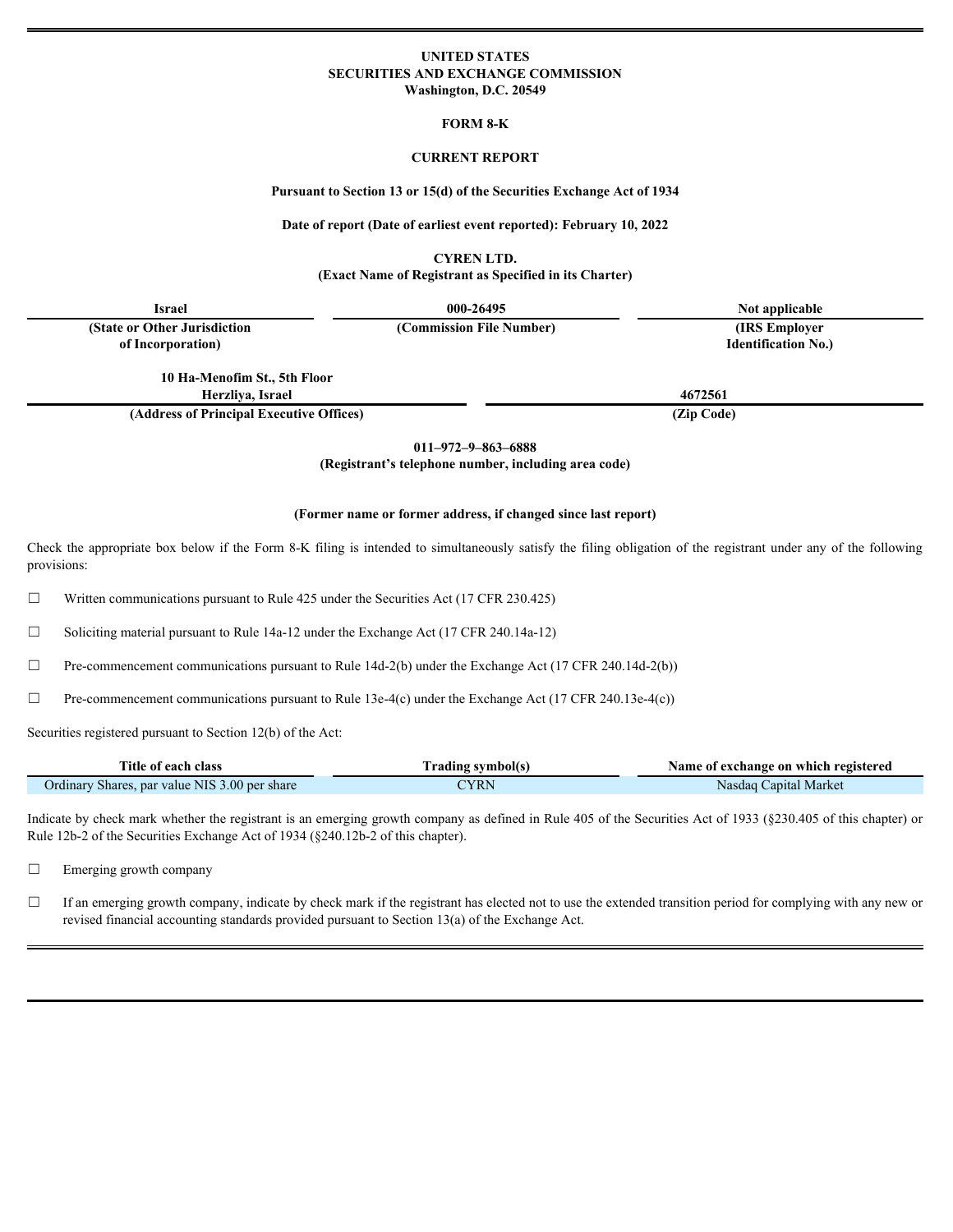# **Item 1.01 Entry into a Material Definitive Agreement**

#### *Securities Purchase Agreement*

Item 1.01 Entry into a Material Definitive Agreement<br>Securities Purchase Agreement<br>On February 10, 2022, Cyren Ltd. ("we," "our," or "us") entered into a securities purchase agreement (the "Purchase Agreement") with certai investors named therein (the "Purchasers"), pursuant to which we agreed to sell and issue, in a private placement offering (the "Offering"), (i) 760,757 of our **Item 1.01 Entry into a Material Definitive Agreement**<br>Securities Purchase Agreement<br>On February 10, 2022, Cyren Ltd. ("we," "our," or "us") entered into a securities purchase agreement (the "Purchase Agreement") with cert 2,368,318 Ordinary Shares (the "Pre-Funded Warrant Shares") with an exercise price of \$0.001 per Pre-Funded Warrant Share, and (iii) warrants (the "Ordinary Item 1.01 Entry into a Material Definitive Agreement<br>Sceurities Purchase Agreement<br>On February 10, 2022, Cyren Ltd. ("we," "our," or "us") entered into a securities purchase agreement (the "Purchase Agreement") with certai exercise price of \$3.71 per Ordinary Warrant Share, at a purchase price per Share and Ordinary Warrant of \$3.835 or \$3.834 per Pre-Funded Warrant and Ordinary Warrant. The Ordinary Warrants will be exercisable immediately and terminate on August 16, 2027. The Purchase Agreement contains customary representations, warranties, covenants, closing conditions, and indemnification of the Purchasers by us. We are required to pay certain liquidated damages to the Purchasers in the event we fail to satisfy the current public information requirements of Rule 144 under the Securities Act of 1933, as amended (the "Securities Act"), until such time that satisfaction of such requirements is no longer required for the sale of the Ordinary Shares. Icen 1.01 Entry into a Material Definitive Agreement<br>Securities Puroleus Agreement<br>Co-irlines Securities Puroleus Agreement Co-irlines and the one of the Puroleus Agreement (the "Puroleus Agreement") with certain restricti Securities Purchase Agreement<br>On February 10, 2022, Cyren Lad ("we," "out" or "as") culcule stop as a securities agreement Agent and account a securities and a securities and a securities and the Place manner and the Place

Pursuant to the Purchase Agreement, subject to certain exempt issuances set forth in the Purchase Agreement, we and all of our subsidiaries are prohibited from issuing any Ordinary Shares for 60 days after the earlier of (i) the date of effectiveness of the registration statement covering the resale of the Ordinary Shares issued pursuant to the Purchase Agreement and the Ordinary Shares underlying the Warrants (together the "Shares") pursuant to the Registration Rights Agreement described below, (ii) the date the Shares have been or may be sold pursuant to Rule 144 under the Securities Act without the requirement for us to be in compliance with the current public information required under Rule 144 and without volume or manner-of-sale restrictions, (iii) after February 14, 2023 provided that a holder of Shares is not an affiliate of us, or (iv) all of the Shares may be sold pursuant to an exemption from registration under Section  $4(a)(1)$  of the Securities Act Registration Rights Agreement, the Company is prohibited from effecting or entering into an agreement to effect any issuance by the Company of Ordinary Shares or Ordinary Share equivalents involving a Variable Rate Transaction (as defined in the Purchase Agreement), subject to certain limited exceptions set forth in the Purchase Agreement.

We entered into an engagement agreement (the "Engagement Agreement") with H.C. Wainwright & Co., LLC, who served as the placement agent (the "Placement Agent") in connection with the Offering. We agreed to pay the Placement Agent a cash fee equal to 7.0% of the aggregate gross proceeds from the Offering. We also agreed to pay the Placement Agent a management fee equal to 1.0% of the aggregate gross proceeds from the Offering, \$35,000 for non-accountable expenses, up to \$50,000 fees and expenses of legal counsel and other out-of-pocket expenses and up to \$6,650 for escrow expenses.

"Warrant Shares"), representing 6.0% of the aggregate number of Ordinary Shares and Pre-Funded Warrants sold in the Offering. The Placement Agent Warrants have an exercise price equal to \$4.7938, or 125% of the offering price per Ordinary Share and are exercisable immediately and terminate on August 16, 2027.

The closing of the Offering occurred on February 14, 2022. We received gross proceeds of approximately \$12 million in connection with the Offering. We intend to use the net proceeds received by us from the Offering for working capital and general corporate purposes.

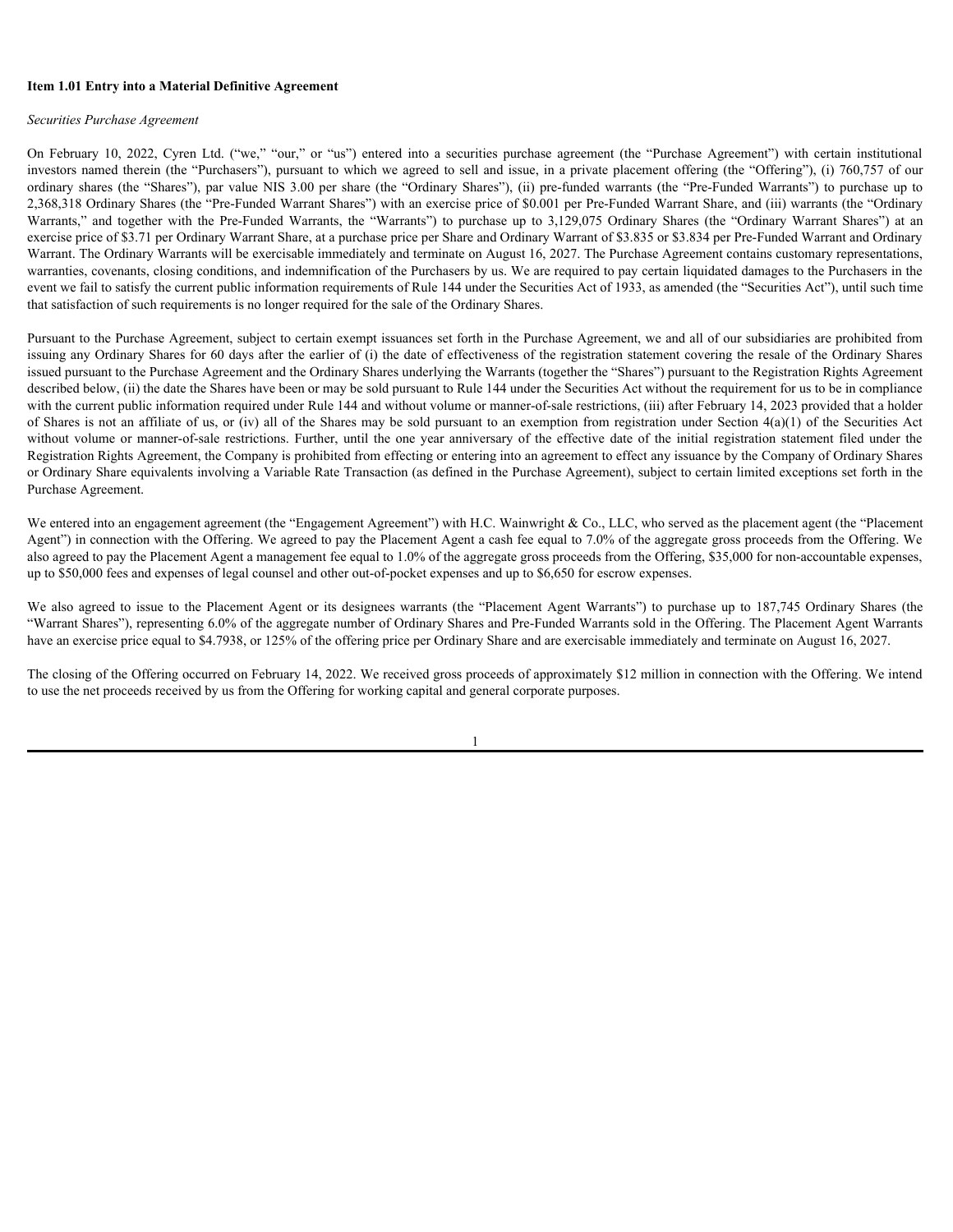## *Registration Rights Agreement*

In connection with the Offering, on February 10, 2022, we entered into Registration Rights Agreement with the Purchasers (the "Registration Rights Agreement"). Registration Rights Agreement<br>In connection with the Offering, on February 10, 2022, we entered into Registration Rights Agreement with the Purchasers (the "Registration Rights Agreement").<br>Pursuant to the Registration Rig "SEC"), within fifteen calendar days of the date of the Registration Rights Agreement to cover the resale of the Shares, (ii) use our commercially reasonable efforts Registration Rights Agreement<br>
In connection with the Offering, on February 10, 2022, we entered into Registration Rights Agreement with the Purchasers (the "Registration Rights Agreement").<br>
Pursuant to the Registration R Registration Rights Agreement<br>In connection with the Offering, on February 10, 2022, we entered into Registration Rights Agreement with the Purchasers (the "Registration Rights Agreement").<br>Pursuant to the Registration Rig Registration Rights Agreement<br>In connection with the Offering, on February 10, 2022, we entered into Registration Rights Agreement with the Purchasers (the "Registration Rights Agreement").<br>Pursuant to the Registration Rig subsequently become unavailable, or use of the prospectus contained in such registration statements is suspended for certain periods of time, we would be required to pay certain liquidated damages to the Purchasers. Registration Rights Agreement<br>In connection with the Offering, on February 10, 2022, we entered into Registration Rights Agreement with the Purchasers (the "Registration Rights Agreement").<br>Pursuant to the Registration Rig Registration Rights Agreement<br>
In automobile Agreement Common Particular and Registration Rights Agreement with the Parkinson Ole Telegistration Rights. Agreement and the acquired and the excellent and Encomment of the St

Rights Agreement are not complete and are subject to, and qualified in their entirety by, the full text of such documents, copies of which are attached as Exhibits 10.1, 4.1, 4.2, 4.3 and 10.2, respectively, to this Current Report on Form 8-K and are incorporated herein by reference.

# **Item 3.02 Unregistered Sales of Equity Securities.**

The information set forth under Item 1.01 of this Current Report on Form 8-K is incorporated by reference into this Item 3.02.

We issued and sold the Shares, the Ordinary Warrants, the Pre-Funded Warrants and the Placement Agent Warrants, and may issue the Ordinary Shares issuable upon exercise of the Ordinary Warrants, Pre-Funded Warrants and the Placement Agent Warrants, in reliance on the exemption from the registration requirements of the Securities Act by virtue of Section  $4(a)(2)$  thereof and Rule 506 of Regulation D thereunder. In connection with the Purchasers' execution of the Purchase Agreement, the Purchasers represented to us that they are each an "accredited investor" as defined in Regulation D of the Securities Act and that the securities to be violation of the Securities Act or any applicable state securities law.

This Current Report on Form 8-K does not constitute, and may not be used in connection with, an offer to sell, or a solicitation of an offer to buy, any securities by any person in any jurisdiction in which it is unlawful for the person to make the offer or solicitation.

# **Item 7.01 Regulation FD Disclosure.**

On February 10, 2022, we issued a press release announcing the Offering and the entry into the Purchase Agreement and the Registration Rights Agreement. A copy of the press release is attached hereto as Exhibit 99.1 and is incorporated herein by reference. On February 14, 2022, we issued a press release announcing the closing of the Offering. A copy of the press release is attached hereto as Exhibit 99.2 and is incorporated herein by reference.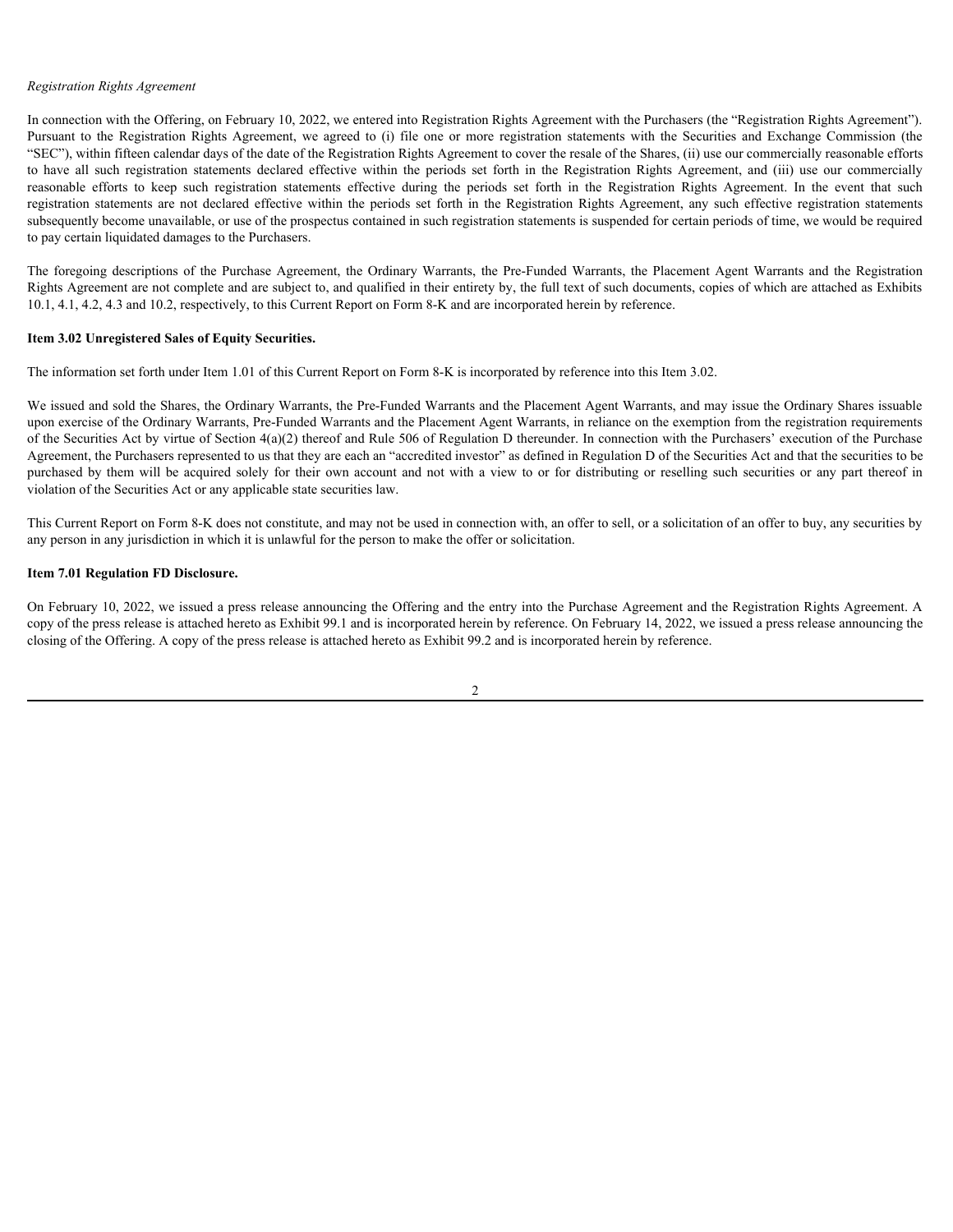# **Item 9.01 Financial Statement and Exhibits.**

(d) *Exhibits.*

| Exhibit<br>Number | <b>Exhibits</b>                                                                                                          |
|-------------------|--------------------------------------------------------------------------------------------------------------------------|
| 4.1               | Form of Ordinary Warrant                                                                                                 |
| 4.2               | Form of Pre-Funded Warrant                                                                                               |
| 4.3               | Form of Placement Agent Warrant                                                                                          |
| $10.1*$           | Form of Securities Purchase Agreement, dated February 10, 2022, by and among Cyren Ltd. and the purchasers named therein |
| $10.2*$           | Form of Registration Rights Agreement, dated February 10, 2022, by and among Cyren Ltd. and the purchasers named therein |
| 99.1              | Press release issued by Cyren Ltd. on February 10, 2022                                                                  |
| 99.2              | Press release issued by Cyren Ltd. on February 14, 2022                                                                  |
| 104               | Cover Page Interactive Data File (embedded within the Inline XBRL document)                                              |
|                   |                                                                                                                          |

Fortain of the exhibits and schedules to this Exhibit have been omitted in accordance with Regulation S-K Item  $601(a)(5)$  or Item  $601(b)(2)$ . Cyren Ltd. agrees to furnish a copy of all omitted exhibits and schedules to the SEC upon its request.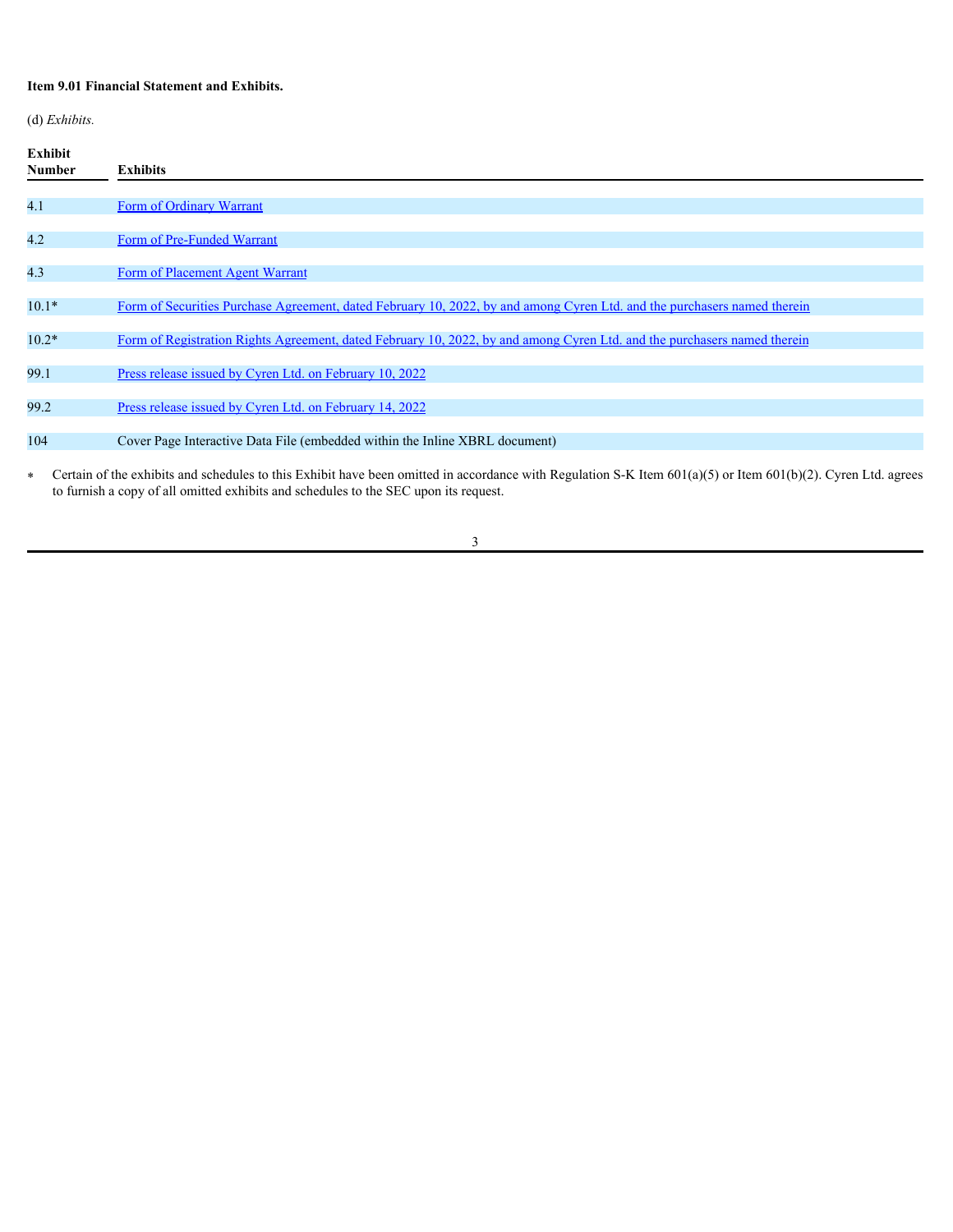# **SIGNATURE**

Pursuant to the requirements of the Securities Exchange Act of 1934, the Registrant has duly caused this report to be signed on its behalf by the undersigned hereunto duly authorized.

**CYREN LTD.**

Name: Kenneth Tarpey Title: Chief Financial Officer

4

Dated: February 14, 2022 By: /s/ Kenneth Tarpey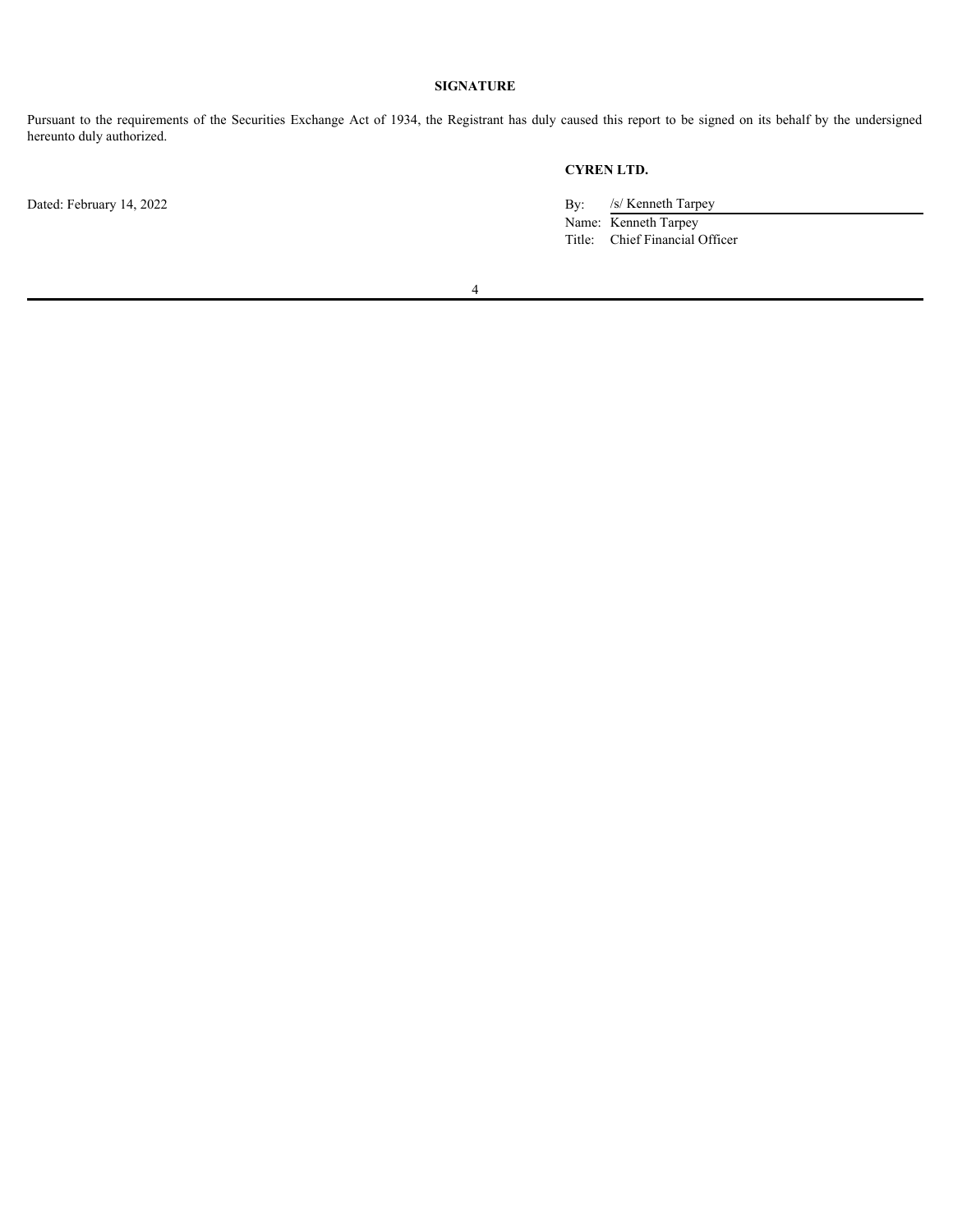EXHIFT THIS SECURITY NOR THE SECURITIES FOR WHICH THIS SECURITY IS EXERCISABLE HAVE BEEN REGISTERED WITH THE SECURITIES AND EXCHANGE COMMISSION OR THE SECURITIES COMMISSION OF ANY STATE IN RELIANCE UPON AN EXEMPTION FROM R SECURITIES AND EXCHANGE COMMISSION OR THE SECURITIES COMMISSION OF ANY STATE IN RELIANCE UPON AN EXEMPTION FROM EXAMPLE THIS SECURITY NOR THE SECURITIES FOR WHICH THIS SECURITY IS EXERCISABLE HAVE BEEN REGISTERED WITH THE SECURITIES AND EXCHANGE COMMISSION OR THE SECURITIES COMMISSION OF ANY STATE IN RELIANCE UPON AN EXEMPTION FROM OFFERED OR SOLD EXCEPT PURSUANT TO AN EFFECTIVE REGISTRATION STATEMENT UNDER THE SECURITIES ACT OR PURSUANT TO AN AVAILABLE EXEMPTION FROM, OR IN A TRANSACTION NOT SUBJECT TO, THE REGISTRATION REQUIREMENTS OF THE SECURITIES ACT AND IN ACCORDANCE WITH APPLICABLE STATE SECURITIES LAWS. THIS SECURITY AND THE SECURITIES ISSUABLE UPON EXERCISE OF EXPRISE THIS SECURITY NOR THE SECURITIES FOR WHICH THIS SECURITY IS EXERCISABLE HAVE BEEN REGISTERED WITH THE SECURITIES AND EXCHANGE COMMISSION OR THE SECURITIES COMMISSION OF ANY STATE IN RELIANCE UPON AN EXEMPTION FROM SECURITIES. ENTITUEN THIS SECURITY NOR THE SECURITIES FOR WHICH THIS SECURITY IS EXPERCISABLE HAVE BEEN REGISTERED WITH THE SECURITY AND EXERCISE TO THE SUBJECTIVE AND MAXIMUM CONDITIONS ON A TRANSPORT ON THE SUBJECTIVE AND SUBJECTIVE R THIS SECURITY NOR THE SECURITES FOR WHICH THIS SECURITY IS EXERCISABLE HAVE BEEN REGISTERED WITH THE HISTAND COMMISSION OF HIS SECURITIES ACT OF 1933. AS AMENDED (THE "SECURITES ACT, AND, ACCORDINGLY, MAY NOT BE ARRANT

# **ORDINARY SHARE PURCHASE WARRANT**

# **CYREN LTD.**

Issue Date: February 14, 2022 Warrant Shares: **Exercise Date: February 14, 2022** Initial Exercise Date: February 14, 2022

THIS ORDINARY SHARE PURCHASE WARRANT (the "Warrant") certifies that, for value received, \_\_\_\_\_ or its assigns (the "Holder") is Exercise Date") and on or prior to 5:00 p.m. (New York City time) on August 16, 2027 (the "Termination Date") but not thereafter, to subscribe for and purchase from Cyren Ltd., an Israeli corporation (the "Company"), up to Ordinary Shares (as subject to adjustment hereunder, the "Warrant Shares"). The purchase price of one Ordinary Share under this Warrant shall be equal to the Exercise Price, as defined in Section 2(b).

Agreement (the "Purchase Agreement"), dated February 10, 2022, among the Company and the purchasers signatory thereto.

#### Section 2. Exercise.

<span id="page-5-0"></span>a) Exercise of Warrant. Exercise of the purchase rights represented by this Warrant may be made, in whole or in part, at any time or times on or **EXERCISHY NOR THE SECURITY NOR THE SECURITES FOR WHICH THIS SECURITY IS EXERCISINE HAVE BEEN REGISTERD WITH THE RESORVENT ON THE SECURITY IS COMMISSION OF ANY STATE IN RELANCE UPON AN EXERCISITY THE SECURITY ON A THE SEC** submitted by e-mail (or e-mail attachment) of the Notice of Exercise in the form annexed hereto (the "Notice of Exercise"). Within the earlier of (i) two (2) Trading Days and (ii) the number of Trading Days comprising the Standard Settlement Period (as defined in Section 2(d)(i) herein) following the date of exercise as aforesaid, the Holder shall deliver the aggregate Exercise Price for the Warrant Shares specified in the applicable Notice of Exercise by EXTRIME THE SCENETES ACT 1933, AMENDED (THE "SECULTIES ACT), AND ACCORDINGT, WAY NOT BE AN ARRANT ON A NOT AN ANY NOT BE A MANAGEM VALUE TO THE REGISTRATION STATE ACT, AND A CORDINATED A MANAGEMENT ON A CAN A STATE OF CON DOR SOLD EXCEPT PURSENANT TO AN EFFECTIVE REGISTRATION TOTATINENT UNDER THE SECURITES ACT OR PURSENANT TO ANY ARCHAET CONDUCTED AND THE SECURITES AND THE SCURIMENT TOWAY TO ANY THE SCURIMENT ON A THE SCURIMENT ON THE SCUR medallion guarantee (or other type of guarantee or notarization) of any Notice of Exercise be required. The Company shall have no obligation to inquire with respect to or otherwise confirm the authenticity of the signature(s) contained on any Notice of Exercise nor the authority of the person so executing such Notice of Exercise. Notwithstanding anything herein to the contrary, the Holder shall not be required to physically surrender this Warrant to the Company until the Holder has purchased all of the Warrant Shares available hereunder and the Warrant has been exercised in full, in which case, the Holder shall surrender this Warrant to the Company for cancellation within three (3) Trading Days of the date on which the final Notice of Exercise is delivered to the Company. Partial exercises of this Warrant resulting in purchases of a portion of the total number of Warrant Shares available hereunder **EVRENT ITD.**<br>
ISSNEY:<br>
THIS ORDENVARY SHARE PURCHASE WARRANT (the "<u>Warrant</u>") centric based for conservered, or the assume the "Habber") is<br>
upon the term and abject on the interactions on exercise and the conditions her Warrant Shares purchased. The Holder and the Company shall maintain records showing the number of Warrant Shares purchased and the date of such purchases. The Company shall deliver any objection to any Notice of Exercise within one (1) Trading Day of receipt of such notice. **The Holder and any assignee, by acceptance of this Warrant, acknowledge and agree that, by reason of the provisions of this paragraph, following the purchase of a portion of the Warrant Shares hereunder, the number of Warrant Shares available for purchase hereunder at any given time may be less than the amount stated on the face hereof.**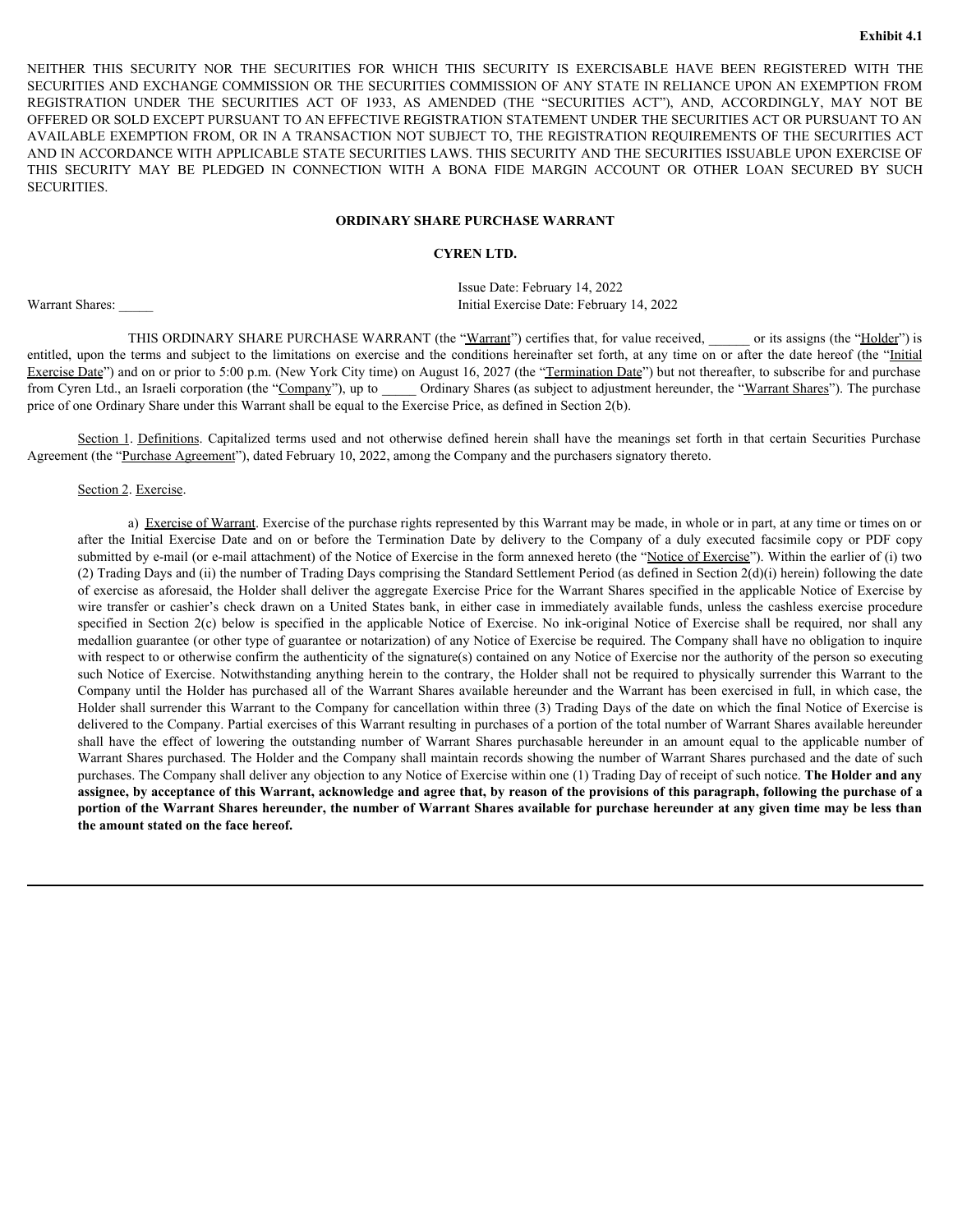# Price").

b) Exercise Price. The exercise price per Ordinary Share under this Warrant shall be \$3.71, subject to adjustment hereunder (the "Exercise<br>
c) Cashless Exercise. If at the time of exercise hereof there is no effective regi c) Cashless Exercise. If at the time of exercise hereof there is no effective registration statement registering, or the prospectus contained therein is not available for the resale of the Warrant Shares by the Holder, then this Warrant may also be exercised, in whole or in part, at such time by means of a "cashless exercise" in which the Holder shall be entitled to receive a number of Warrant Shares equal to the quotient obtained by dividing [(A-B) (X)] by (A), where:

- (A) = as applicable: (i) the VWAP on the Trading Day immediately preceding the date of the applicable Notice of Exercise if such Notice of Exercise is (1) both executed and delivered pursuant to Section 2(a) hereof on a day that is not a Trading Day or (2) both executed and delivered pursuant to Section 2(a) hereof on a Trading Day prior to the opening of "regular trading hours" (as defined in Rule 600(b)(68) of Regulation NMS promulgated under the federal securities laws) on such Trading Day, (ii) at the option of the Holder, either (y) the VWAP on the Trading Day immediately preceding the date of the applicable Notice of Exercise or (z) the Bid Price of the Ordinary Shares on the principal Trading Market as reported by Bloomberg L.P. as of the time of the Holder's execution of the applicable Notice of Exercise if such Notice of Exercise is executed during "regular trading hours" on a Trading Day and is delivered within two (2) hours thereafter (including until two (2) hours after the close of "regular trading hours" on a Trading Day) pursuant to Section 2(a) hereof or (iii) the VWAP on the date of the applicable Notice of Exercise if the date of such Notice of Exercise is a Trading Day and such Notice of Exercise is both executed and delivered pursuant to Section 2(a) hereof after the close of "regular trading hours" on such Trading Day; **If Nextise Prior.** The exercise price per Ordinary Share under this Warrant shall be \$3.71, subject to adjustment hereunder (the "Exercise in Social Control of the particle in the control of the particle in the control o
- (B) = the Exercise Price of this Warrant, as adjusted hereunder; and
- $(X)$  = the number of Warrant Shares that would be issuable upon exercise of this Warrant in accordance with the terms of this Warrant if such exercise were by means of a cash exercise rather than a cashless exercise.

Securities Act, the Warrant Shares shall take on the characteristics of the Warrants being exercised, and the holding period of the Warrant Shares being issued may be tacked on to the holding period of this Warrant. The Company agrees not to take any position contrary to this Section 2(c).

"Bid Price" means, for any date, the price determined by the first of the following clauses that applies: (a) if the Ordinary Shares are then listed or quoted on a Trading Market, the bid price of the Ordinary Shares for the time in question (or the nearest preceding date) on the Trading Market on which the Ordinary Shares are then listed or quoted as reported by Bloomberg L.P. (based on a Trading Day from 9:30 a.m. (New York City time) to 4:02 p.m. (New York City time)), (b) if OTCQB or OTCQX is not a Trading Market, the volume weighted average price of the Ordinary Shares for such date (or the nearest preceding date) on OTCQB or OTCQX as applicable, (c) if the Ordinary Shares are not then listed or quoted for trading on OTCQB or OTCQX and if prices for the Ordinary Shares are then reported on The Pink Open Market (or a similar organization or agency succeeding to its functions of reporting prices), the most recent bid price per Ordinary Share so reported, or (d) in all other cases, the fair market value of an Ordinary Share as determined by an independent appraiser selected in good faith by the Holders of a majority in interest of the Warrants then outstanding and reasonably acceptable to the Company, the reasonable fees and expenses of which shall be paid by the Company.

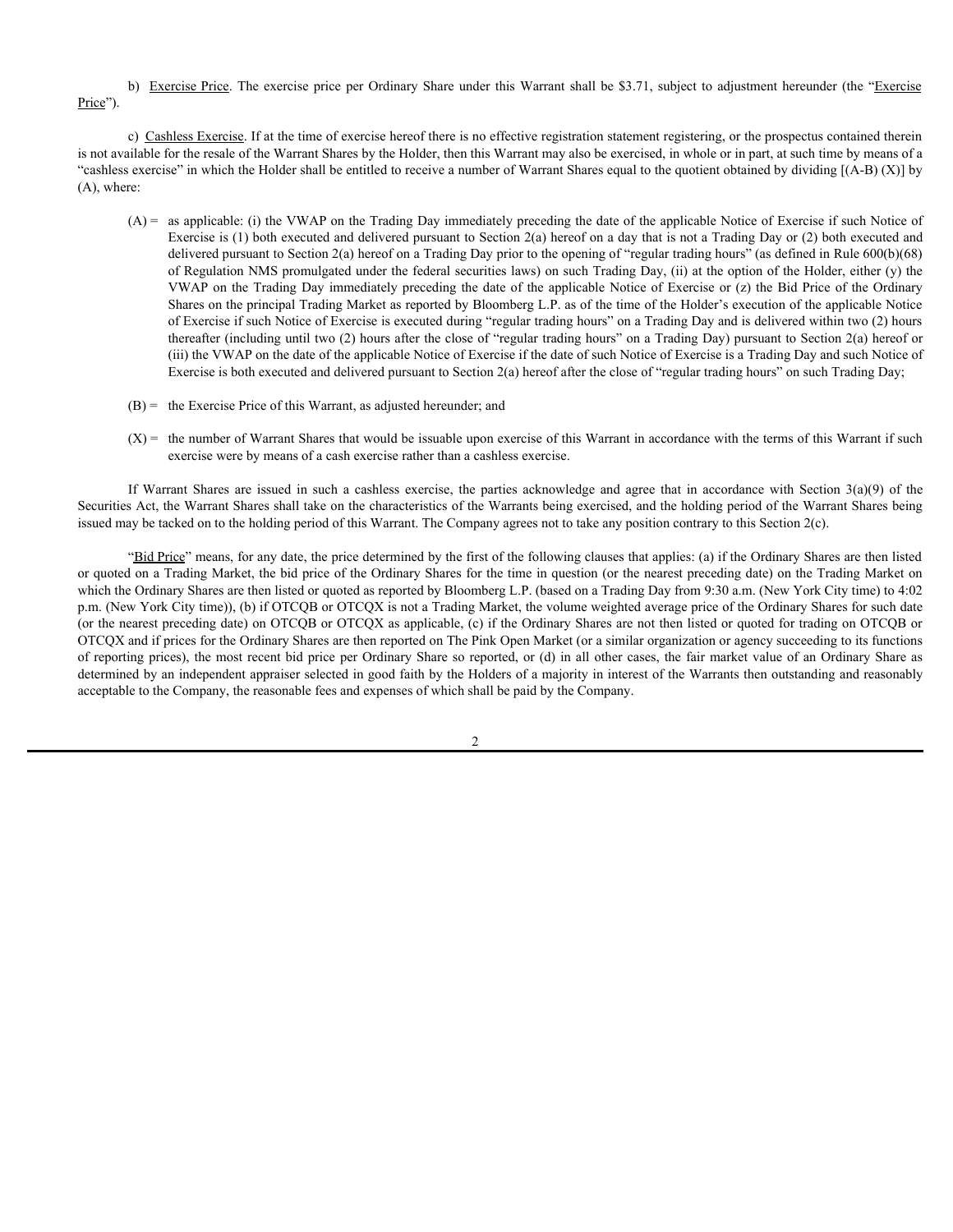"VWAP" means, for any date, the price determined by the first of the following clauses that applies: (a) if the Ordinary Shares are then listed or quoted on a Trading Market, the daily volume weighted average price of the Ordinary Shares for such date (or the nearest preceding date) on the Trading Market on which the Ordinary Shares are then listed or quoted as reported by Bloomberg L.P. (based on a Trading Day from 9:30 a.m. (New York City time) to 4:02 p.m. (New York City time)), (b) if OTCQB or OTCQX is not a Trading Market, the volume weighted average price of the Ordinary Shares for such date (or the nearest preceding date) on OTCQB or OTCQX as applicable, (c) if the Ordinary Shares are not then listed or quoted for trading on OTCQB or OTCQX and if prices for the Ordinary Shares are then reported on The Pink Open Market (or a similar organization or agency succeeding to its functions of reporting prices), the most recent bid price per Ordinary Share so reported, or (d) in all other cases, the fair market value of an Ordinary Share as determined by an independent appraiser selected in good faith by the Holders of a majority in interest of the Warrants then outstanding and reasonably acceptable to the Company, the reasonable fees and expenses of which shall be paid by the Company.

# d) Mechanics of Exercise.

i. Delivery of Warrant Shares Upon Exercise. The Company shall cause the Warrant Shares purchased hereunder to be transmitted by the Transfer Agent to the Holder by crediting the account of the Holder's or its designee's balance account with The Depository Trust Company through its Deposit or Withdrawal at Custodian system ("DWAC") if the Company's transfer agent is then a participant in such system and either (A) there is an effective registration statement permitting the issuance of the Warrant Shares to or resale of the Warrant Shares by the Holder or (B) the Warrant Shares are eligible for resale by the Holder without volume or manner-of-sale limitations pursuant to Rule 144 (assuming cashless exercise of the Warrants), and otherwise by physical delivery of a certificate, registered in the Company's share register in the name of the Holder or its designee, for the number of Warrant Shares to which the Holder is entitled pursuant to such exercise to the address specified by the Holder in the Notice of Exercise by the date that is the earliest of (i) two (2) Trading Days after the delivery to the Company of the Notice of Exercise, (ii) one (1) Trading Day after delivery of the aggregate Exercise Price to the Company and (iii) the number of Trading days comprising the Standard Settlement Period after the delivery to the Company of the Notice of Exercise  $\Delta E$ " means. for any date, the price determined by the first of the following chances that applies. (a) if the Oulinary Shares are then histol or fading Market, the daily volume weighted average price of the Oulinary Sha purposes to have become the holder of record of the Warrant Shares with respect to which this Warrant has been exercised, irrespective of the date of delivery of the Warrant Shares, provided that the Company shall have received payment of the aggregate Exercise Price (other EXP means, for any dute, the piece determined by the first of the following clauses that applier. (a) if the Colinary Shares are then listed or finding Market, the dubity bulne weighted average price of the Ordinary Share comprising the Standard Settlement Period following delivery of the Notice of Exercise. If the Company fails for any reason to deliver to the Holder the Warrant Shares subject to a Notice of Exercise by the Warrant Share Delivery Date, the Company shall pay, beginning one Trading Day after the Warrant Share Delivery Date, to the Holder, in cash, as liquidated damages and not as a penalty, for each \$1,000 of Warrant Shares subject to such exercise (based on the VWAP of the Ordinary Shares on the date of the applicable Notice of Exercise), \$10  $\Delta E$ Trading for a grading the detectmined by the first of the bifthological particle of infer odding Nations (in increasing the original by the second as equencies of the Outlary Shares are then itself of the Day on the Trading Markur, the direct orientation and the Holder orientation and the Comat Markur (and the Comat Markur Holder Comat Markur Holder Comat Markur Holder and Markur Holder and Markur Holder and Markur Holder (or the resu Company agrees to maintain a transfer agent that is a participant in the FAST program so long as this Warrant remains outstanding and exercisable. As used herein, "Standard Settlement Period" means the standard settlement period, expressed in a number of Trading Days, on the Company's primary Trading Market with respect to the Ordinary Shares as in effect on the date of the delivery of the Notice of Exercise.

ii. Delivery of New Warrants Upon Exercise. If this Warrant shall have been exercised in part, the Company shall, at the request of a Holder and upon surrender of this Warrant, at the time of delivery of the Warrant Shares, deliver to the Holder a new Warrant evidencing the rights of the Holder to purchase the unpurchased Warrant Shares remaining available under this Warrant, which new Warrant shall in all other respects be identical with this Warrant.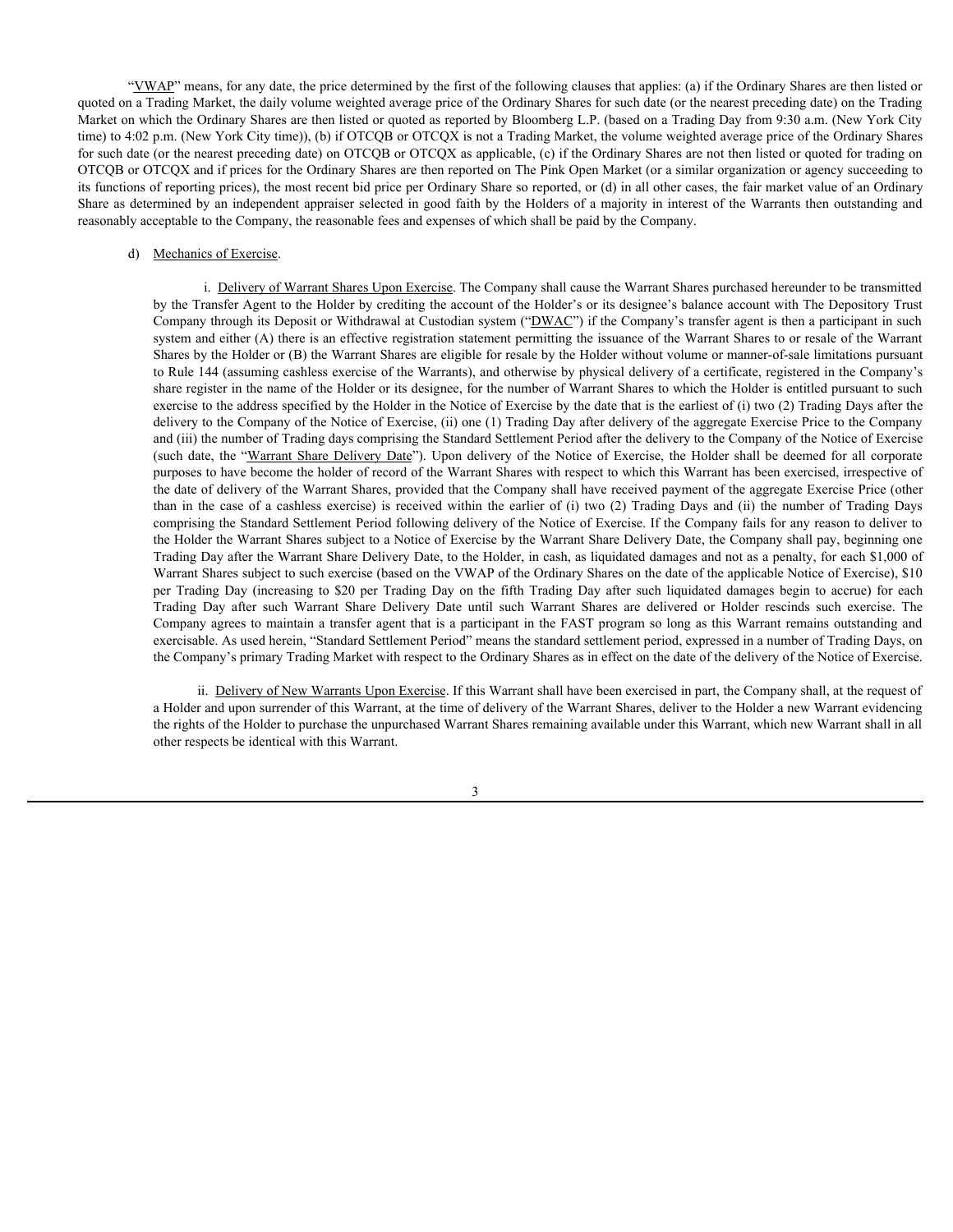iii. Rescission Rights. If the Company fails to cause the Transfer Agent to transmit to the Holder the Warrant Shares pursuant to Section  $2(d)(i)$  by the Warrant Share Delivery Date, then the Holder will have the right to rescind such exercise by delivering written notice to the Company at any time prior to the delivery of such Warrant Shares (in which case any liquidated damages payable under Section 2(d) (i) shall no longer be payable.

iv. Compensation for Buy-In on Failure to Timely Deliver Warrant Shares Upon Exercise. In addition to any other rights available iii. <u>Reseission Rights</u> If the Company fails to cause the Transfer Agent to transmit to the Holder the Warrant Shares pursuant to<br>Section 2(d)(i) by the Warrant Share Delivery Date, then the Holder will have the right to provisions of Section 2(d)(i) above pursuant to an exercise on or before the Warrant Share Delivery Date, and if after such date the Holder is required by its broker to purchase (in an open market transaction or otherwise) or the Holder's brokerage firm otherwise purchases for the Holder, Ordinary Shares to deliver in satisfaction of a sale by the Holder of the Warrant Shares which the Holder anticipated receiving upon iii. <u>Rescission Rights</u> If the Company fails to cause the Transfer Agent to transmit to the Holder the Warrant Shares pursuant to<br>Section 2(d)(i) by the Warrant Share Delivery Date, then the Holder will have the right to purchase price (including reasonable and customary brokerage commissions, if any) for the Ordinary Shares so purchased exceeds (y) the amount obtained by multiplying (1) the number of Warrant Shares that the Company was required to deliver to the Holder in connection with the exercise at issue times (2) the price at which the sell order giving rise to such purchase obligation was executed, and (B) at the option of the Holder, either reinstate the portion of the Warrant and equivalent number of Warrant Shares for which such exercise was not honored (in which case such exercise shall be deemed rescinded) or deliver to the Holder the number of Ordinary Shares that would have been issued had the Company timely complied with its exercise and delivery obligations hereunder. For example, if the Holder purchases Ordinary Shares having a total purchase price of \$11,000 to cover a Buy-In with respect to an attempted exercise of Ordinary Shares with an iii. <u>Resolusion Right</u>s. If the Company fails to cause the Transfer Agent to transmit to the Holder the Warrant Shares pursuant to the Science of the Company at any time prior to the delivery of such Warrant Shares (in wh Company shall be required to pay the Holder \$1,000. The Holder shall provide the Company written notice indicating the amounts payable to the Holder in respect of the Buy-In and evidence of the amount of such loss. Nothing herein shall limit a Holder's right to pursue any other remedies available to it hereunder, at law or in equity including, without limitation, a decree of specific performance and/or injunctive relief with respect to the Company's failure to timely deliver Ordinary Shares upon exercise of the Warrant as required pursuant to the terms hereof. Section 2(kyli by Warrant Shares) and twich the higher with likelative with an endor of the ight of respect of the issue of the issue in respect to the issue of such an endor of the ight of the issue of the issue of the ig to the Holder in consideration of the Transfer Agent to transfer Agent to the Holder has the Holder in a scene<br>in the case of Figure 10. Consequent to an exercise on or before the Warnat Share Share age print of facts and

v. No Fractional Shares or Scrip. No fractional shares or scrip representing fractional shares shall be issued upon the exercise of this Warrant. As to any fraction of a share which the Holder would otherwise be entitled to purchase upon such exercise, the Company shall, at its election, either pay a cash adjustment in respect of such final fraction in an amount equal to such fraction multiplied by the Exercise Price or round up to the next whole share.

vi. Charges, Taxes and Expenses. Issuance of Warrant Shares shall be made without charge to the Holder for any issue or transfer Company, and such Warrant Shares shall be issued in the name of the Holder or in such name or names as may be directed by the Holder; provided, however, that, in the event that Warrant Shares are to be issued in a name other than the name of the Holder, this Warrant when surrendered for exercise shall be accompanied by the Assignment Form attached hereto duly executed by the Holder and the Company may require, as a condition thereto, the payment of a sum sufficient to reimburse it for any transfer tax incidental thereto. The Company shall pay another established clearing corporation performing similar functions) required for same-day electronic delivery of the Warrant Shares.

vii. Closing of Books. The Company will not close its stockholder books or records in any manner which prevents the timely exercise of this Warrant, pursuant to the terms hereof.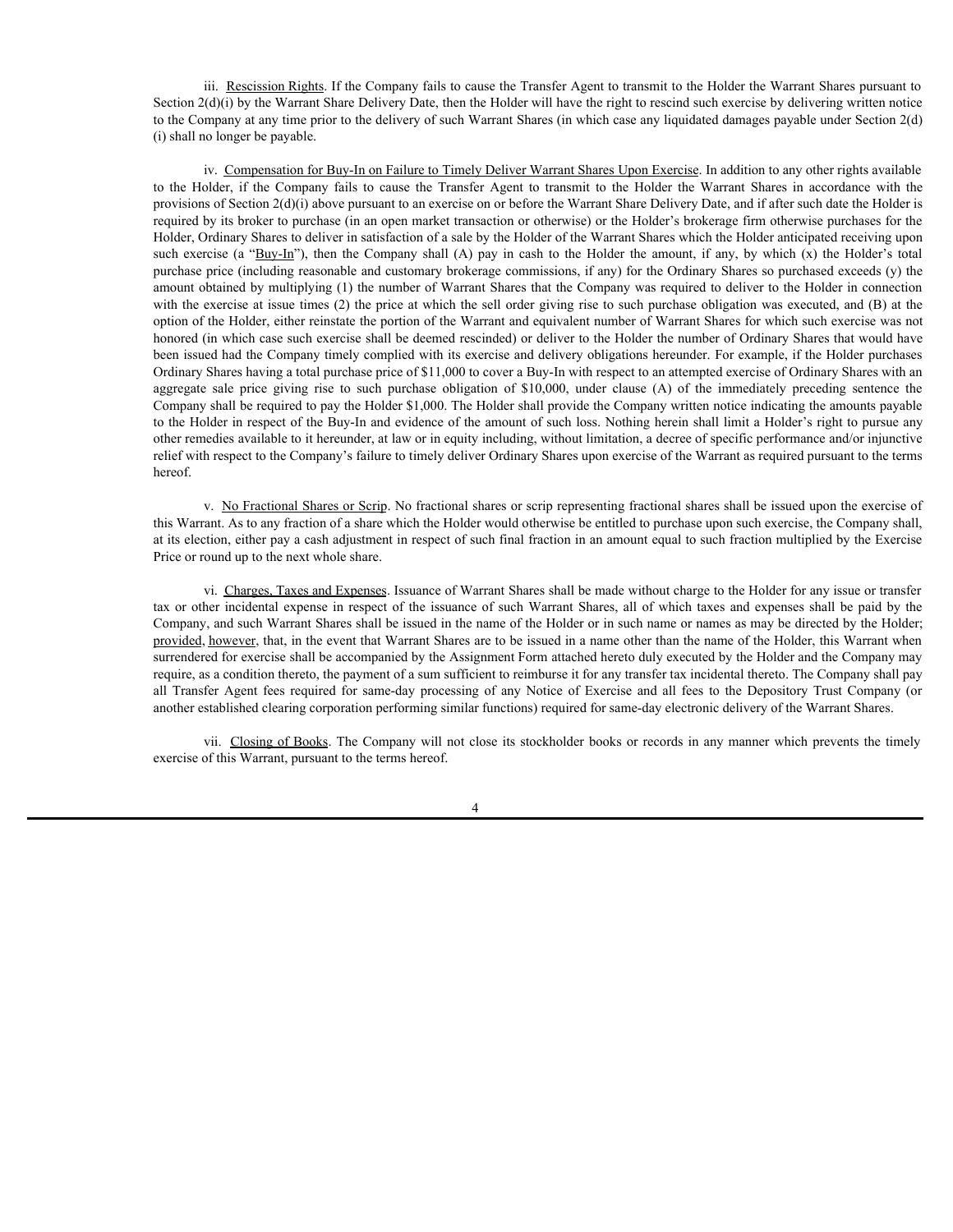e) Holder's Exercise Limitations. The Company shall not effect any exercise of this Warrant, and a Holder shall not have the right to exercise any portion of this Warrant, pursuant to Section 2 or otherwise, to the extent that after giving effect to such issuance after exercise as set forth on the applicable Notice of Exercise, the Holder (together with the Holder's Affiliates, and any other Persons acting as a group together e) <u>Holder's Exercise Limitations</u>. The Company shall not effect any exercise of this Warrant, and a Holder shall not have the right to exercise any portion of this Warrant, pursuant to Section 2 or otherwise, to the exten Ownership Limitation (as defined below). For purposes of the foregoing sentence, the number of Ordinary Shares beneficially owned by the Holder and its Affiliates and Attribution Parties shall include the number of Ordinary Shares issuable upon exercise of this Warrant with respect to which such determination is being made, but shall exclude the number of Ordinary Shares which would be issuable upon (i) exercise of the remaining, nonexercised portion of this Warrant beneficially owned by the Holder or any of its Affiliates or Attribution Parties and (ii) exercise e) Holder's Exercise Limitations. The Company shall not effect any exercise of this Warrant, and a Holder shall not have the right to exercise any portion of this Warrant, pursuant to Section 2 or otherwise, to the extent Ordinary Share Equivalents) subject to a limitation on conversion or exercise analogous to the limitation contained herein beneficially owned by e) Holder's Exercise Limitations. The Company shall not effect any exercise of this Warrant, and a Holder shall not have the right to exercise as set form on the appliciable Note or a New State (to the extent in the Holder e) Holder's Exercise Limitations. The Company shall not effect any exercise of this Warrant, and a Holder shall not have the right to extreme any potion of this Warrant, torsach any potion of this Warrant, pursant to Secti thereunder, it being acknowledged by the Holder that the Company is not representing to the Holder that such calculation is in compliance with Section 13(d) of the Exchange Act and the Holder is solely responsible for any schedules required to be filed in accordance therewith and the calculations required under this Section  $2(e)$ . To the extent that the limitation contained in this Section  $2(e)$  applies, the determination of whether this Warrant is exercisable (in relation to other securities owned by the Holder together with any Affiliates and Attribution Parties) and of which portion of this Warrant is exercisable shall be in the sole discretion of the Holder, and the submission of a Notice of Exercise shall be deemed to <sup>1</sup> <u>Holder's Exercise Limitations</u>. The Company shall not effect any exercise of this Warrant, and a Holder shall not have the right to<br>receives any porton of this Warrant, paramato to Sector 2 or determination for sevent vertices and this Warrantiation and Beneficial Company shall not effect any exercise of this Warrant, and a Holder shall not have the right to receive and this Warrantia, pursuant to Section 2 or otherwise, to the exercisi Limitation, and the Company shall have no obligation to verify or confirm the accuracy of such determination. In addition, a determination as to any group status as contemplated above shall be determined in accordance with Section 13(d) of the Exchange Act and the rules and regulations promulgated thereunder. For purposes of this Section 2(e), in determining the number of outstanding Ordinary Shares, a Holder may rely on the number of outstanding Ordinary Shares as reflected in (A) the Company's most recent periodic or annual report filed with the Commission, as the case may be, (B) a more recent public announcement or filing by the Company or (C) a more recent written notice by the Company or the Transfer Agent setting forth the number of Ordinary Shares outstanding. Upon the written request of a Holder, the Company shall within one Trading Day confirm orally and in writing to the Holder the number of Ordinary Shares then outstanding. In any case, the number of outstanding Ordinary Shares shall be determined after giving effect to the conversion or exercise of securities of the Company, including this Warrant, by the e) Fielder's Exercise Limitations. The Company shall not offers any excerise of this Warnet, and a Folder shall not have the results and or the constraint and the gristics or any offered to the constraint of the system or "Beneficial Ownership Limitation" shall be 4.99% of the number of Ordinary Shares outstanding immediately after giving effect to the issuance of Ordinary Shares issuable upon exercise of this Warrant. The Holder, upon notice to the Company, may increase or decrease the Beneficial 6) Electron and a Holder and the Compary shall not the Compary (δ) and the Warrant and a Holder also not also the provisions of the provisions of the Beneficial Ownership Limitation and the provisions of the Beneficial O number of Ordinary Shares outstanding immediately after giving effect to the issuance of Ordinary Shares upon exercise of this Warrant held by forth the the lightich Notice of Excition 2nd the Holdest with the Belleirs Affiliats and the positions of the provisions of the station 2 any increase in the space of the Station 2(e) ownership Limitation in the Beneficia effective until the 61<sup>st</sup> day after such notice is delivered to the Company. The provisions of this Section  $2(e)$  shall be construed and implemented in a manner otherwise than in strict conformity with the terms of this Section 2(e) to correct this Section 2(e) (or any portion hereof) which may be defective or inconsistent with the intended Beneficial Ownership Limitation herein contained or to make changes or supplements necessary or desirable to properly give effect to such limitation. The limitations contained in this paragraph shall apply to a successor holder of this Warrant.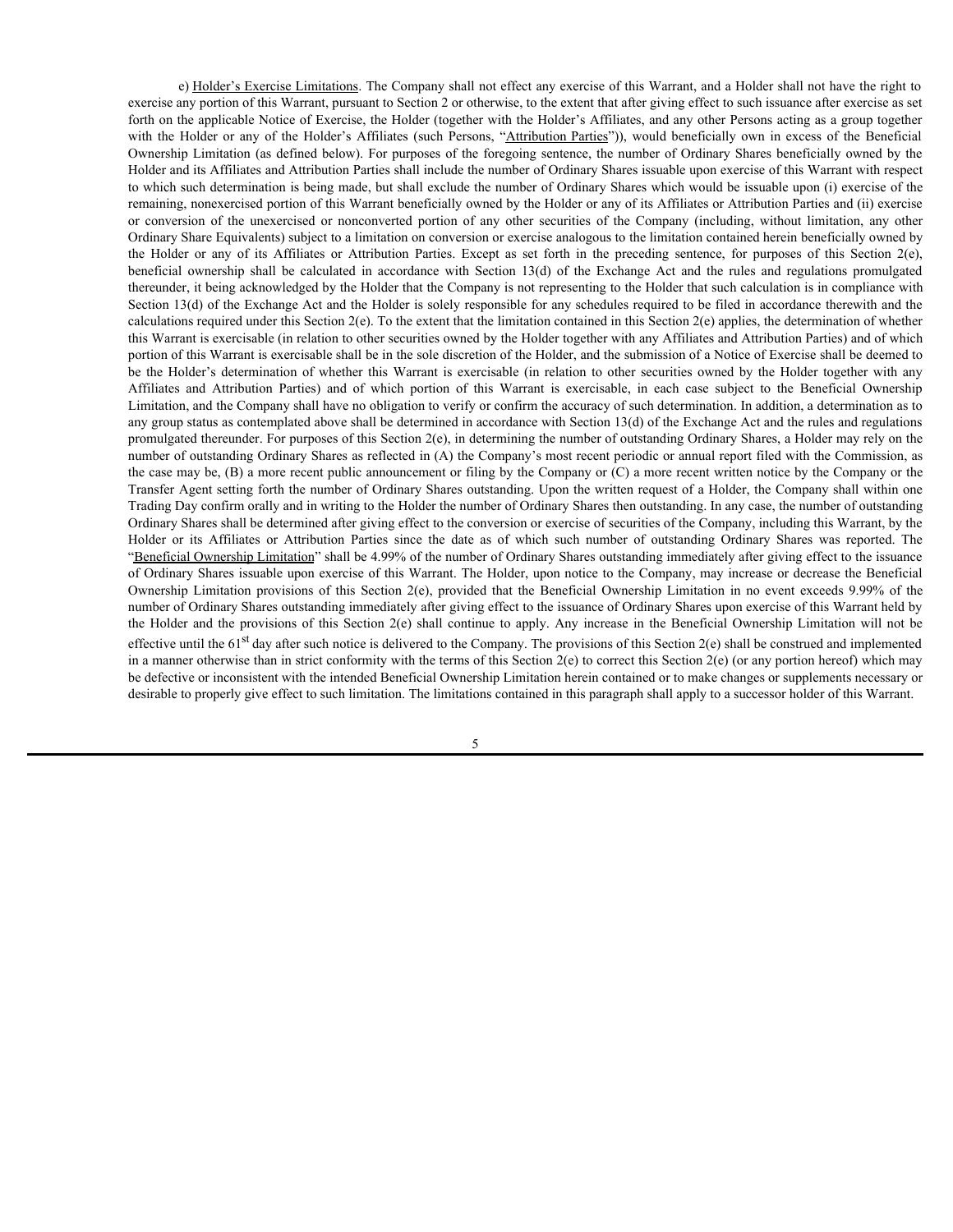### Section 3. Certain Adjustments.

a) Share Dividends and Splits. If the Company, at any time while this Warrant is outstanding: (i) pays a share dividend or otherwise makes a distribution or distributions in respect of the Company's Ordinary Shares (which, for avoidance of doubt, shall not include any Ordinary Shares issued by the Company upon exercise of this Warrant), (ii) subdivides outstanding Ordinary Shares into a larger number of shares, (iii) combines (including by way of reverse share split) outstanding Ordinary Shares into a smaller number of shares, or (iv) issues by reclassification of Ordinary Shares any shares of Section 3. Certain Adjustments.<br>
a) Share Dividends and Splits. If the Company, at any time while this Warrant is outstanding: (i) pays a share dividend or otherwise makes a<br>
distribution or distributions in respect of the Section 3. Certain Adjustments.<br>
a) Share Dividends and Splits. If the Company, at any time while this Warrant is outstanding: (i) pays a share dividend or otherwise makes a<br>
distribution or distributions in respect of the Section 3. Certain Adjustments.<br>
a) Share Dividents and Splits. If the Company, at any time while this Warrant is outstanding: (i) pays a share dividend or otherwise makes a<br>
distribution or distributions in respect of the adjusted such that the aggregate Exercise Price of this Warrant shall remain unchanged. Any adjustment made pursuant to this Section 3(a) shall become Section 3. Certain Adjustments.<br>
a) Share Dividends and Splits. If the Company, at any time while this Warrant is outstanding: (i) pays a share dividend or otherwise makes a<br>
distribution or distributions in respect of the effective immediately after the effective date in the case of a subdivision, combination or re-classification.

### b) [RESERVED]

c) Subsequent Rights Offerings. In addition to any adjustments pursuant to Section 3(a) above, if at any time the Company grants, issues or sells any Ordinary Share Equivalents or rights to purchase shares, warrants, securities or other property pro rata to the record holders of Ordinary Shares (the "Purchase Rights"), then the Holder will be entitled to acquire, upon the terms applicable to such Purchase Rights, the aggregate Purchase Rights which the Holder could have acquired if the Holder had held the number of Ordinary Shares acquirable upon complete exercise of this Warrant (without regard to any limitations on exercise hereof, including without limitation, the Beneficial Ownership Limitation) immediately before the date on which a record is taken for the grant, issuance or sale of such Purchase Rights, or, if no such record is taken, the date as of which the record holders of Ordinary Shares are to be determined for the grant, issue or sale of such Purchase Rights (provided, however, that, to the extent that the Holder's right to participate in any such Purchase Right would result in the Holder exceeding the Beneficial Ownership Limitation, then the Holder shall not be entitled to participate in such Purchase Right to such extent (or beneficial ownership of such Ordinary Shares as a result of such Purchase Right to such extent) and such Purchase Right to such extent shall be held in abeyance for the Holder until such time, if ever, as its right thereto would not result in the Holder exceeding the Beneficial Section.). Certain Adjustments<br>
a) Shem Divelopeara such as the Germany at any time which the Werman is endominate (i) provided and the divelopeara controlled and<br>distribution of distribution in terms of the Company (50 pl Termination Date. Centan Adustments.<br>
a) Share Distributions in expect of the Company, at any time while this Warrant is outsidanting (i) pays a share dividend or otherwise makes a<br>
one of distributions in expect of the Company's oldingy S distinct 1. Corriginal control of the correspondent in the second of the second or the second or the second or the second or the second or the second or the second or the second or the second or the second or the correspo Section 3 Centin Adjustments. The Company, at any time while this Worma is outstoding to pays a share dividend or otherwises or otherwises or otherwise or otherwise or otherwise or otherwise or otherwise any distribution

scheme of arrangement or other similar transaction) (a "Distribution"), at any time after the issuance of this Warrant, then, in each such case, the Holder shall be entitled to participate in such Distribution to the same extent that the Holder would have participated therein if the Holder had held the number of Ordinary Shares acquirable upon complete exercise of this Warrant (without regard to any limitations on exercise hereof, including without limitation, the Beneficial Ownership Limitation) immediately before the date of which a record is taken for such Distribution, or, if no such record is taken, the date as of which the record holders of Ordinary Shares are to be determined for the participation in such Distribution (provided, however, that, to the extent that the Holder's right to participate in any such Distribution would result in the Holder exceeding the Beneficial Ownership Limitation, then the Holder shall not be entitled to participate in such Distribution to such extent (or in the beneficial ownership of any Ordinary Shares as a result of such Distribution to such extent) and the portion of such Distribution shall be held in abeyance for the benefit of the Holder until such time, if ever, as its right thereto would not result in the Holder exceeding the Beneficial Ownership Limitation); provided, that the Holder's right to receive such Distribution shall terminate on, and shall not be held in abeyance for any period subsequent to the Termination Date.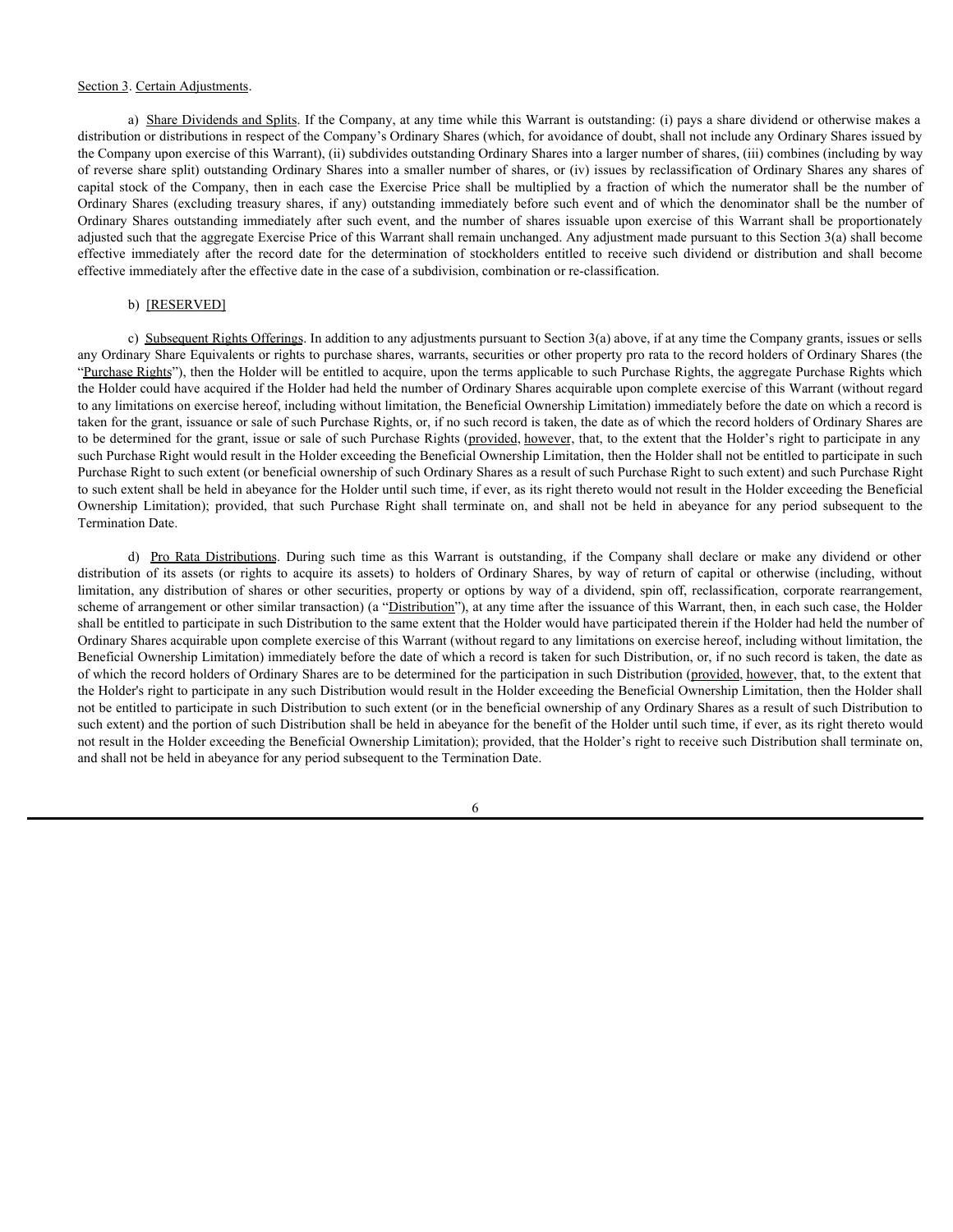e) Fundamental Transaction. If, at any time while this Warrant is outstanding, (i) the Company (and all of its Subsidiaries, taken as a whole), directly or indirectly, in one or more related transactions effects any merger or consolidation of the Company with or into another Person (other than for the purpose of changing the Company's name and/or the jurisdiction of incorporation of the Company or a holding company for the Company), (ii) the Company, directly or indirectly, effects any sale, lease, license, assignment, transfer, conveyance or other disposition of all or substantially all of its assets in one or a series of related transactions, (iii) any, direct or indirect, purchase offer, tender offer or exchange offer (whether by the Company or another Person) is completed pursuant to which holders of Ordinary Shares are permitted to sell, tender or exchange their shares for other securities, cash or property and has been accepted by the holders of 50% or more of the outstanding Ordinary Shares, (iv) the Company, directly or indirectly, in one or e) <u>Fundamental Transaction</u>. If, at any time while this Warrant is outstanding, (i) the Company (and all of its Subsidiaries, taken as a whole), directly or indirectly, in one or more related transactions effects any merg pursuant to which the Ordinary Shares are effectively converted into or exchanged for other securities, cash or property, or (v) the Company, directly or indirectly, in one or more related transactions consummates a share purchase agreement or other business combination (including, without limitation, a reorganization, recapitalization, spin-off, merger or scheme of arrangement) with another Person or group of Persons whereby such other Person or group acquires more than 50% of the outstanding Ordinary Shares (not including any Ordinary Shares held by the other Person or other Persons making or party o) E<u>mdaturental Transaction</u> If, at any time while this Warrant is outstanding, (i) the Company (and all of its Subsidiaries, taken as a whole), direct or affiliation of inective company is more or note neared with the o "Fundamental Transaction"), then, upon any subsequent exercise of this Warrant, the Holder shall have the right to receive, for each Warrant Share that would have been issuable upon such exercise immediately prior to the occurrence of such Fundamental Transaction, at the option of the Holder (without regard to any limitation in Section  $2(e)$  on the exercise of this Warrant), the number of Ordinary Shares of the successor or acquiring corporation or of the Company, if it is the surviving corporation, and any additional consideration (the "Alternate Consideration") receivable as a result of such Fundamental c) Eurdamental Transaction If, at any time while this Warrant is contstanting, (i) the Company (and all of its Subsidiures, taken as a whole), directly or indirectly, in one or more related transactions effects any merger (without regard to any limitation in Section 2(e) on the exercise of this Warrant). For purposes of any such exercise, the determination of the Exercise Price shall be appropriately adjusted to apply to such Alternate Consideration based on the amount of Alternate Consideration issuable in respect of one Ordinary Share in such Fundamental Transaction, and the Company shall apportion the Exercise Price among the Alternate Consideration in a reasonable manner reflecting the relative value of any different components of the Alternate Consideration. If holders of Ordinary Shares are given any choice as to c) Enadiamental Transaction, If, at any time while this Wurrant is outstanding. (i) the Company yind of its Substanties, taken as a whole), directly or indirectly, in one or more related transaction of the Eorey or conside Consideration it receives upon any exercise of this Warrant following such Fundamental Transaction. The Company shall require any successor entity in a Fundamental Transaction in which the Company is not the survivor (the "Successor Entity") to assume in writing all of the obligations of the Company under this Warrant and the other Transaction Documents in accordance with the provisions of this Section 3(e) pursuant to written agreements in form and e) Lemiamunki Intrasticus If, at any time which is Warnet in outsined into the Normany (and all of its Substances satisfactory in the Holder and the Holder and the Holder and the Holder And and the Holder And and approxima shall, at the option of the Holder, deliver to the Holder in exchange for this Warrant a security of the Successor Entity evidenced by a written instrument substantially similar in form and substance to this Warrant which is exercisable for a corresponding number of shares of capital stock of such Successor Entity (or its parent entity) equivalent to the Ordinary Shares acquirable and receivable upon exercise of this Warrant (without regard to any limitations on the exercise of this Warrant) prior to such Fundamental Transaction, and with an exercise price which applies the exercise price hereunder to such shares of capital stock (but taking into account the relative value of the Ordinary Shares pursuant to such Fundamental Transaction and the value of such shares of capital stock, such number of shares of capital stock and such exercise price being for the purpose of protecting the economic value of this Warrant immediately prior to the consummation of such Fundamental Transaction) and which is reasonably satisfactory in form and substance to the Holder. Upon the occurrence of any such Fundamental Transaction, the Successor Entity shall succeed to, and be substituted for (so that from and after the date of such From is complete parameted by the bolder of the investment of the context of the instead to the context of the instead to the other states of the instead transaction Document and the other instead transaction Document in w Successor Entity), and may exercise every right and power of the Company and shall assume all of the obligations of the Company under this Warrant and the other Transaction Documents with the same effect as if such Successor Entity had been named as the Company herein.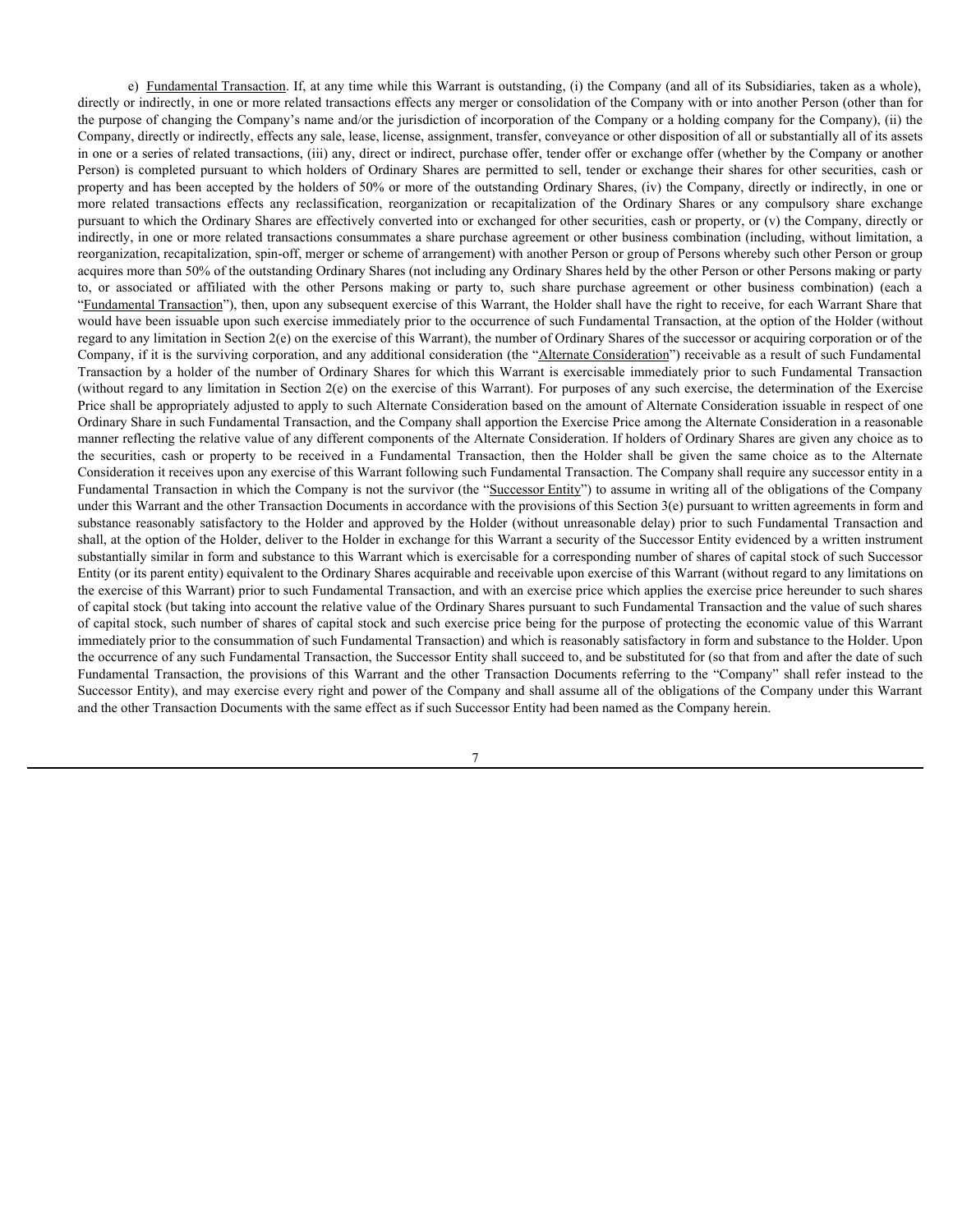f) Calculations. All calculations under this Section 3 shall be made to the nearest cent or the nearest 1/100th of a share, as the case may be. For purposes of this Section 3, the number of Ordinary Shares deemed to be issued and outstanding as of a given date shall be the sum of the number of Ordinary Shares (excluding treasury shares, if any) issued and outstanding.

# g) Notice to Holder.

i. Adjustment to Exercise Price. Whenever the Exercise Price is adjusted pursuant to any provision of this Section 3, the Company shall promptly deliver to the Holder by facsimile or email a notice setting forth the Exercise Price after such adjustment and any resulting adjustment to the number of Warrant Shares and setting forth a brief statement of the facts requiring such adjustment.

ii. Notice to Allow Exercise by Holder. If (A) the Company shall declare a dividend (or any other distribution in whatever form) on the Ordinary Shares, (B) the Company shall declare a special nonrecurring cash dividend on or a redemption of the Ordinary Shares, (C) the Company shall authorize the granting to all holders of the Ordinary Shares rights or warrants to subscribe for or purchase any shares of capital stock of any class or of any rights, (D) the approval of any stockholders of the Company shall be required in connection with any reclassification of the Ordinary Shares, any consolidation or merger to which the Company (and all of its Subsidiaries, taken as a whole) is a party, any sale or transfer of all or substantially all of the assets of the Company, or any compulsory share exchange whereby the Ordinary Shares are converted into other securities, cash or property, or (E) the Company shall authorize the voluntary or involuntary dissolution, liquidation or winding up of the affairs of the Company, then, in each case, the Company shall cause to be delivered by facsimile or email to the Holder at its last facsimile number or email address as it shall appear upon the Warrant Register of the Company, at least 20 calendar days prior to the applicable record or effective date hereinafter specified, a notice stating (x) the date on which a record is to be taken for the purpose of such dividend, distribution, redemption, rights or warrants, or if a record is not to be taken, the date as of which the holders of the Ordinary Shares of record to be entitled to such dividend, distributions, redemption, rights or warrants are to be determined or (y) the date on which such reclassification, consolidation, merger, sale, transfer or share exchange is expected to become effective or close, and the date as of which it is expected that holders of the Ordinary Shares of record shall be entitled to exchange their Ordinary Shares for securities, adculations. All calculations under this Section 3 shall be made to the nearest ecast or the nearest 1/100th of a share, as the case may be. For its Section 3, the number of Ordinary Shares deemed to be issued and outstand failure to deliver such notice or any defect therein or in the delivery thereof shall not affect the validity of the corporate action required to be specified in such notice. To the extent that any notice provided in this Warrant constitutes, or contains, material, non-public information regarding the Company or any of the Subsidiaries, the Company shall simultaneously file such notice with the Commission pursuant to a Current Report on Form 8-K. The Holder shall remain entitled to exercise this Warrant during the period commencing on the date of such notice to the effective date of the event triggering such notice except as may otherwise be expressly set forth herein. B) Coincide B. Adjustment to Exterior Prince Whenever the Francisco strategies from the Exterior Berns of Market Scheme in the control is adjustment of the restricted of Market Scheme in the section and the conditions and p) Noise to Holder.<br>
i. Adjustment to Evertise Price to Bereite Price is adjusted parsons the provision of this Section 3, the Company<br>
and promptly deliver to the triade by dust<br>mini-section at noise setting forth that th

transferable, in whole or in part, upon surrender of this Warrant at the principal office of the Company or its designated agent, together with a written assignment of this Warrant substantially in the form attached hereto duly executed by the Holder or its agent or attorney and funds sufficient to pay any transfer taxes payable upon the making of such transfer. Upon such surrender and, if required, such payment, the Company shall execute and deliver a new Warrant or Warrants in the name of the assignee or assignees, as applicable, and in the denomination or denominations specified in such instrument of assignment, and shall issue to the assignor a new Warrant evidencing the portion of this Warrant not so assigned, and this Warrant shall promptly be cancelled. Notwithstanding anything herein to the contrary, the Holder shall not be required to physically surrender this Warrant to the Company unless the Holder has assigned this Warrant in full, in which case, the Holder shall surrender this Warrant to the Company within three (3) Trading Days of the date on which the Holder delivers an assignment form to the Company assigning this Warrant in full. The Warrant, if properly assigned in accordance herewith, may be exercised by a new holder for the purchase of Warrant Shares without having a new Warrant issued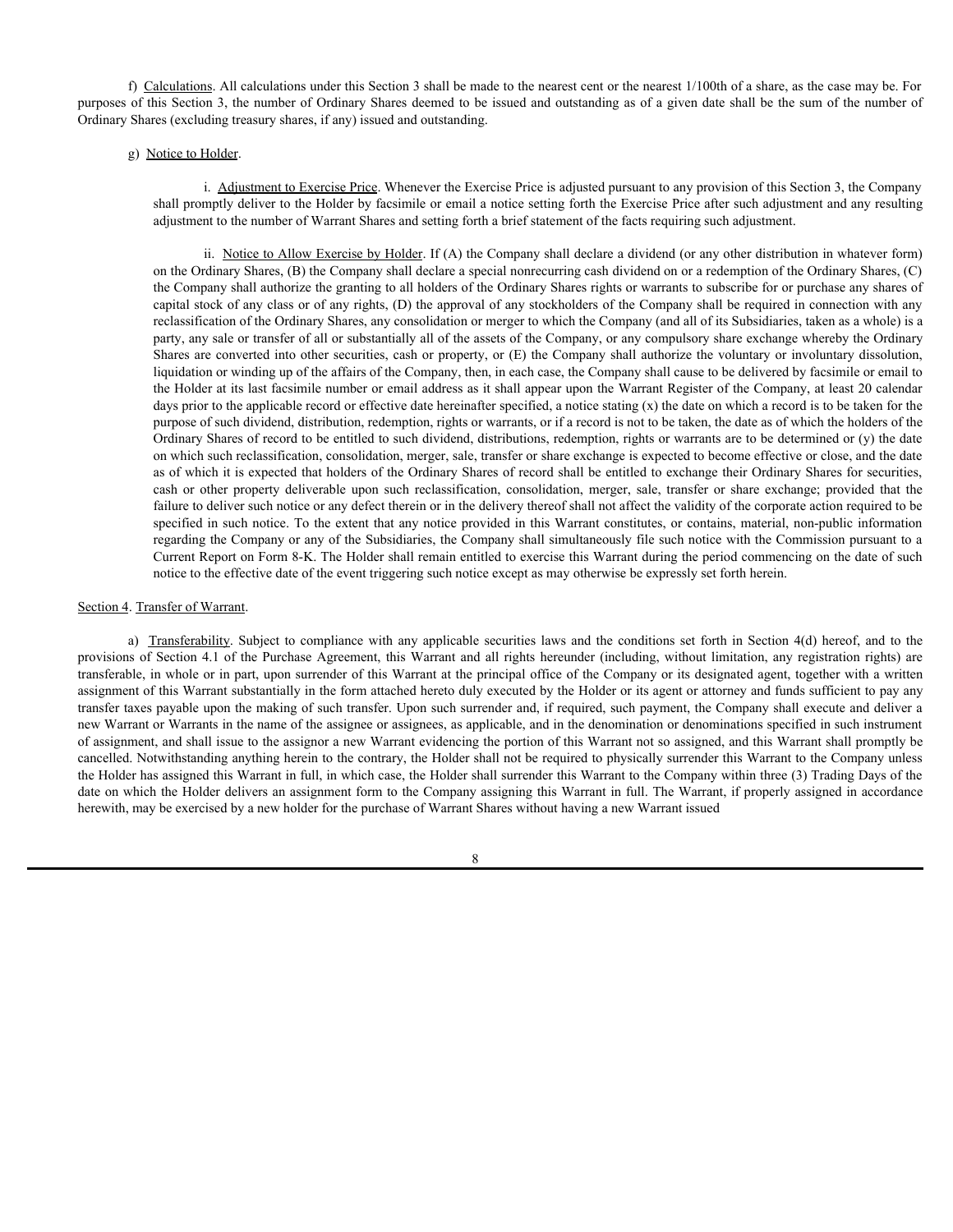b) New Warrants. This Warrant may be divided or combined with other Warrants upon presentation hereof at the aforesaid office of the *n*, together with a written notice specifying the names and denominations in which new W Company, together with a written notice specifying the names and denominations in which new Warrants are to be issued, signed by the Holder or its agent or attorney. Subject to compliance with Section 4(a), as to any transfer which may be involved in such division or combination, the Company shall execute and deliver a new Warrant or Warrants in exchange for the Warrant or Warrants to be divided or combined in accordance with such notice. All Warrants issued on transfers or exchanges shall be dated the Issue Date of this Warrant and shall be identical with this Warrant except as to the number of Warrant Shares issuable pursuant thereto. (b) New Warrants This Warrant may be divided or combined with other Warrants upon presentation hereof at the aforesaid office of the Company, expertent with written notice specifying the names and denomination in which new b) New Marmat, This Warrant may be divided or continue that when twist we approach to be issued a find of the of the original or Mutilation or Mutilation or Mutilation or Mutilation or Support and the company and the comp

c) Warrant Register. The Company shall register this Warrant, upon records to be maintained by the Company for that purpose (the "Warrant Register"), in the name of the record Holder hereof from time to time. The Company may deem and treat the registered Holder of this Warrant as the absolute owner hereof for the purpose of any exercise hereof or any distribution to the Holder, and for all other purposes, absent actual notice to the contrary.

d) Transfer Restrictions. If, at the time of the surrender of this Warrant in connection with any transfer of this Warrant, the transfer of this Warrant shall not be either (i) registered pursuant to an effective registration statement under the Securities Act and under applicable state securities or blue sky laws or (ii) eligible for resale without volume or manner-of-sale restrictions or current public information requirements pursuant to Rule 144, the provisions of Section 5.7 of the Purchase Agreement Act.

e) Representation by the Holder. The Holder, by the acceptance hereof, represents and warrants that it is acquiring this Warrant and, upon any exercise hereof, will acquire the Warrant Shares issuable upon such exercise, for its own account and not with a view to or for distributing or reselling such Warrant Shares or any part thereof in violation of the Securities Act or any applicable state securities law, except pursuant to sales registered or exempted under the Securities Act.

# Section 5. Miscellaneous.

a) No Rights as Stockholder Until Exercise; No Settlement in Cash. This Warrant does not entitle the Holder to any voting rights, dividends or other rights as a stockholder of the Company prior to the exercise hereof as set forth in Section 2(d)(i), except as expressly set forth in Section 3. Without limiting any rights of a Holder to receive Warrant Shares on a "cashless exercise" pursuant to Section 2(c) or to receive cash payments pursuant to Section  $2(d)(i)$  and Section  $2(d)(iv)$  herein, in no event shall the Company be required to net cash settle an exercise of this Warrant.

satisfactory to it of the loss, theft, destruction or mutilation of this Warrant or any share certificate relating to the Warrant Shares, and in case of loss, theft or destruction, of indemnity or security reasonably satisfactory to it (which, in the case of the Warrant, shall not include the posting of any bond), and upon surrender and cancellation of such Warrant or share certificate, if mutilated, the Company will make and deliver a new Warrant or share certificate of like tenor and dated as of such cancellation, in lieu of such Warrant or share certificate.

c) Saturdays, Sundays, Holidays, etc. If the last or appointed day for the taking of any action or the expiration of any right required or granted herein shall not be a Trading Day, then such action may be taken or such right may be exercised on the next succeeding Trading Day.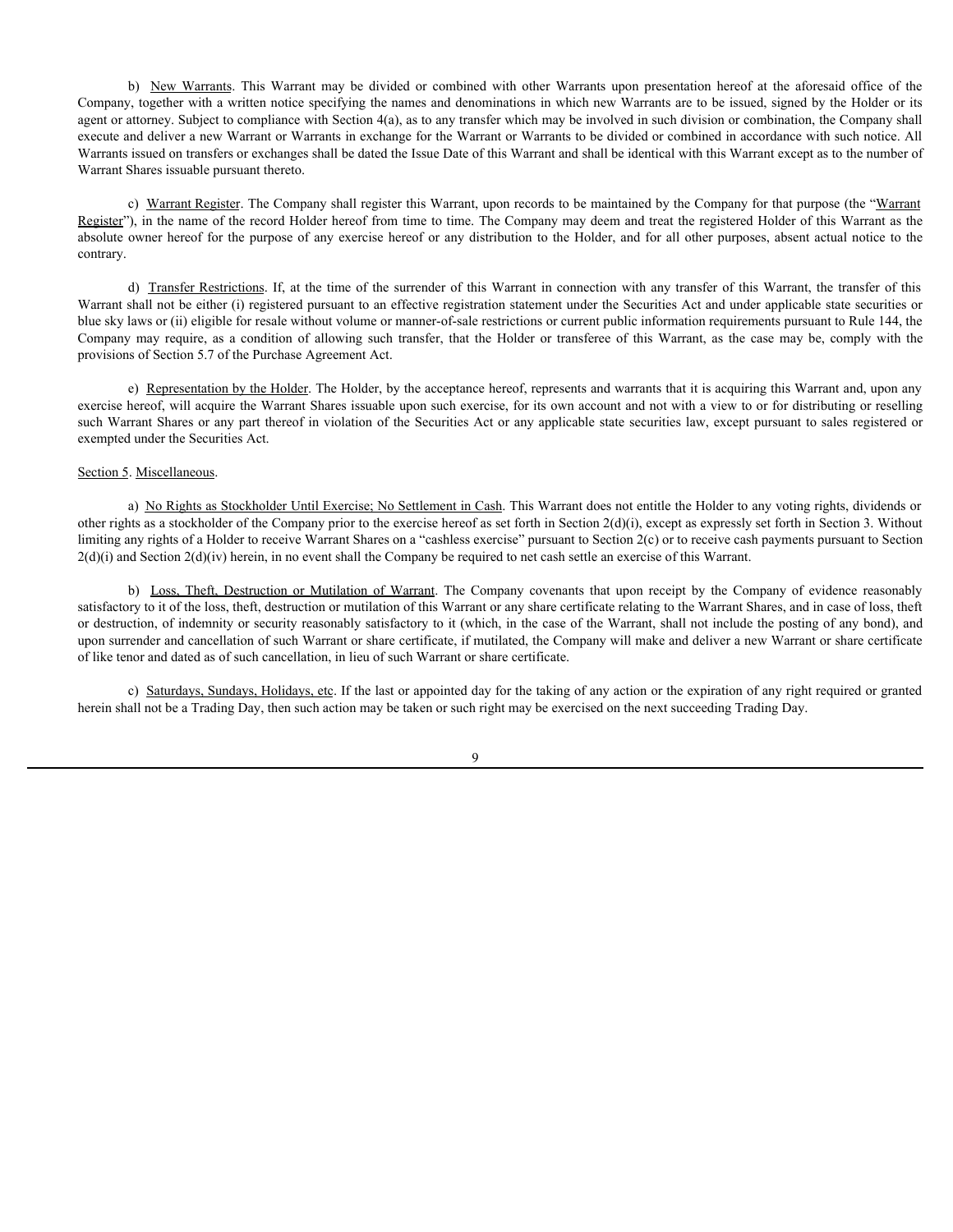# d) Authorized Shares.

The Company covenants that, during the period the Warrant is outstanding, it will reserve from its authorized and unissued Ordinary d) Authorized Shares.<br>The Company covenants that, during the period the Warrant is outstanding, it will reserve from its authorized and unissued Ordinary<br>Shares a sufficient number of shares to provide for the issuance of Warrant. The Company further covenants that its issuance of this Warrant shall constitute full authority to its officers who are charged with the d) Authorized Shares.<br>The Company covenants that, during the period the Warrant is outstanding, it will reserve from its authorized and unissued Ordinary<br>Shares a sufficient number of shares to provide for the issuance of reasonable action as may be necessary to assure that such Warrant Shares may be issued as provided herein without violation of any applicable law or regulation, or of any requirements of the Trading Market upon which the Ordinary Shares may be listed. The Company covenants that all Warrant Shares which may be issued upon the exercise of the purchase rights represented by this Warrant will, upon exercise of the purchase rights represented by this Warrant and payment for such Warrant Shares in accordance herewith, be duly authorized, validly issued, fully paid and nonassessable and free from all taxes, liens and charges created by the Company in respect of the issue thereof (other than taxes in respect of any transfer occurring contemporaneously with such issue). d) Autherized Shares.<br>
Shares a sufficient number of shares to provide for the issuance of the Warrant is outstand paper discussion of the paper of the construction of the construction of the construction of the constructi

Except and to the extent as waived or consented to by the Holder, the Company shall not by any action, including, without limitation, amending its articles of association or through any reorganization, transfer of assets, consolidation, merger, dissolution, issue or sale of securities or any other voluntary action, avoid or seek to avoid the observance or performance of any of the terms of this Warrant, but will at all times in good faith assist in the carrying out of all such terms and in the taking of all such actions as may be necessary or appropriate to protect the rights of Holder as set forth in this Warrant against impairment. Without limiting the generality of the foregoing, the Company will (i) not increase the par value of any Warrant Shares above the amount payable therefor upon such exercise immediately prior to such increase in par value, (ii) take such action as may be necessary or appropriate in order that the Company may validly and legally issue fully paid and nonassessable Warrant Shares upon the exercise of this Warrant and (iii) use commercially reasonable efforts to obtain all such authorizations, exemptions or consents from any public regulatory body having jurisdiction thereof, as may be, necessary to enable the Company to perform its obligations under this Warrant.

Before taking any action which would result in an adjustment in the number of Warrant Shares for which this Warrant is exercisable or in the Exercise Price, the Company shall obtain all such authorizations or exemptions thereof, or consents thereto, as may be necessary from any public regulatory body or bodies having jurisdiction thereof.

accordance with the provisions of the Purchase Agreement.

f) Restrictions. The Holder acknowledges that the Warrant Shares acquired upon the exercise of this Warrant, if not registered, and the Holder does not utilize cashless exercise, will have restrictions upon resale imposed by state and federal securities laws.

g) Nonwaiver and Expenses. No course of dealing or any delay or failure to exercise any right hereunder on the part of Holder shall operate as a waiver of such right or otherwise prejudice the Holder's rights, powers or remedies. Without limiting any other provision of this Warrant or the Purchase Agreement, if the Company willfully and knowingly fails to comply with any provision of this Warrant, which results in any material damages to the Holder, the Company shall pay to the Holder such amounts as shall be sufficient to cover any costs and expenses including, but not limited to, reasonable attorneys' fees, including those of appellate proceedings, incurred by the Holder in collecting any amounts due pursuant hereto or in otherwise enforcing any of its rights, powers or remedies hereunder.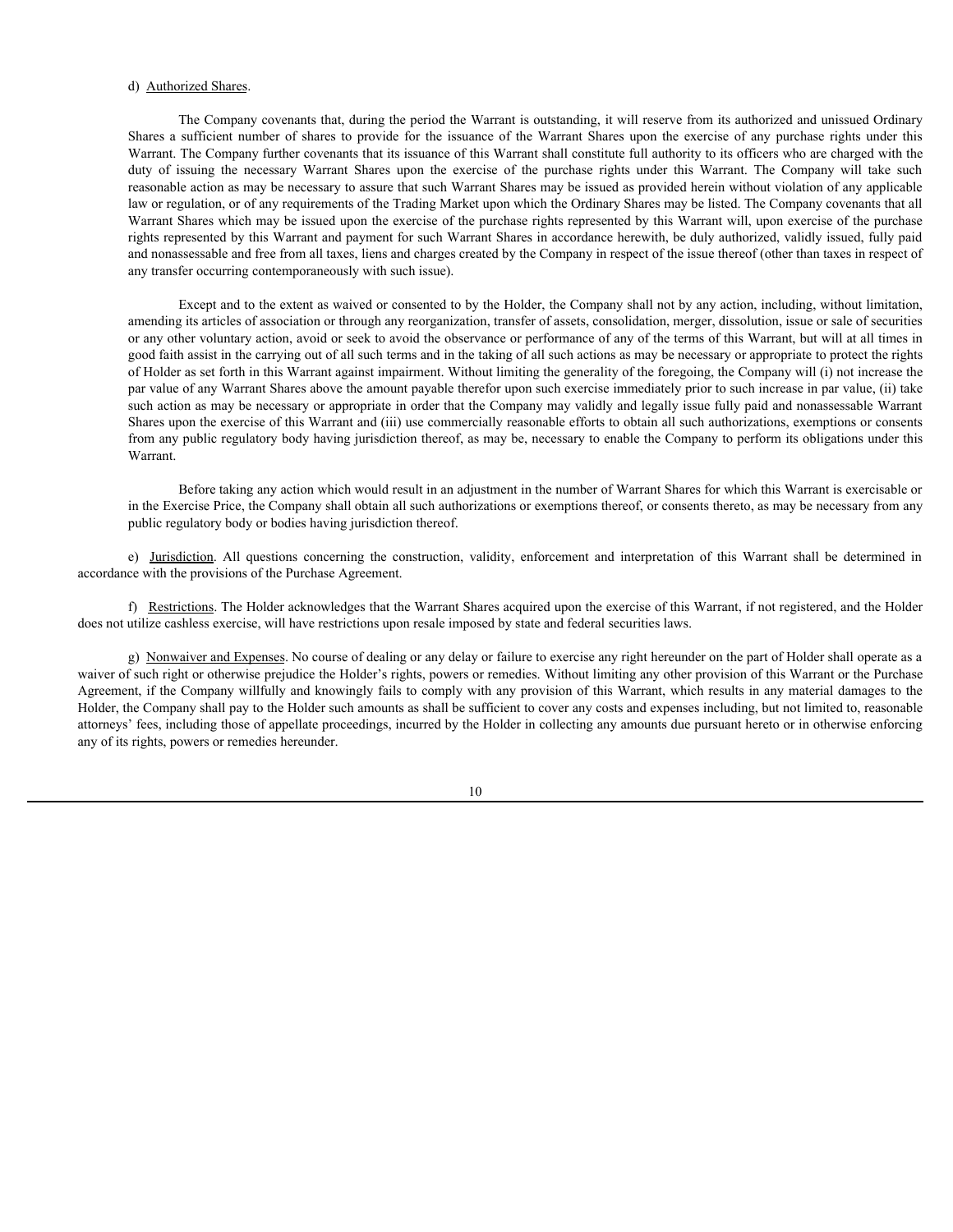delivered in accordance with the notice provisions of the Purchase Agreement.

h) Notices. Any notice, request or other document required or permitted to be given or delivered to the Holder by the Company shall be in accordance with the notice provisions of the Purchase Agreement.<br>
i) <u>Limitation of </u> i) Limitation of Liability. No provision hereof, in the absence of any affirmative action by the Holder to exercise this Warrant to purchase Warrant Shares, and no enumeration herein of the rights or privileges of the Holder, shall give rise to any liability of the Holder for the purchase price of any Ordinary Shares or as a stockholder of the Company, whether such liability is asserted by the Company or by creditors of the Company.

j) Remedies. The Holder, in addition to being entitled to exercise all rights granted by law, including recovery of damages, will be entitled to specific performance of its rights under this Warrant. The Company agrees that monetary damages would not be adequate compensation for any loss incurred by reason of a breach by it of the provisions of this Warrant and hereby agrees to waive and not to assert the defense in any action for specific performance that a remedy at law would be adequate.

k) Successors and Assigns. Subject to applicable securities laws, this Warrant and the rights and obligations evidenced hereby shall inure to the benefit of and be binding upon the successors and permitted assigns of the Company and the successors and permitted assigns of Holder. The provisions of this Warrant are intended to be for the benefit of any Holder from time to time of this Warrant and shall be enforceable by such Holder.

l) Amendment. This Warrant may be modified or amended or the provisions hereof waived with the written consent of the Company and the Holder.

m) Severability. Wherever possible, each provision of this Warrant shall be interpreted in such manner as to be effective and valid under applicable law, but if any provision of this Warrant shall be prohibited by or invalid under applicable law, such provision shall be ineffective to the extent of such prohibition or invalidity, without invalidating the remainder of such provisions or the remaining provisions of this Warrant.

n) Headings. The headings used in this Warrant are for the convenience of reference only and shall not, for any purpose, be deemed a part of this Warrant.

o) Facsimile and Electronic Signatures. Facsimile and other electronically scanned and transmitted signatures, including by email attachment, shall be deemed originals for all purposes of this Warrant.

#### \*\*\*\*\*\*\*\*\*\*\*\*\*\*\*\*\*\*\*\*

[*Signature page follows.*]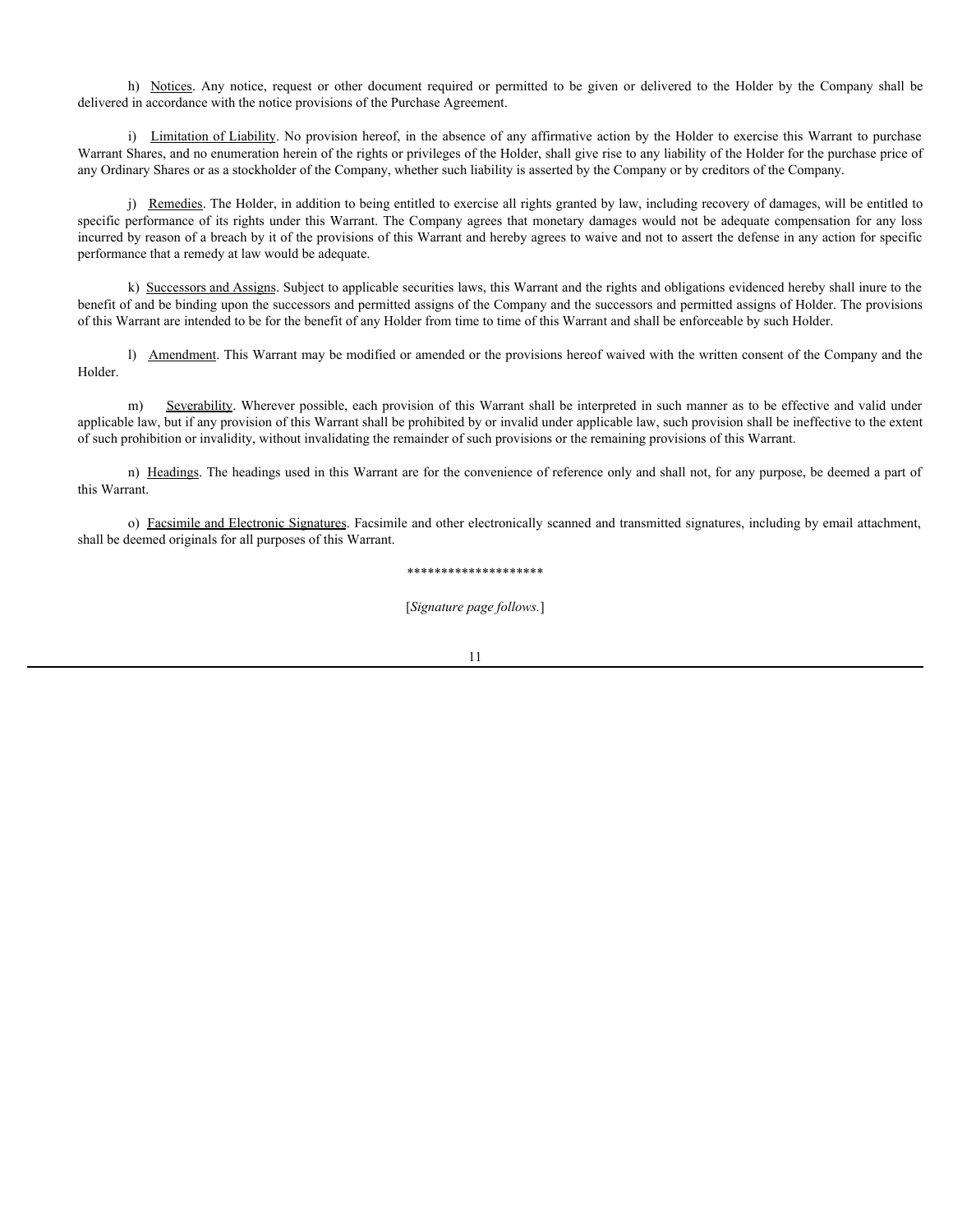IN WITNESS WHEREOF, the Company has caused this Warrant to be executed by its officer thereunto duly authorized as of the date first above indicated.

# **CYREN LTD.**

By: Name:

Title: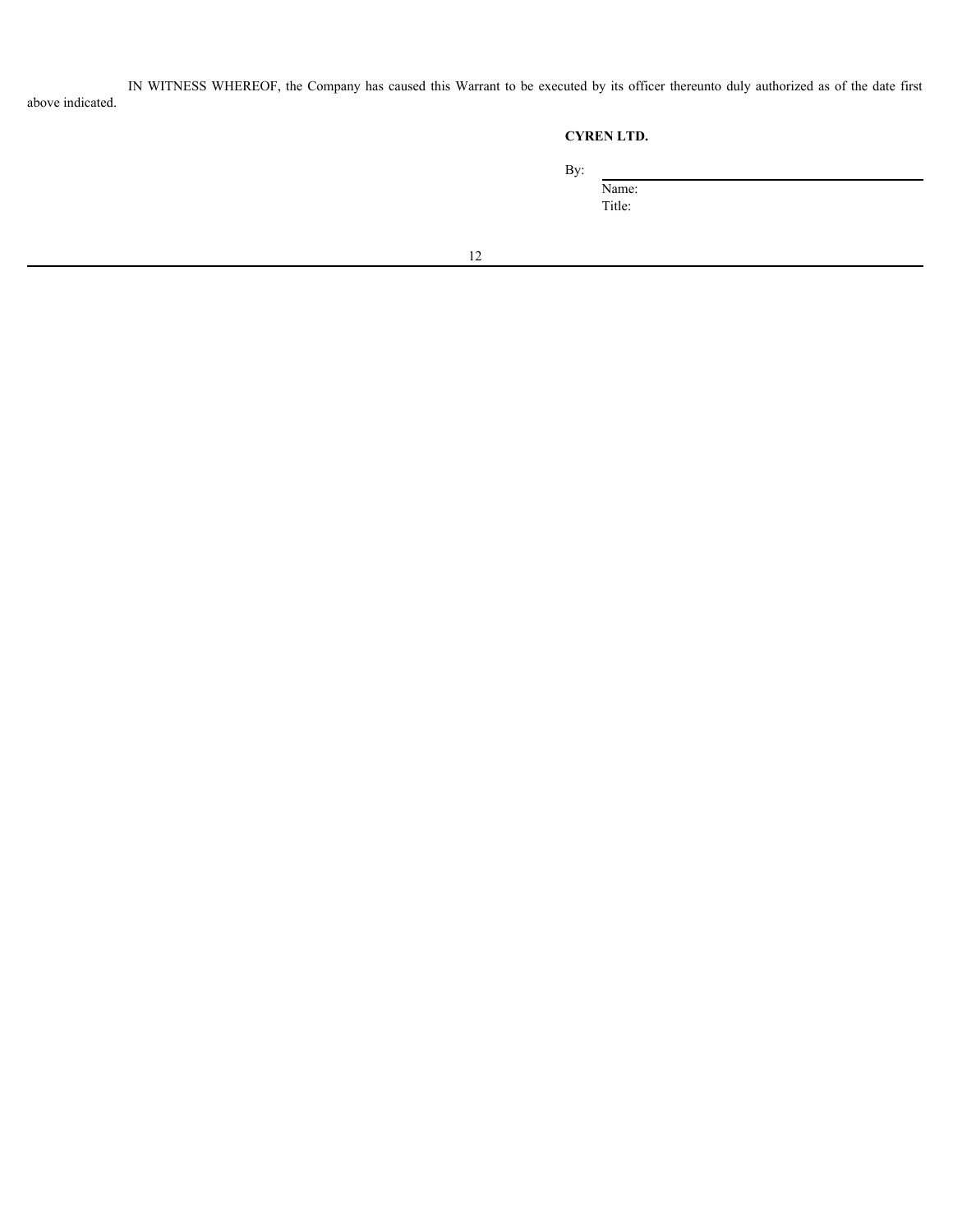# **NOTICE OF EXERCISE**

### TO: CYREN LTD.

(1) The undersigned hereby elects to purchase \_\_\_\_\_\_\_\_ Warrant Shares of the Company pursuant to the terms of the attached Warrant (only if exercised in full), and tenders herewith payment of the exercise price in full, together with all applicable transfer taxes, if any.

(2) Payment shall take the form of (check applicable box):

[ ] in lawful money of the United States; or

**NOTICE OF EXERCISE**<br> **EXERCISE**<br>
Independent of the exercise price in full, together with all applicable transfer taxes, if any.<br>
[ ] in lawful money of the United States; or<br>
[ ] in lawful money of the United States; or<br> subsection 2(c), to exercise this Warrant with respect to the maximum number of Warrant Shares purchasable pursuant to the cashless exercise procedure set forth in subsection 2(c).

(3) Please issue said Warrant Shares in the name of the undersigned or in such other name as is specified below:

 $\mathcal{L}_\text{max}$ 

 $\mathcal{L}_\text{max}$ 

The Warrant Shares shall be delivered to the following DWAC Account Number:

(4) Accredited Investor. The undersigned is an "accredited investor" as defined in Regulation D promulgated under the Securities Act of 1933,

as amended.

[SIGNATURE OF HOLDER]

| Name of Investing Entity:                              |  |
|--------------------------------------------------------|--|
| Signature of Authorized Signatory of Investing Entity: |  |
| Name of Authorized Signatory:                          |  |
| Title of Authorized Signatory:                         |  |
| Date:                                                  |  |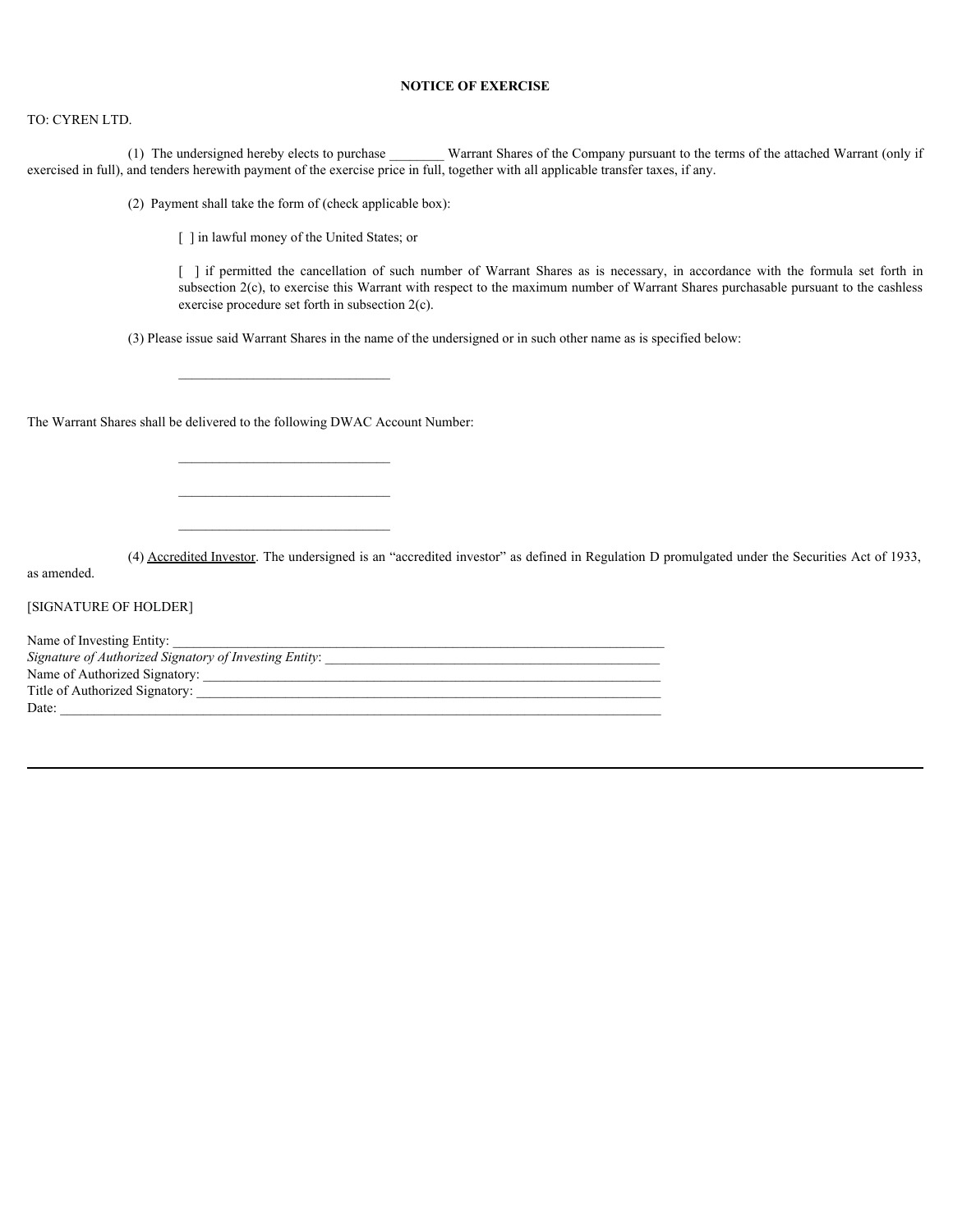# ASSIGNMENT FORM

*(To assign the foregoing Warrant, execute this form and supply required information. Do not use this form to exercise the Warrant to purchase shares.)*

FOR VALUE RECEIVED, the foregoing Warrant and all rights evidenced thereby are hereby assigned to

| Name:               |                                                                                               |  |
|---------------------|-----------------------------------------------------------------------------------------------|--|
|                     | (Please Print)                                                                                |  |
| Address:            | and the control of the control of the control of the control of the control of the control of |  |
|                     | (Please Print)                                                                                |  |
| Phone Number:       |                                                                                               |  |
| Email Address:      |                                                                                               |  |
|                     |                                                                                               |  |
|                     |                                                                                               |  |
| Holder's Signature: |                                                                                               |  |
| Holder's Address:   |                                                                                               |  |
|                     |                                                                                               |  |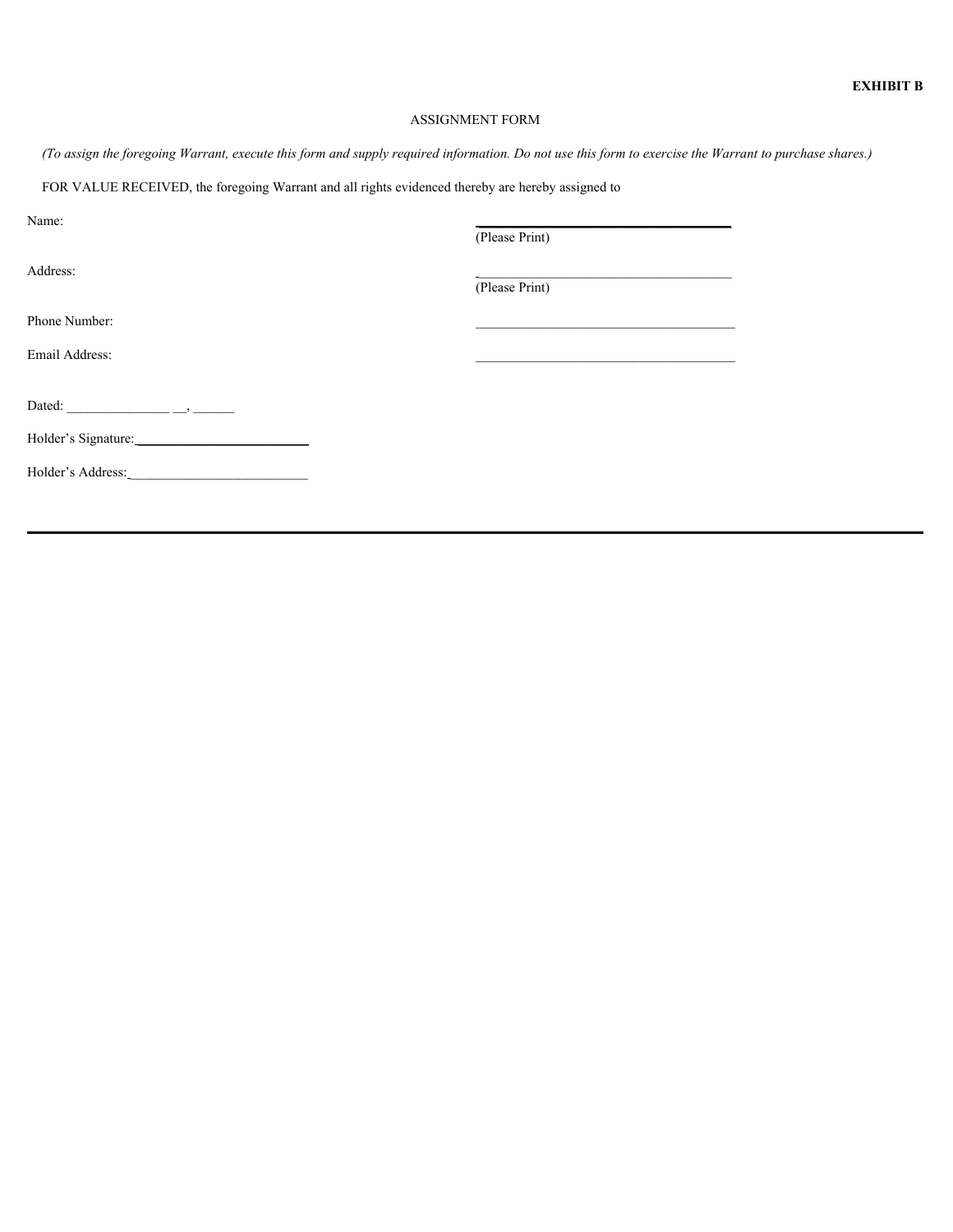EXHIFT THIS SECURITY NOR THE SECURITIES FOR WHICH THIS SECURITY IS EXERCISABLE HAVE BEEN REGISTERED WITH THE SECURITIES AND EXCHANGE COMMISSION OR THE SECURITIES COMMISSION OF ANY STATE IN RELIANCE UPON AN EXEMPTION FROM R SECURITIES AND EXCHANGE COMMISSION OR THE SECURITIES COMMISSION OF ANY STATE IN RELIANCE UPON AN EXEMPTION FROM EXAMPLE THIS SECURITY NOR THE SECURITIES FOR WHICH THIS SECURITY IS EXERCISABLE HAVE BEEN REGISTERED WITH THE SECURITIES AND EXCHANGE COMMISSION OR THE SECURITIES COMMISSION OF ANY STATE IN RELIANCE UPON AN EXEMPTION FROM OFFERED OR SOLD EXCEPT PURSUANT TO AN EFFECTIVE REGISTRATION STATEMENT UNDER THE SECURITIES ACT OR PURSUANT TO AN AVAILABLE EXEMPTION FROM, OR IN A TRANSACTION NOT SUBJECT TO, THE REGISTRATION REQUIREMENTS OF THE SECURITIES ACT AND IN ACCORDANCE WITH APPLICABLE STATE SECURITIES LAWS. THIS SECURITY AND THE SECURITIES ISSUABLE UPON EXERCISE OF EXPRISE THIS SECURITY NOR THE SECURITIES FOR WHICH THIS SECURITY IS EXERCISABLE HAVE BEEN REGISTERED WITH THE SECURITIES AND EXCHANGE COMMISSION OR THE SECURITIES COMMISSION OF ANY STATE IN RELIANCE UPON AN EXEMPTION PROM<br> SECURITIES. R THIS SECURITY NOR THE SECURITIES FOR WHICH THIS SECURITY IS EXERCISABLE HAVE BEIN REGISTERED WITH THE ILENT ON AN EXERCURATE COMMISSION OF HIS CREATER PROFILES AND EXERCURITIES ACTO AND EXERCURITY MAN FOR DESCRIPTIONS I

# **PRE-FUNDED ORDINARY SHARE PURCHASE WARRANT**

# **CYREN LTD.**

Warrant Shares: **Warrant Shares: Issue Date: February 14, 2022** 

Initial Exercise Date: February 14, 2022

THIS PRE-FUNDED ORDINARY SHARE PURCHASE WARRANT (the "Warrant") certifies that, for value received, \_\_\_\_\_ or its assigns (the "Holder") is entitled, upon the terms and subject to the limitations on exercise and the conditions hereinafter set forth, at any time on or after the date hereof (the "Initial Exercise Date") and UNTIL THIS Warrant is exercised in full (the "Termination Date") but not thereafter, to subscribe for and purchase from Cyren Ltd., an Israeli corporation (the "Company"), up to Ordinary Shares (as subject to adjustment hereunder, the "Warrant Shares"). The purchase price of one Ordinary Share under this Warrant shall be equal to the Exercise Price, as defined in Section 2(b).

Agreement (the "Purchase Agreement"), dated February 10, 2022, among the Company and the purchasers signatory thereto.

Section 2. Exercise.

<span id="page-19-0"></span>a) Exercise of Warrant. Exercise of the purchase rights represented by this Warrant may be made, in whole or in part, at any time or times on or R THIS SECURITY NOR THE SECURITES FOR WHICH THIS SECURITY IS EXERCISABLE HAVE BEEN NO EXERCISE PROXIMINATION COMMINISHING THE SECURITES COMMINISHING THE SECURITES COMMINISHING THE SECURITES COMMINISHING TRELIX COMMINISHIN submitted by e-mail (or e-mail attachment) of the Notice of Exercise in the form annexed hereto (the "Notice of Exercise"). Within the earlier of (i) two (2) Trading Days and (ii) the number of Trading Days comprising the Standard Settlement Period (as defined in Section 2(d)(i) herein) following the date of exercise as aforesaid, the Holder shall deliver the aggregate Exercise Price for the Warrant Shares specified in the applicable Notice of Exercise by DO R SOLD EXCEPT PURSUANT TO AN EFFECTIVE RIGINAL TO AN ENGRISHENT UNDER THE SECURITES ACT OR PURSUANT TO ANY AND CONSULTED ANY THE SCHELLENGER OF A CONSULTED AND THE SCHELLENGER OF A CONSULTED AND THE SCHELLENGER STATE S since EXCEPTION FROM/OR IN NEW ANNANT (IN CHANNELY AND THE REGISTRATION RECORDING INTERFERIGE IN NEW AND INTERFERIGE THE REGISTRATION INTERFERIGE OF CONDITING A BOX (CONDITING A BOX THE SECTION INTERFERIGE IN CONDITING IN medallion guarantee (or other type of guarantee or notarization) of any Notice of Exercise be required. The Company shall have no obligation to inquire with respect to or otherwise confirm the authenticity of the signature(s) contained on any Notice of Exercise nor the authority of the person so executing such Notice of Exercise. Notwithstanding anything herein to the contrary, the Holder shall not be required to physically surrender this Warrant to the Company until the Holder has purchased all of the Warrant Shares available hereunder and the Warrant has been exercised in full, in which case, the Holder shall surrender this Warrant to the Company for cancellation within three (3) Trading Days of the date on which the final Notice of Exercise is delivered to the Company. Partial exercises of this Warrant resulting in purchases of a portion of the total number of Warrant Shares available hereunder Share:<br>
Share 2008<br>
Inter Detect Onte: February 14, 2022<br>
THIS PRI-IUMP-D (MDINARY SHARE-PURCHASIN WARRANT (the "Warrant") centrice, but, in value received,<br>
And This entitled, upon the control and subject to the limitatio Warrant Shares purchased. The Holder and the Company shall maintain records showing the number of Warrant Shares purchased and the date of such purchases. The Company shall deliver any objection to any Notice of Exercise within one (1) Trading Day of receipt of such notice. **The Holder and any assignee, by acceptance of this Warrant, acknowledge and agree that, by reason of the provisions of this paragraph, following the purchase of a portion of the Warrant Shares hereunder, the number of Warrant Shares available for purchase hereunder at any given time may be less than the amount stated on the face hereof.** Sextion 1. Definitions: Capitalized terms used and not celevate defined levent in all have the meanings set forth in that certains Capitalize (if the Theodor (for Panchara Address), the remaining the perchara of the perch

b) Exercise Price. The aggregate exercise price of this Warrant, except for a nominal exercise price of \$0.001 per Warrant Share, was pre-funded to the Company on or prior to the Initial Exercise Date and, consequently, no additional consideration (other than the nominal exercise price of \$0.001 per Warrant Share) shall be required to be paid by the Holder to any Person to effect any exercise of this Warrant. The Holder shall not be entitled to the return or refund of all, or any portion, of such pre-paid aggregate exercise price under any circumstance or for any reason whatsoever, including in the Warrant shall be \$0.001, subject to adjustment hereunder (the "Exercise Price").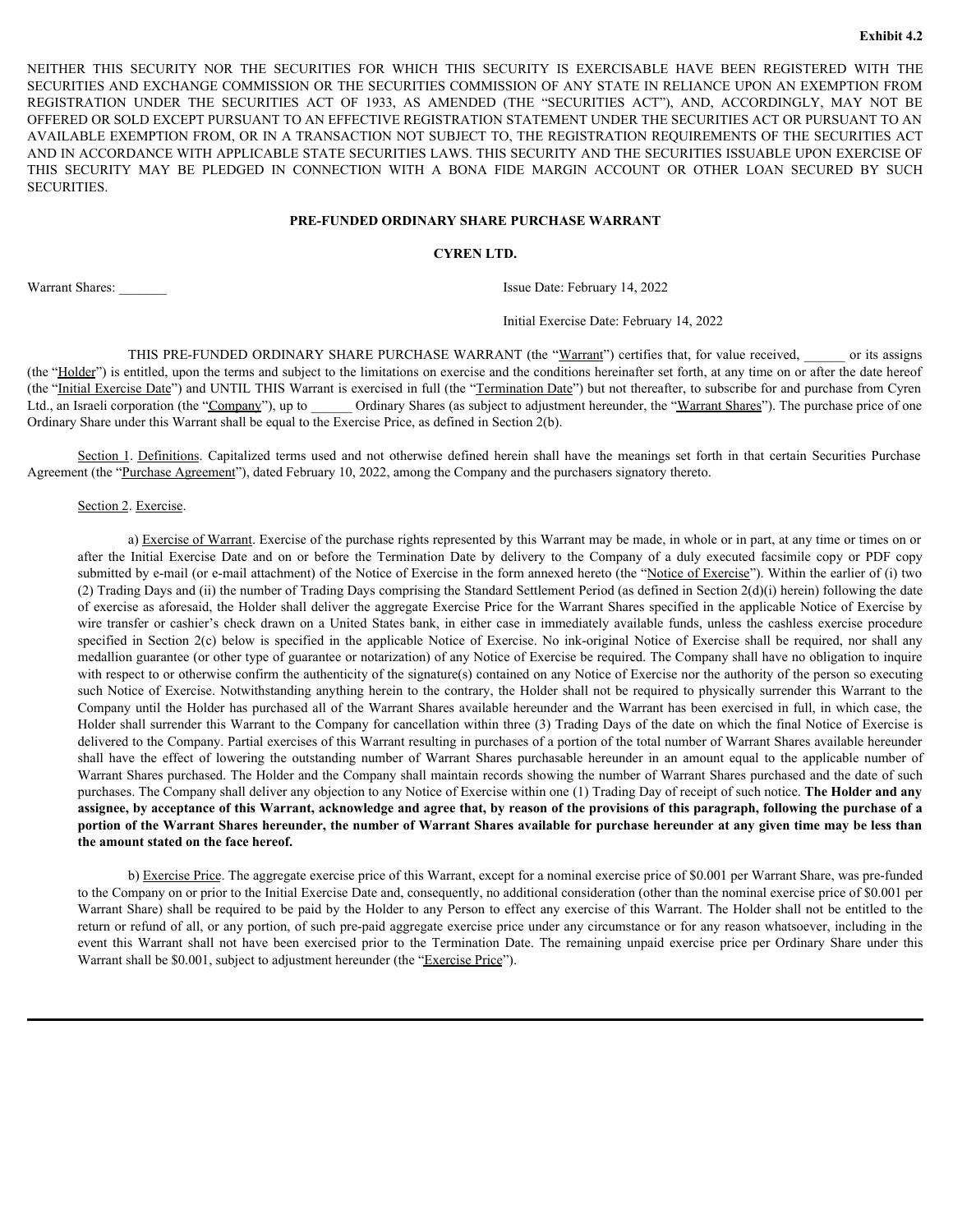c) Cashless Exercise. This Warrant may also be exercised, in whole or in part, at such time by means of a "cashless exercise" in which the Holder shall be entitled to receive a number of Warrant Shares equal to the quotient obtained by dividing [(A-B) (X)] by (A), where:

- (A) = as applicable: (i) the VWAP on the Trading Day immediately preceding the date of the applicable Notice of Exercise if such Notice of Exercise is (1) both executed and delivered pursuant to Section 2(a) hereof on a day that is not a Trading Day or (2) both executed and delivered pursuant to Section 2(a) hereof on a Trading Day prior to the opening of "regular trading hours" (as defined in Rule 600(b) (68) of Regulation NMS promulgated under the federal securities laws) on such Trading Day, (ii) at the option of the Holder, either (y) the VWAP on the Trading Day immediately preceding the date of the applicable Notice of Exercise or (z) the Bid Price of the Ordinary Shares on the principal Trading Market as reported by Bloomberg L.P. as of the time of the Holder's execution of the applicable Notice of Exercise if such Notice of Exercise is executed during "regular trading hours" on a Trading Day and is delivered within two (2) hours thereafter (including until two (2) hours after the close of "regular trading hours" on a Trading Day) pursuant to Section 2(a) hereof or (iii) the VWAP on the date of the applicable Notice of Exercise if the date of such Notice of Exercise is a Trading Day and such Notice of Exercise is both executed and delivered pursuant to Section 2(a) hereof after the close of "regular trading hours" on such Trading Day; C Cashless Exercise. This Warrant may sloo be exercised, in whole or in purt, at such time by means of a "cashless exercise" in which the all be entitled to receive a number of Warrant Shares equal to the quotient obsinte
- (B) = the Exercise Price of this Warrant, as adjusted hereunder; and
- $(X)$  = the number of Warrant Shares that would be issuable upon exercise of this Warrant in accordance with the terms of this Warrant if such exercise were by means of a cash exercise rather than a cashless exercise.

Securities Act, the Warrant Shares shall take on the characteristics of the Warrants being exercised, and the holding period of the Warrant Shares being issued may be tacked on to the holding period of this Warrant. The Company agrees not to take any position contrary to this Section 2(c).

"Bid Price" means, for any date, the price determined by the first of the following clauses that applies: (a) if the Ordinary Shares are then listed or quoted on a Trading Market, the bid price of the Ordinary Shares for the time in question (or the nearest preceding date) on the Trading Market on which the Ordinary Shares are then listed or quoted as reported by Bloomberg L.P. (based on a Trading Day from 9:30 a.m. (New York City time) to 4:02 p.m. (New York City time)), (b) if OTCQB or OTCQX is not a Trading Market, the volume weighted average price of the Ordinary Shares for such date (or the nearest preceding date) on OTCQB or OTCQX as applicable, (c) if the Ordinary Shares are not then listed or quoted for trading on OTCQB or OTCQX and if prices for the Ordinary Shares are then reported on The Pink Open Market (or a similar organization or agency succeeding to its functions of reporting prices), the most recent bid price per Ordinary Share so reported, or (d) in all other cases, the fair market value of an Ordinary Share as determined by an independent appraiser selected in good faith by the Holders of a majority in interest of the Warrants then outstanding and reasonably acceptable to the Company, the reasonable fees and expenses of which shall be paid by the Company.

"VWAP" means, for any date, the price determined by the first of the following clauses that applies: (a) if the Ordinary Shares are then listed or quoted on a Trading Market, the daily volume weighted average price of the Ordinary Shares for such date (or the nearest preceding date) on the Trading Market on which the Ordinary Shares are then listed or quoted as reported by Bloomberg L.P. (based on a Trading Day from 9:30 a.m. (New York City time) to 4:02 p.m. (New York City time)), (b) if OTCQB or OTCQX is not a Trading Market, the volume weighted average price of the Ordinary Shares for such date (or the nearest preceding date) on OTCQB or OTCQX as applicable, (c) if the Ordinary Shares are not then listed or quoted for trading on OTCQB or OTCQX and if prices for the Ordinary Shares are then reported on The Pink Open Market (or a similar organization or agency succeeding to its functions of reporting prices), the most recent bid price per Ordinary Share so reported, or (d) in all other cases, the fair market value of an Ordinary Share as determined by an independent appraiser selected in good faith by the Holders of a majority in interest of the Warrants then outstanding and reasonably acceptable to the Company, the reasonable fees and expenses of which shall be paid by the Company.

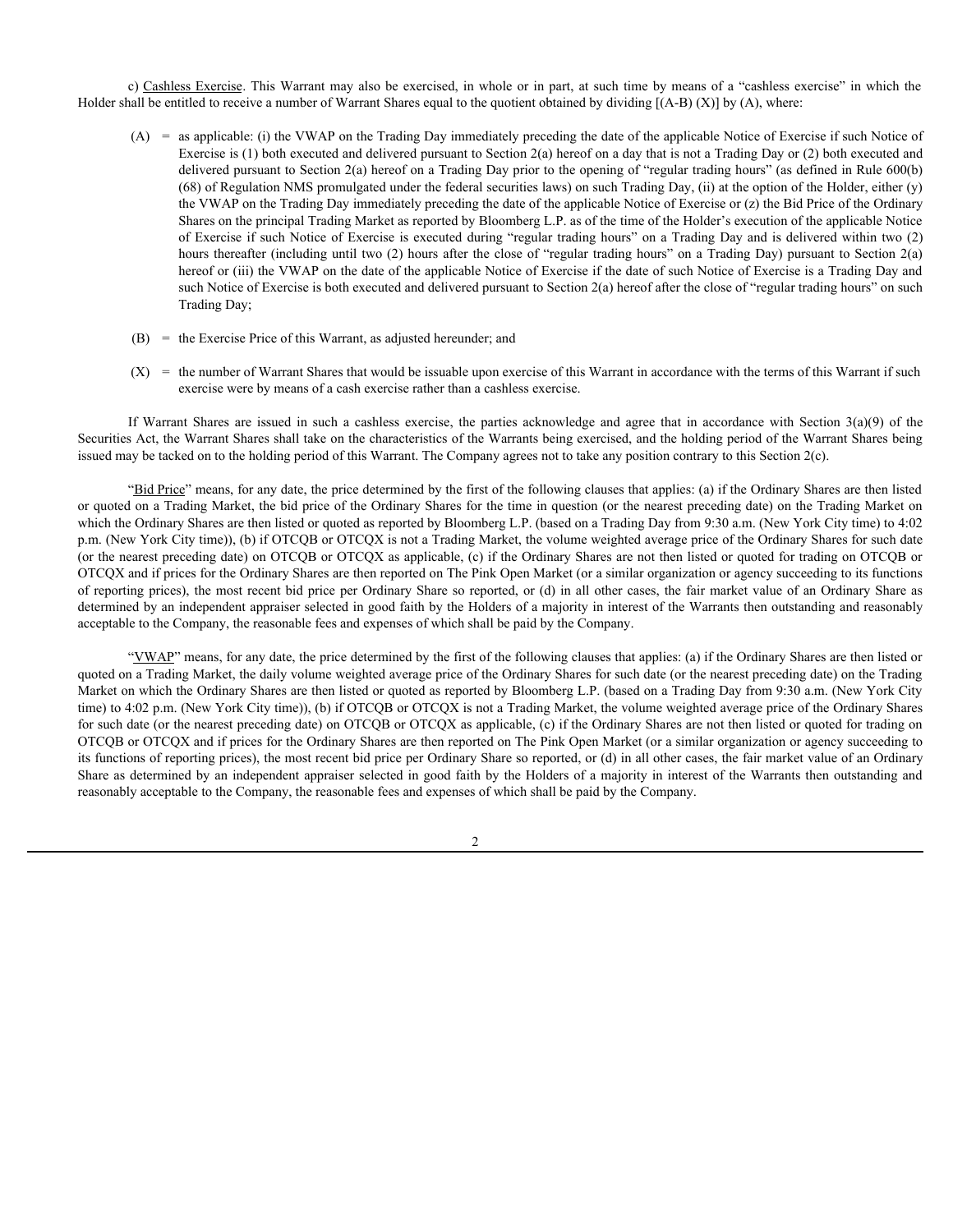d) <u>Mechanics of Exercise</u>.<br>
i. <u>Delivery of Warrant Shares Upon Exercise</u>. The Company shall cause the Warrant Shares purchased hereunder to be<br>
transmitted by the Transfer Agent to the Holder by crediting the account of transmitted by the Transfer Agent to the Holder by crediting the account of the Holder's or its designee's balance account with The Depository Trust Company through its Deposit or Withdrawal at Custodian system ("DWAC") if the Company's transfer agent is then a participant in such system and either (A) there is an effective registration statement permitting the issuance of the Warrant is <u>Delivery of Warrant Shares Upon Exercise</u>. The Company shall cause the Warrant Shares purchased hereunder to be transmitted by the Transfer Agent to the Holder by crediting the account of the Holder Schor is or its des volume or manner-of-sale limitations pursuant to Rule 144 (assuming cashless exercise of the Warrants), and otherwise by physical is of Exercise.<br>
i. <u>Delivery of Warrant Shares Upon Exercise</u>. The Company shall cause the Warrant Shares purchased hereunder to be<br>
transmitted by the Transfer Agent to the Holder by crediting the account of the Holder' **Exercise.**<br>
We all cause of Exercise. The Company shall cause the Warrant Shares purchased the<br>
interaction of the Holder by crediting the account of the Holder's or its designee's balance account with The<br>
Depository Tru Exercise by the date that is the earliest of (i) two (2) Trading Days after the delivery to the Company of the Notice of Exercise, (ii) one (1) Trading Day after delivery of the aggregate Exercise Price to the Company and (iii) the number of Trading days comprising the Standard Settlement Period after the delivery to the Company of the Notice of Exercise (such date, the "Warrant Share Delivery Date"). Upon delivery of the Notice of Exercise, the Holder shall be deemed for all corporate purposes to have become the holder of res of Exercise.<br>
i. <u>Delivery of Warrant Shares</u> Upon Exercise. The Company shall cause the Warrant Shares purchased hereunder to be<br>
transmitted by the Transfer Agent to the Holder by crediting at clusted<br>at cylical Comp Warrant Shares, provided that the Company shall have received payment of the aggregate Exercise Price (other than in the case of a cs of Exercise.<br>
is Delivery of Warrant Shares Upon Exercise. The Company shall cause the Warrant Shares purchased hereunder to be<br>
transmitted by the Transfer Agent to the Holder by recediting the account of the Holder's Standard Settlement Period following delivery of the Notice of Exercise. If the Company fails for any reason to deliver to the Holder is of Exercise.<br>
i. Delivery of Warrant Shares Upon Exercise. The Company shall cause the Warrant Shares purchased breemater to be Depository Trust Company strong its Depository Uring the account of the Holder's correct t So of Exercise.<br>
1. Delivery of Warrant Shares Lipon Exercise. The Company shall cause the Warrant Shares purchased bereunder to be<br>
Iramsmitted by the Transfer Agent to the Holder by recelling the account of the Holder's \$1,000 of Warrant Shares subject to such exercise (based on the VWAP of the Ordinary Shares on the date of the applicable Notice of Exercise), \$10 per Trading Day (increasing to \$20 per Trading Day on the fifth Trading Day after such liquidated damages begin to accrue) for each Trading Day after such Warrant Share Delivery Date until such Warrant Shares are delivered or Holder rescinds such exercise. The Company agrees to maintain a transfer agent that is a participant in the FAST program so long as this Warrant remains outstanding and exercisable. As used herein, "Standard Settlement Period" means the standard settlement period, expressed in a number of Trading Days, on the Company's primary Trading Market with respect to the Ordinary Shares as in effect on the date of the delivery of the Notice of Exercise. in hy the Transfer Agent in the Folder by centimies the second of the Folder's or its designee; halace account with The Company's transmit of the Folder and the Folder account of the Folder and the Folder and the Folder an Dependent Trait Company through in Dependent of Windows at Casabian system ("DRMAC") if the Company is marked rest of the National Casabian system is a control of the Company is matching from the right to result of the War library anits and the Varmant Shares in the Valis of the Company at any time is an effective registration substance premising the Sosiace of the Varmant Shares (i) the Varmant Shares or the Boliver of Sosiace of the Varman

ii. Delivery of New Warrants Upon Exercise. If this Warrant shall have been exercised in part, the Company shall, at the request of a Holder and upon surrender of this Warrant, at the time of delivery of the Warrant Shares, deliver to the Holder a new Warrant evidencing the rights of the Holder to purchase the unpurchased Warrant Shares remaining available under this Warrant, which new Warrant shall in all other respects be identical with this Warrant.

damages payable under Section 2(d)(i) shall no longer be payable.

iv. Compensation for Buy-In on Failure to Timely Deliver Warrant Shares Upon Exercise. In addition to any other rights available to the Holder, if the Company fails to cause the Transfer Agent to transmit to the Holder the Warrant Shares in accordance with the provisions of Section 2(d)(i) above pursuant to an exercise on or before the Warrant Share Delivery Date, and if after such date the Holder is required by its broker to purchase (in an open market transaction or otherwise) or the Holder's brokerage firm otherwise purchases for the Holder, Ordinary Shares to deliver in satisfaction of a sale by the Holder of the Warrant Shares which the Holder anticipated receiving upon such exercise (a "Buy-In"), then the Company shall (A) pay in cash to the Holder the amount, if around of the Warter Standard method in the Warter of the Warter of the Warter of the Standard Company in the method of the Norther of the Galace of the Company shall have received psyrmatic fite gargerate keyces of the di Ordinary Shares so purchased exceeds (y) the amount obtained by multiplying (1) the number of Warrant Shares that the Company was required to deliver to the Holder in connection with the exercise at issue times (2) the price at which the sell order giving rise to such purchase obligation was executed, and (B) at the option of the Holder, either reinstate the portion of the Warrant and equivalent the Warrant Shares subject to a Notice f Isotopic Subject to Number Devey Desc. be Company side point of Number Devey Desc. and the Company side of Company substitute of NLO of Warrant Shares and per sensity for each SLO o deliver to the Holder the number of Ordinary Shares that would have been issued had the Company timely complied with its exercise and delivery obligations hereunder. For example, if the Holder purchases Ordinary Shares having a total purchase price of \$11,000 to cover a Buy-In with respect to an attempted exercise of Ordinary Shares with an aggregate sale price giving rise to such purchase to second frame the second pay the sentence of many film to the internet Sentence (A) of the internet of Holiver resolution of the internet of the internet of the internet of the internet company shall be the sentent of th \$1,000. The Holder shall provide the Company written notice indicating the amounts payable to the Holder in respect of the Buy-In remains outstanding and existed as the additional shall have be similar shall be remedies of the amount of Trading by such and the company's primary Strains' Strainst Setticare of the Such are the column y shall and the c hereunder, at law or in equity including, without limitation, a decree of specific performance and/or injunctive relief with respect to the Company's failure to timely deliver Ordinary Shares upon exercise of the Warrant as required pursuant to the terms hereof.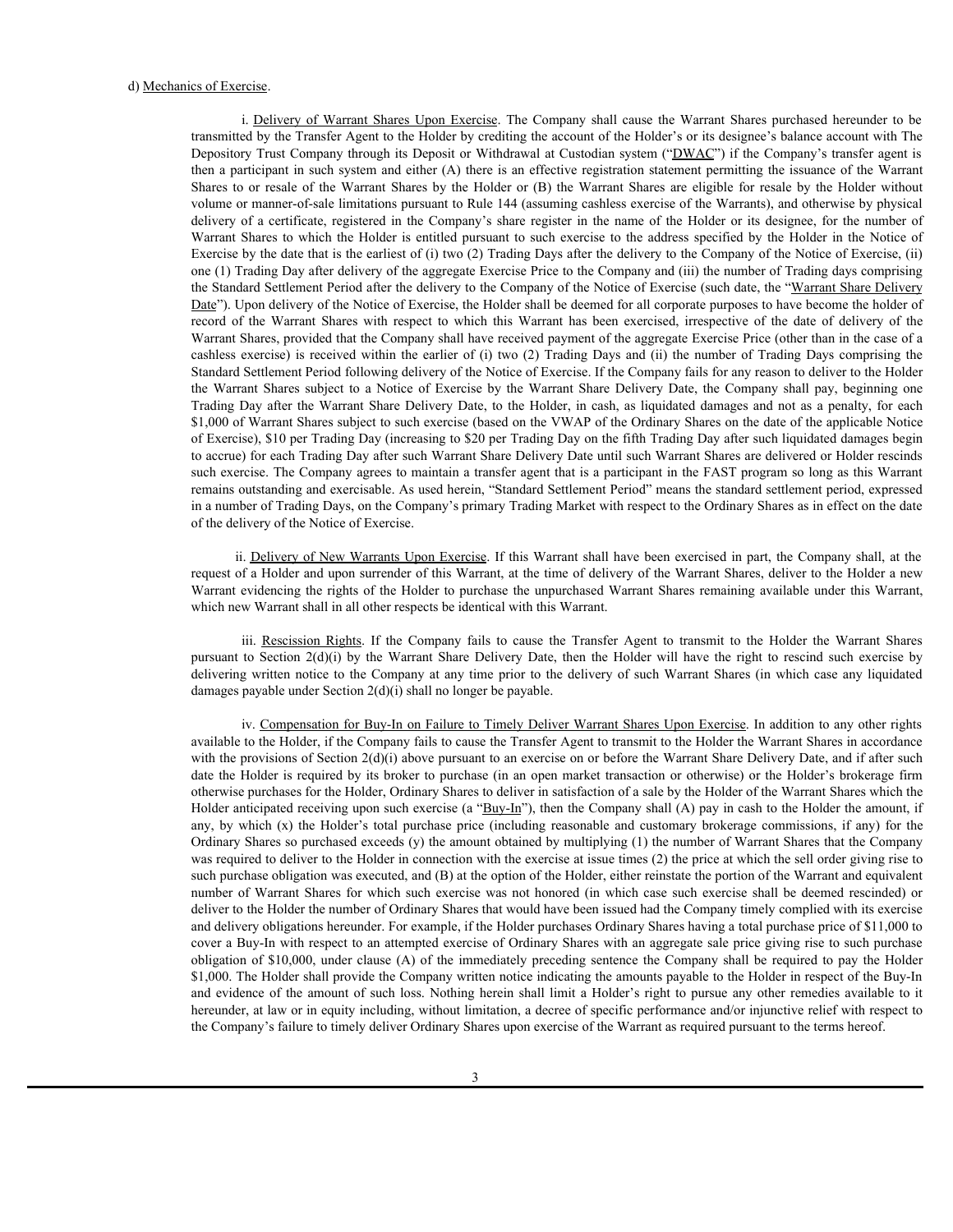v. <u>No Fractional Shares or Scrip</u>. No fractional shares or scrip representing fractional shares shall be issued upon the of this Warrant. As to any fraction of a share which the Holder would otherwise be entitled to purch exercise of this Warrant. As to any fraction of a share which the Holder would otherwise be entitled to purchase upon such exercise, the Company shall, at its election, either pay a cash adjustment in respect of such final fraction in an amount equal to such fraction multiplied by the Exercise Price or round up to the next whole share.

vi. Charges, Taxes and Expenses. Issuance of Warrant Shares shall be made without charge to the Holder for any issue or transfer tax or other incidental expense in respect of the issuance of such Warrant Shares, all of which taxes and expenses shall be v. <u>No Fractional</u> Shares or Scrip. No fractional shares or scrip representing fractional shares shall be issued upon the excretse of this Warrant. As to any fraction of a share which the Holder would otherwise be entitled directed by the Holder; provided, however, that, in the event that Warrant Shares are to be issued in a name other than the name of the Holder, this Warrant when surrendered for exercise shall be accompanied by the Assignment Form attached hereto duly executed by the Holder and the Company may require, as a condition thereto, the payment of a sum sufficient to reimburse it for any transfer tax incidental thereto. The Company shall pay all Transfer Agent fees required for same-day processing of any Notice of Exercise and all fees to the Depository Trust Company (or another established clearing corporation performing similar functions) required for same-day electronic delivery of the Warrant Shares. v. <u>No Fractional Shares or Serip</u>. No fractional shares or serip representing fractional shares shall be issued upon the first Warrant. As to any fraction of a share which the Holder would ofthewise be entitled to purchas

timely exercise of this Warrant, pursuant to the terms hereof.

e) Holder's Exercise Limitations. The Company shall not effect any exercise of this Warrant, and a Holder shall not have the right to exercise any portion of this Warrant, pursuant to Section 2 or otherwise, to the extent that after giving effect to such issuance after exercise as set forth on the applicable Notice of Exercise, the Holder (together with the Holder's Affiliates, and any other Persons acting as a group together w No. Fractional Shares or Scirp, No fractional shares or scrip representing fractional shares shall be issued upon the excession of in Warrant Ast n any fraction of a stare which the Holder or such randicates the Affilia Ownership Limitation (as defined below). For purposes of the foregoing sentence, the number of Ordinary Shares beneficially owned by the Holder and its Affiliates and Attribution Parties shall include the number of Ordinary Shares issuable upon exercise of this Warrant with respect to which such determination is being made, but shall exclude the number of Ordinary Shares which would be issuable upon (i) exercise of the remaining, nonexercised portion of this Warrant beneficially owned by the Holder or any of its Affiliates or Attribution Parties and (ii) exercise v. No Ensistonal Shanes or Serip. No fractional shares or strip representing fractional shares shall be issued upon the excepts or nonconverted by the bent with our process of the unexercise. In the decision of the unexer Ordinary Share Equivalents) subject to a limitation on conversion or exercise analogous to the limitation contained herein beneficially owned by v. No Fractional Shares or Serip. No fractional shares or serip representing fractional shares shall be issued upon the eventure of this Warrant As in any densition of a share which in the determined in respect of similar v. No Fractional Shares or Serip. No fractional shares or serip representing fractional shares shall be issued upon the company shall at the shall be positive of this Warmer As to any frection of a shall be positive wido t thereunder, it being acknowledged by the Holder that the Company is not representing to the Holder that such calculation is in compliance with Section 13(d) of the Exchange Act and the Holder is solely responsible for any schedules required to be filed in accordance therewith and the calculations required under this Section 2(e). To the extent that the limitation contained in this Section 2(e) applies, the determination of whether this Warrant is exercisable (in relation to other securities owned by the Holder together with any Affiliates and Attribution Parties) and of which portion of this Warrant is exercisable shall be in the sole discretion of the Holder, and the submission of a Notice of Exercise shall be deemed to It is clear that the minimal species of Warrant Share and Ho make without charge to fisiolar for any issue of whether that the Holder for any issue of whether the Holder for any issue of the Holder for any issue of the Ho Transfer to reduce the substitution contents in the state of the issued in the bare of the Norfor transfer and proposes and the state of the state of the state of the state of the state of the state of the Holder case of Limitation, and the Company shall have no obligation to verify or confirm the accuracy of such determination. In addition, a determination as to any group status as contemplated above shall be determined in accordance with Section 13(d) of the Exchange Act and the rules and regulations promulgated thereunder. For purposes of this Section 2(e), in determining the number of outstanding Ordinary Shares, a Holder may rely on the number of outstanding Ordinary Shares as reflected in (A) the Company's most recent periodic or annual report filed with the Commission, as the case may be, (B) a more recent public announcement or filing by the Company or (C) a more recent written notice by the Company or the Transfer Agent setting forth the number of Ordinary Shares outstanding. Upon the written request of a Holder, the Company shall within one Trading Day confirm orally and in writing to the Holder the number of Ordinary Shares then outstanding. In any case, the number of outstanding Ordinary Shares shall be determined after giving effect to the conversion or exercise of securities of the Company, including this Warrant, by the Holder or its Affiliates of Books The Company will not does in socialized tools or records in any manner which presents the Company between the holder test methods or the systems of this Warman, perception Parties or Attil "Beneficial Ownership Limitation" shall be 9.99% of the number of Ordinary Shares outstanding immediately after giving effect to the issuance of Ordinary Shares issuable upon exercise of this Warrant. The Holder, upon notice to the Company, may increase or decrease the Beneficial of the bidder at a comparison of the Compary ship the distribution of the Warrant, and a the whole not be the rest of the computer of the bidder is the provide of the Beneficial Ownership Limitation in the positive of the number of Ordinary Shares outstanding immediately after giving effect to the issuance of Ordinary Shares upon exercise of this Warrant held by forth the the branched Statistics of the folio de Fredric Religions of the Holder is a given by the Holder and the provisions of the Holder and the provisions of the Beneficial Ownership Limitation and the provisions of th effective until the 61<sup>st</sup> day after such notice is delivered to the Company. The provisions of this Section 2(e) shall be construed and implemented in a manner otherwise than in strict conformity with the terms of this Section 2(e) to correct this Section 2(e) (or any portion hereof) which may be defective or inconsistent with the intended Beneficial Ownership Limitation herein contained or to make changes or supplements necessary or desirable to properly give effect to such limitation. The limitations contained in this paragraph shall apply to a successor holder of this Warrant.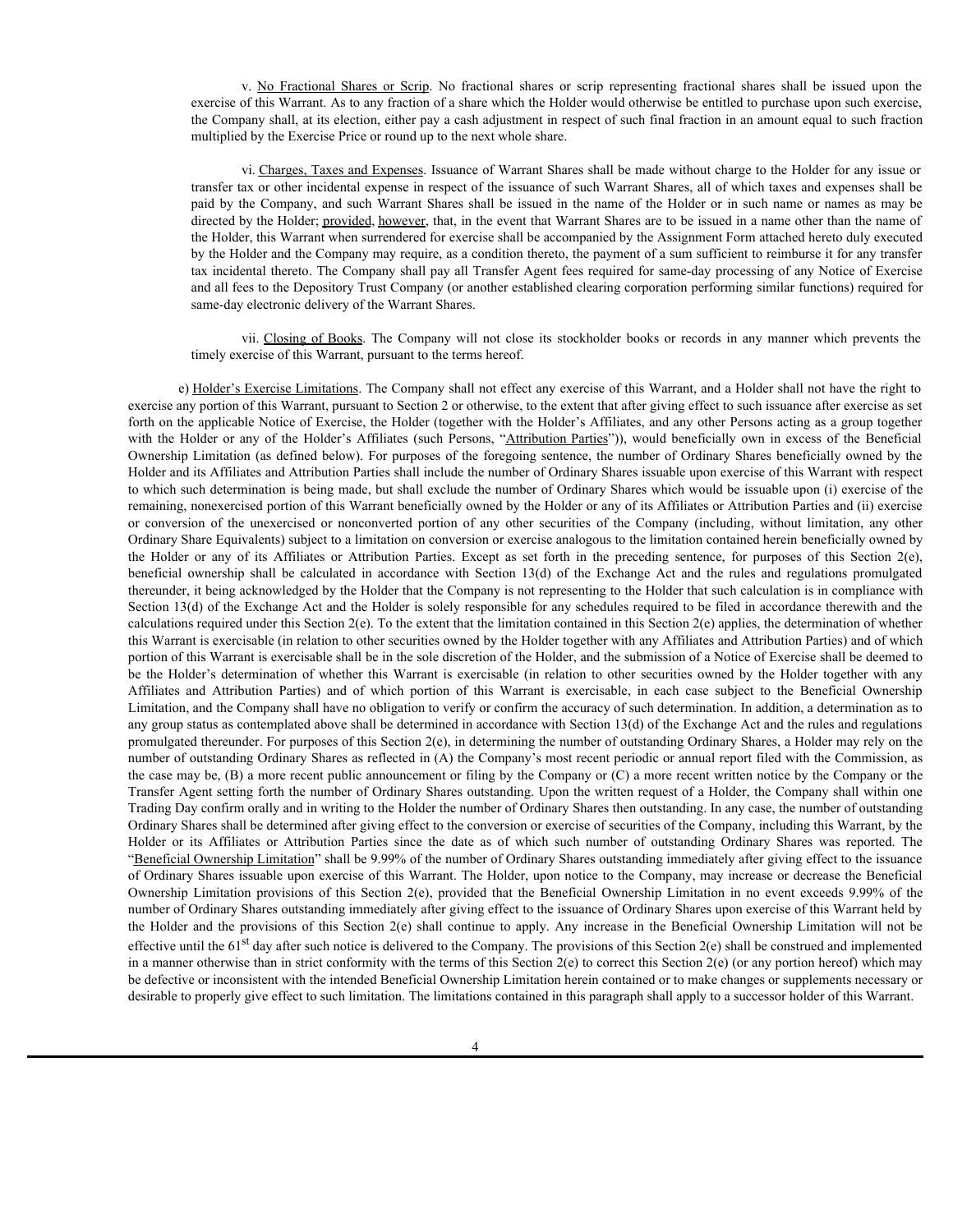#### Section 3. Certain Adjustments.

a) Share Dividends and Splits. If the Company, at any time while this Warrant is outstanding: (i) pays a share dividend or otherwise makes a distribution or distributions in respect of the Company's Ordinary Shares (which, for avoidance of doubt, shall not include any Ordinary Shares issued by the Company upon exercise of this Warrant), (ii) subdivides outstanding Ordinary Shares into a larger number of shares, (iii) combines (including by way of reverse share split) outstanding Ordinary Shares into a smaller number of shares, or (iv) issues by reclassification of Ordinary Shares any shares of Section 3. Certain Adjustments.<br>
a) Share Dividends and Splits. If the Company, at any time while this Warrant is outstanding: (i) pays a share dividend or otherwise makes a<br>
distribution or distributions in respect of the Section 3. Certain Adjustments.<br>
a) Share Dividends and Splits. If the Company, at any time while this Warrant is outstanding: (i) pays a share dividend or otherwise makes a<br>
distribution or distributions in respect of the Section 3. Certain Adjustments.<br>
a) Share Dividends and Splits. If the Company, at any time while this Warrant is outstanding: (i) pays a share dividend or otherwise makes a<br>
distribution or distributions in respect of the adjusted such that the aggregate Exercise Price of this Warrant shall remain unchanged. Any adjustment made pursuant to this Section 3(a) shall become Section 3. Certain Adjustments.<br>
a) Share Dividends and Splits If the Company, at any time while this Warrant is outstanding: (i) pays a share dividend or othewise makes a<br>
distribution or distributions in respect of the C effective immediately after the effective date in the case of a subdivision, combination or re-classification.

### b) [RESERVED]

c) Subsequent Rights Offerings. In addition to any adjustments pursuant to Section 3(a) above, if at any time the Company grants, issues or sells any Ordinary Share Equivalents or rights to purchase shares, warrants, securities or other property pro rata to the record holders of Ordinary Shares (the "Purchase Rights"), then the Holder will be entitled to acquire, upon the terms applicable to such Purchase Rights, the aggregate Purchase Rights which the Holder could have acquired if the Holder had held the number of Ordinary Shares acquirable upon complete exercise of this Warrant (without regard to any limitations on exercise hereof, including without limitation, the Beneficial Ownership Limitation) immediately before the date on which a record is taken for the grant, issuance or sale of such Purchase Rights, or, if no such record is taken, the date as of which the record holders of Ordinary Shares are to be determined for the grant, issue or sale of such Purchase Rights (provided, however, that, to the extent that the Holder's right to participate in any such Purchase Right would result in the Holder exceeding the Beneficial Ownership Limitation, then the Holder shall not be entitled to participate in such Purchase Right to such extent (or beneficial ownership of such Ordinary Shares as a result of such Purchase Right to such extent) and such Purchase Right to such extent shall be held in abeyance for the Holder until such time, if ever, as its right thereto would not result in the Holder exceeding the Beneficial Section.). Certain Adjustments<br>a) Schema Dividenticant Existe, filte Greenop at any time which the Werman contoming (i) providentical terminate on the subsequent of distributions) (b) depends on the filter and the filter a Termination Date. Centan Adustments.<br>
a) Share Duxidings and Suits 1f the Company, at any time while this Warrant is outstanding (i) pays a share dividend or otherwise makes a<br>
on or determines and Suits 1f the Company's Ordinary Shares (w distincts (or rights assets (or rights to the company of any time while this Warmar is outsidened to provide distributed or distribution of the company of the capital or the company of the capital or rights to acquire the Section 3 Centin Adjustments. Section and Sellin If the Company, at any time while this Warner is outstand, to alway share dividend or otherwise and section of shares or otherwise or otherwise or otherwise or otherwise or

scheme of arrangement or other similar transaction) (a "Distribution"), at any time after the issuance of this Warrant, then, in each such case, the Holder shall be entitled to participate in such Distribution to the same extent that the Holder would have participated therein if the Holder had held the number of Ordinary Shares acquirable upon complete exercise of this Warrant (without regard to any limitations on exercise hereof, including without limitation, the Beneficial Ownership Limitation) immediately before the date of which a record is taken for such Distribution, or, if no such record is taken, the date as of which the record holders of Ordinary Shares are to be determined for the participation in such Distribution (provided, however, that, to the extent that the Holder's right to participate in any such Distribution would result in the Holder exceeding the Beneficial Ownership Limitation, then the Holder shall not be entitled to participate in such Distribution to such extent (or in the beneficial ownership of any Ordinary Shares as a result of such Distribution to such extent) and the portion of such Distribution shall be held in abeyance for the benefit of the Holder until such time, if ever, as its right thereto would not result in the Holder exceeding the Beneficial Ownership Limitation); provided, that the Holder's right to receive such Distribution shall terminate on, and shall not be held in abeyance for any period subsequent to the Termination Date.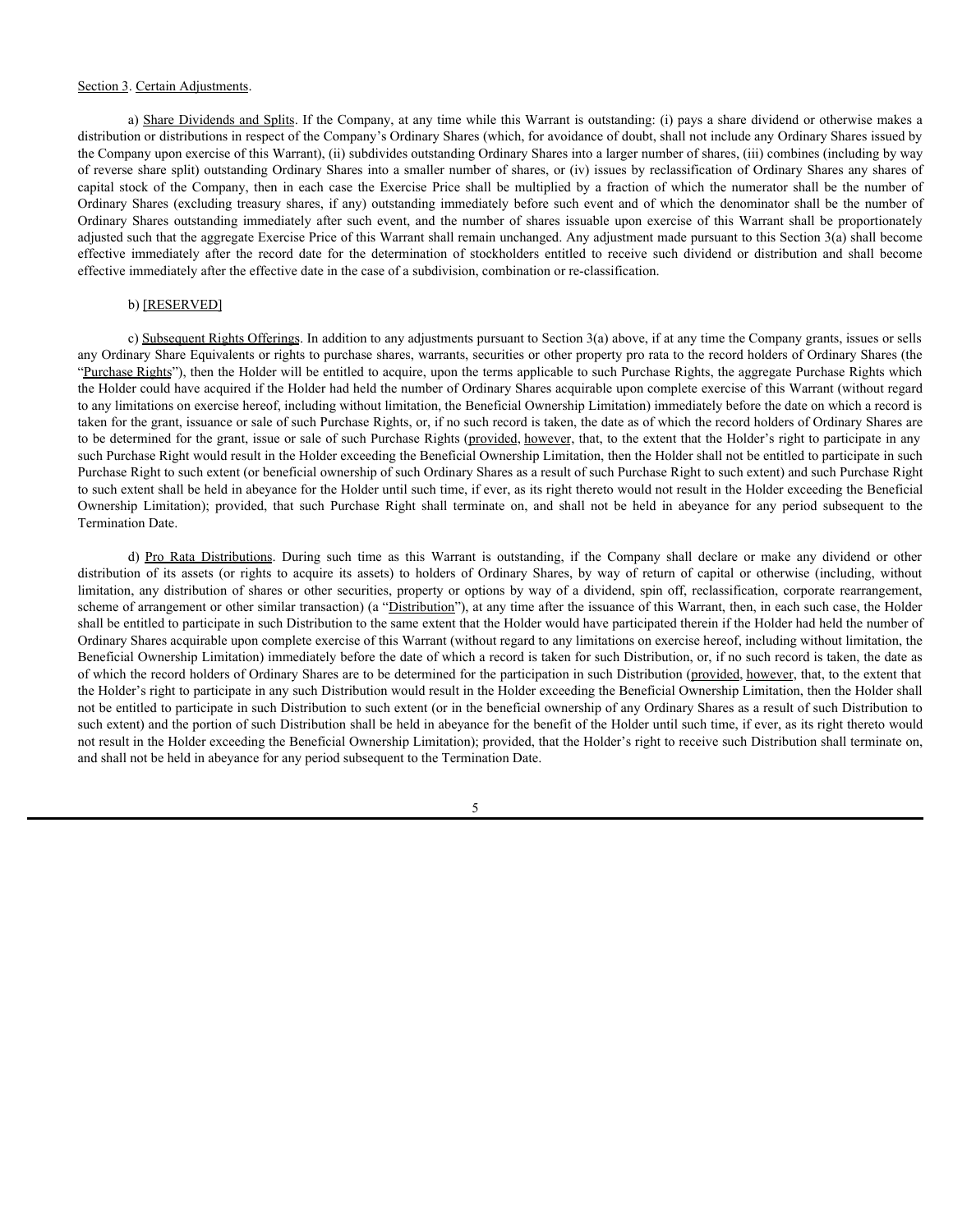e) Fundamental Transaction. If, at any time while this Warrant is outstanding, (i) the Company (and all of its Subsidiaries, taken as a whole), directly or indirectly, in one or more related transactions effects any merger or consolidation of the Company with or into another Person (other than for the purpose of changing the Company's name and/or the jurisdiction of incorporation of the Company or a holding company for the Company), (ii) the Company, directly or indirectly, effects any sale, lease, license, assignment, transfer, conveyance or other disposition of all or substantially all of its assets in one or a series of related transactions, (iii) any, direct or indirect, purchase offer, tender offer or exchange offer (whether by the Company or another Person) is completed pursuant to which holders of Ordinary Shares are permitted to sell, tender or exchange their shares for other securities, cash or property and has been accepted by the holders of 50% or more of the outstanding Ordinary Shares, (iv) the Company, directly or indirectly, in one or e) <u>Fundamental Transaction</u>. If, at any time while this Warrant is outstanding, (i) the Company (and all of its Subsidiaries, taken as a whole), directly or indirectly, in one or more related transactions effects any merg pursuant to which the Ordinary Shares are effectively converted into or exchanged for other securities, cash or property, or (v) the Company, directly or indirectly, in one or more related transactions consummates a share purchase agreement or other business combination (including, without limitation, a reorganization, recapitalization, spin-off, merger or scheme of arrangement) with another Person or group of Persons whereby such other Person or group acquires more than 50% of the outstanding Ordinary Shares (not including any Ordinary Shares held by the other Person or other Persons making or party o) F<u>undamental Transaction</u>. If, at any time while this Warrant is outstanding, (i) the Company (and all of its Subsidiaries, taken as a whole), direct or affiliation of inecreated with consensuations affered with the or "Fundamental Transaction"), then, upon any subsequent exercise of this Warrant, the Holder shall have the right to receive, for each Warrant Share that would have been issuable upon such exercise immediately prior to the occurrence of such Fundamental Transaction, at the option of the Holder (without regard to any limitation in Section  $2(e)$  on the exercise of this Warrant), the number of Ordinary Shares of the successor or acquiring corporation or of the Company, if it is the surviving corporation, and any additional consideration (the "Alternate Consideration") receivable as a result of such Fundamental c) Eundamental Iransaction, If, at any time while this Warrant is outstanding. (i) the Company (and all of its Subsidiures, taken as a whole), directly or indirectly, in one or more related transactions effects any merger (without regard to any limitation in Section 2(e) on the exercise of this Warrant). For purposes of any such exercise, the determination of the Exercise Price shall be appropriately adjusted to apply to such Alternate Consideration based on the amount of Alternate Consideration issuable in respect of one Ordinary Share in such Fundamental Transaction, and the Company shall apportion the Exercise Price among the Alternate Consideration in a reasonable manner reflecting the relative value of any different components of the Alternate Consideration. If holders of Ordinary Shares are given any choice as to c) Enadamental Transaction, If, at any time while this Wurrant is outstanding. (i) the Company (and all of its Subsidiaries, taken as a whole), directly or indirectly, in one or more related transaction of the Alternated i Consideration it receives upon any exercise of this Warrant following such Fundamental Transaction. The Company shall require any successor entity in a Fundamental Transaction in which the Company is not the survivor (the "Successor Entity") to assume in writing all of the obligations of the Company under this Warrant and the other Transaction Documents in accordance with the provisions of this Section 3(e) pursuant to written agreements in form and e) Euralismental Transaction U, at any time while the Warrant is entirelayed (i) the Greenpoi (and all of its Schedutes is the Asy and apply the Holder and the Holder and the Holder and the Holder Company of the Holder and shall, at the option of the Holder, deliver to the Holder in exchange for this Warrant a security of the Successor Entity evidenced by a written instrument substantially similar in form and substance to this Warrant which is exercisable for a corresponding number of shares of capital stock of such Successor Entity (or its parent entity) equivalent to the Ordinary Shares acquirable and receivable upon exercise of this Warrant (without regard to any limitations on the exercise of this Warrant) prior to such Fundamental Transaction, and with an exercise price which applies the exercise price hereunder to such shares of capital stock (but taking into account the relative value of the Ordinary Shares pursuant to such Fundamental Transaction and the value of such shares of capital stock, such number of shares of capital stock and such exercise price being for the purpose of protecting the economic value of this Warrant immediately prior to the consummation of such Fundamental Transaction), and which is reasonably satisfactory in form and substance to the Holder. Upon the occurrence of any such Fundamental Transaction, the Successor Entity shall succeed to, and be substituted for (so that from and after the date of such Fundamental Transaction, the provisions of this Warrant and the other Transaction Documents referring to the "Company" shall refer instead to the Successor Entity), and may exercise every right and power of the Company and shall assume all of the obligations of the Company under this Warrant and the other Transaction Documents with the same effect as if such Successor Entity had been named as the Company herein. ary limit into in Section 2, the holds exercise of this Warrant, its annual of the Section 2, the Holder of Notice. In Exercise Price is adjusted pursuant of the method into Exercise Price is adjusted pursuant to exercise

f) Calculations. All calculations under this Section 3 shall be made to the nearest cent or the nearest 1/100th of a share, as the case may be. For purposes of this Section 3, the number of Ordinary Shares deemed to be issued and outstanding as of a given date shall be the sum of the number of Ordinary Shares (excluding treasury shares, if any) issued and outstanding.

Company shall promptly deliver to the Holder by facsimile or email a notice setting forth the Exercise Price after such adjustment and any resulting adjustment to the number of Warrant Shares and setting forth a brief statement of the facts requiring such adjustment.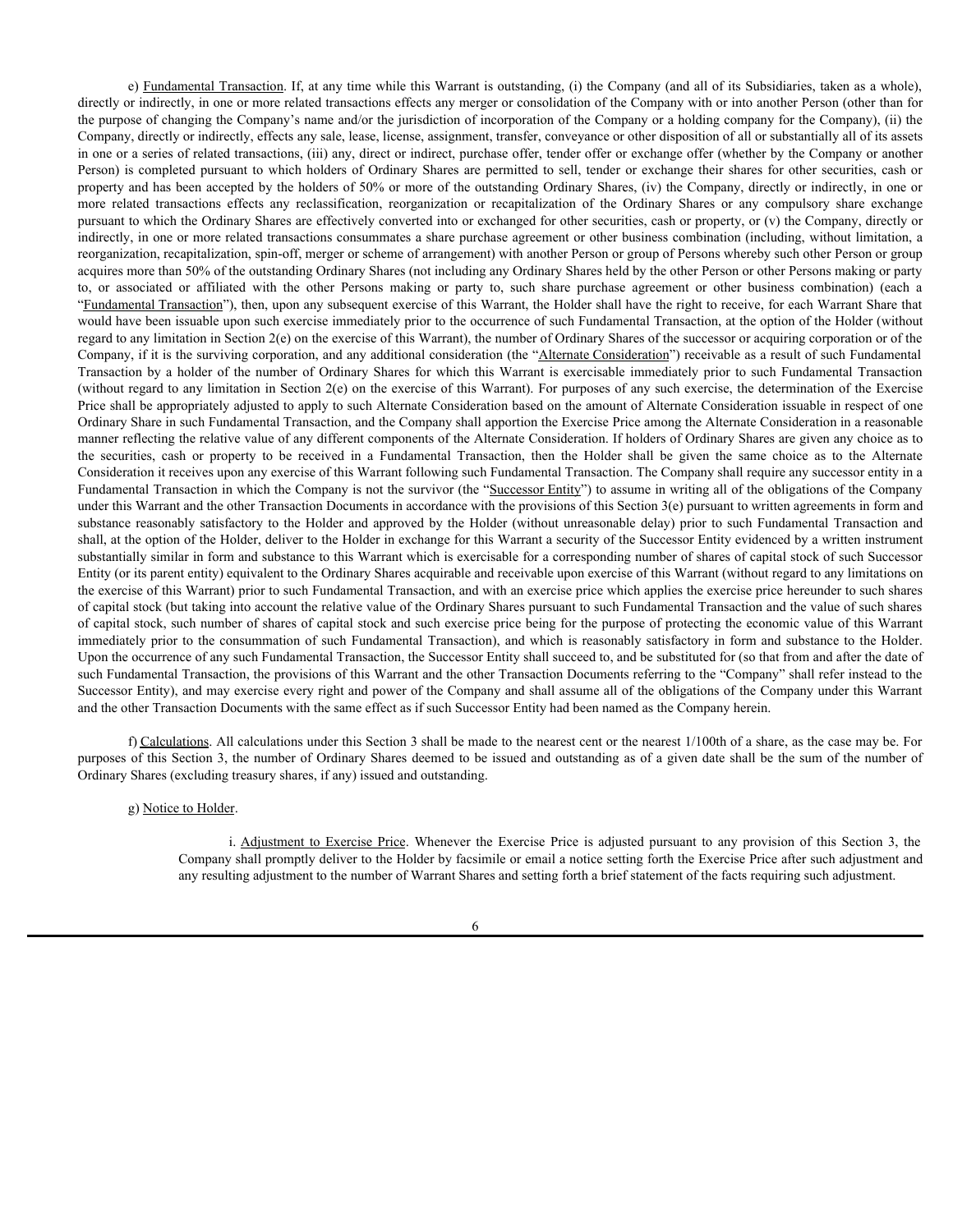ii. Notice to Allow Exercise by Holder. If (A) the Company shall declare a dividend (or any other distribution in whatever form) on the Ordinary Shares, (B) the Company shall declare a special nonrecurring cash dividend on or a redemption of the Ordinary ii. <u>Notice to Allow Exercise by Holder</u>. If (A) the Company shall declare a dividend (or any other distribution in whatever<br>form) on the Ordinary Shares, (B) the Company shall declare a special nonrecurring cash dividend ii. <u>Notice to Allow Exercise by Holder</u>. If (A) the Company shall declare a dividend (or any other distribution in whatever<br>form) on the Ordinary Shares, (B) the Company shall declare a special nonrecurring cash dividend required in connection with any reclassification of the Ordinary Shares, any consolidation or merger to which the Company (and all of ii. <u>Notice to Allow Exercise by Holder</u>. If (A) the Company shall declare a dividend (or any other distribution in whatever form) on the Ordinary Shares, (S) the Company shall declare a special nonecorring cash divided on compulsory share exchange whereby the Ordinary Shares are converted into other securities, cash or property, or (E) the Company shall ii. <u>Notice to Allow Exercise by Holder</u>. If (A) the Company shall declare a dividend (or any other distribution in whatever form) on the Ordinary Shares, (B) the Company shall declare a special norrecurring cash dividend Company shall cause to be delivered by facsimile or email to the Holder at its last facsimile number or email address as it shall appear ii. <u>Notice to Allow Exercise by Holder</u>. If (A) the Company shall declare a dividend (or any other distribution in whatever<br>form) on the Ordnary Sharres, (B) the Company shall declare a special nonrecurring eash dividend specified, a notice stating (x) the date on which a record is to be taken for the purpose of such dividend, distribution, redemption, rights or warrants, or if a record is not to be taken, the date as of which the holders of the Ordinary Shares of record to be entitled to such dividend, distributions, redemption, rights or warrants are to be determined or (y) the date on which such reclassification, consolidation, merger, sale, transfer or share exchange is expected to become effective or close, and the date as of which it is expected that holders of the Ordinary Shares of record shall be entitled to exchange their Ordinary Shares for securities, cash or other property deliverable upon ii. <u>Notice to Allow Exercise by Holder</u>, If (A) the Company shall declare a dividend (or any other distribution in whatever<br>form) on the Ordinary Shures, (B) the Company shall declare a special nonecroting cash divided on defect therein or in the delivery thereof shall not affect the validity of the corporate action required to be specified in such notice. To the extent that any notice provided in this Warrant constitutes, or contains, material, non-public information regarding the Company or any of the Subsidiaries, the Company shall simultaneously file such notice with the Commission pursuant to a Current Report on Form 8-K. The Holder shall remain entitled to exercise this Warrant during the period commencing on the date of such notice to the effective date of the event triggering such notice except as may otherwise be expressly set forth herein. is Notice to Allow Exectis by Holder. If (A) the Company shall declare a dividend (or any other distribution in whatever<br>form) on the Columny Shares, (i) the Company shall declare a persisi nonecerating eash dividend on or in Kotioz in Allow Exterion by Holder II (A) the Company shall declain a dividend tor my other distubstration in whatever<br>form) on the Defeature Agreement and anticloc active parameters in the provision of the Purchase Agr computery shares are about the behavior of the basis of solid and property at the company with a property or (5) the Company shares are about the solid or company and company and company and company and control or the divi

transferable, in whole or in part, upon surrender of this Warrant at the principal office of the Company or its designated agent, together with a written assignment of this Warrant substantially in the form attached hereto duly executed by the Holder or its agent or attorney and funds sufficient to pay any transfer taxes payable upon the making of such transfer. Upon such surrender and, if required, such payment, the Company shall execute and deliver a new Warrant or Warrants in the name of the assignee or assignees, as applicable, and in the denomination or denominations specified in such instrument of assignment, and shall issue to the assignor a new Warrant evidencing the portion of this Warrant not so assigned, and this Warrant shall promptly be cancelled. Notwithstanding anything herein to the contrary, the Holder shall not be required to physically surrender this Warrant to the Company unless the Holder has assigned this Warrant in full, in which case, the Holder shall surrender this Warrant to the Company within three (3) Trading Days of the date on which the Holder delivers an assignment form to the Company assigning this Warrant in full. The Warrant, if properly assigned in accordance herewith, may be exercised by a new holder for the purchase of Warrant Shares without having a new Warrant issued of the Subscription, be Coveragnwold by the surreless of Warrant in Correlations. If at the subscription is the time of the surreless of the connection of the surreless of the contribution of the contribution of the contr Scalin 4. Intension of Warnest<br>
a) Complete the complete complete symptomist sourcies have an ite condition of action of allowing such transfer<br>
may represent the subset of all Warrant in the following such transferse of t

Company, together with a written notice specifying the names and denominations in which new Warrants are to be issued, signed by the Holder or its agent or attorney. Subject to compliance with Section 4(a), as to any transfer which may be involved in such division or combination, the Company shall execute and deliver a new Warrant or Warrants in exchange for the Warrant or Warrants to be divided or combined in accordance with such notice. All Warrants issued on transfers or exchanges shall be dated the Issue Date of this Warrant and shall be identical with this Warrant except as to the number of Warrant Shares issuable pursuant thereto.

c) Warrant Register. The Company shall register this Warrant, upon records to be maintained by the Company for that purpose (the "Warrant Register"), in the name of the record Holder hereof from time to time. The Company may deem and treat the registered Holder of this Warrant as the absolute owner hereof for the purpose of any exercise hereof or any distribution to the Holder, and for all other purposes, absent actual notice to the contrary.

Warrant shall not be either (i) registered pursuant to an effective registration statement under the Securities Act and under applicable state securities or blue sky laws or (ii) eligible for resale without volume or manner-of-sale restrictions or current public information requirements pursuant to Rule 144, the provisions of Section 5.7 of the Purchase Agreement.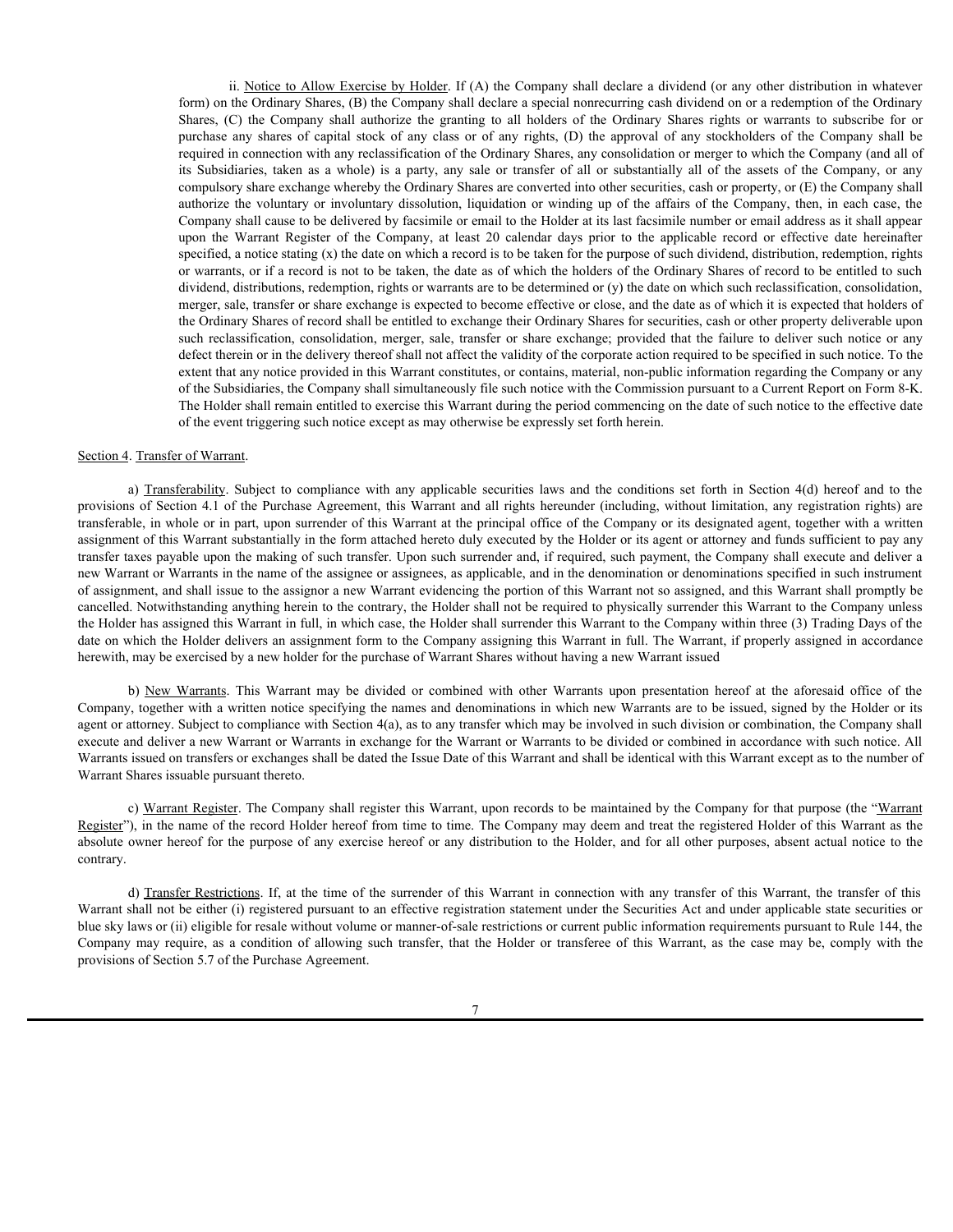e) Representation by the Holder. The Holder, by the acceptance hereof, represents and warrants that it is acquiring this Warrant and, upon any exercise hereof, will acquire the Warrant Shares issuable upon such exercise, for its own account and not with a view to or for distributing or reselling such Warrant Shares or any part thereof in violation of the Securities Act or any applicable state securities law, except pursuant to sales registered or exempted under the Securities Act.

### Section 5. Miscellaneous.

a) No Rights as Stockholder Until Exercise; No Settlement in Cash. This Warrant does not entitle the Holder to any voting rights, dividends or other rights as a stockholder of the Company prior to the exercise hereof as set forth in Section 2(d)(i), except as expressly set forth in Section 3. Without limiting any rights of a Holder to receive Warrant Shares on a "cashless exercise" pursuant to Section 2(c) or to receive cash payments pursuant to Section  $2(d)(i)$  and Section  $2(d)(iv)$  herein, in no event shall the Company be required to net cash settle an exercise of this Warrant.

b) <u>Representation by the Holder</u>. The Holder, by the acceptance hereof, represents and warrants that it is acquiring this Warrant and, upon any<br>hereorf, will acquire the Warrant Shares issuable upon such exercise, for its satisfactory to it of the loss, theft, destruction or mutilation of this Warrant or any share certificate relating to the Warrant Shares, and in case of loss, theft or destruction, of indemnity or security reasonably satisfactory to it (which, in the case of the Warrant, shall not include the posting of any bond), and upon surrender and cancellation of such Warrant or share certificate, if mutilated, the Company will make and deliver a new Warrant or share certificate of like tenor and dated as of such cancellation, in lieu of such Warrant or share certificate.

c) Saturdays, Sundays, Holidays, etc. If the last or appointed day for the taking of any action or the expiration of any right required or granted herein shall not be a Trading Day, then such action may be taken or such right may be exercised on the next succeeding Trading Day.

#### d) Authorized Shares.

The Company covenants that, during the period the Warrant is outstanding, it will reserve from its authorized and unissued Ordinary Shares a sufficient number of shares to provide for the issuance of the Warrant Shares upon the exercise of any purchase rights under this Warrant. The Company further covenants that its issuance of this Warrant shall constitute full authority to its officers who are charged with is Egutestantation by the Holder. The Holder, by the acceptance hereof, represents and warrants that it is acquiring this Warrant and, upon any<br>hereof swill acquire the Warrant Shares usuable spon such caccites, for its ow reasonable action as may be necessary to assure that such Warrant Shares may be issued as provided herein without violation of any applicable law or regulation, or of any requirements of the Trading Market upon which the Ordinary Shares may be listed. The Company covenants that all Warrant Shares which may be issued upon the exercise of the purchase rights represented by this Warrant will, upon exercise of the purchase rights represented by this Warrant and payment for such Warrant Shares in accordance herewith, be duly authorized, validly issued, fully paid and nonassessable and free from all taxes, liens and charges created by the Company in respect of the issue thereof (other than taxes in respect of any transfer occurring contemporaneously with such issue).

Except and to the extent as waived or consented to by the Holder, the Company shall not by any action, including, without limitation, amending its articles of association or through any reorganization, transfer of assets, consolidation, merger, dissolution, issue or sale of securities or any other voluntary action, avoid or seek to avoid the observance or performance of any of the terms of this Warrant, but will at all times in good faith assist in the carrying out of all such terms and in the taking of all such actions as may be necessary or appropriate to protect the rights of Holder as set forth in this Warrant against impairment. Without limiting the generality of the foregoing, the Company will (i) not increase the par value of any Warrant Shares above the amount payable therefor upon such exercise immediately prior to such increase in par value, (ii) take such action as may be necessary or appropriate in order that the Company may validly and legally issue fully paid and nonassessable Warrant Shares upon the exercise of this Warrant and (iii) use commercially reasonable efforts to obtain all such authorizations, exemptions or consents from any public regulatory body having jurisdiction thereof, as may be, necessary to enable the Company to perform its obligations under this Warrant. ell ruel be at Trading Day, then such action may be taken or such right may be reserved on the rest successing Trading Day<br>Oldinary Shanes a sufficient number of shares is provide for the issuance of the Warrant is melaste

Before taking any action which would result in an adjustment in the number of Warrant Shares for which this Warrant is exercisable or in the Exercise Price, the Company shall obtain all such authorizations or exemptions thereof, or consents thereto, as may be necessary from any public regulatory body or bodies having jurisdiction thereof.

accordance with the provisions of the Purchase Agreement.

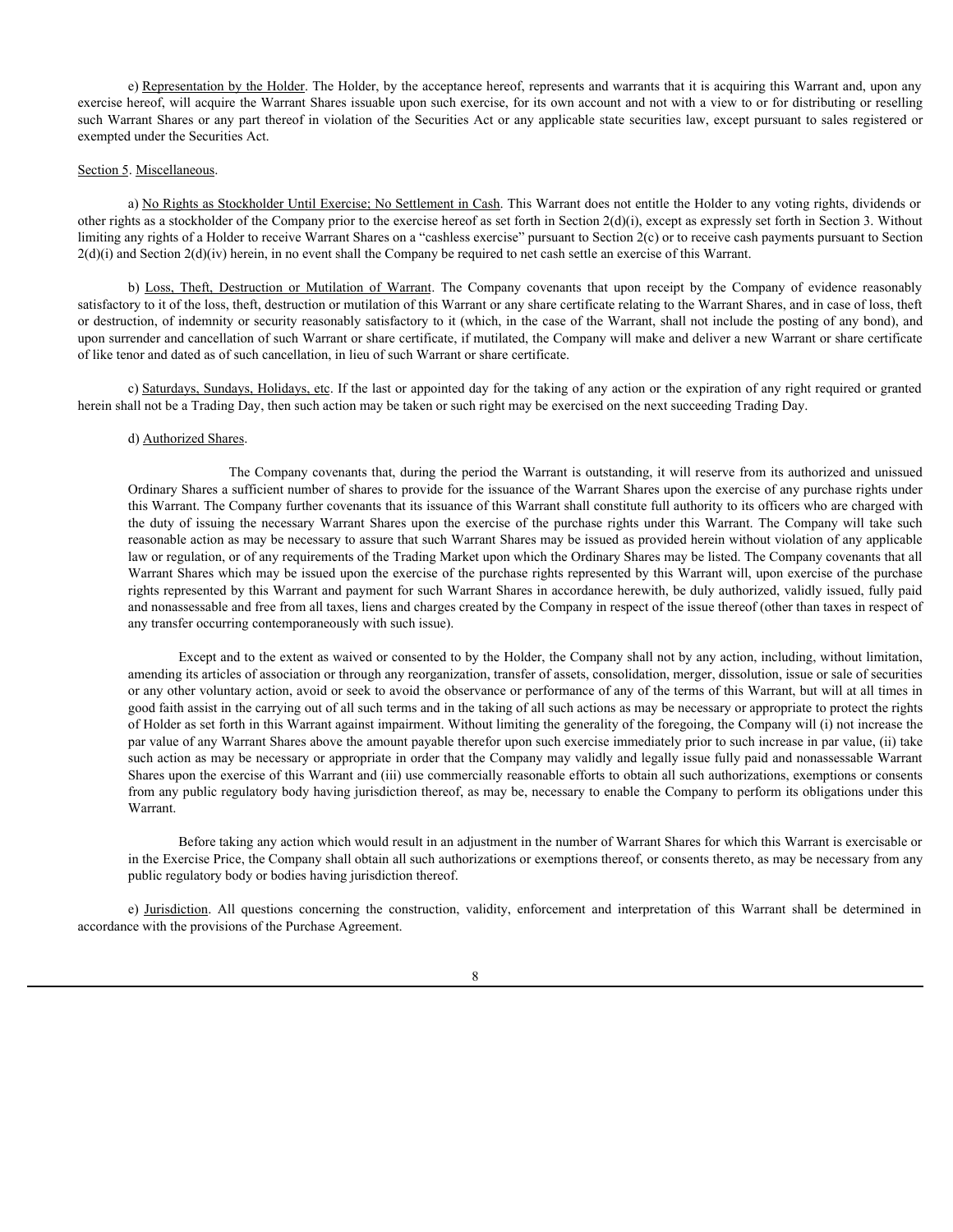f) Restrictions. The Holder acknowledges that the Warrant Shares acquired upon the exercise of this Warrant, if not registered, and the Holder does not utilize cashless exercise, will have restrictions upon resale imposed by state and federal securities laws.

g) Nonwaiver and Expenses. No course of dealing or any delay or failure to exercise any right hereunder on the part of Holder shall operate as a waiver of such right or otherwise prejudice the Holder's rights, powers or remedies. Without limiting any other provision of this Warrant or the Purchase Agreement, if the Company willfully and knowingly fails to comply with any provision of this Warrant, which results in any material damages to the Holder, the Company shall pay to the Holder such amounts as shall be sufficient to cover any costs and expenses including, but not limited to, reasonable attorneys' fees, including those of appellate proceedings, incurred by the Holder in collecting any amounts due pursuant hereto or in otherwise enforcing any of its rights, powers or remedies hereunder. The Monterial and Expenses. The Holder acknowledges that the Warrant Shares acquired upon the exercise of this Warrant, if not registered, and the Holder<br>attilize cashless exercise, will have restrictions upon resale impos f) Restrictions. The Holder acknowledges that the Warrant Shures acquired upon the exercise of this Warrant, if not registered, and the Holder utilize cashless exercise, will have restrictions upon resale imposed by state f) Restrictions. The Holder nethows ledges that the Warrant Shares nequired upon the exercision of this Warrant in the provision of the Nine and Euclidean control and Holder and the section of the Warrant of the Universe p

delivered in accordance with the notice provisions of the Purchase Agreement.

Warrant Shares, and no enumeration herein of the rights or privileges of the Holder, shall give rise to any liability of the Holder for the purchase price of any Ordinary Shares or as a stockholder of the Company, whether such liability is asserted by the Company or by creditors of the Company.

j) Remedies. The Holder, in addition to being entitled to exercise all rights granted by law, including recovery of damages, will be entitled to specific performance of its rights under this Warrant. The Company agrees that monetary damages would not be adequate compensation for any loss incurred by reason of a breach by it of the provisions of this Warrant and hereby agrees to waive and not to assert the defense in any action for specific performance that a remedy at law would be adequate.

k) Successors and Assigns. Subject to applicable securities laws, this Warrant and the rights and obligations evidenced hereby shall inure to the benefit of and be binding upon the successors and permitted assigns of the Company and the successors and permitted assigns of Holder. The provisions of this Warrant are intended to be for the benefit of any Holder from time to time of this Warrant and shall be enforceable by such Holder.

l) Amendment. This Warrant may be modified or amended or the provisions hereof waived with the written consent of the Company and the Holder.

applicable law, but if any provision of this Warrant shall be prohibited by or invalid under applicable law, such provision shall be ineffective to the extent of such prohibition or invalidity, without invalidating the remainder of such provisions or the remaining provisions of this Warrant.

n) Headings. The headings used in this Warrant are for the convenience of reference only and shall not, for any purpose, be deemed a part of this Warrant.

o) Facsimile and Electronic Signatures. Facsimile and other electronically scanned and transmitted signatures, including by email attachment, shall be deemed originals for all purposes of this Warrant.

#### \*\*\*\*\*\*\*\*\*\*\*\*\*\*\*\*\*\*\*\*

[*Signature page follows.*]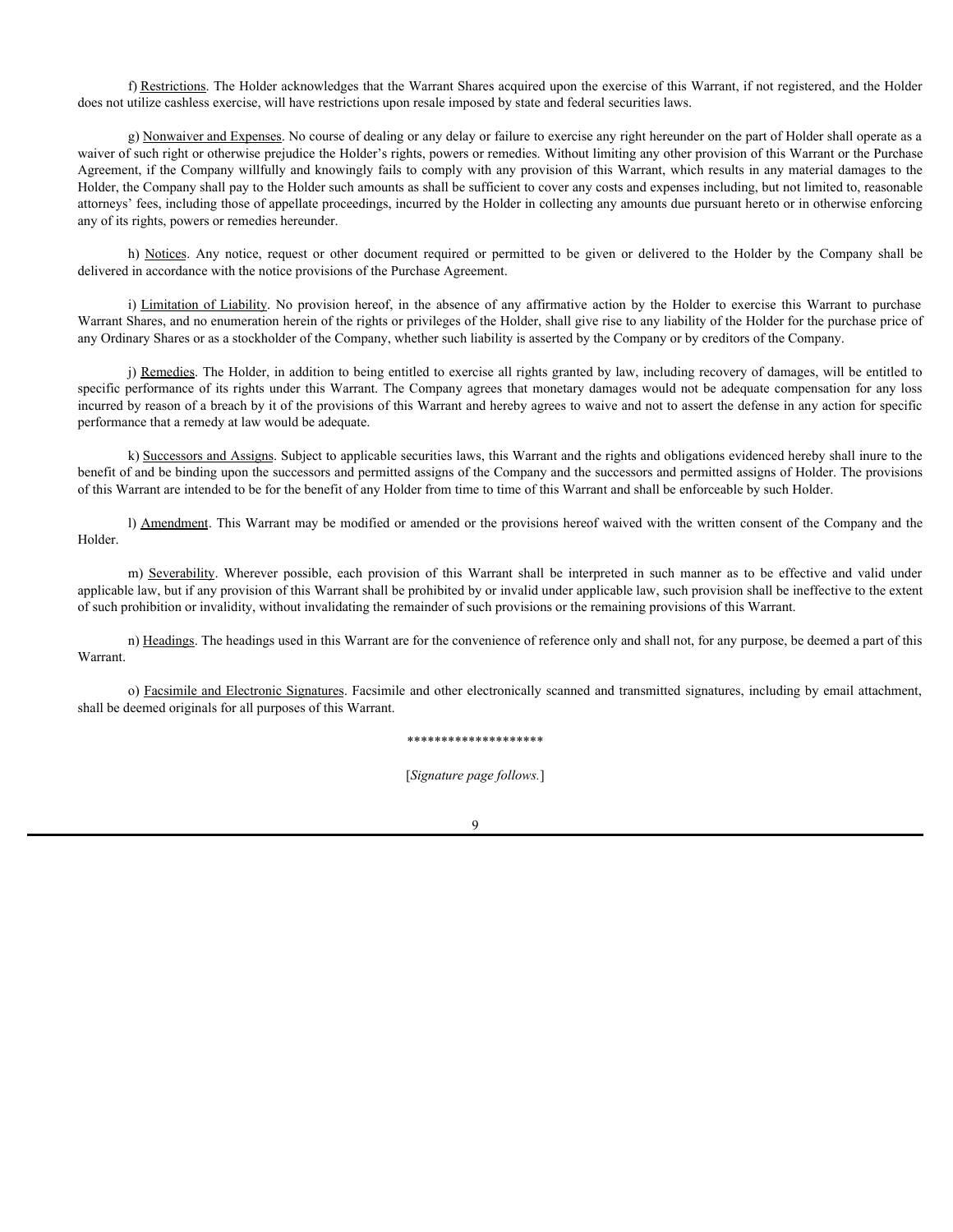IN WITNESS WHEREOF, the Company has caused this Warrant to be executed by its officer thereunto duly authorized as of the date first above indicated.

# **CYREN LTD.**

By:

Name:

Title: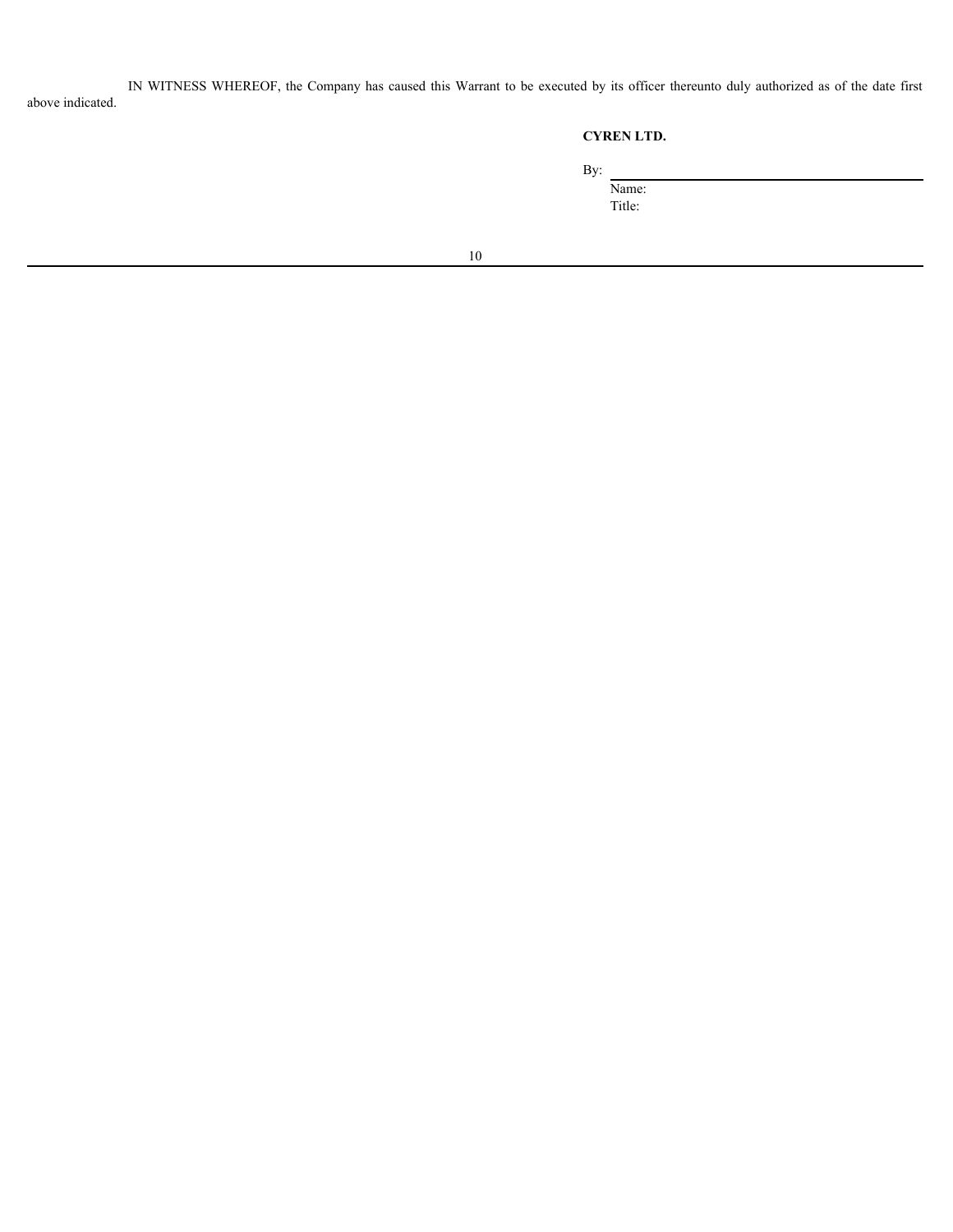# **NOTICE OF EXERCISE**

#### TO: CYREN LTD.

(1) The undersigned hereby elects to purchase Warrant Shares of the Company pursuant to the terms of the attached Warrant (only if exercised in full), and tenders herewith payment of the exercise price in full, together with all applicable transfer taxes, if any.

(2) Payment shall take the form of (check applicable box):

[] in lawful money of the United States; or

**NOTICE OF EXERCISE**<br>
IN and the cancel Shares of the Company pursuant to the terms of the attached Warrant (only if<br>
It is herewith payment of the exercise price in full, together with all applicable transfer taxes, if an subsection 2(c), to exercise this Warrant with respect to the maximum number of Warrant Shares purchasable pursuant to the cashless exercise procedure set forth in subsection 2(c).

(3) Please issue said Warrant Shares in the name of the undersigned or in such other name as is specified below:

 $\mathcal{L}_\text{max}$ 

 $\mathcal{L}_\text{max}$ 

The Warrant Shares shall be delivered to the following DWAC Account Number:

(4) Accredited Investor. The undersigned is an "accredited investor" as defined in Regulation D promulgated under the Securities Act of 1933,

as amended.

[SIGNATURE OF HOLDER]

| Name of Investing Entity:                              |  |
|--------------------------------------------------------|--|
| Signature of Authorized Signatory of Investing Entity: |  |
| Name of Authorized Signatory:                          |  |
| Title of Authorized Signatory:                         |  |
| Date:                                                  |  |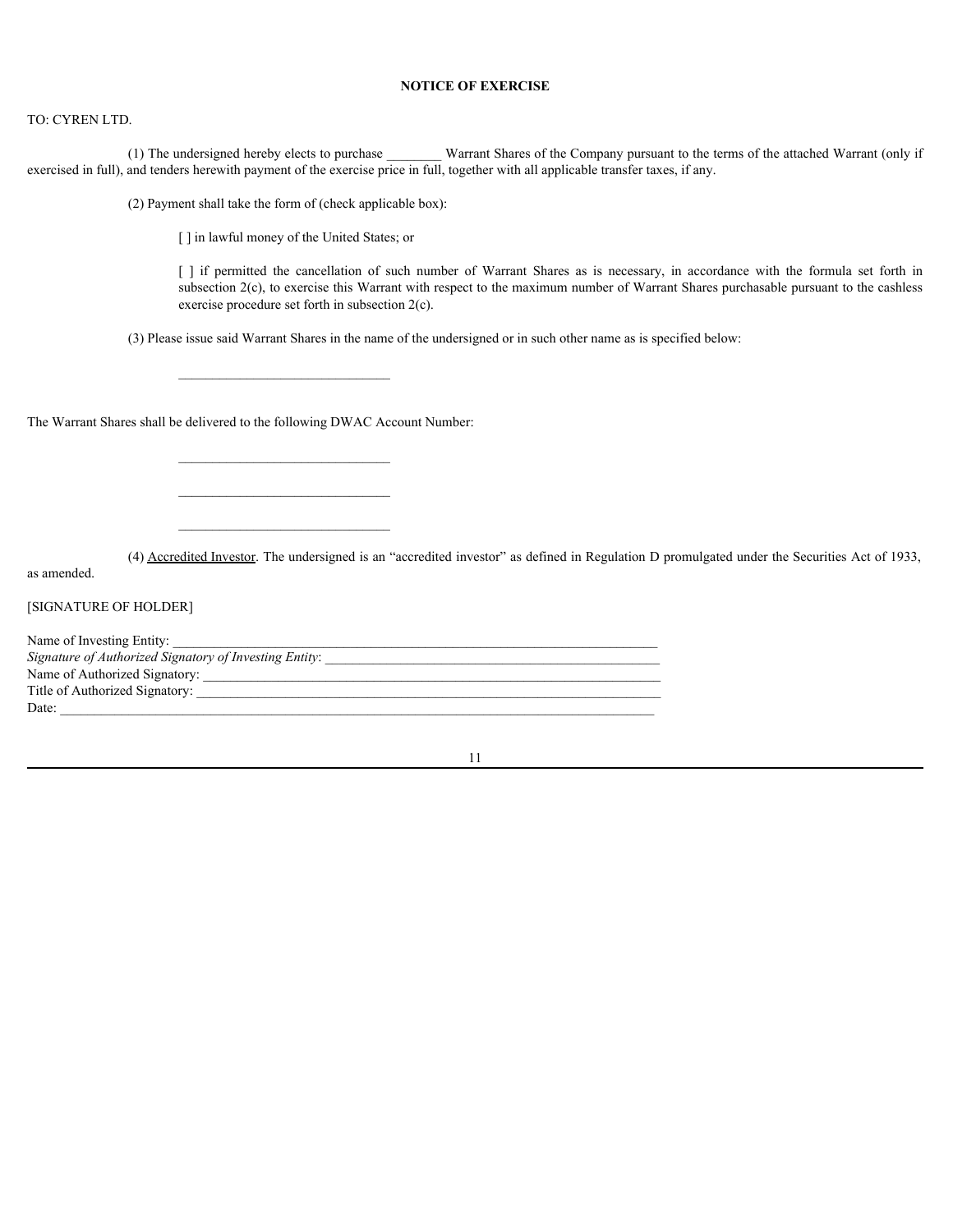# ASSIGNMENT FORM

12

*(To assign the foregoing Warrant, execute this form and supply required information. Do not use this form to exercise the Warrant to purchase shares.)*

FOR VALUE RECEIVED, the foregoing Warrant and all rights evidenced thereby are hereby assigned to

| Name:             | (Please Print) |  |
|-------------------|----------------|--|
| Address:          | (Please Print) |  |
| Phone Number:     |                |  |
| Email Address:    |                |  |
|                   |                |  |
|                   |                |  |
| Holder's Address: |                |  |
|                   |                |  |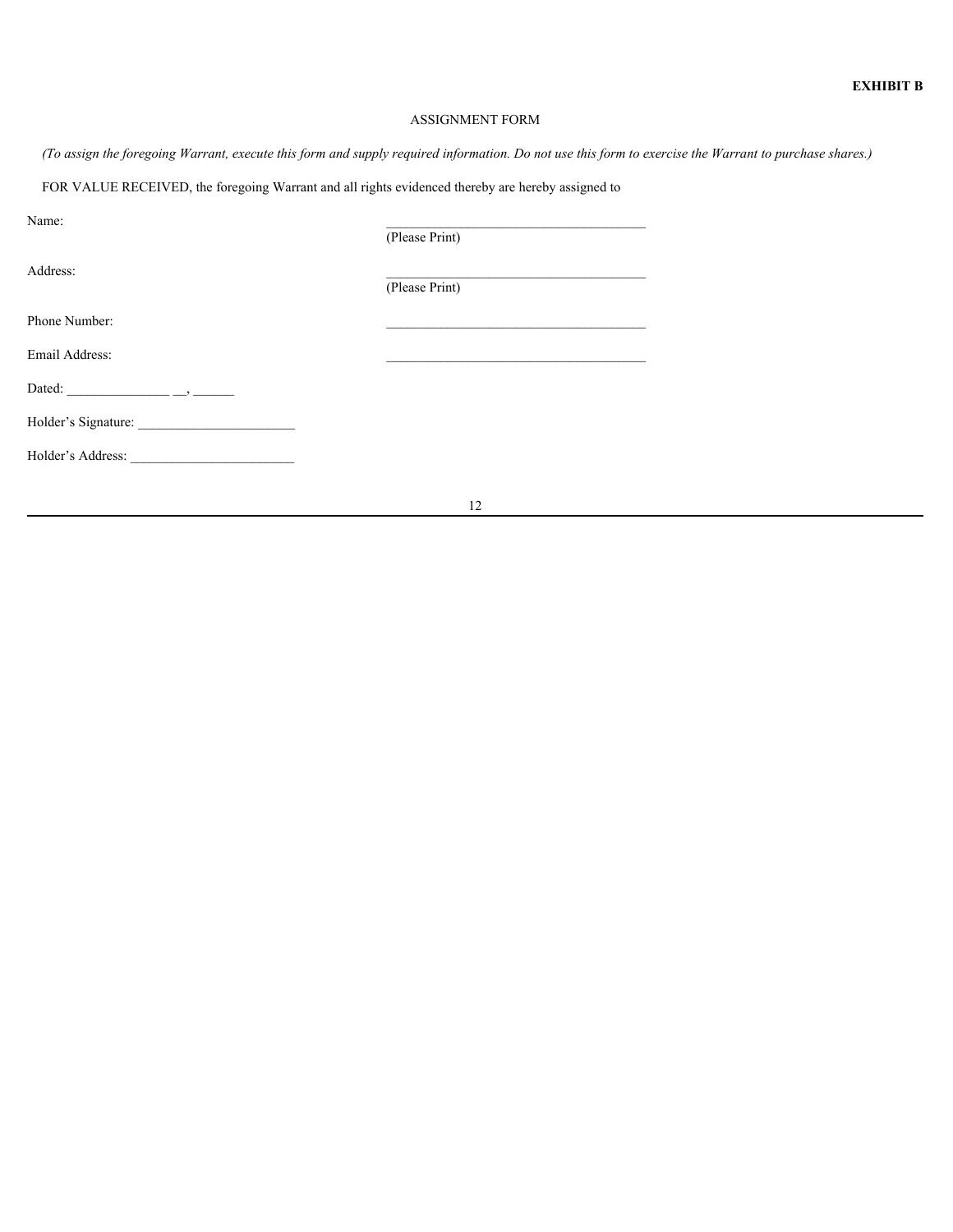EXHIFT THIS SECURITY NOR THE SECURITIES FOR WHICH THIS SECURITY IS EXERCISABLE HAVE BEEN REGISTERED WITH THE SECURITIES AND EXCHANGE COMMISSION OR THE SECURITIES COMMISSION OF ANY STATE IN RELIANCE UPON AN EXEMPTION FROM R SECURITIES AND EXCHANGE COMMISSION OR THE SECURITIES COMMISSION OF ANY STATE IN RELIANCE UPON AN EXEMPTION FROM EXAMPLE THIS SECURITY NOR THE SECURITIES FOR WHICH THIS SECURITY IS EXERCISABLE HAVE BEEN REGISTERED WITH THE SECURITIES AND EXCHANGE COMMISSION OR THE SECURITIES COMMISSION OF ANY STATE IN RELIANCE UPON AN EXEMPTION FROM OFFERED OR SOLD EXCEPT PURSUANT TO AN EFFECTIVE REGISTRATION STATEMENT UNDER THE SECURITIES ACT OR PURSUANT TO AN AVAILABLE EXEMPTION FROM, OR IN A TRANSACTION NOT SUBJECT TO, THE REGISTRATION REQUIREMENTS OF THE SECURITIES ACT AND IN ACCORDANCE WITH APPLICABLE STATE SECURITIES LAWS. THIS SECURITY AND THE SECURITIES ISSUABLE UPON EXERCISE OF EXPRISE THIS SECURITY NOR THE SECURITIES FOR WHICH THIS SECURITY IS EXERCISABLE HAVE BEEN REGISTERED WITH THE SECURITIES AND EXCHANGE COMMISSION OR THE SECURITIES COMMISSION OF ANY STATE IN RELIANCE UPON AN EXEMPTION FROM SECURITIES. **EXECURITY NOR THE SECURITIES FOR WHICH THIS SECURITY IS EXERCISABLE HAVE BEEN REGISTERED WITH THE DEXCHANGE COMMISSION OR THE SECURITIES COMMISSION OF ANY STATE METAL REPLIANCE UPON AN EXEMPTION FROM DISPOSE THE SECURITE** EVERY THIS SECURITY NOR THE SECURITYS FOR WHICH THIS SECURITY IS EVERISSAME HAVE IRELEAND EXAMEL COMMISSION OF ANY STATE IN CELLANTE IN CAPITAL CAPITAL CAPITAL COMPONENT IN CAPITAL COMPONENT AND THE SECURITIES ACT (FOR SO

# **PLACEMENT AGENT PURCHASE WARRANT**

# **CYREN LTD.**

<span id="page-31-0"></span>Issue Date: February 14, 2022 Warrant Shares: **Exercise Date: February 14, 2022** Initial Exercise Date: February 14, 2022

or its assigns (the "Holder") is entitled, upon the terms and subject to the limitations on exercise and the conditions hereinafter set forth, at any time on or after the date hereof (the "Initial Exercise Date") and on or prior to 5:00 p.m. (New York City time) on August 16, 2027 (the "Termination Date") but not thereafter, to subscribe for and purchase from Cyren Ltd., an Israeli corporation (the "Company"), up to Ordinary Shares (as subject to adjustment hereunder, the "Warrant Shares"). The purchase price of one Ordinary Share under this Warrant shall be equal to the Exercise Price, as defined in Section 2(b). This Warrant is being issued by the Company pursuant to that certain engagement letter, dated as of February 6, 2022, by and between the Company and H.C. Wainwright & Co., LLC.

Agreement (the "Purchase Agreement"), dated February 10, 2022, among the Company and the purchasers signatory thereto.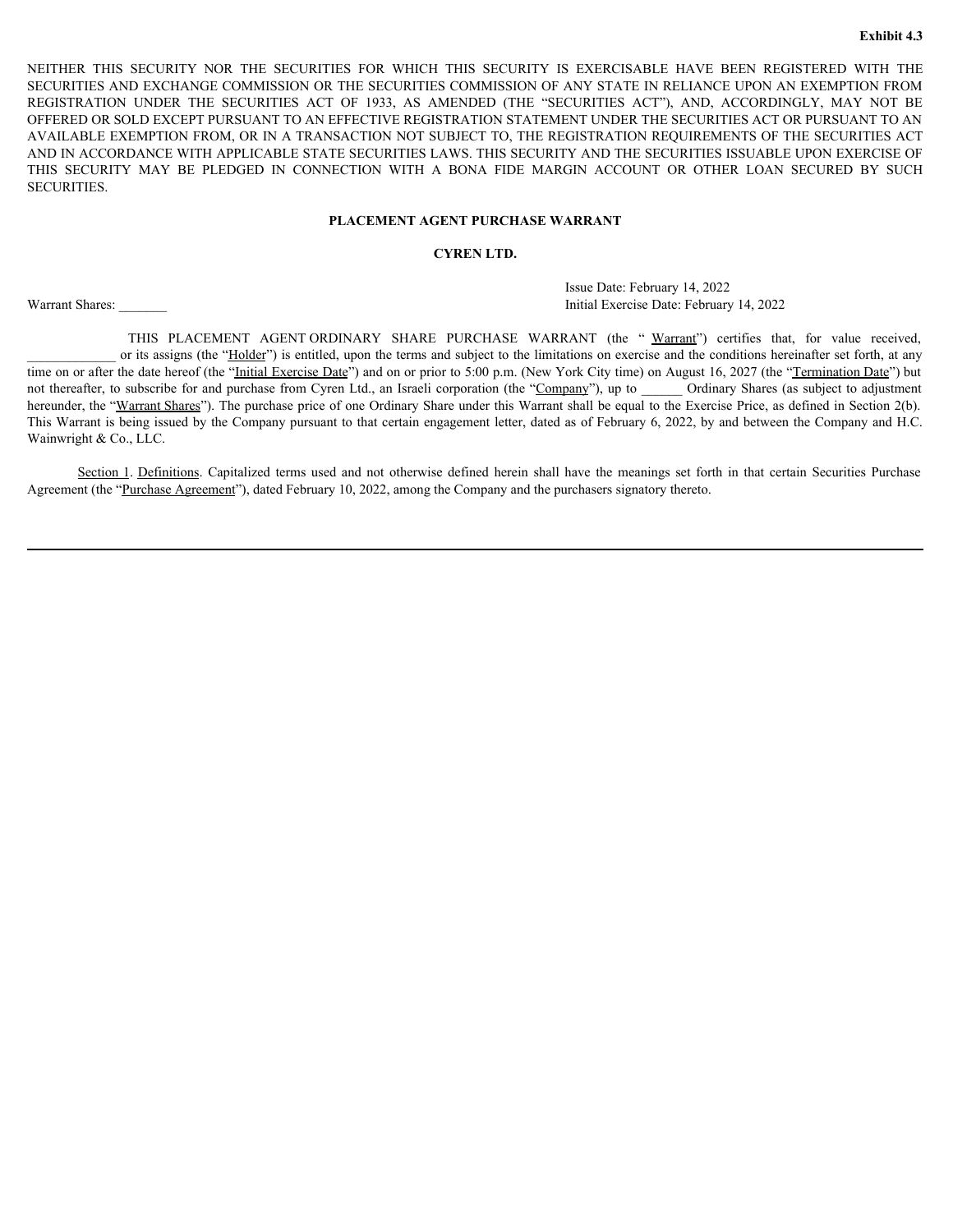# Section 2. Exercise.

a) Exercise of Warrant. Exercise of the purchase rights represented by this Warrant may be made, in whole or in part, at any time or times on or Section 2. Exercise.<br>
a) Exercise Of Warrant. Exercise of the purchase rights represented by this Warrant may be made, in whole or in part, at any time or times on or<br>
after the Initial Exercise Date and on or before the T submitted by e-mail (or e-mail attachment) of the Notice of Exercise in the form annexed hereto (the "Notice of Exercise"). Within the earlier of (i) two (2) Trading Days and (ii) the number of Trading Days comprising the Standard Settlement Period (as defined in Section 2(d)(i) herein) following the date of exercise as aforesaid, the Holder shall deliver the aggregate Exercise Price for the Warrant Shares specified in the applicable Notice of Exercise by Section 2. Exercise.<br>
a) Exercise of Warrant. Exercise of the purchase rights represented by this Warrant may be made, in whole or in part, at any time or times on or<br>
after the initial Excretis Date and on or before the T Section 2. Exercise<br>
a) Exercise of Warrant Exercise of the purchase rights represented by this Warrant may be made, in whole or in part, at any time or times on or<br>
a) Exercise of Warrant Exercise of the purchase rights r medallion guarantee (or other type of guarantee or notarization) of any Notice of Exercise be required. The Company shall have no obligation to inquire with respect to or otherwise confirm the authenticity of the signature(s) contained on any Notice of Exercise nor the authority of the person so executing such Notice of Exercise. Notwithstanding anything herein to the contrary, the Holder shall not be required to physically surrender this Warrant to the Company until the Holder has purchased all of the Warrant Shares available hereunder and the Warrant has been exercised in full, in which case, the Holder shall surrender this Warrant to the Company for cancellation within three (3) Trading Days of the date on which the final Notice of Exercise is delivered to the Company. Partial exercises of this Warrant resulting in purchases of a portion of the total number of Warrant Shares available hereunder Soction 2. Exercises<br>
a) Exercises of Warrant Exercise of the purchase rights represented by this Warrant may be made, in whole or in part, at any time or times on or<br>submitted the Initial Exercise Date and on or before th Warrant Shares purchased. The Holder and the Company shall maintain records showing the number of Warrant Shares purchased and the date of such purchases. The Company shall deliver any objection to any Notice of Exercise within one (1) Trading Day of receipt of such notice. **The Holder and any assignee, by acceptance of this Warrant, acknowledge and agree that, by reason of the provisions of this paragraph, following the purchase of a portion of the Warrant Shares hereunder, the number of Warrant Shares available for purchase hereunder at any given time may be less than the amount stated on the face hereof.** is focesied, the Holder and deliver the space is receive it for the Warrant Shares specified in the applicable Notice of Exercise by the state of the state of the state is executed at the applicable Notice of Exercise is e

b) Exercise Price. The exercise price per Ordinary Share under this Warrant shall be \$4.7938, subject to adjustment hereunder (the "Exercise Price").

c) Cashless Exercise. If at the time of exercise hereof there is no effective registration statement registering, or the prospectus contained therein is not available for the resale of the Warrant Shares by the Holder, then this Warrant may also be exercised, in whole or in part, at such time by means of a "cashless exercise" in which the Holder shall be entitled to receive a number of Warrant Shares equal to the quotient obtained by dividing [(A-B) (X)] by (A), where:

(A)= as applicable: (i) the VWAP on the Trading Day immediately preceding the date of the applicable Notice of Exercise if such Notice of Exercise is (1) both executed and delivered pursuant to Section 2(a) hereof on a day that is not a Trading Day or (2) both executed and delivered pursuant to Section 2(a) hereof on a Trading Day prior to the opening of "regular trading hours" (as defined in Rule 600(b)(68) of Regulation NMS promulgated under the federal securities laws) on such Trading Day, (ii) at the option of the Holder, either (y) the VWAP on the Trading Day immediately preceding the date of the applicable Notice of Exercise or (z) the Bid Price of the Ordinary Shares on the principal Trading Market as reported by Bloomberg L.P. as of the time of the Holder's execution of the applicable Notice of Exercise if (including until two (2) hours after the close of "regular trading hours" on a Trading Day) pursuant to Section 2(a) hereof or (iii) the VWAP on the date of the applicable Notice of Exercise if the date of such Notice of Exercise is a Trading Day and such Notice of Exercise is both executed and delivered pursuant to Section 2(a) hereof after the close of "regular trading hours" on such Trading Day;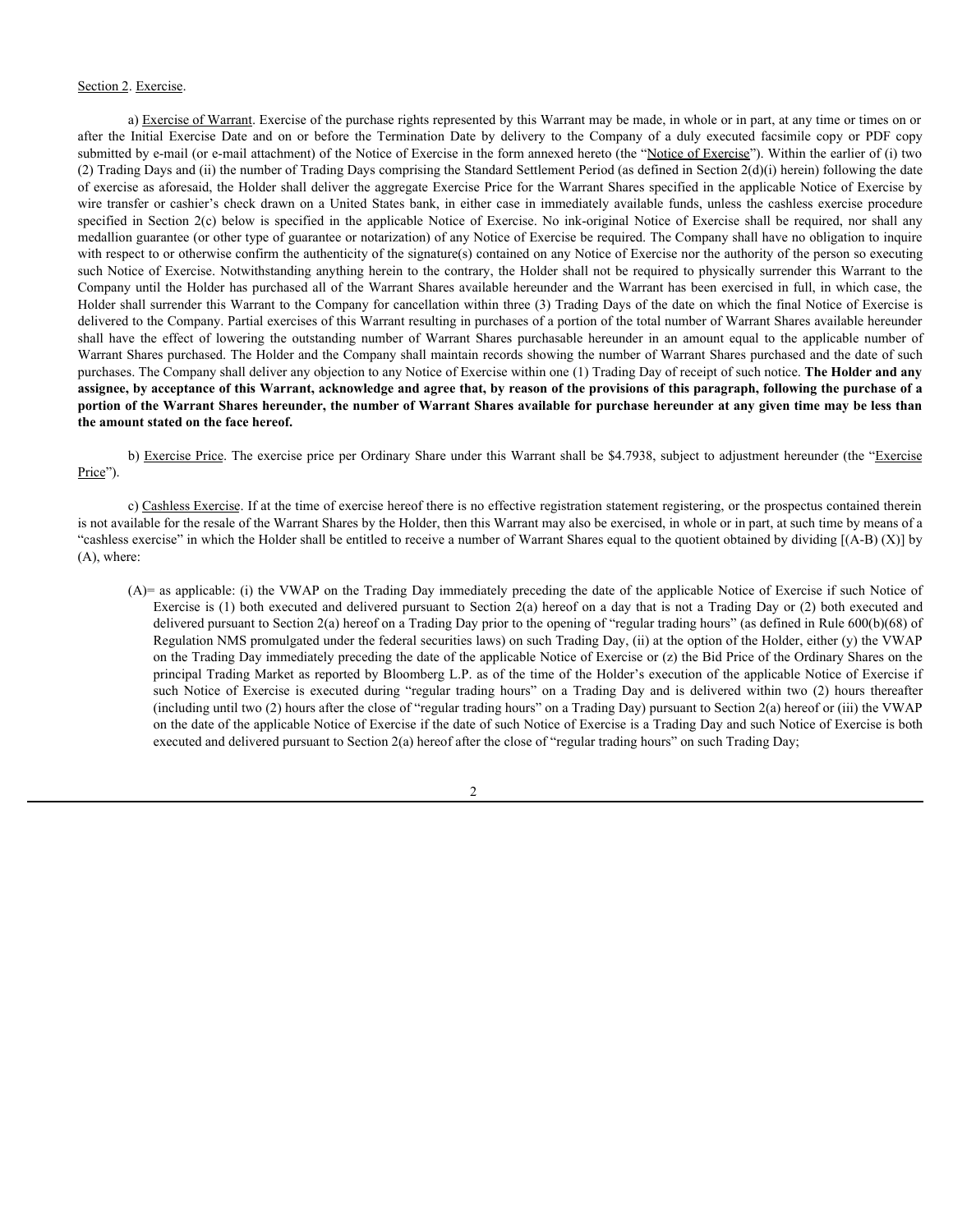- (B) = the Exercise Price of this Warrant, as adjusted hereunder; and
- $(X)$  = the number of Warrant Shares that would be issuable upon exercise of this Warrant in accordance with the terms of this Warrant if such exercise were by means of a cash exercise rather than a cashless exercise.

Securities Act, the Warrant Shares shall take on the characteristics of the Warrants being exercised, and the holding period of the Warrant Shares being issued may be tacked on to the holding period of this Warrant. The Company agrees not to take any position contrary to this Section 2(c).

(B) = the Exercise Price of this Warrant, as adjusted hereunder; and<br>(X) = the number of Warrant Shares that would be issuable upon exercise of this Warrant in accordance with the terms of this Warrant if such<br>exercise we "Bid Price" means, for any date, the price determined by the first of the following clauses that applies: (a) if the Ordinary Shares are then listed or quoted on a Trading Market, the bid price of the Ordinary Shares for the time in question (or the nearest preceding date) on the Trading Market on which the Ordinary Shares are then listed or quoted as reported by Bloomberg L.P. (based on a Trading Day from 9:30 a.m. (New York City time) to 4:02 p.m. (New York City time)), (b) if OTCQB or OTCQX is not a Trading Market, the volume weighted average price of the Ordinary Shares for such date (or the nearest preceding date) on OTCQB or OTCQX as applicable, (c) if the Ordinary Shares are not then listed or quoted for trading on OTCQB or OTCQX and if prices for the Ordinary Shares are then reported on The Pink Open Market (or a similar organization or agency succeeding to its functions of reporting prices), the most recent bid price per Ordinary Share so reported, or (d) in all other cases, the fair market value of an Ordinary Share as determined by an independent appraiser selected in good faith by the Holders of a majority in interest of the Warrants then outstanding and reasonably acceptable to the Company, the reasonable fees and expenses of which shall be paid by the Company.

"VWAP" means, for any date, the price determined by the first of the following clauses that applies: (a) if the Ordinary Shares are then listed or quoted on a Trading Market, the daily volume weighted average price of the Ordinary Shares for such date (or the nearest preceding date) on the Trading Market on which the Ordinary Shares are then listed or quoted as reported by Bloomberg L.P. (based on a Trading Day from 9:30 a.m. (New York City time) to 4:02 p.m. (New York City time)), (b) if OTCQB or OTCQX is not a Trading Market, the volume weighted average price of the Ordinary Shares for such date (or the nearest preceding date) on OTCQB or OTCQX as applicable, (c) if the Ordinary Shares are not then listed or quoted for trading on OTCQB or OTCQX and if prices for the Ordinary Shares are then reported on The Pink Open Market (or a similar organization or agency succeeding to its functions of reporting prices), the most recent bid price per Ordinary Share so reported, or (d) in all other cases, the fair market value of an Ordinary Share as determined by an independent appraiser selected in good faith by the Holders of a majority in interest of the Warrants then outstanding and reasonably acceptable to the Company, the reasonable fees and expenses of which shall be paid by the Company.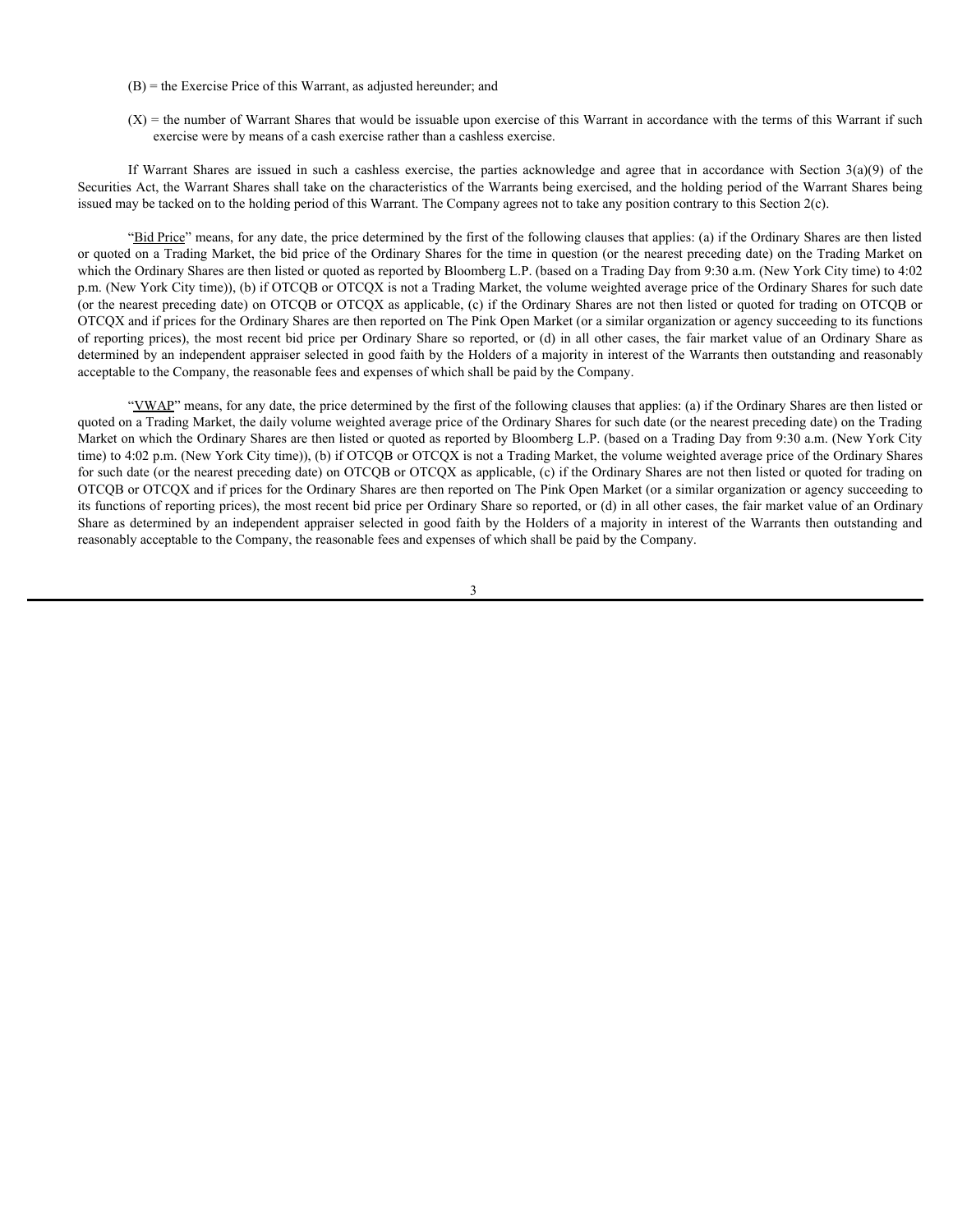d) <u>Mechanics of Exercise</u>.<br>
i. <u>Delivery of Warrant Shares Upon Exercise</u>. The Company shall cause the Warrant Shares purchased hereunder to be<br>
transmitted by the Transfer Agent to the Holder by crediting the account of transmitted by the Transfer Agent to the Holder by crediting the account of the Holder's or its designee's balance account with The Depository Trust Company through its Deposit or Withdrawal at Custodian system ("DWAC") if the Company's transfer agent is then a participant in such system and either (A) there is an effective registration statement permitting the issuance of the Warrant is <u>Deivery of Warrant Shares Upon Exercise</u>. The Company shall cause the Warrant Shares purchased hereunder to be transmitted by the Transfer Agent to the Holder by crediting the account of the Holder is or its designee' volume or manner-of-sale limitations pursuant to Rule 144 (assuming cashless exercise of the Warrants), and otherwise by physical is of Exercise.<br>
i. <u>Delivery of Warrant Shares Upon Exercise</u>. The Company shall cause the Warrant Shares purchased hereunder to be<br>
transmitted by the Transfer Agent to the Holder by crediting the account of the Holder' is of Exercise.<br>
Warrant Shares Upon Exercise. The Company shall cause the Warrant Shares purchased hereunder to be<br>
transmitted by the Transfer Agent to the Holder by crediting the account of the Holder's or its designee Exercise by the date that is the earliest of (i) two (2) Trading Days after the delivery to the Company of the Notice of Exercise, (ii) one (1) Trading Day after delivery of the aggregate Exercise Price to the Company and (iii) the number of Trading days comprising the Standard Settlement Period after the delivery to the Company of the Notice of Exercise (such date, the "Warrant Share Delivery Date"). Upon delivery of the Notice of Exercise, the Holder shall be deemed for all corporate purposes to have become the holder of res of Exercise.<br>
i. <u>Delivery of Warrant Shares</u> Upon Exercise. The Company shall cause the Warrant Shares purchased hereunder to be<br>
transmitted by the Transfer Agent to the Holder by crediting at clusted<br>at cylical Comp Warrant Shares, provided that the Company shall have received payment of the aggregate Exercise Price (other than in the case of a cs of Exercise.<br>
is Delivery of Warrant Shares Upon Exercise. The Company shall cause the Warrant Shares purchased hereunder to be<br>
transmitted by the Transfer Agent to the Holder by recediting the account of the Holder's Standard Settlement Period following delivery of the Notice of Exercise. If the Company fails for any reason to deliver to the Holder is of Exercise.<br>
i. Delivery of Warrant Shares Upon Exercise. The Company shall cause the Warrant Shares purchased breemater to be Depository Trust Company strong its Depository Trust Company shange is balled by cerditing So of Exercise.<br>
1. Delivery of Warrant Shares Lipon Exercise. The Company shall cause the Warrant Shares purchased bereunder to be<br>
Iramsmitted by the Transfer Agent to the Holder by recelling the account of the Holder's \$1,000 of Warrant Shares subject to such exercise (based on the VWAP of the Ordinary Shares on the date of the applicable Notice of Exercise), \$10 per Trading Day (increasing to \$20 per Trading Day on the fifth Trading Day after such liquidated damages begin to accrue) for each Trading Day after such Warrant Share Delivery Date until such Warrant Shares are delivered or Holder rescinds such exercise. The Company agrees to maintain a transfer agent that is a participant in the FAST program so long as this Warrant remains outstanding and exercisable. As used herein, "Standard Settlement Period" means the standard settlement period, expressed in a number of Trading Days, on the Company's primary Trading Market with respect to the Ordinary Shares as in effect on the date of the delivery of the Notice of Exercise. in hy the Transfer Agent in the Folder by centimies the account of the Folder's or its designee; halo are not transfer Agent to the Folder Transfer Agent in the Transfer Agent to the Folder and the Transmit to the Folder a Dependent Trait Company through in Dependent of Windows at Casabian system ("DNAC") if the Company is marked rest of the Natural Microsoft exercise of the Warrant Share to result of the Natural Share of the Warrant Share D about the spainting min such that the Company at the Varian situation is simpled to the Company at any time is an of feature representing the simulated properties of the Company at any time is any time to the Company at an

ii. Delivery of New Warrants Upon Exercise. If this Warrant shall have been exercised in part, the Company shall, at the request of a Holder and upon surrender of this Warrant, at the time of delivery of the Warrant Shares, deliver to the Holder a new Warrant evidencing the rights of the Holder to purchase the unpurchased Warrant Shares remaining available under this Warrant, which new Warrant shall in all other respects be identical with this Warrant.

damages payable under Section 2(d)(i) shall no longer be payable.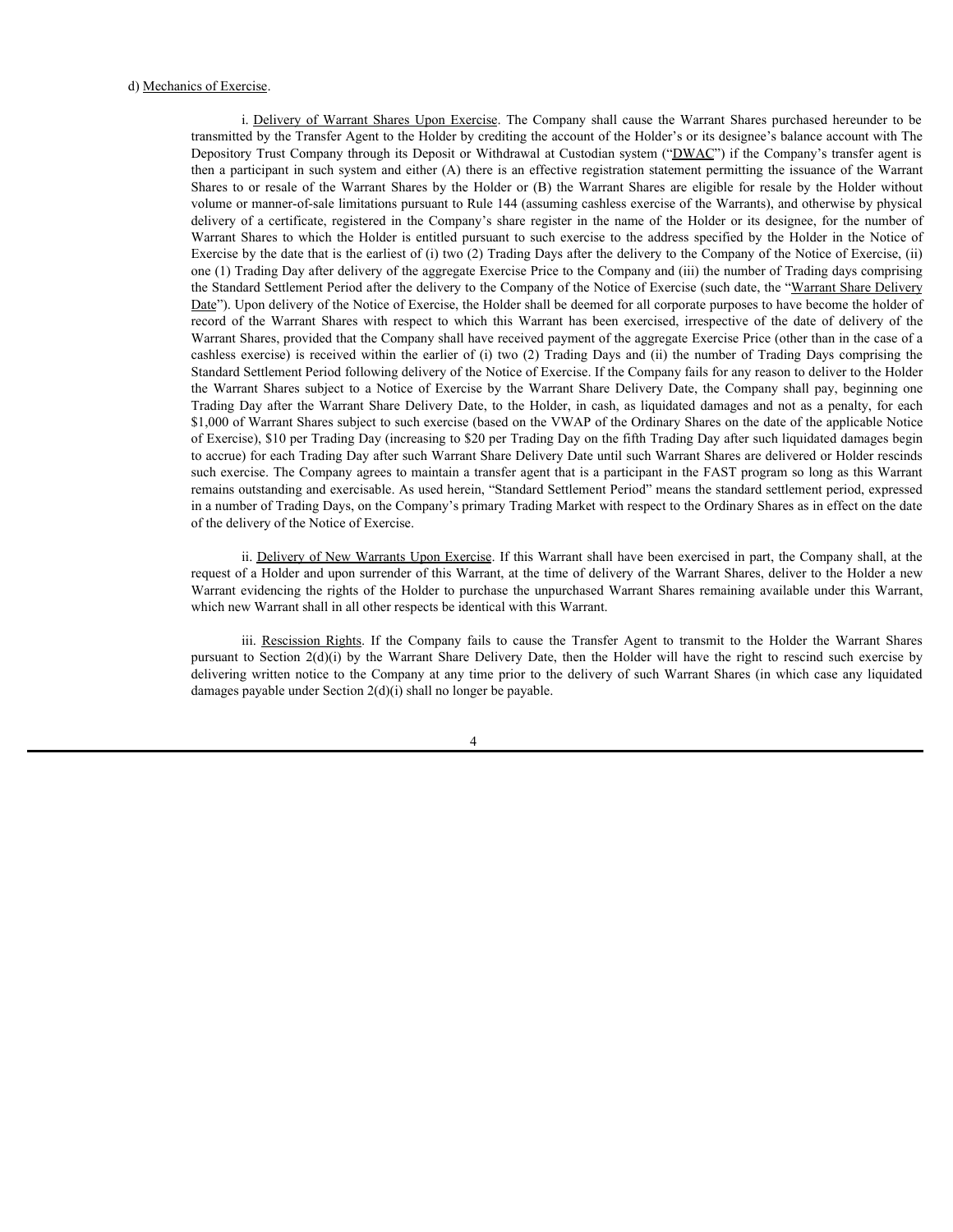iv. Compensation for Buy-In on Failure to Timely Deliver Warrant Shares Upon Exercise. In addition to any other rights available to the Holder, if the Company fails to cause the Transfer Agent to transmit to the Holder the Warrant Shares in accordance with the provisions of Section 2(d)(i) above pursuant to an exercise on or before the Warrant Share Delivery Date, and if after such date the Holder is required by its broker to purchase (in an open market transaction or otherwise) or the Holder's brokerage firm otherwise purchases for the Holder, Ordinary Shares to deliver in satisfaction of a sale by the Holder of the Warrant Shares which the Holder anticipated receiving upon such exercise (a " $\frac{Buy-In}{n}$ "), then the Company shall (A) pay in cash to the Holder the amount, if iv. Compensation for Buy-In on Failure to Timely Deliver Warrant Shares Upon Exercise.</u> In addition to any other rights available to the Holder, if the Company fails to cause the Transfer Agent to transmit to the Holder th Ordinary Shares so purchased exceeds (y) the amount obtained by multiplying (1) the number of Warrant Shares that the Company was required to deliver to the Holder in connection with the exercise at issue times (2) the price at which the sell order giving rise to such purchase obligation was executed, and (B) at the option of the Holder, either reinstate the portion of the Warrant and equivalent iv. Compensation for Bux-In on Failure to Timely Deliver Warrant Shares Upon Exercise. In addition to any other rights available to the Holder, if the Company fails to cause the Transfer Agent to transmit to the Holder the deliver to the Holder the number of Ordinary Shares that would have been issued had the Company timely complied with its exercise and delivery obligations hereunder. For example, if the Holder purchases Ordinary Shares having a total purchase price of \$11,000 to cover a Buy-In with respect to an attempted exercise of Ordinary Shares with an aggregate sale price giving rise to such purchase iv. Compensation for Buy-In on Failure to Timely Deliver Warrant Shares Upon Exercise. In addition to any other rights available to the Holder if the Company fails to cause the Transfer Agent to transmit to the Holder the \$1,000. The Holder shall provide the Company written notice indicating the amounts payable to the Holder in respect of the Buy-In iv. Compensation for Buy-In on Failure to Timely Deliver Warrant Shares Upon Exercise. In addition to any other rights<br>available to the Roder, if the Company finis to cause the Transfer Agent to transmit to the Floider che hereunder, at law or in equity including, without limitation, a decree of specific performance and/or injunctive relief with respect to iv Compensation for Bing-In on Ealing to Timely Deliver Warrant Shares Upon Exercise is addition to any other rights<br>available to the Itolder, if the Company finit to consume to an exercis on the form its the Holder the W by Composition for Bay-lo on Failure to Timely Deliver Warrant Shares i liped Excessio. In addition to any other rights with the provision of Section (8) in the company distinct or in the first of the Company distinct of

exercise of this Warrant. As to any fraction of a share which the Holder would otherwise be entitled to purchase upon such exercise, the Company shall, at its election, either pay a cash adjustment in respect of such final fraction in an amount equal to such fraction multiplied by the Exercise Price or round up to the next whole share.

vi. Charges, Taxes and Expenses. Issuance of Warrant Shares shall be made without charge to the Holder for any issue or transfer tax or other incidental expense in respect of the issuance of such Warrant Shares, all of which taxes and expenses shall be directed by the Holder; provided, however, that, in the event that Warrant Shares are to be issued in a name other than the name of the Holder, this Warrant when surrendered for exercise shall be accompanied by the Assignment Form attached hereto duly executed by the Holder and the Company may require, as a condition thereto, the payment of a sum sufficient to reimburse it for any transfer tax incidental thereto. The Company shall pay all Transfer Agent fees required for same-day processing of any Notice of Exercise and all fees to the Depository Trust Company (or another established clearing corporation performing similar functions) required for same-day electronic delivery of the Warrant Shares.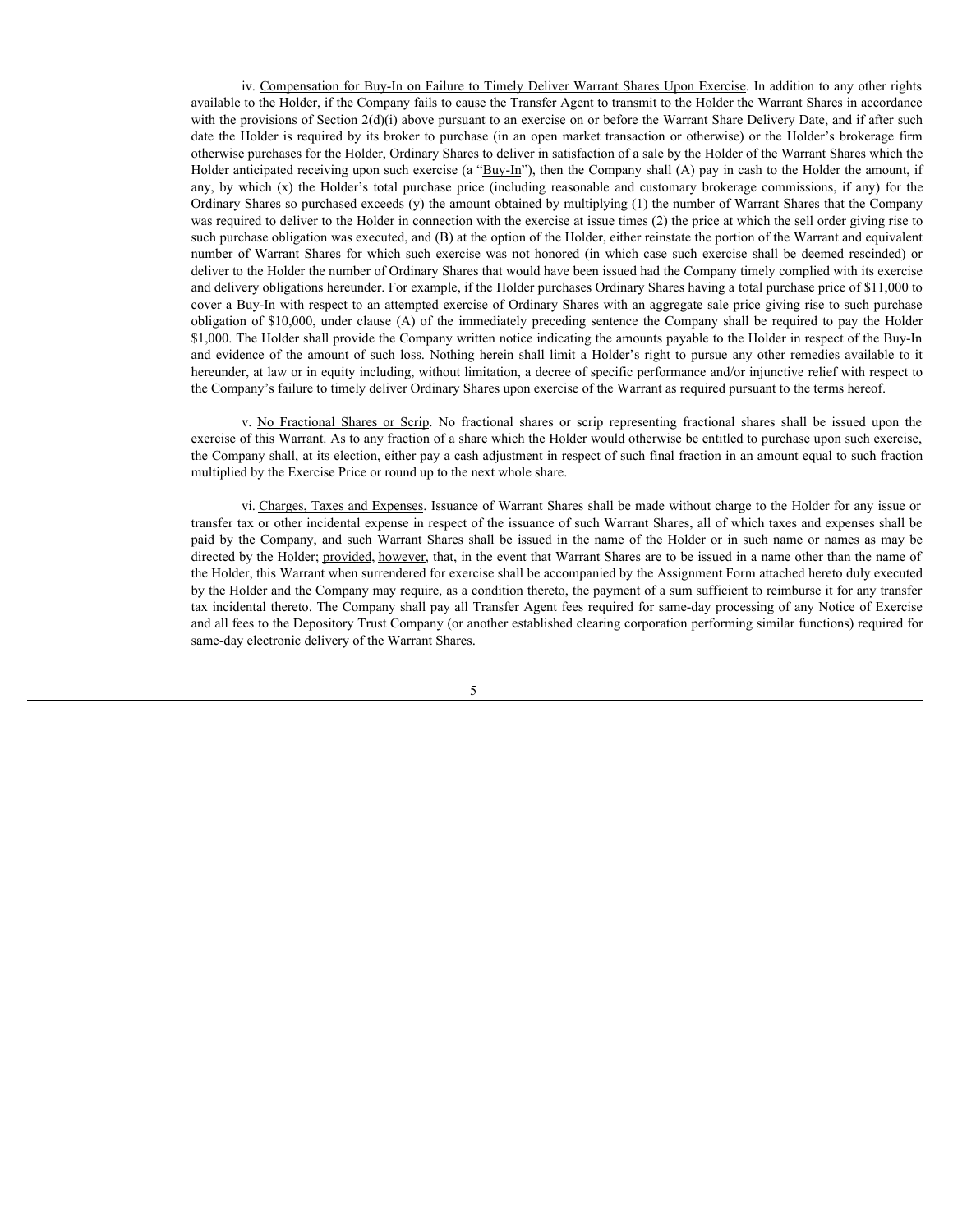# timely exercise of this Warrant, pursuant to the terms hereof.

vii. <u>Closing of Books</u>. The Company will not close its stockholder books or records in any manner which prevents the ercise of this Warrant, pursuant to the terms hereof.<br>
<u>Exercise Limitations</u>. The Company shall not eff e) Holder's Exercise Limitations. The Company shall not effect any exercise of this Warrant, and a Holder shall not have the right to exercise any portion of this Warrant, pursuant to Section 2 or otherwise, to the extent that after giving effect to such issuance after exercise as set forth on the applicable Notice of Exercise, the Holder (together with the Holder's Affiliates, and any other Persons acting as a group together vii. <u>Closing of Books</u>. The Company will not close its stockholder books or records in any manner which prevents the timely exercise of this Warrant, pursuant to the terms hereof.<br>
e) <u>Holder's Exercise Limitations</u>. The Ownership Limitation (as defined below). For purposes of the foregoing sentence, the number of Ordinary Shares beneficially owned by the Holder and its Affiliates and Attribution Parties shall include the number of Ordinary Shares issuable upon exercise of this Warrant with respect to which such determination is being made, but shall exclude the number of Ordinary Shares which would be issuable upon (i) exercise of the remaining, nonexercised portion of this Warrant beneficially owned by the Holder or any of its Affiliates or Attribution Parties and (ii) exercise vii. <u>Closing of Books</u>. The Company will not close its stockholder books or records in any manner which prevents the<br>
eimely exercise of this Warrant, pursuant to the terms hereof.<br>
e) <u>Holder's Exercises</u> Caminitations. Ordinary Share Equivalents) subject to a limitation on conversion or exercise analogous to the limitation contained herein beneficially owned by vii. <u>Chesing of Books</u>. The Company will not close its stockholder books or records in any manner which prevents the total work or any of the model of the Holder S. Attackies or the except as the model of the same propose vii. <u>Closing of Books</u>. The Company will not close its sockholder books or records in any manner which prevents the<br>
erimple carculated Sections Limitations. The Company shall not effect any excrets of this Warrant, and a thereunder, it being acknowledged by the Holder that the Company is not representing to the Holder that such calculation is in compliance with Section 13(d) of the Exchange Act and the Holder is solely responsible for any schedules required to be filed in accordance therewith and the calculations required under this Section 2(e). To the extent that the limitation contained in this Section 2(e) applies, the determination of whether this Warrant is exercisable (in relation to other securities owned by the Holder together with any Affiliates and Attribution Parties) and of which portion of this Warrant is exercisable shall be in the sole discretion of the Holder, and the submission of a Notice of Exercise shall be deemed to vil. Chesing of Books. The Company will not close its stockholder books or records in any manner which prevents the<br>timely exercise of this Warrant, pursuant to the terms hereof.<br>
exercise, any correction of this Warrant, vii. Chosing at Bassla. The Company will not close its stockholder books or records in any manner which prevents the index of the Warrant particular of the Warrant is exercise of this Warrant particular exercise of this W Limitation, and the Company shall have no obligation to verify or confirm the accuracy of such determination. In addition, a determination as to any group status as contemplated above shall be determined in accordance with Section 13(d) of the Exchange Act and the rules and regulations promulgated thereunder. For purposes of this Section 2(e), in determining the number of outstanding Ordinary Shares, a Holder may rely on the number of outstanding Ordinary Shares as reflected in (A) the Company's most recent periodic or annual report filed with the Commission, as the case may be, (B) a more recent public announcement or filing by the Company or (C) a more recent written notice by the Company or the Transfer Agent setting forth the number of Ordinary Shares outstanding. Upon the written request of a Holder, the Company shall within one Trading Day confirm orally and in writing to the Holder the number of Ordinary Shares then outstanding. In any case, the number of outstanding Ordinary Shares shall be determined after giving effect to the conversion or exercise of securities of the Company, including this Warrant, by the Holder or its Affiliates of Books II Becompony whilm to done it such that we must also be a recorded in any manner which presents the Philiates or Holder Survey and red of the survey shall number of this Warrant, and a led "Beneficial Ownership Limitation" shall be [4.99%/9.99%] of the number of Ordinary Shares outstanding immediately after giving effect to the issuance of Ordinary Shares issuable upon exercise of this Warrant. The Holder, upon notice to the Company, may increase or decrease the Beneficial Ownership Limitation provisions of this Section 2(e), provided that the Beneficial Ownership Limitation in no event exceeds 9.99% of the number of Ordinary Shares outstanding immediately after giving effect to the issuance of Ordinary Shares upon exercise of this Warrant held by the Holder and the provisions of this Section 2(e) shall continue to apply. Any increase in the Beneficial Ownership Limitation will not with the Holder or any of the bisider in the Holder in the Richards (and here in the constraints) and the company. The propositive constraints (and here are the bisider of the Bachmin and After this After and After and Aft Owen this initiality as the detection of the interact of origins and the conformition in the terms of the interact of the Section 2(e) to the strict conformition is between the strict conforming Shares between the strict Holder and A Affiliates and Artended Intended Beneficial years at income of Ordinary Shares is a bit of this Warrant with the intended Beneficial years at the intended Beneficial Venezuries of the Ninkole or the Ninkole or to which need determination is being made, but follow the manner of Ordinay Share which weaths need to the substitute of the such of the such of the such of the such of the such of the such of the such of the such of the s successor holder of this Warrant.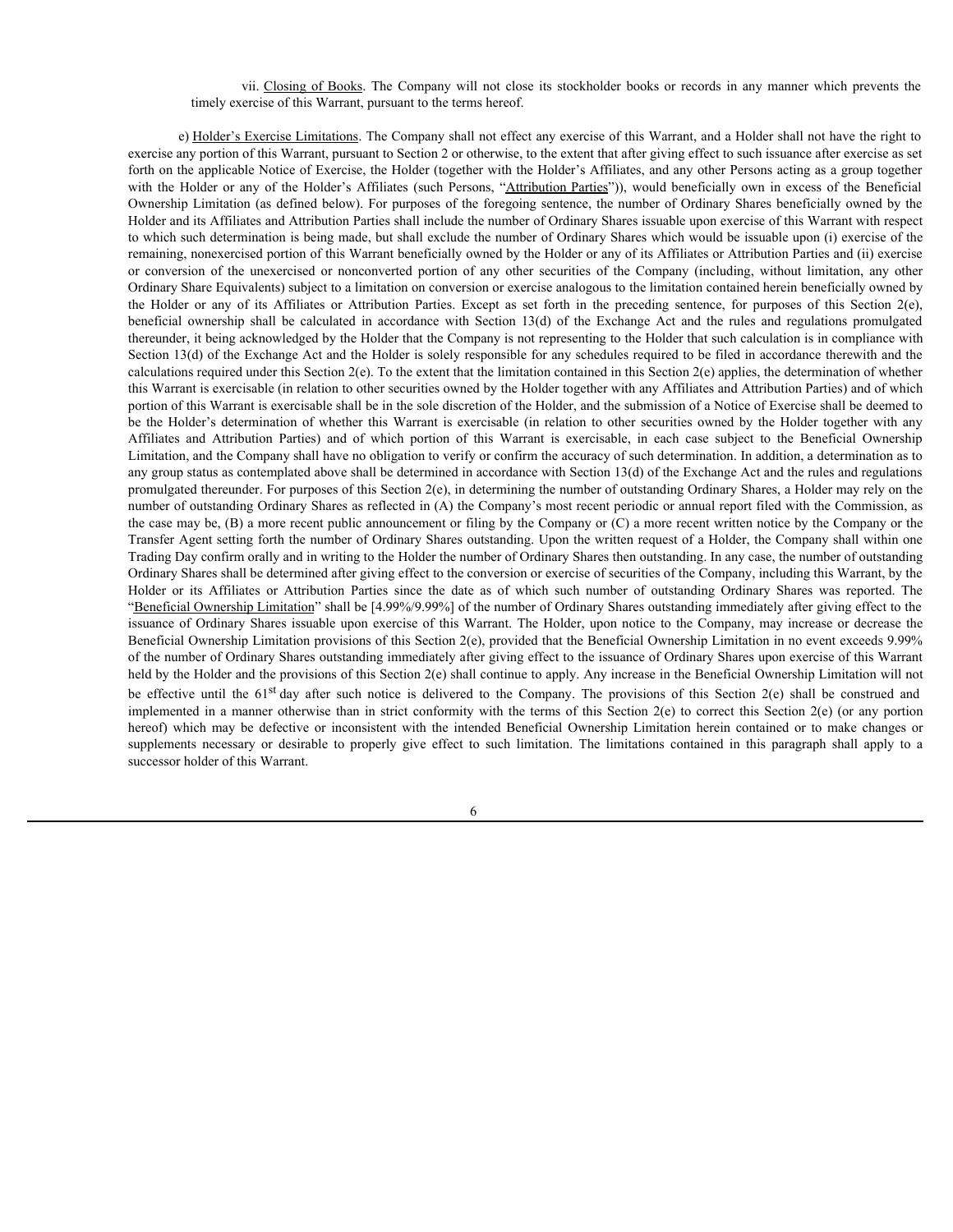#### Section 3. Certain Adjustments.

a) Share Dividends and Splits. If the Company, at any time while this Warrant is outstanding: (i) pays a share dividend or otherwise makes a distribution or distributions in respect of the Company's Ordinary Shares (which, for avoidance of doubt, shall not include any Ordinary Shares issued by the Company upon exercise of this Warrant), (ii) subdivides outstanding Ordinary Shares into a larger number of shares, (iii) combines (including by way of reverse share split) outstanding Ordinary Shares into a smaller number of shares, or (iv) issues by reclassification of Ordinary Shares any shares of Section 3. Certain Adjustments.<br>
a) Share Dividends and Splits. If the Company, at any time while this Warrant is outstanding: (i) pays a share dividend or otherwise makes a<br>
distribution or distributions in respect of the Section 3. Certain Adjustments.<br>
a) Share Dividends and Splits. If the Company, at any time while this Warrant is outstanding: (i) pays a share dividend or otherwise makes a<br>
distribution or distributions in respect of the Section 3. Certain Adjustments.<br>
a) Share Dividends and Splits. If the Company, at any time while this Warrant is outstanding: (i) pays a share dividend or otherwise makes a<br>
distribution or distributions in respect of the adjusted such that the aggregate Exercise Price of this Warrant shall remain unchanged. Any adjustment made pursuant to this Section 3(a) shall become Section 3. Certain Adjustments.<br>
a) Share Dividends and Splits If the Company, at any time while this Warrant is outstanding: (i) pays a share dividend or othewise makes a<br>
distribution or distributions in respect of the C effective immediately after the effective date in the case of a subdivision, combination or re-classification.

#### b) [RESERVED]

c) Subsequent Rights Offerings. In addition to any adjustments pursuant to Section 3(a) above, if at any time the Company grants, issues or sells any Ordinary Share Equivalents or rights to purchase shares, warrants, securities or other property pro rata to the record holders of Ordinary Shares (the "Purchase Rights"), then the Holder will be entitled to acquire, upon the terms applicable to such Purchase Rights, the aggregate Purchase Rights which the Holder could have acquired if the Holder had held the number of Ordinary Shares acquirable upon complete exercise of this Warrant (without regard to any limitations on exercise hereof, including without limitation, the Beneficial Ownership Limitation) immediately before the date on which a record is taken for the grant, issuance or sale of such Purchase Rights, or, if no such record is taken, the date as of which the record holders of Ordinary Shares are to be determined for the grant, issue or sale of such Purchase Rights (provided, however, that, to the extent that the Holder's right to participate in any such Purchase Right would result in the Holder exceeding the Beneficial Ownership Limitation, then the Holder shall not be entitled to participate in such Purchase Right to such extent (or beneficial ownership of such Ordinary Shares as a result of such Purchase Right to such extent) and such Purchase Right to such extent shall be held in abeyance for the Holder until such time, if ever, as its right thereto would not result in the Holder exceeding the Beneficial Section.3. Certain Adjustments<br>a) Share Dividenticant Exite, filte Greeney at any time which the Werman vondenting (i) providentions in the charge of distribution (in a consider one distribution) company (in a consider any Termination Date. Centan Adustments.<br>
a) Share Dubling is the Company, at any time while this Warrant is outstanding (i) pays a share dividend or otherwise makes a<br>
on or determines and Solution Scheme of Company's Ordinary Shares (which, Sigman 3. Carism Adjustments<br>and Sigman 3. Carism and Splits If the Company, at any time which this Warmaria contention of the acquired the company of the capital or rights to the capital or distribution of the Company Sh Section 3 Centin Adjustments. Section and Sellin If the Company, at any time while this Warner is outstand, to alway share dividend or otherwise and section of shares or otherwise or otherwise or otherwise or otherwise or

scheme of arrangement or other similar transaction) (a "Distribution"), at any time after the issuance of this Warrant, then, in each such case, the Holder shall be entitled to participate in such Distribution to the same extent that the Holder would have participated therein if the Holder had held the number of Ordinary Shares acquirable upon complete exercise of this Warrant (without regard to any limitations on exercise hereof, including without limitation, the Beneficial Ownership Limitation) immediately before the date of which a record is taken for such Distribution, or, if no such record is taken, the date as of which the record holders of Ordinary Shares are to be determined for the participation in such Distribution (provided, however, that, to the extent that the Holder's right to participate in any such Distribution would result in the Holder exceeding the Beneficial Ownership Limitation, then the Holder shall not be entitled to participate in such Distribution to such extent (or in the beneficial ownership of any Ordinary Shares as a result of such Distribution to such extent) and the portion of such Distribution shall be held in abeyance for the benefit of the Holder until such time, if ever, as its right thereto would not result in the Holder exceeding the Beneficial Ownership Limitation); provided, that the Holder's right to receive such Distribution shall terminate on, and shall not be held in abeyance for any period subsequent to the Termination Date.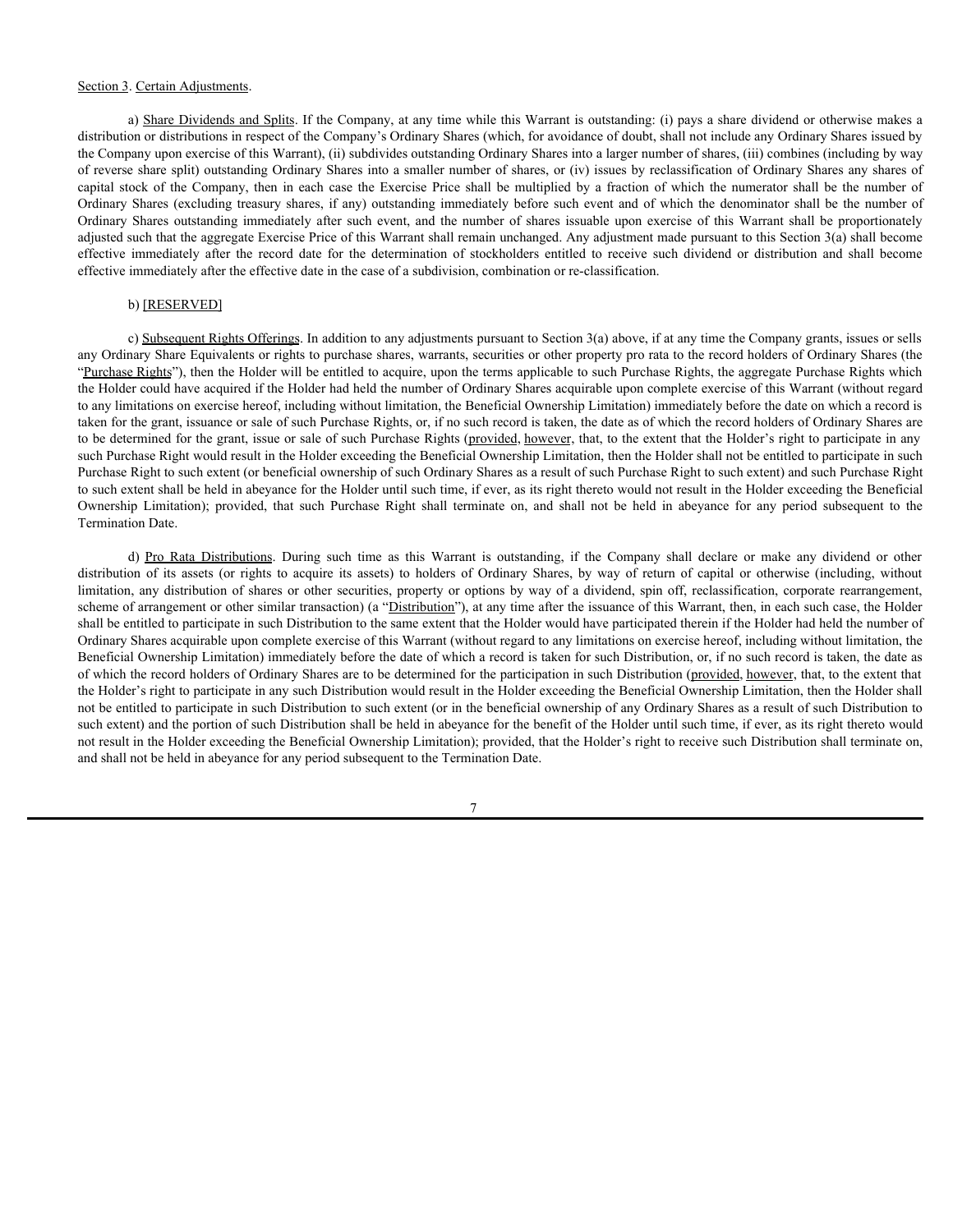e) Fundamental Transaction. If, at any time while this Warrant is outstanding, (i) the Company (and all of its Subsidiaries, taken as a whole), directly or indirectly, in one or more related transactions effects any merger or consolidation of the Company with or into another Person (other than for the purpose of changing the Company's name and/or the jurisdiction of incorporation of the Company or a holding company for the Company), (ii) the Company, directly or indirectly, effects any sale, lease, license, assignment, transfer, conveyance or other disposition of all or substantially all of its assets in one or a series of related transactions, (iii) any, direct or indirect, purchase offer, tender offer or exchange offer (whether by the Company or another Person) is completed pursuant to which holders of Ordinary Shares are permitted to sell, tender or exchange their shares for other securities, cash or property and has been accepted by the holders of 50% or more of the outstanding Ordinary Shares, (iv) the Company, directly or indirectly, in one or e) <u>Fundamental Transaction</u>. If, at any time while this Warrant is outstanding, (i) the Company (and all of its Subsidiaries, taken as a whole), directly or indirectly, in one or more related transactions effects any merg pursuant to which the Ordinary Shares are effectively converted into or exchanged for other securities, cash or property, or (v) the Company, directly or indirectly, in one or more related transactions consummates a share purchase agreement or other business combination (including, without limitation, a reorganization, recapitalization, spin-off, merger or scheme of arrangement) with another Person or group of Persons whereby such other Person or group acquires more than 50% of the outstanding Ordinary Shares (not including any Ordinary Shares held by the other Person or other Persons making or party o) F<u>undamental Transaction</u>. If, at any time while this Warrant is outstanding, (i) the Company (and all of its Subsidiaries, taken as a whole), direct or affiliation of inecreated with consensuations affered with the or "Fundamental Transaction"), then, upon any subsequent exercise of this Warrant, the Holder shall have the right to receive, for each Warrant Share that would have been issuable upon such exercise immediately prior to the occurrence of such Fundamental Transaction, at the option of the Holder (without regard to any limitation in Section  $2(e)$  on the exercise of this Warrant), the number of Ordinary Shares of the successor or acquiring corporation or of the Company, if it is the surviving corporation, and any additional consideration (the "Alternate Consideration") receivable as a result of such Fundamental c) Eundamental Iransaction, If, at any time while this Warrant is outstanding. (i) the Company (and all of its Subsidiures, taken as a whole), directly or indirectly, in one or more related transactions effects any merger (without regard to any limitation in Section 2(e) on the exercise of this Warrant). For purposes of any such exercise, the determination of the Exercise Price shall be appropriately adjusted to apply to such Alternate Consideration based on the amount of Alternate Consideration issuable in respect of one Ordinary Share in such Fundamental Transaction, and the Company shall apportion the Exercise Price among the Alternate Consideration in a reasonable manner reflecting the relative value of any different components of the Alternate Consideration. If holders of Ordinary Shares are given any choice as to c) Enadamental Transaction, If, at any time while this Wurrant is outstanding. (i) the Company (and all of its Subsidiaries, taken as a whole), directly or indirectly, in one or more related transaction of the Alternated i Consideration it receives upon any exercise of this Warrant following such Fundamental Transaction. The Company shall require any successor entity in a Fundamental Transaction in which the Company is not the survivor (the "Successor Entity") to assume in writing all of the obligations of the Company under this Warrant and the other Transaction Documents in accordance with the provisions of this Section 3(e) pursuant to written agreements in form and e) Euralismental Transaction U, at any time while the Warrant is entirelayed (i) the Greenpos (and all of its Schedutes informed by the Holder and the Holder and the Holder and the Holder Company in the Holder and apply th shall, at the option of the Holder, deliver to the Holder in exchange for this Warrant a security of the Successor Entity evidenced by a written instrument substantially similar in form and substance to this Warrant which is exercisable for a corresponding number of shares of capital stock of such Successor Entity (or its parent entity) equivalent to the Ordinary Shares acquirable and receivable upon exercise of this Warrant (without regard to any limitations on the exercise of this Warrant) prior to such Fundamental Transaction, and with an exercise price which applies the exercise price hereunder to such shares of capital stock (but taking into account the relative value of the Ordinary Shares pursuant to such Fundamental Transaction and the value of such shares of capital stock, such number of shares of capital stock and such exercise price being for the purpose of protecting the economic value of this Warrant immediately prior to the consummation of such Fundamental Transaction) and which is reasonably satisfactory in form and substance to the Holder. Upon the occurrence of any such Fundamental Transaction, the Successor Entity shall succeed to, and be substituted for (so that from and after the date of such From is complete parameted by the bolder of the investment of the context of the instead to the context of the instead to the other states of the instead transaction Document and the other states of the provision of the Co Successor Entity), and may exercise every right and power of the Company and shall assume all of the obligations of the Company under this Warrant and the other Transaction Documents with the same effect as if such Successor Entity had been named as the Company herein.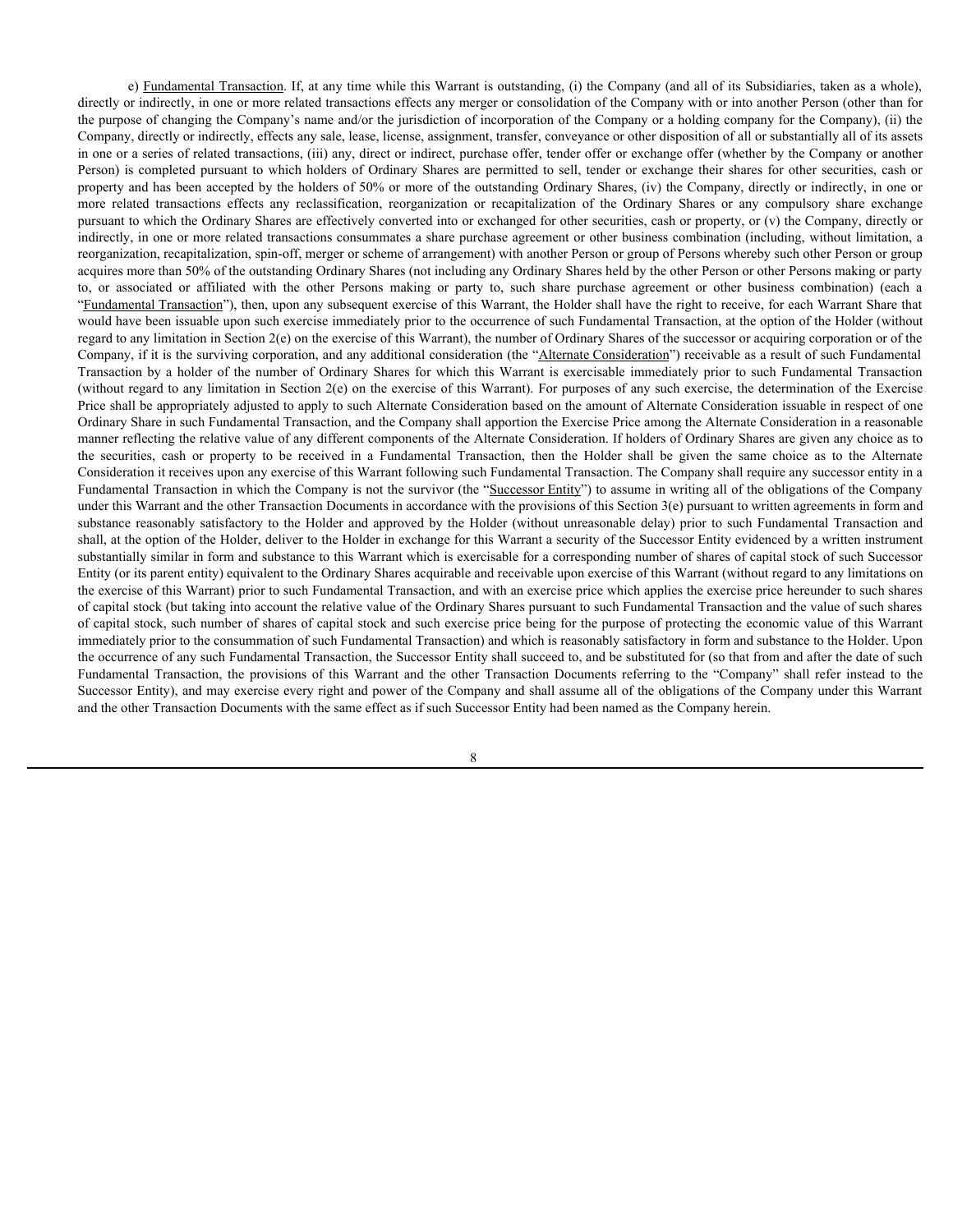f) Calculations. All calculations under this Section 3 shall be made to the nearest cent or the nearest 1/100th of a share, as the case may be. For purposes of this Section 3, the number of Ordinary Shares deemed to be issued and outstanding as of a given date shall be the sum of the number of Ordinary Shares (excluding treasury shares, if any) issued and outstanding.

Company shall promptly deliver to the Holder by facsimile or email a notice setting forth the Exercise Price after such adjustment and any resulting adjustment to the number of Warrant Shares and setting forth a brief statement of the facts requiring such adjustment.

(f) Calculations. All calculations under this Section 3 shall be made to the nearest cent or the nearest 1/100th of a share, as the case may be. For of this Section 3, the number of Ordinary Shares deemed to be issued and ii. Notice to Allow Exercise by Holder. If (A) the Company shall declare a dividend (or any other distribution in whatever form) on the Ordinary Shares, (B) the Company shall declare a special nonrecurring cash dividend on or a redemption of the Ordinary itions. All calculations under this Section 3 shall be made to the nearest cent or the nearest 1/100th of a share, as the case may be Forection 3, the mumber of Ordinary Shares deemed to be issued and outstanding as of a g **Example any** shares of capital stock of any shares or constrained to the nearest cent or the nearest 1/100th of a share, as the case may be. Forection 3, the mumber of Chrimary Shares, (Famy) issued and outstanding<br>to Hol required in connection with any reclassification of the Ordinary Shares, any consolidation or merger to which the Company (and all of **itions**. All calculations under this Section 3 shall be made to the nearest cent or the nearest 1/100th of a share, as the case may be. For eclosion 3, the much or between the party of brian y Share dened to be issued and compulsory share exchange whereby the Ordinary Shares are converted into other securities, cash or property, or (E) the Company shall **Itims:** All calculations under this Section 3 shall be made to the nearest cent or the nearest 1/100th of a share, as the case may be Foreford 3, the number of Codimary Shares deemed to be issoled and outstanding.<br>
action Company shall cause to be delivered by facsimile or email to the Holder at its last facsimile number or email address as it shall appear ultenns. All culculations under this Section 3 shall be made to the nearest cent or the nearest 1/100th of a share, as the case may be. For extreme the mean 3, the number of Northary Shares decreated to be issued and outst specified, a notice stating (x) the date on which a record is to be taken for the purpose of such dividend, distribution, redemption, rights or warrants, or if a record is not to be taken, the date as of which the holders of the Ordinary Shares of record to be entitled to such dividend, distributions, redemption, rights or warrants are to be determined or (y) the date on which such reclassification, consolidation, merger, sale, transfer or share exchange is expected to become effective or close, and the date as of which it is expected that holders of the Ordinary Shares of record shall be entitled to exchange their Ordinary Shares for securities, cash or other property deliverable upon sticates. All calculations under this Section 3 shall be made to the nearest cent or the nearest 1/100th of a share, as the case may be Foreiveiral, by the number of Ordinary Shares deemed to be issued and outstanding as o defect therein or in the delivery thereof shall not affect the validity of the corporate action required to be specified in such notice. To the extent that any notice provided in this Warrant constitutes, or contains, material, non-public information regarding the Company or any of the Subsidiaries, the Company shall simultaneously file such notice with the Commission pursuant to a Current Report on Form 8-K. The Holder shall remain entitled to exercise this Warrant during the period commencing on the date of such notice to the effective date of the event triggering such notice except as may otherwise be expressly set forth herein.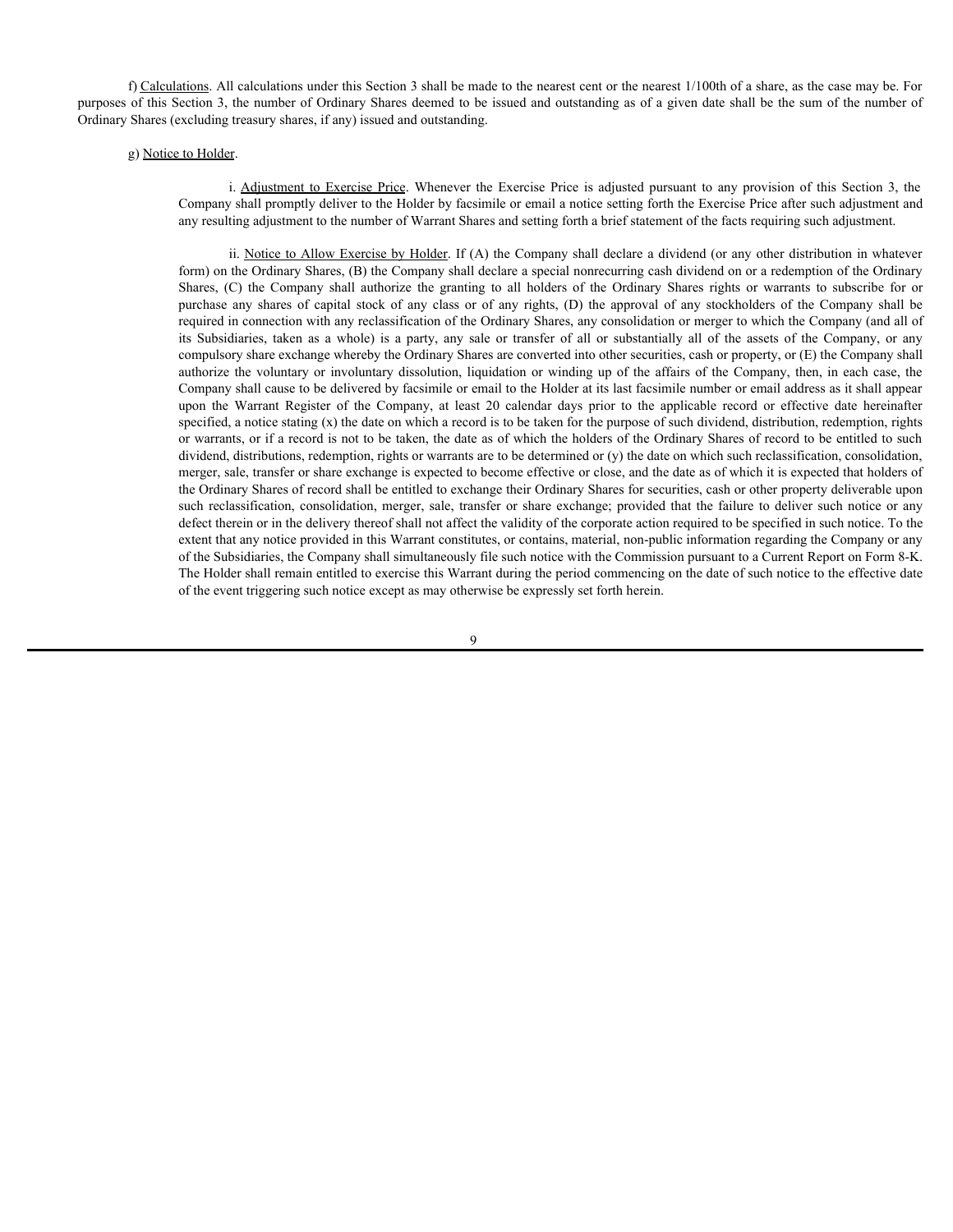Section 4. Transfer of Warrant.<br>
a) <u>Transferability</u>. Subject to compliance with any applicable securities laws and the conditions set forth in Section 4(d) hereof, and to the<br>
provisions of Section 4.1 of the Purchase Ag Section 4. Transfer of Warrant.<br>
a) Transferability. Subject to compliance with any applicable securities laws and the conditions set forth in Section 4(d) hereof, and to the<br>
provisions of Section 4.1 of the Purchase Agre transferable, in whole or in part, upon surrender of this Warrant at the principal office of the Company or its designated agent, together with a written assignment of this Warrant substantially in the form attached hereto duly executed by the Holder or its agent or attorney and funds sufficient to pay any transfer taxes payable upon the making of such transfer. Upon such surrender and, if required, such payment, the Company shall execute and deliver a new Warrant or Warrants in the name of the assignee or assignees, as applicable, and in the denomination or denominations specified in such instrument of assignment, and shall issue to the assignor a new Warrant evidencing the portion of this Warrant not so assigned, and this Warrant shall promptly be cancelled. Notwithstanding anything herein to the contrary, the Holder shall not be required to physically surrender this Warrant to the Company unless the Holder has assigned this Warrant in full, in which case, the Holder shall surrender this Warrant to the Company within three (3) Trading Days of the date on which the Holder delivers an assignment form to the Company assigning this Warrant in full. The Warrant, if properly assigned in accordance herewith, may be exercised by a new holder for the purchase of Warrant Shares without having a new Warrant issued Transfer of Warrants.<br>
A) Transfer of Warrants. This Warrant and line is the conditions were also that in the comparison of the comparison of the Society and the comparison of the Society of Section 4(d) hereof, and to th **Transfer of Warrant**.<br>
In Transfer<br>Melity, a slopes to compliance with any applicable securities laves and the conditions acts in<br>the inversion of the the time of the surrent of the Warrant and the<br>principal order of the Section 4. Interacted Warrants<br>and 2. Damsferahilay. Solaries to compliance with any applicable secondition of the Compliance relation and the Secondition of allowing such transference of allowing such transference of allo

Company, together with a written notice specifying the names and denominations in which new Warrants are to be issued, signed by the Holder or its agent or attorney. Subject to compliance with Section 4(a), as to any transfer which may be involved in such division or combination, the Company shall execute and deliver a new Warrant or Warrants in exchange for the Warrant or Warrants to be divided or combined in accordance with such notice. All Warrants issued on transfers or exchanges shall be dated the Issue Date of this Warrant and shall be identical with this Warrant except as to the number of Warrant Shares issuable pursuant thereto.

c) Warrant Register. The Company shall register this Warrant, upon records to be maintained by the Company for that purpose (the "Warrant Register"), in the name of the record Holder hereof from time to time. The Company may deem and treat the registered Holder of this Warrant as the absolute owner hereof for the purpose of any exercise hereof or any distribution to the Holder, and for all other purposes, absent actual notice to the contrary.

Warrant shall not be either (i) registered pursuant to an effective registration statement under the Securities Act and under applicable state securities or blue sky laws or (ii) eligible for resale without volume or manner-of-sale restrictions or current public information requirements pursuant to Rule 144, the provisions of Section 5.7 of the Purchase Agreement Act.

e) Representation by the Holder. The Holder, by the acceptance hereof, represents and warrants that it is acquiring this Warrant and, upon any exercise hereof, will acquire the Warrant Shares issuable upon such exercise, for its own account and not with a view to or for distributing or reselling such Warrant Shares or any part thereof in violation of the Securities Act or any applicable state securities law, except pursuant to sales registered or exempted under the Securities Act.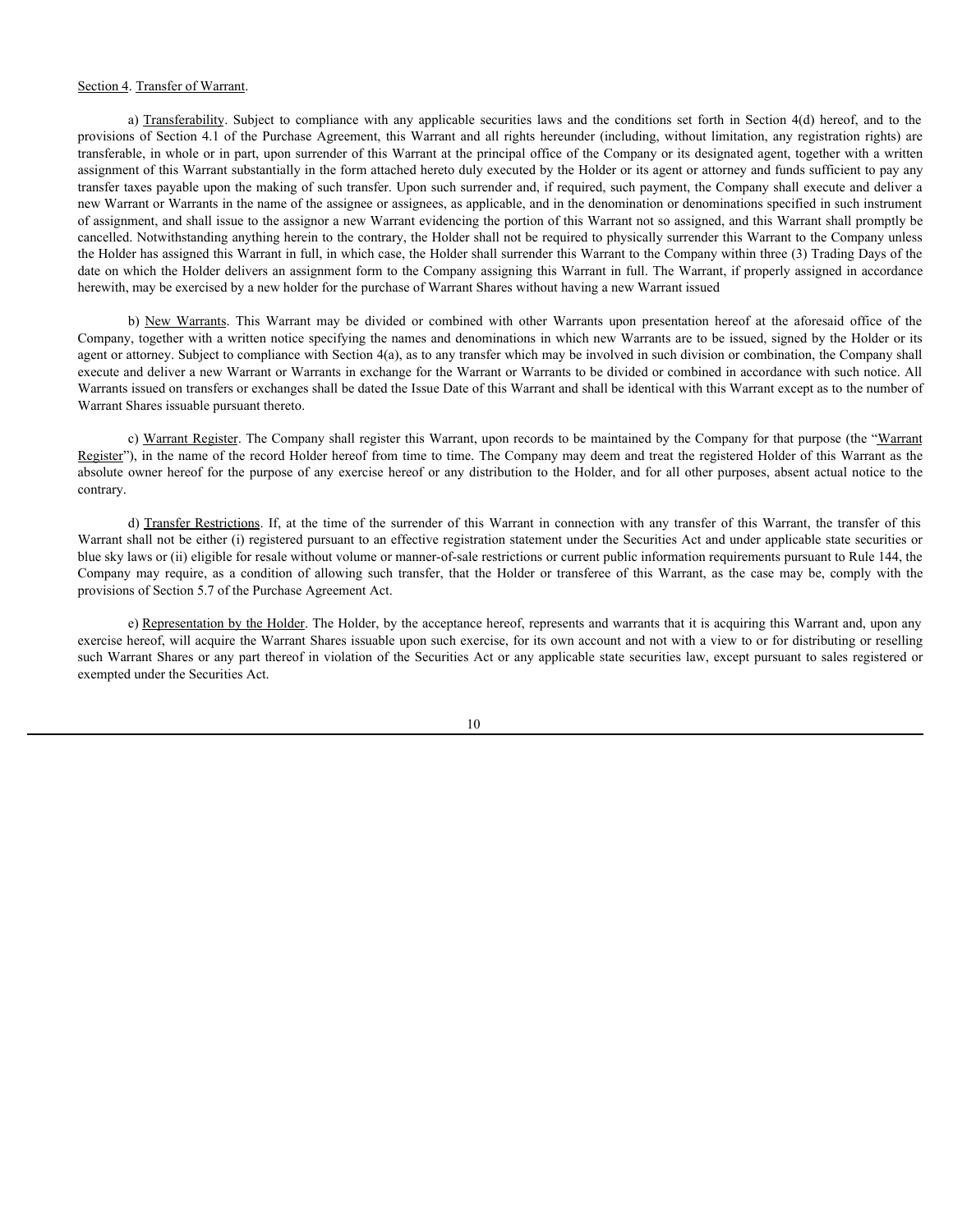#### Section 5. Miscellaneous.

a) No Rights as Stockholder Until Exercise; No Settlement in Cash. This Warrant does not entitle the Holder to any voting rights, dividends or other rights as a stockholder of the Company prior to the exercise hereof as set forth in Section 2(d)(i), except as expressly set forth in Section 3. Without limiting any rights of a Holder to receive Warrant Shares on a "cashless exercise" pursuant to Section 2(c) or to receive cash payments pursuant to Section  $2(d)(i)$  and Section  $2(d)(iv)$  herein, in no event shall the Company be required to net cash settle an exercise of this Warrant.

b) <u>Riscellaneous</u>.<br>
A <u>Niscellaneous</u> Sockholder Until Exercise, No Settlement in Cash. This Warrant does not entitle the Holder to any voting rights, dividends or<br>
tars as a stockholder of the Company prior to the exceti satisfactory to it of the loss, theft, destruction or mutilation of this Warrant or any share certificate relating to the Warrant Shares, and in case of loss, theft or destruction, of indemnity or security reasonably satisfactory to it (which, in the case of the Warrant, shall not include the posting of any bond), and upon surrender and cancellation of such Warrant or share certificate, if mutilated, the Company will make and deliver a new Warrant or share certificate of like tenor and dated as of such cancellation, in lieu of such Warrant or share certificate.

c) Saturdays, Sundays, Holidays, etc. If the last or appointed day for the taking of any action or the expiration of any right required or granted herein shall not be a Trading Day, then such action may be taken or such right may be exercised on the next succeeding Trading Day.

#### d) Authorized Shares.

The Company covenants that, during the period the Warrant is outstanding, it will reserve from its authorized and unissued Ordinary Shares a sufficient number of shares to provide for the issuance of the Warrant Shares upon the exercise of any purchase rights under this Warrant. The Company further covenants that its issuance of this Warrant shall constitute full authority to its officers who are charged with the duty of issuing the necessary Warrant Shares upon the exercise of the purchase rights under this Warrant. The Company will take such reasonable action as may be necessary to assure that such Warrant Shares may be issued as provided herein without violation of any applicable law or regulation, or of any requirements of the Trading Market upon which the Ordinary Shares may be listed. The Company covenants that all Warrant Shares which may be issued upon the exercise of the purchase rights represented by this Warrant will, upon exercise of the purchase rights represented by this Warrant and payment for such Warrant Shares in accordance herewith, be duly authorized, validly issued, fully paid and nonassessable and free from all taxes, liens and charges created by the Company in respect of the issue thereof (other than taxes in respect of any transfer occurring contemporaneously with such issue).

Except and to the extent as waived or consented to by the Holder, the Company shall not by any action, including, without limitation, amending its articles of association or through any reorganization, transfer of assets, consolidation, merger, dissolution, issue or sale of securities or any other voluntary action, avoid or seek to avoid the observance or performance of any of the terms of this Warrant, but will at all times in good faith assist in the carrying out of all such terms and in the taking of all such actions as may be necessary or appropriate to protect the rights of Holder as set forth in this Warrant against impairment. Without limiting the generality of the foregoing, the Company will (i) not increase the par value of any Warrant Shares above the amount payable therefor upon such exercise immediately prior to such increase in par value, (ii) take such action as may be necessary or appropriate in order that the Company may validly and legally issue fully paid and nonassessable Warrant Shares upon the exercise of this Warrant and (iii) use commercially reasonable efforts to obtain all such authorizations, exemptions or consents from any public regulatory body having jurisdiction thereof, as may be, necessary to enable the Company to perform its obligations under this Warrant.

Before taking any action which would result in an adjustment in the number of Warrant Shares for which this Warrant is exercisable or in the Exercise Price, the Company shall obtain all such authorizations or exemptions thereof, or consents thereto, as may be necessary from any public regulatory body or bodies having jurisdiction thereof.

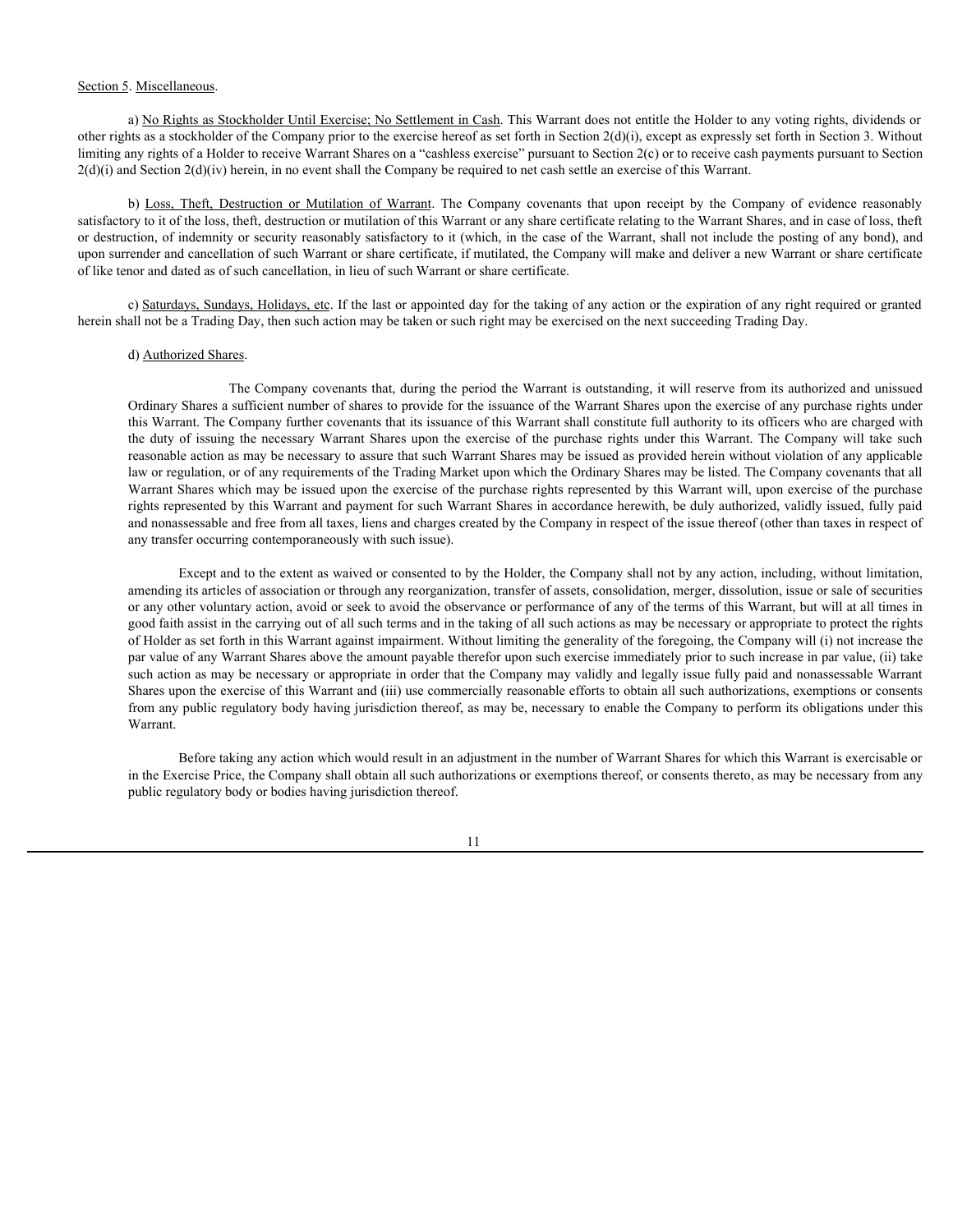accordance with the provisions of the Purchase Agreement.

f) Restrictions. The Holder acknowledges that the Warrant Shares acquired upon the exercise of this Warrant, if not registered, and the Holder does not utilize cashless exercise, will have restrictions upon resale imposed by state and federal securities laws.

e) <u>Jurisdiction</u>. All questions concerning the construction, validity, enforcement and interpretation of this Warrant shall be determined in<br>the evith the provisions of the Purchase Agreement.<br>The Holder acknowledges that g) Nonwaiver and Expenses. No course of dealing or any delay or failure to exercise any right hereunder on the part of Holder shall operate as a waiver of such right or otherwise prejudice the Holder's rights, powers or remedies. Without limiting any other provision of this Warrant or the Purchase Agreement, if the Company willfully and knowingly fails to comply with any provision of this Warrant, which results in any material damages to the Holder, the Company shall pay to the Holder such amounts as shall be sufficient to cover any costs and expenses including, but not limited to, reasonable attorneys' fees, including those of appellate proceedings, incurred by the Holder in collecting any amounts due pursuant hereto or in otherwise enforcing any of its rights, powers or remedies hereunder.

h) Notices. Any and all notices or other communications or deliveries to be provided by the Holders hereunder including, without limitation, any e) <u>Jurisdiction</u>. All questions concerning the construction, validity, enforcement and interpretation of this Warrant shall be determined in Decordance with the provisions of the Purchase Agreement.<br>
and Conservation and addressed to the Company, at Cyren Ltd, 10 Ha-Menofim St., 5th Floor, Herzliya, Israel 4672561 Attention: Chief Executive Officer, facsimile number (703) 760-3321, email address brett.jackson@cyren.com, or such other facsimile number, email address or address as the Company may specify for such purposes by notice to the Holders. Any and all notices or other communications or deliveries to be provided by the Company hereunder shall be in writing and delivered personally, by facsimile or email, or sent by a nationally recognized overnight courier service addressed to each Holder at the facsimile number, email address or address of such Holder appearing on the books of the Company. Any notice or other communication or deliveries hereunder shall be deemed given and effective on the earliest of (i) the date of transmission, if such notice or communication is delivered via facsimile or email at the facsimile number or email address set forth in this Section prior to 5:30 p.m. (New York City time) on any date, (ii) the next Trading Day after the date of transmission, if such notice or communication is delivered via facsimile or email at the facsimile number or email address set forth in this Section on a day that is not a Trading Day or later than 5:30 p.m. (New York City time) on any Trading Day, (iii) the second Trading Day following the date of mailing, if sent by U.S. nationally recognized overnight courier service, or (iv) upon actual receipt by the party to whom such notice is required to be ey <u>Durindiction</u>. All questions concerning the construction, validity, enforcement and interpretation of this Warrant shall be determined in<br>cororstate the fluorities. The Holder sale of Parents and Sale of the extent the subsidiaries, the Company shall simultaneously file such notice with the Commission pursuant to a Current Report on Form 8-K. e) <u>Initializion</u>. All questions concerning the construction, validity, enforcement and interpretation for this Warrant shall be determined in (Mathistics). The Holder achieves Appenented that Warrant Shares acquired actio

Warrant Shares, and no enumeration herein of the rights or privileges of the Holder, shall give rise to any liability of the Holder for the purchase price of any Ordinary Shares or as a stockholder of the Company, whether such liability is asserted by the Company or by creditors of the Company.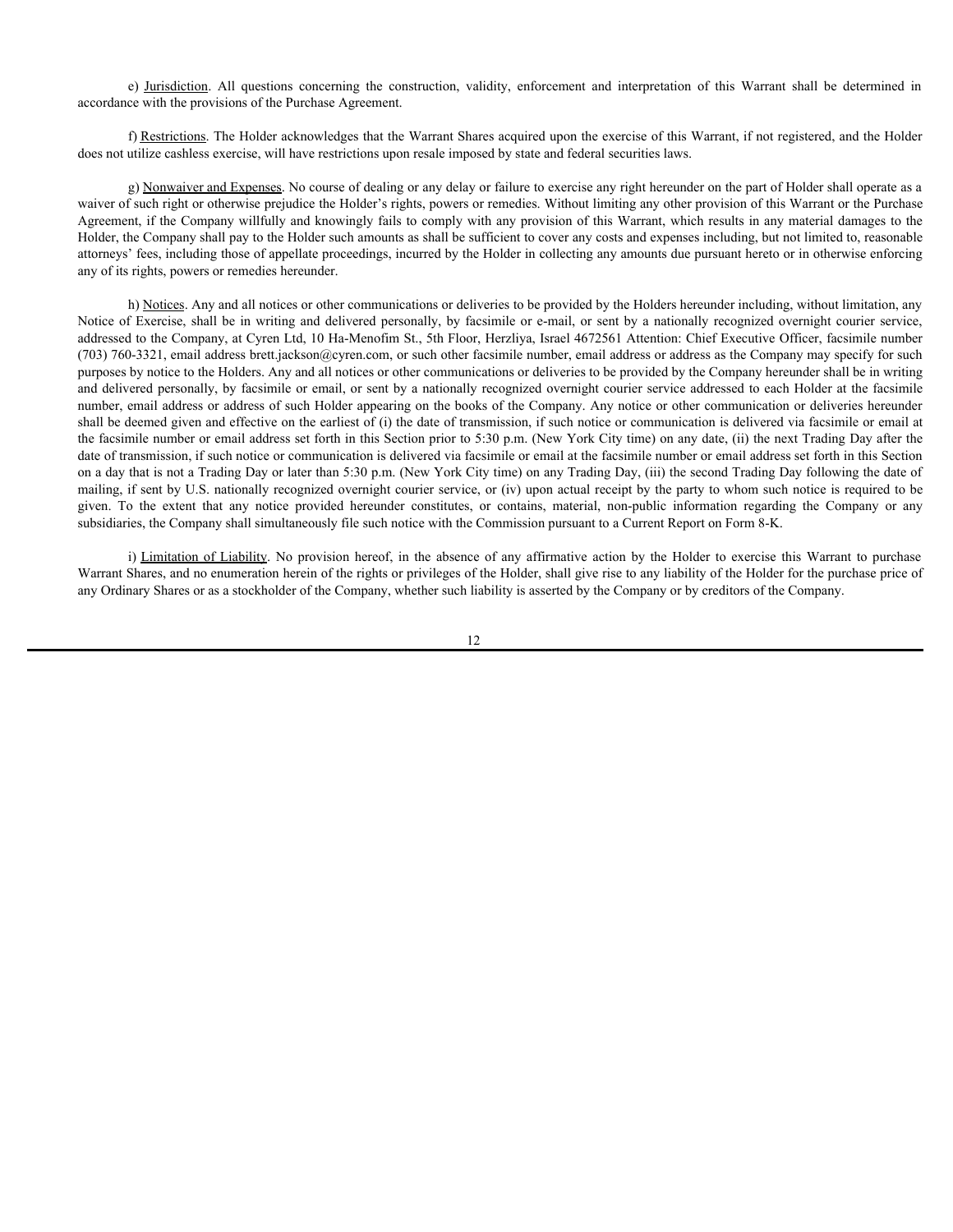j) Remedies. The Holder, in addition to being entitled to exercise all rights granted by law, including recovery of damages, will be entitled to specific performance of its rights under this Warrant. The Company agrees that monetary damages would not be adequate compensation for any loss incurred by reason of a breach by it of the provisions of this Warrant and hereby agrees to waive and not to assert the defense in any action for specific performance that a remedy at law would be adequate. (i) Remedies. The Holder, in addition to being entitled to exercise all rights granted by law, including recovery of damages, will be entitled to performance of its rights under this Warrant. The Company agrees that moneta

k) Successors and Assigns. Subject to applicable securities laws, this Warrant and the rights and obligations evidenced hereby shall inure to the benefit of and be binding upon the successors and permitted assigns of the Company and the successors and permitted assigns of Holder. The provisions of this Warrant are intended to be for the benefit of any Holder from time to time of this Warrant and shall be enforceable by such Holder.

l) Amendment. This Warrant may be modified or amended or the provisions hereof waived with the written consent of the Company and the Holder.

applicable law, but if any provision of this Warrant shall be prohibited by or invalid under applicable law, such provision shall be ineffective to the extent of such prohibition or invalidity, without invalidating the remainder of such provisions or the remaining provisions of this Warrant.

n) Headings. The headings used in this Warrant are for the convenience of reference only and shall not, for any purpose, be deemed a part of this Warrant.

o) Facsimile and Electronic Signatures. Facsimile and other electronically scanned and transmitted signatures, including by email attachment, shall be deemed originals for all purposes of this Warrant.

#### \*\*\*\*\*\*\*\*\*\*\*\*\*\*\*\*\*\*\*\*

[*Signature page follows.*]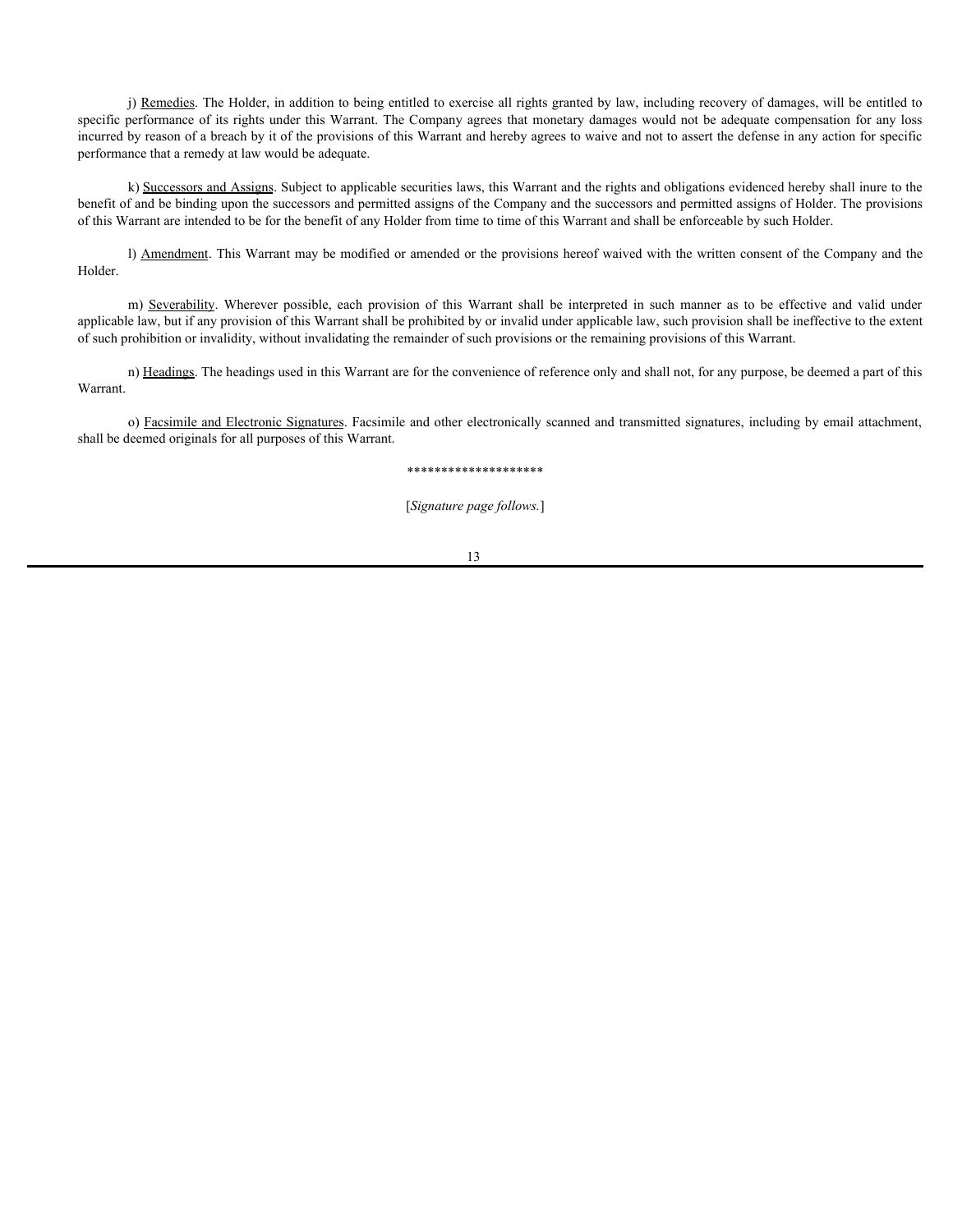IN WITNESS WHEREOF, the Company has caused this Warrant to be executed by its officer thereunto duly authorized as of the date first above indicated.

# **CYREN LTD.**

By:

Name:

Title: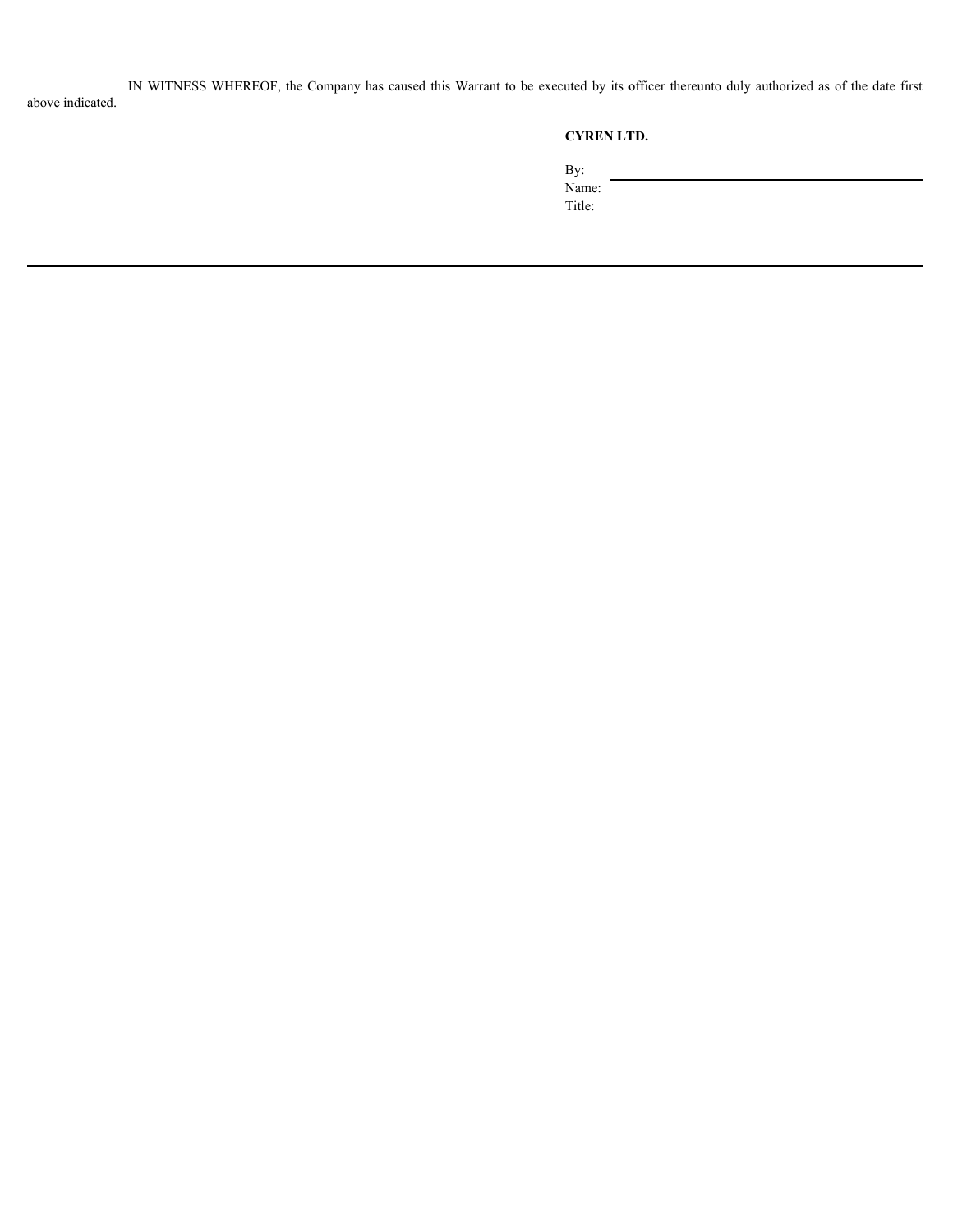## **NOTICE OF EXERCISE**

#### TO: CYREN LTD.

(1) The undersigned hereby elects to purchase \_\_\_\_\_\_\_\_ Warrant Shares of the Company pursuant to the terms of the attached Warrant (only if exercised in full), and tenders herewith payment of the exercise price in full, together with all applicable transfer taxes, if any.

(2) Payment shall take the form of (check applicable box):

 $\Box$  in lawful money of the United States; or

**NOTICE OF EXERCISE**<br>
Indersigned hereby elects to purchase **Warrant Shares of the Company pursuant** to the terms of the attached Warrant (only if<br>
rs herewith payment of the exercise price in full, together with all appl subsection 2(c), to exercise this Warrant with respect to the maximum number of Warrant Shares purchasable pursuant to the cashless exercise procedure set forth in subsection 2(c).

(3) Please issue said Warrant Shares in the name of the undersigned or in such other name as is specified below:

 $\mathcal{L}_\text{max}$ 

 $\mathcal{L}_\text{max}$ 

The Warrant Shares shall be delivered to the following DWAC Account Number:

(4) Accredited Investor. The undersigned is an "accredited investor" as defined in Regulation D promulgated under the Securities Act of 1933,

as amended.

[SIGNATURE OF HOLDER]

Name of Investing Entity: *Signature of Authorized Signatory of Investing Entity:*  $\blacksquare$ Name of Authorized Signatory: \_\_\_\_\_\_\_\_\_\_\_\_\_\_\_\_\_\_\_\_\_\_\_\_\_\_\_\_\_\_\_\_\_\_\_\_\_\_\_\_\_\_\_\_\_\_\_\_\_\_\_\_\_\_\_\_\_\_\_\_\_\_\_\_\_\_\_\_\_\_\_ Title of Authorized Signatory:  $\text{Date:}$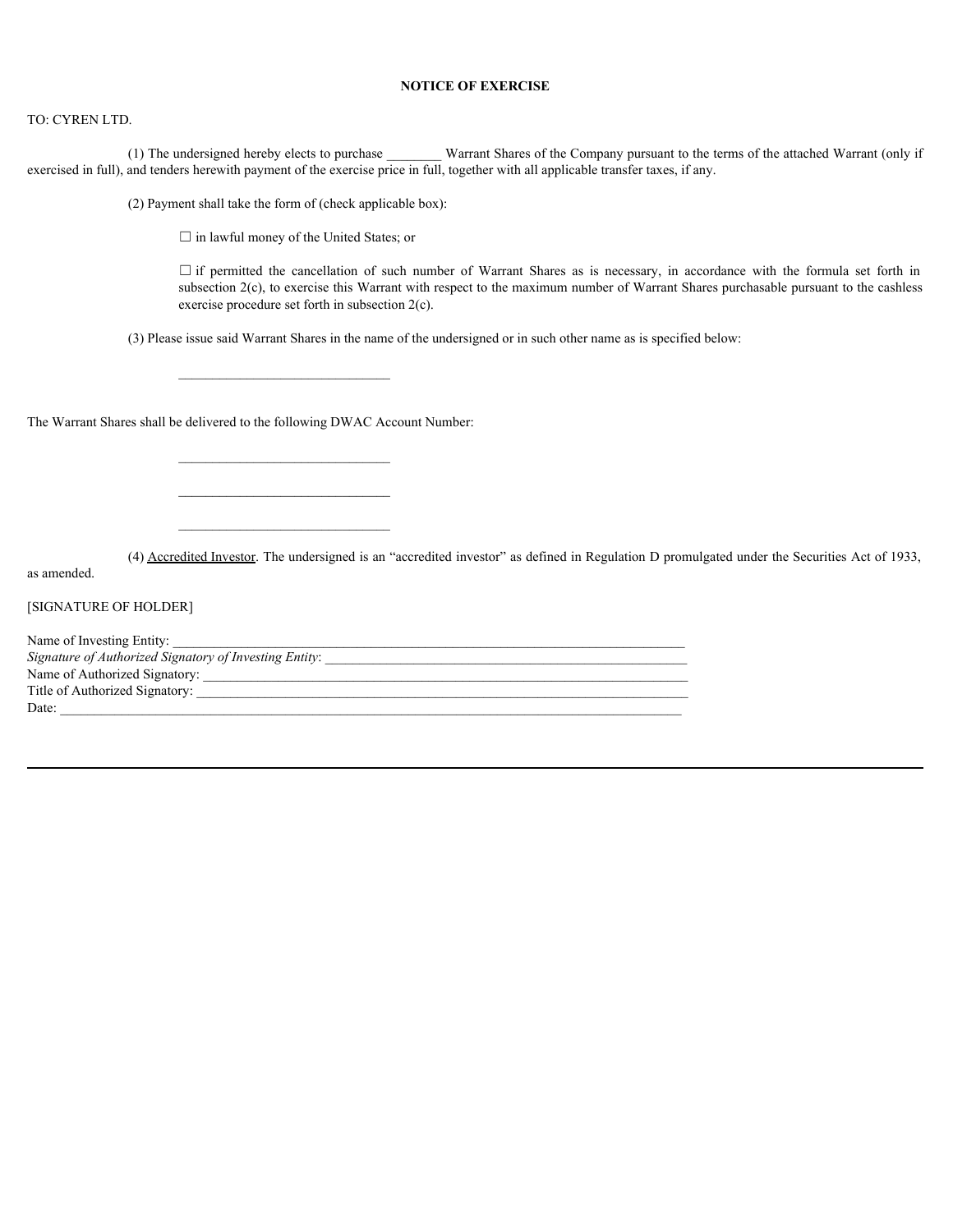# ASSIGNMENT FORM

*(To assign the foregoing Warrant, execute this form and supply required information. Do not use this form to exercise the Warrant to purchase shares.)*

FOR VALUE RECEIVED, the foregoing Warrant and all rights evidenced thereby are hereby assigned to

Name:

Address:

(Please Print)

(Please Print)

Phone Number: Email Address:  $Dated:$ Holder's Signature: Holder's Address: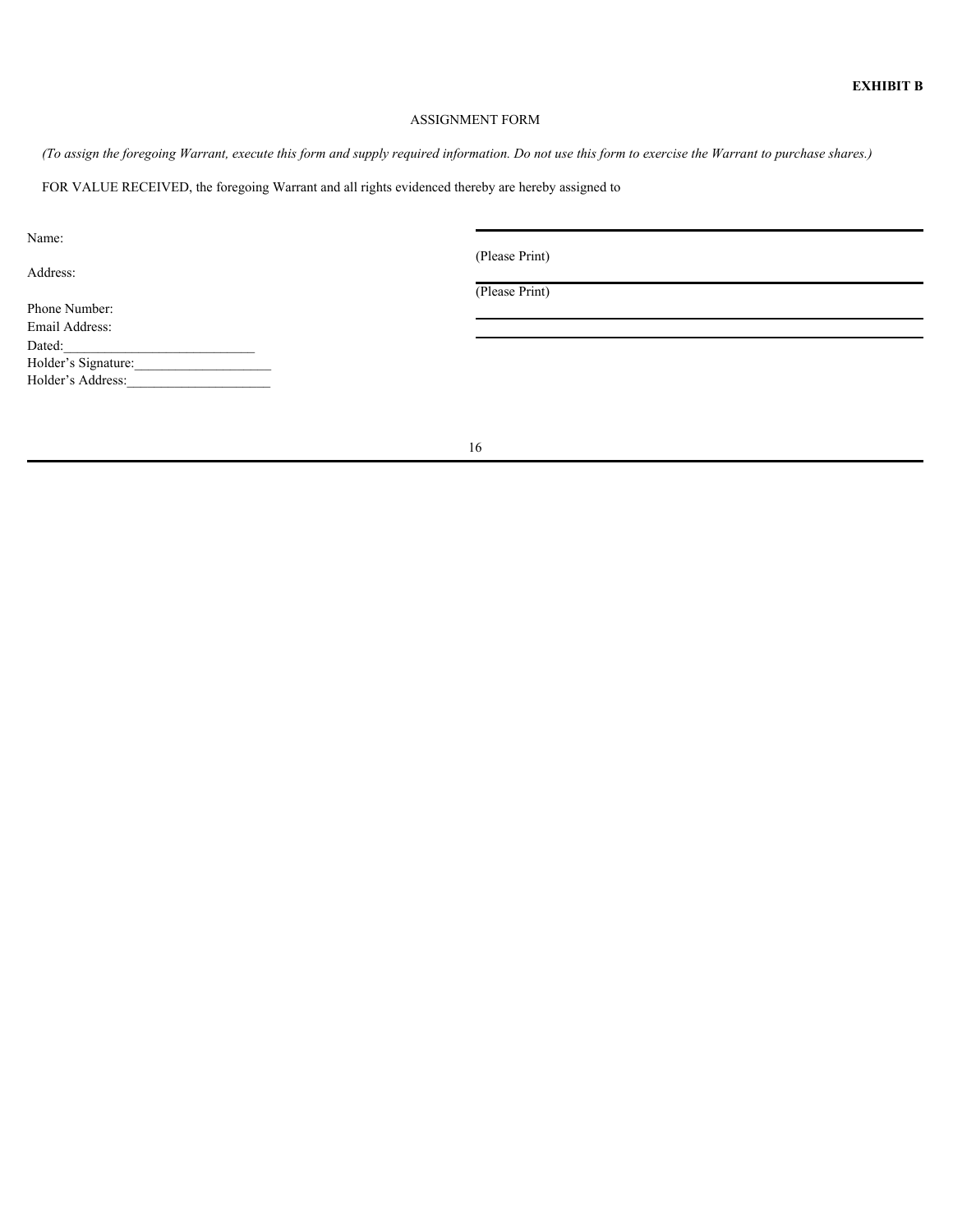## SECURITIES PURCHASE AGREEMENT

This Securities Purchase Agreement (this "Agreement") is dated as of February 10, 2022, between Cyren Ltd., an Israeli corporation (the "Company"), and each purchaser identified on the signature pages hereto (each, including its successors and assigns, a "Purchaser" and collectively the "Purchasers").

WHEREAS, subject to the terms and conditions set forth in this Agreement and pursuant to Section  $4(a)(2)$  of the Securities Act of 1933, as amended (the "Securities Act"), and Rule 506 promulgated thereunder, the Company desires to issue and sell to each Purchaser, and each Purchaser, severally and not jointly, desires to purchase from the Company, securities of the Company as more fully described in this Agreement.

NOW, THEREFORE, IN CONSIDERATION of the mutual covenants contained in this Agreement, and for other good and valuable consideration, the receipt and adequacy of which are hereby acknowledged, the Company and each Purchaser agree as follows:

### **ARTICLE I.** DEFINITIONS

1.1 Definitions. In addition to the terms defined elsewhere in this Agreement, for all purposes of this Agreement, the following terms have the meanings set forth in this Section 1.1:

"Acquiring Person" shall have the meaning ascribed to such term in Section 4.5.

"Action" shall have the meaning ascribed to such term in Section 3.1(j).

"Affiliate" means any Person that, directly or indirectly through one or more intermediaries, controls or is controlled by or is under common control with a Person as such terms are used in and construed under Rule 405 under the Securities Act.

"Beneficial Ownership Limitation" shall have the meaning ascribed to such term in Section 2.1.

"Board of Directors" means the board of directors of the Company.

"Business Day" means any day other than Saturday, Sunday or other day on which commercial banks in The City of New York are authorized or required by law to remain closed; provided, however, for clarification, commercial banks shall not be deemed to be authorized or required by law to remain closed due to "stay at home", "shelter-in-place", "non-essential employee" or any other similar orders or restrictions or the closure of any physical This Econtric Precise Present (this Agreement) is duet as of February 10, 2022, between Cyren Lot, an Irracl enorgate Cyren (Company Cyren Cyren Lot, and Irracl enorgate Network Weight Cyren (and the direction of any gove commercial banks in The City of New York generally are open for use by customers on such day.

"Closing" means the closing of the purchase and sale of the Securities pursuant to Section 2.1.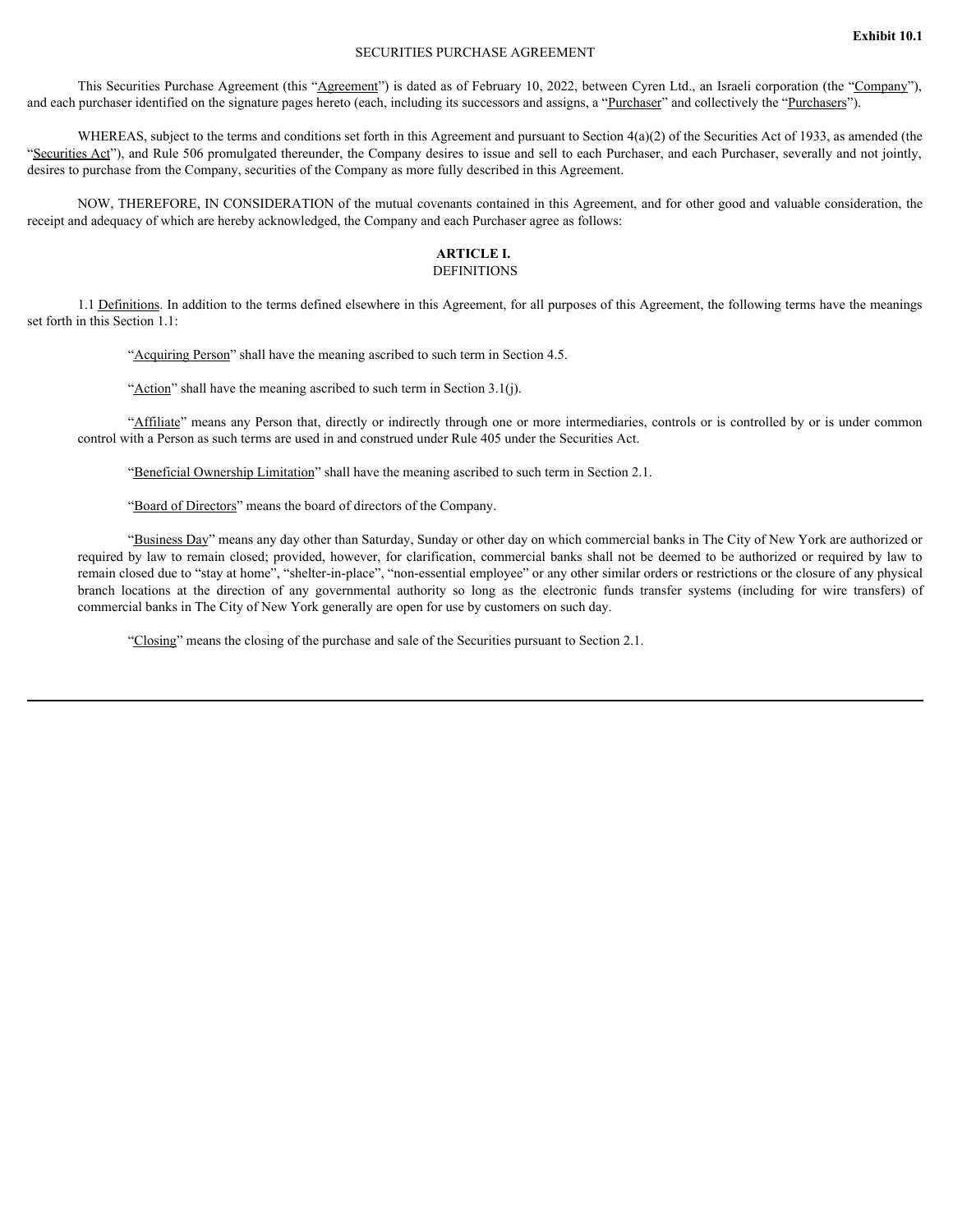"Closing Date" means the Trading Day on which all of the Transaction Documents have been executed and delivered by the applicable parties thereto, and all conditions precedent to (i) the Purchasers' obligations to pay the Subscription Amount and (ii) the Company's obligations to deliver the Securities, in each case, have been satisfied or waived.

"Commission" means the United States Securities and Exchange Commission.

"Company Israeli Counsel" means Yigal Arnon & Co., with offices located 1 Azrieli Center, Tel Aviv, 6702101, Israel.

"Company U.S. Counsel" means Cooley LLP, with offices located at 55 Hudson Yards, New York, NY 10001-2157.

"Disclosure Schedules" means the Disclosure Schedules of the Company delivered concurrently herewith.

"Disclosure Time" means, (i) if this Agreement is signed on a day that is not a Trading Day or after 9:00 a.m. (New York City time) and before midnight (New York City time) on any Trading Day, 9:01 a.m. (New York City time) on the Trading Day immediately following the date hereof, unless otherwise instructed as to an earlier time by the Placement Agent, and (ii) if this Agreement is signed between midnight (New York City time) and 9:00 a.m. (New York City time) on any Trading Day, no later than 9:01 a.m. (New York City time) on the date hereof, unless otherwise instructed as to an earlier time by the Placement Agent.

"Effective Date" means the earliest of the date that (a) the initial Registration Statement registering for resale all Shares and Warrant Shares has been declared effective by the Commission, (b) all of the Shares and Warrant Shares have been sold pursuant to Rule 144 or may be sold pursuant to Rule 144 without the requirement for the Company to be in compliance with the current public information required under Rule 144 and without volume or "Liosing Date" means the Trading Day on which all of the Transaction Documents have been executed and delivered by the applicable parties<br>thereo, and all conditions precedent to (i) the Parchasen" obligations to pay the S Affiliate of the Company, or (d) all of the Shares and Warrant Shares may be sold pursuant to an exemption from registration under Section 4(a)(1) of the Securities Act without volume or manner-of-sale restrictions and Company Counsel has delivered to such holders a standing written unqualified opinion that resales may then be made by such holders of the Shares and Warrant Shares pursuant to such exemption which opinion shall be in form and substance reasonably acceptable to such holders. "Closing Date" means the Trading Day on which all of the Transaction Decuments have been excented and editivered by the applicable parties<br>and all conditions precedent to (i) the Purchaser' obligations to pay the Subserpt

pursuant to which the Purchasers shall deposit Subscription Amounts with the Escrow Agent to be applied to the transactions contemplated hereunder.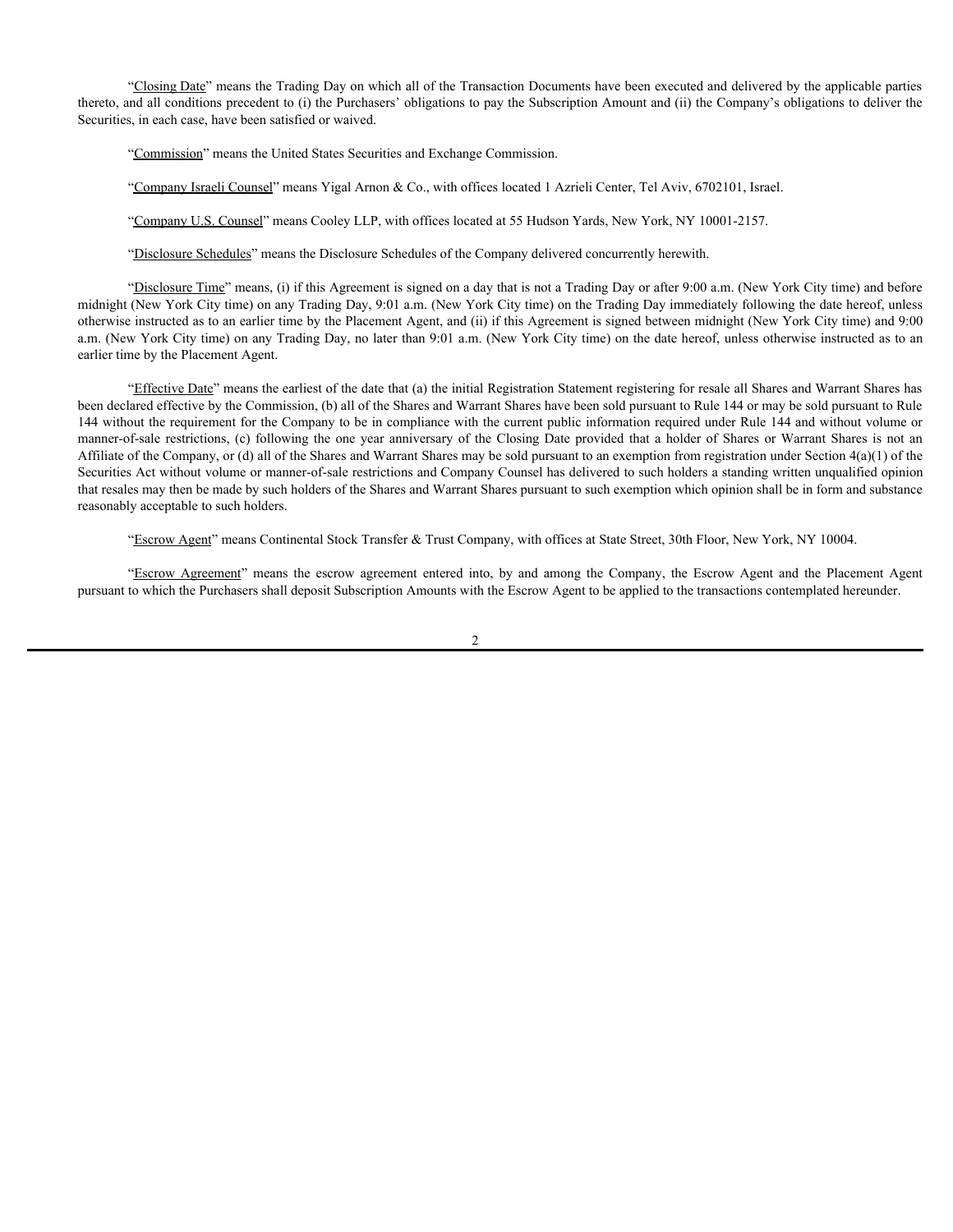"Evaluation Date" shall have the meaning ascribed to such term in Section 3.1(s).

"Exchange Act" means the Securities Exchange Act of 1934, as amended, and the rules and regulations promulgated thereunder.

"Exempt Issuance" means the issuance of (a) Ordinary Shares or options to employees, officers or directors of the Company pursuant to any stock or option plan duly adopted for such purpose, by a majority of the non-employee directors or a majority of the members of a committee of nonemployee directors established for such purpose for services rendered to the Company, (b) securities upon the exercise or exchange of, or conversion of, any Securities issued hereunder, warrants to the Placement Agent in connection with the transactions pursuant to this Agreement and/or other securities exercisable or exchangeable for, or convertible into, Ordinary Shares issued and outstanding on the date of this Agreement, provided that such securities have not been amended since the date of this Agreement to increase the number of such securities or to decrease the exercise price, exchange price or conversion price of such securities or to extend the term of such securities (other than pursuant to anti-dilution or similar provisions in outstanding on the "Evaluation Dhate" shall have the meaning ascribed to such term in Section 3.1(5).<br>
"Exchange Act" means the Securities Exchange Act of 1934, as amended, and the rules and regulations promulgated thereunder.<br>
"Exchange Te Company, acting in good faith, provided that such securities are issued (1) as "restricted securities" (as defined in Rule 144) and carry no registration rights that require or permit the filing of any registration statement in connection therewith during the prohibition period in Section 4.12(a) herein, or (2) in a registered transaction, provided, in each case, that any such issuance shall only be to Person(s) (or to the equityholders of such Person(s)) which is, itself or through its subsidiaries, is an operating company or an owner of an asset that the majority of the non-employee directors, acting in good faith, have deemed to be synergistic with the business of the Company and shall provide to the Company additional benefits in addition to the investment of funds, but shall not include a transaction in which the Company is issuing securities primarily for the purpose of raising capital or to an entity whose primary business is investing in securities.

"FCPA" means the Foreign Corrupt Practices Act of 1977, as amended.

"GAAP" shall have the meaning ascribed to such term in Section 3.1(h).

"Indebtedness" shall have the meaning ascribed to such term in Section 3.1(bb).

"Intellectual Property Rights" shall have the meaning ascribed to such term in Section 3.1(p).

"Legend Removal Date" shall have the meaning ascribed to such term in Section 4.1(d).

"Liens" means a lien, charge, pledge, security interest, encumbrance, right of first refusal, preemptive right or other restriction.

"Material Adverse Effect" shall have the meaning assigned to such term in Section 3.1(b).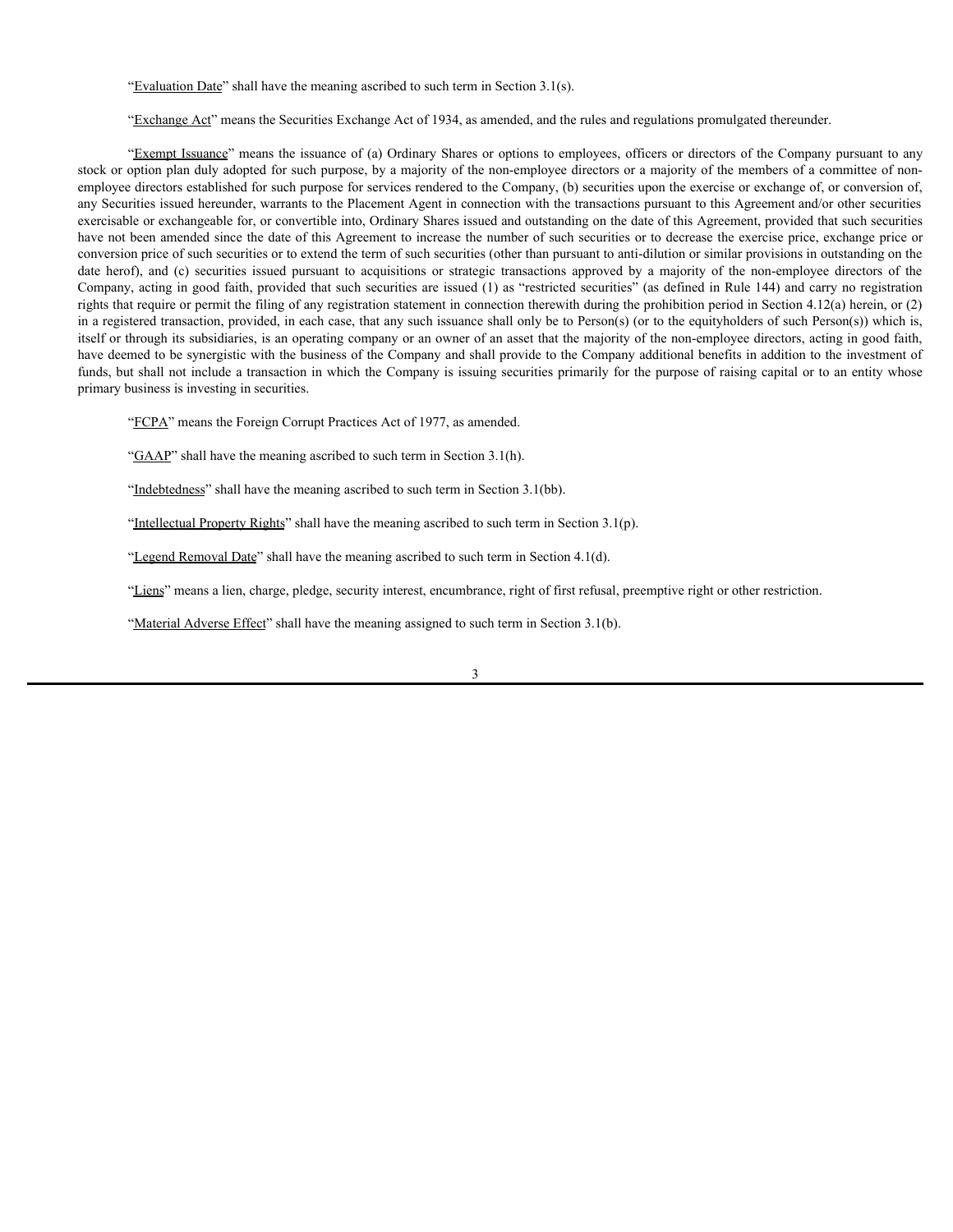"Material Permits" shall have the meaning ascribed to such term in Section 3.1(n).

"Ordinary Shares" means the ordinary shares of the Company, par value ILS 3.00 per share, and any other class of securities into which such securities may hereafter be reclassified or changed.

"Ordinary Shares Equivalents" means any securities of the Company or the Subsidiaries which would entitle the holder thereof to acquire at any time Ordinary Shares, including, without limitation, any debt, preferred stock, right, option, warrant or other instrument that is at any time convertible into or exercisable or exchangeable for, or otherwise entitles the holder thereof to receive, Ordinary Shares. "Material Permins" shall have the meaning ascribed to such term in Section 3.1(n).<br>"Cultimar Shares" means the ordinary shares of the Company, par value IT S 3.00 per share, and any other class of securities into which suc "<u>"Deditate Permits</u>" shall have the meaning ascribed to such ierm in Section 3.1(n).<br>"<u>Coditancy Shares"</u> means the ordinary shares of the Company, nar value ELS 3.00 per share, and any other class of securities into whi

"Ordinary Warrants" means, collectively, the Ordinary Shares purchase Warrants delivered to the Purchasers at the Closing in accordance with Section 2.2(a) hereof, which Warrants shall be exercisable immediately and have a term of exercise equal to 5.5 years, in the form of Exhibit A attached hereto.

"Ordinary Warrant Shares" means the Ordinary Shares issuable upon exercise of the Warrants.

"Per Share Purchase Price" equals \$3.835, subject to adjustment for reverse and forward stock splits, stock dividends, stock combinations and

company, joint stock company, government (or an agency or subdivision thereof) or other entity of any kind.

proceeding, such as a deposition), whether commenced or threatened.

"Public Information Failure" shall have the meaning ascribed to such term in Section 4.2(b).

"Public Information Failure Payments" shall have the meaning ascribed to such term in Section 4.2(b).

"Purchaser Party" shall have the meaning ascribed to such term in Section 4.8.

"Pre-Funded Warrants" means the warrants to purchase the Pre-Funded Warrant Shares delivered to the Purchasers at the Closing in accordance with Section 2.2(a) hereof, which Pre-Funded Warrants shall be exercisable immediately and will expire when exercised in full, in the form of Exhibit B attached hereto.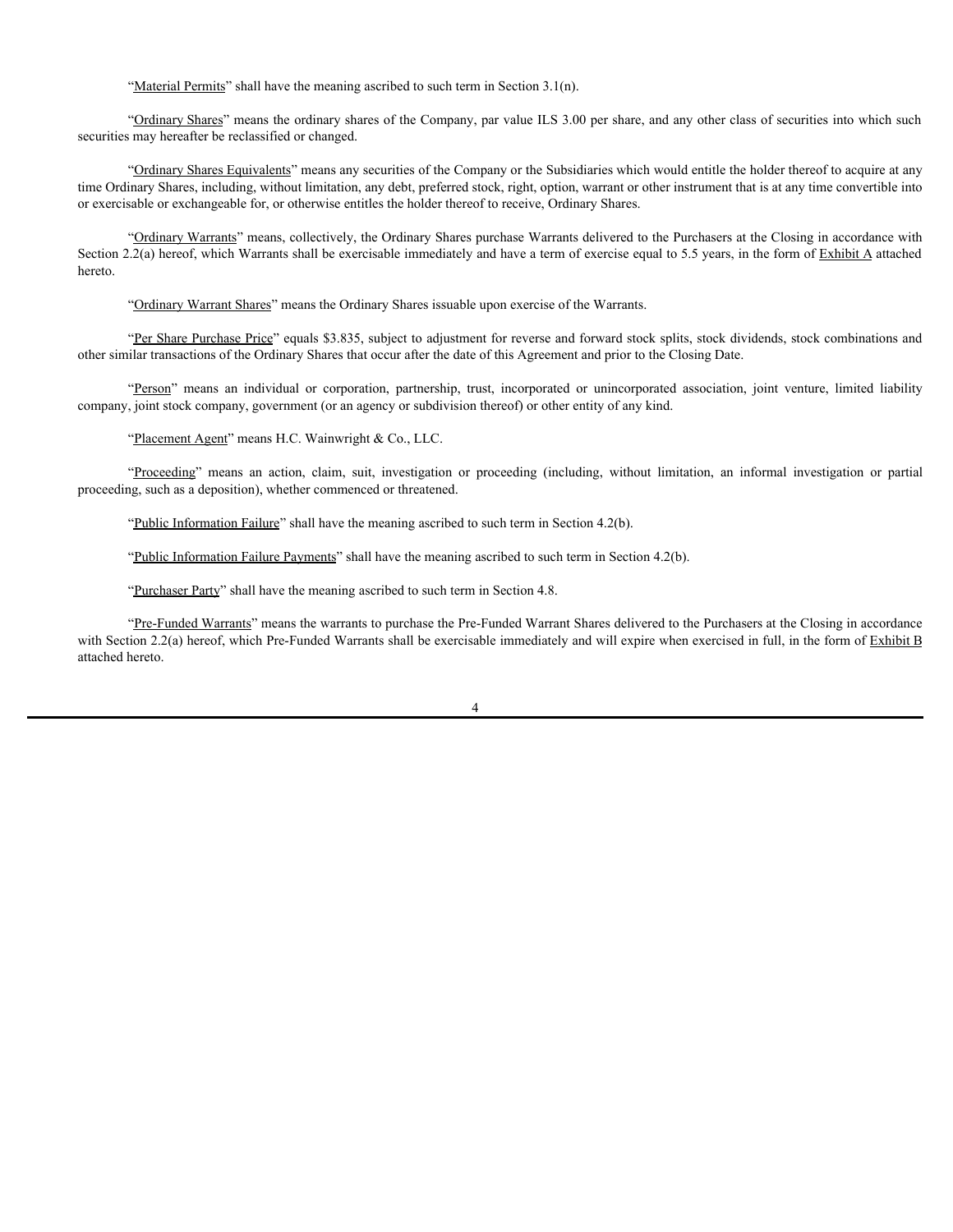combinations and other similar transactions of the Ordinary Shares that occur after the date of this Agreement and prior to the Closing Date.

"Registration Rights Agreement" means the Registration Rights Agreement, dated on or about the date hereof, among the Company and the Purchasers, in the form of Exhibit C attached hereto.

"<u>Pre-Funded Warrant Shares</u>" means the Ordinary Shares issuable upon exercise of the Pre-Funded Warrants.<br>"P<u>re-Funded Warrant Purchase Price</u>" equals \$3.834, subject to adjustment for reverse and forward stock splits, st "Registration Statement" means a registration statement meeting the requirements set forth in the Registration Rights Agreement and covering the resale by the Purchasers of the Shares and the Warrant Shares.

"Required Approvals" shall have the meaning ascribed to such term in Section  $3.1(e)$ .

"Rule 144" means Rule 144 promulgated by the Commission pursuant to the Securities Act, as such Rule may be amended or interpreted from time to time, or any similar rule or regulation hereafter adopted by the Commission having substantially the same purpose and effect as such Rule.

"Rule 424" means Rule 424 promulgated by the Commission pursuant to the Securities Act, as such Rule may be amended or interpreted from time to time, or any similar rule or regulation hereafter adopted by the Commission having substantially the same purpose and effect as such Rule.

"SEC Reports" shall have the meaning ascribed to such term in Section 3.1(h).

"Securities" means the Shares, the Warrants and the Warrant Shares.

"Securities Act" means the Securities Act of 1933, as amended, and the rules and regulations promulgated thereunder.

"Shares" means the Ordinary Shares issued or issuable to each Purchaser pursuant to this Agreement, but excluding the Warrant Shares.

"Short Sales" means all "short sales" as defined in Rule 200 of Regulation SHO under the Exchange Act (but shall not be deemed to include locating and/or borrowing Ordinary Shares).

"Subscription Amount" means, as to each Purchaser, the aggregate amount to be paid for Shares (and/or the Pre-Funded Warrants) and Ordinary Warrants purchased hereunder as specified below such Purchaser's name on the signature page of this Agreement and next to the heading "Subscription Amount," in United States dollars and in immediately available funds (minus, if applicable, a Purchaser's aggregate exercise price of the Pre-Funded Warrants, which amounts shall be paid as and when such Pre-Funded Warrants are exercised).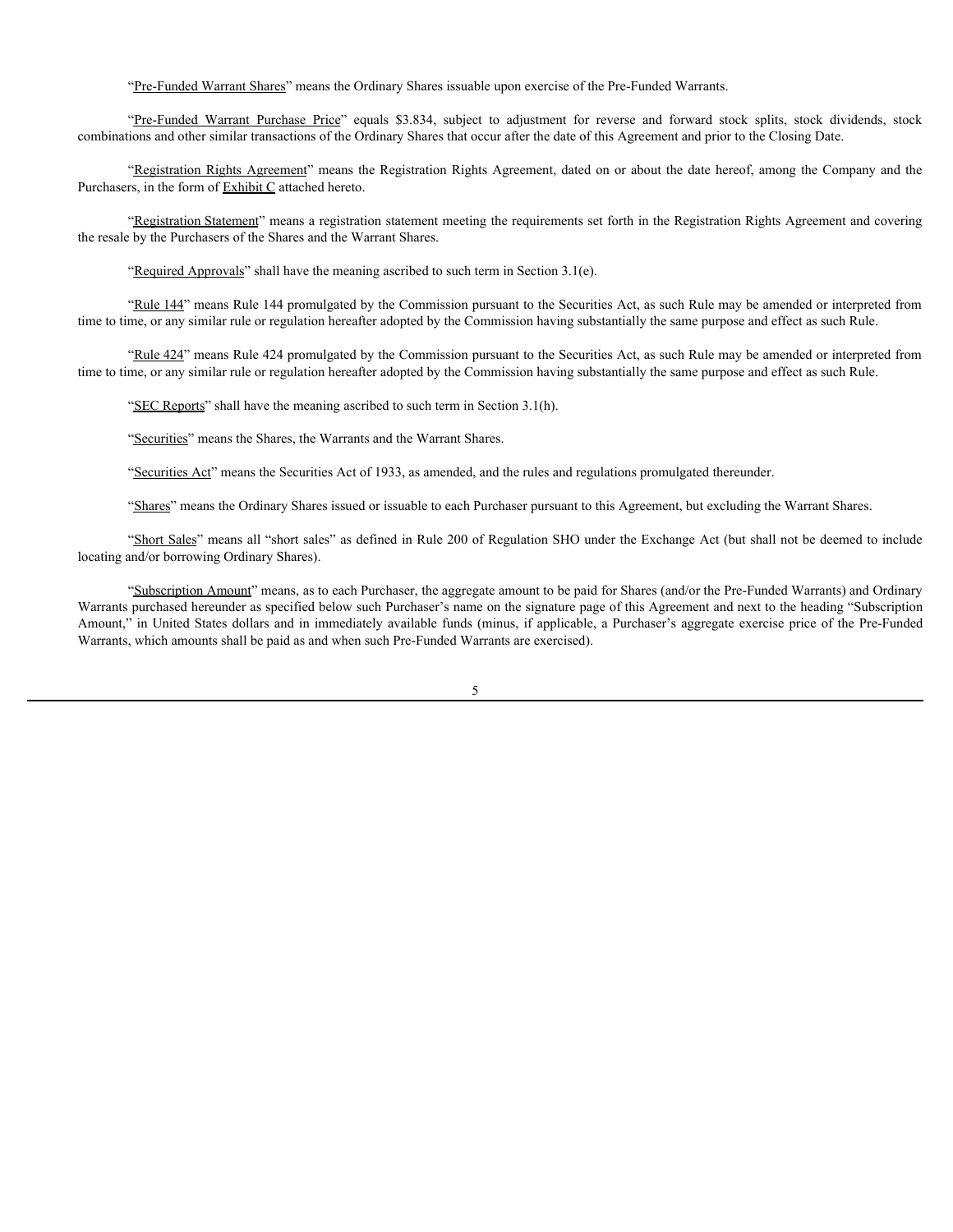"Subsidiary" means any subsidiary of the Company as set forth in on Schedule 3.1(a) of the Disclosure Schedules and shall, where applicable, also include any direct or indirect subsidiary of the Company formed or acquired after the date hereof.

"Trading Day" means a day on which the principal Trading Market is open for trading.

"Trading Market" means any of the following markets or exchanges on which the Ordinary Shares are listed for trading on the date in question: the NYSE American, the Nasdaq Capital Market, the Nasdaq Global Market, the Nasdaq Global Select Market or the New York Stock Exchange (or any successors to any of the foregoing).

"Transaction Documents" means this Agreement, the Warrants, the Registration Rights Agreement, all exhibits and schedules thereto and hereto and any other documents or agreements executed in connection with the transactions contemplated hereunder.

"Transfer Agent" means American Stock Transfer & Trust Company, LLC, the current transfer agent of the Company, with a mailing address of P.O. Box 2362, New York, New York 10272-2362, and any successor transfer agent of the Company.

"Variable Rate Transaction" shall have the meaning ascribed to such term in Section 4.12(b).

"YWAP" means, for any date, the price determined by the first of the following clauses that applies: (a) if the Ordinary Shares are then listed or quoted on a Trading Market, the daily volume weighted average price of the Ordinary Shares for such date (or the nearest preceding date) on the Trading Market on which the Ordinary Shares are then listed or quoted as reported by Bloomberg L.P. (based on a Trading Day from 9:30 a.m. (New York City time) to 4:02 p.m. (New York City time)), (b) if OTCQB or OTCQX is not a Trading Market, the volume weighted average price of the Ordinary Shares for such date (or the nearest preceding date) on OTCQB or OTCQX as applicable, (c) if the Ordinary Shares are not then listed or quoted for trading on OTCQB or OTCQX and if prices for the Ordinary Shares are then reported on the Pink Open Market (or a similar organization or agency succeeding to its "Substituting" meets any substitutry of the Company as set forth in on Schechule 3.1(a) of the Disclosure Schechules and shall, where supplicable,<br>
also include any direct or microcyntalization of the Company formed or ac "Shabidiary" means any subsidiary of the Company as set forth in on Sohedule 3.1(a) of the Disclosure Schedules and shall, where applicable,<br>also include any direct or indirect subsidiary of the Company formed or acquired outstanding and reasonably acceptable to the Company, the fees and expenses of which shall be paid by the Company.

"Warrants" means, collectively, the Ordinary Warrants and the Pre-Funded Warrants.

"Warrant Shares" means, collectively, the Ordinary Warrant Shares and the Pre-Funded Warrant Shares.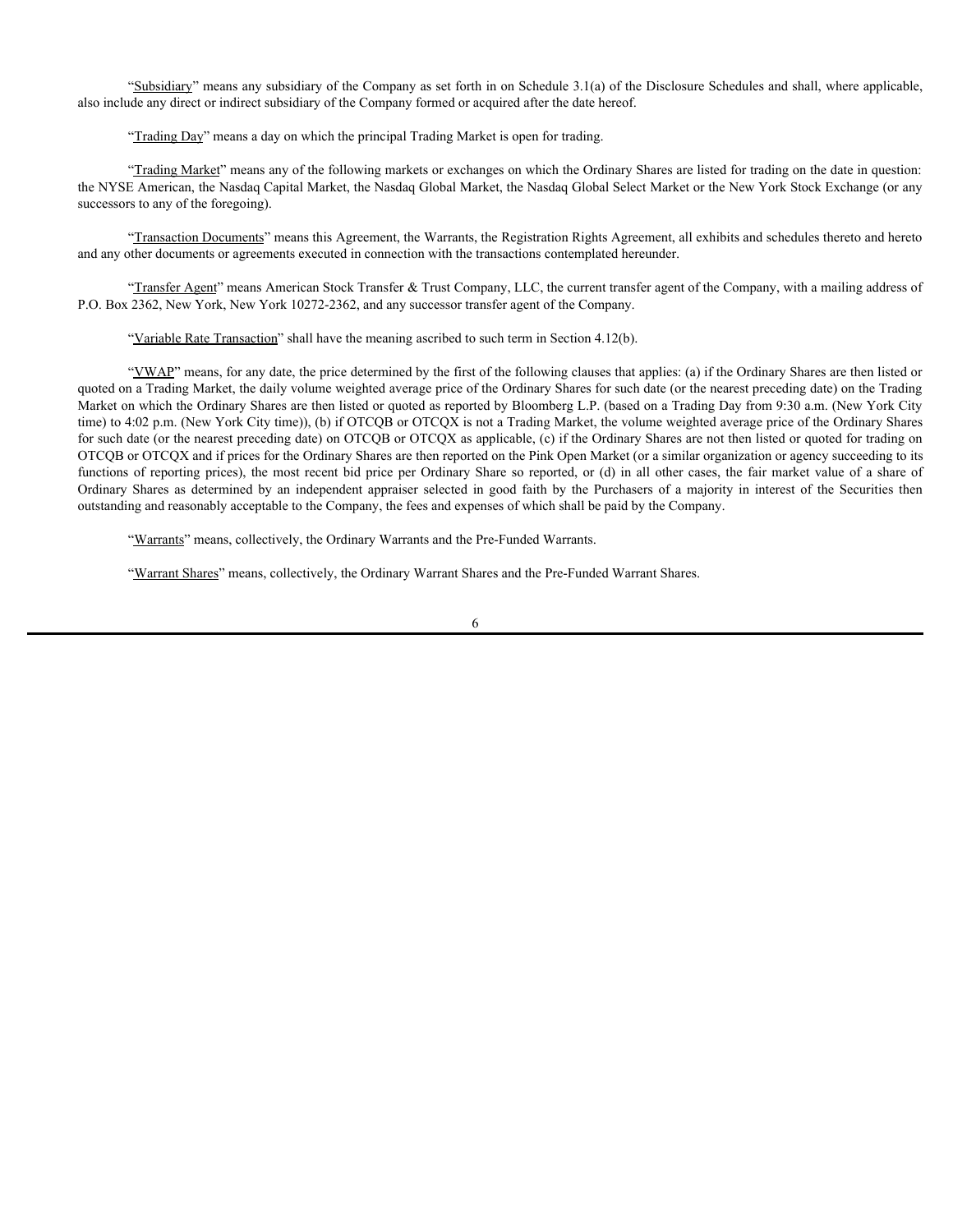# **ARTICLE II.** PURCHASE AND SALE

2.1 Closing. On the Closing Date, upon the terms and subject to the conditions set forth herein, the Company agrees to sell, and the Purchasers, severally and not jointly, agree to purchase, up to an aggregate of \$12,000,002.63 of Shares and Ordinary Warrants; provided, however, that, to the extent that a Purchaser determines, in its sole discretion, that such Purchaser (together with such Purchaser's Affiliates, and any Person acting as a group together with such purchaser or any of such Purchaser's Affiliates) would beneficially own in excess of the Beneficial Ownership Limitation, or as such Purchaser may otherwise choose, in lieu of purchasing Shares such Purchaser may elect to purchase Pre-Funded Warrants at the Pre-Funded Warrant Purchase Price in such manner to result in the same **ARTICLE II.** PURCHASE AND SALE<br>
2.1 Closing. On the Closing Date, upon the terms and subject to the conditions set forth herein, the Company agrees to sell, and the Purchasers, severally<br>
and on jointly, agree to purchas **ARTICLE II.** PURCHASE AND SALE<br>
2.1 Closing. On the Closing Date, upon the terms and subject to the conditions set forth herein, the Company agrees to sell, and the Purchasers, severally<br>
and not jointly, agree to purcha Purchaser shall deliver to the Escrow Agent, via wire transfer, immediately available funds equal to such Purchaser's Subscription Amount as set forth on the signature page hereto executed by such Purchaser, and the Company shall deliver to each Purchaser its respective Shares and Warrants, as determined pursuant to **EXPICILE II.** PURCHASE AND SALE<br>
PURCHASE AND SALE<br>
HOT Charge Date, upon the terms and subject to the combines shall free in, the Company agrees to sell, and the Purchaser, severally<br>
and not july, agree to purchase, mp covenants and conditions set forth in Sections 2.2 and 2.3, the Closing shall occur at the offices of the Placement Agent or such other location as the parties shall mutually agree. **ARTICLE II.** PURCHASE AND SALE<br> **PURCHASE AND SALE**<br> **PURCHASE AND SALE**<br> **PURCHASE AND SALE**<br> **Company agrees to sell, and the Purchasers, severally**<br> **Company U.S. Company Israelies** and Ordinary Warrants, provided, ho **ARTICLE II.** PERCIENTERT INTENTATION INTERFER INTERFERION INTERFERION INTERFERION CONSULTS (AND STANDAPT CONSULTS) and the PARTICLE INTERFERION CONSULTS (AND STANDAPT VARIABLY CONSULTS) and the UNITS (AND STANDAPT INTERF **Exerticual Companyies**<br> **CERT CONSECTES AND SALE**<br> **CONSECTED FROM THE CONSECT AND SALE**<br>
THE CONSECTED INTO THE CONSECTED AND THE CONSECTED FOR THE CONSECTED AND THE SUBSCRIPTION OF THE CONSECTED AMOUNT OF THE CONSECTED Eng On the Closing Date, upon the terms and subject to the conditions set forth between, the Company agrees to sell, and the Purchasers equal to the Stare and Ordinary Weres and the purchase of Stare and The Company and th

#### 2.2 Deliveries.

(a) On or prior to the Closing Date, the Company shall deliver or cause to be delivered to each Purchaser the following:

(i) this Agreement duly executed by the Company;

acceptable to the Placement Agent and Purchasers;

Purchase Price, registered in the name of such Purchaser;

(iv) for each Purchaser of Pre-Funded Warrants pursuant to Section 2.1, a Pre-Funded Warrant registered in the name of such Purchaser Warrants divided by the Pre-Funded Warrant Purchase Price, with an exercise price equal to \$0.001, subject to adjustment therein (such original Pre-Funded Warrant may be delivered within two Trading Days after the Closing Date);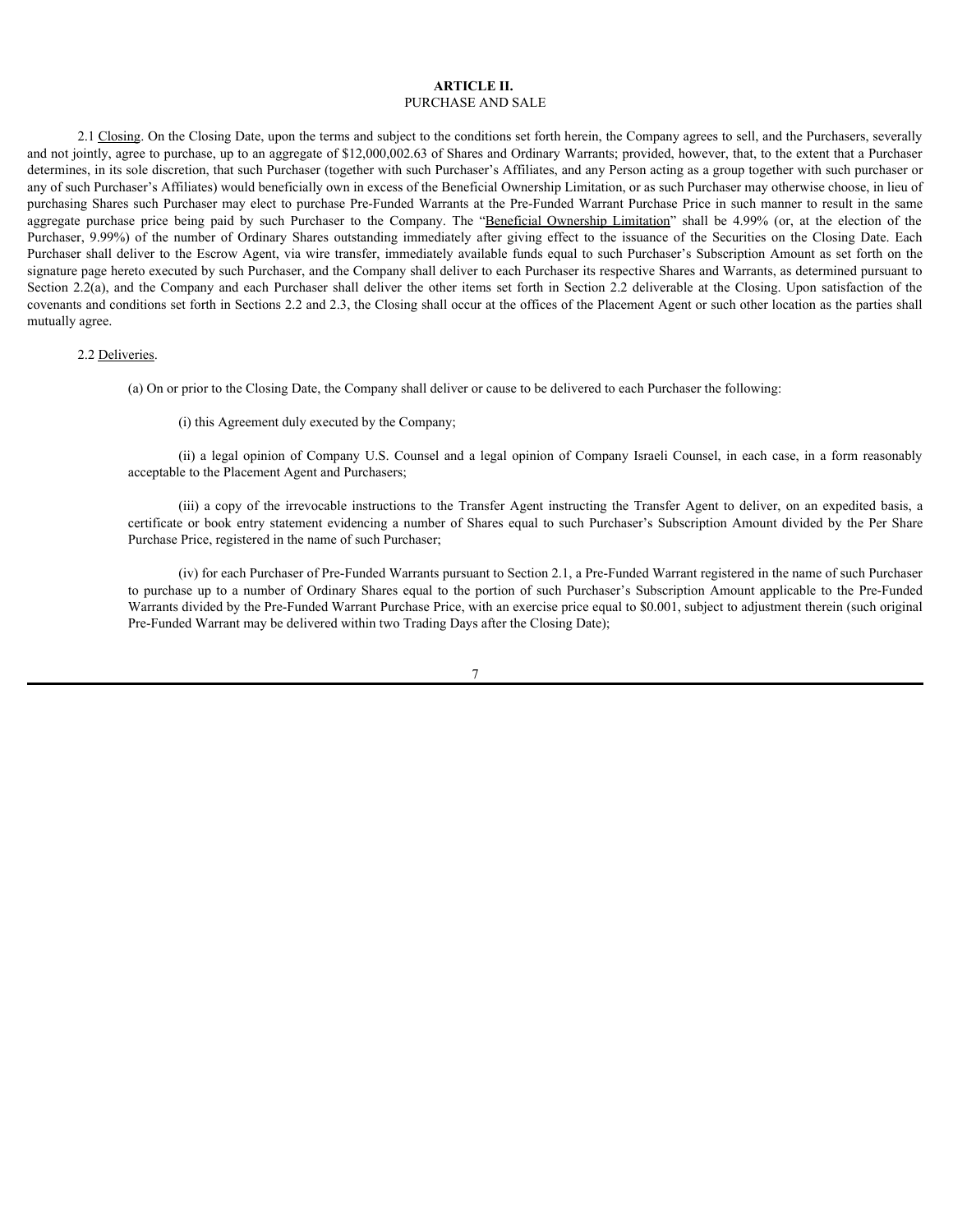(v) an Ordinary Warrant registered in the name of such Purchaser to purchase up to a number of Ordinary Shares equal to 100% of such Purchaser's Shares, with an exercise price equal to \$3.71, subject to adjustment therein;

(vi) the Company shall have provided each Purchaser with the Company's wire instructions, on Company letterhead and executed by the Chief Executive Officer or Chief Financial Officer; and

(vii) the Registration Rights Agreement duly executed by the Company.

(b) On or prior to the Closing Date, each Purchaser shall deliver or cause to be delivered to the Company or the Escrow Agent, as applicable, the following:

(i) this Agreement duly executed by such Purchaser;

(ii) Purchaser's Subscription Amount by wire transfer to the account specified in the Escrow Agreement; and

(iii) the Registration Rights Agreement duly executed by such Purchaser.

#### 2.3 Closing Conditions.

(a) The obligations of the Company hereunder in connection with the Closing are subject to the following conditions being met:

(i) the accuracy in all material respects (or, to the extent representations or warranties are qualified by materiality or Material Adverse Effect, in all respects) when made and on the Closing Date of the representations and warranties of the Purchasers contained herein (unless as of a specific date therein in which case they shall be accurate as of such date);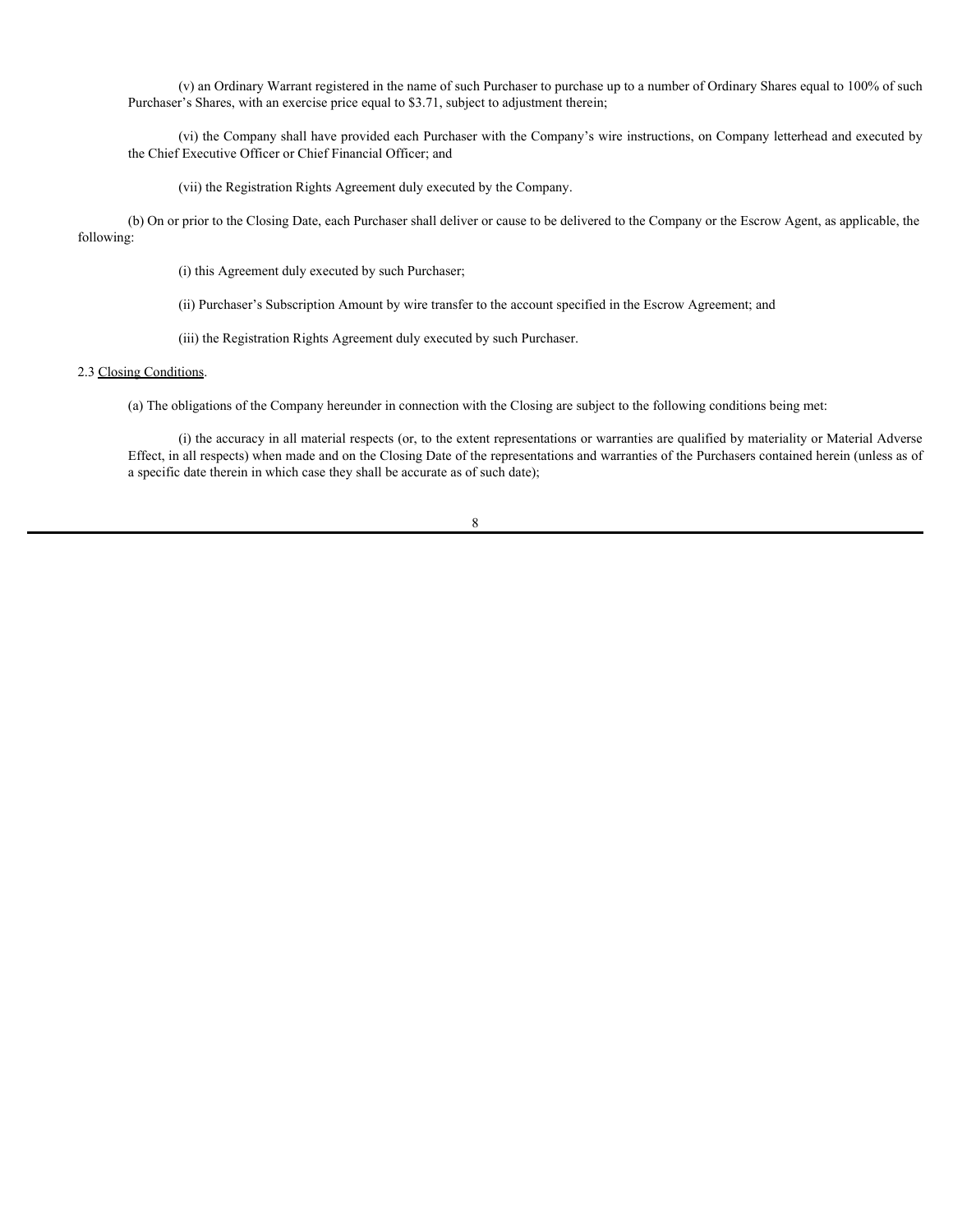(ii) all obligations, covenants and agreements of each Purchaser required to be performed at or prior to the Closing Date shall have been performed; and

(iii) the delivery by each Purchaser of the items set forth in Section 2.2(b) of this Agreement.

(b) The respective obligations of the Purchasers hereunder in connection with the Closing are subject to the following conditions being met:

(i) the accuracy in all material respects (or, to the extent representations or warranties are qualified by materiality or Material Adverse Effect, in all respects) when made and on the Closing Date of the representations and warranties of the Company contained herein (unless as of a specific date therein in which case they shall be accurate as of such date);

(ii) all obligations, covenants and agreements of the Company required to be performed at or prior to the Closing Date shall have been performed;

(iii) the delivery by the Company of the items set forth in Section 2.2(a) of this Agreement;

(iv) there shall have been no Material Adverse Effect with respect to the Company since the date hereof; and

(v) from the date hereof to the Closing Date, trading in the Ordinary Shares shall not have been suspended by the Commission or the Company's principal Trading Market, and, at any time prior to the Closing Date, trading in securities generally as reported by Bloomberg L.P. shall not have been suspended or limited, or minimum prices shall not have been established on securities whose trades are reported by such service, or on any Trading Market, nor shall a banking moratorium have been declared either by the United States or New York State authorities nor shall there have occurred any material outbreak or escalation of hostilities or other national or international calamity of such magnitude in its effect on, or any material adverse change in, any financial market which, in each case, in the reasonable judgment of such Purchaser, makes it impracticable or inadvisable to purchase the Securities at the Closing.

# **ARTICLE III.** REPRESENTATIONS AND WARRANTIES

3.1 Representations and Warranties of the Company. Except as set forth in the SEC Reports filed prior to the date of this Agreement (without giving effect to any amendment to any such SEC Report filed on or after the date hereof and excluding any risk factor disclosures contained under the heading "Risk performed, and<br>
(ii) the decisive by eath Puckasser of the learnest in connection with de Closing are assiyon to the following conditions being any<br>
(b) The accuracy m all materal respects (e.g. to the extent respectation forward-looking in nature; it being further agreed that any information disclosed in any such SEC Document shall be deemed disclosure only with respect to a Section of this Agreement to which the relevance of such information is reasonably apparent to the Company and the Purchasers from the text of such information contained in such SEC Report) and the Disclosure Schedules, which Disclosure Schedules shall be deemed a part of this Agreement, the Company hereby makes the following representations and warranties to each Purchaser:

(a) Subsidiaries. All of the direct and indirect subsidiaries of the Company are set forth in the SEC Reports. The Company owns, directly or indirectly, all of the capital stock or other equity interests of each Subsidiary free and clear of any Liens, and all of the issued and outstanding shares of capital stock of each Subsidiary are validly issued and are fully paid, non-assessable and free of preemptive and similar rights to subscribe for or purchase securities. If the Company has no subsidiaries, all other references to the Subsidiaries or any of them in the Transaction Documents shall be disregarded.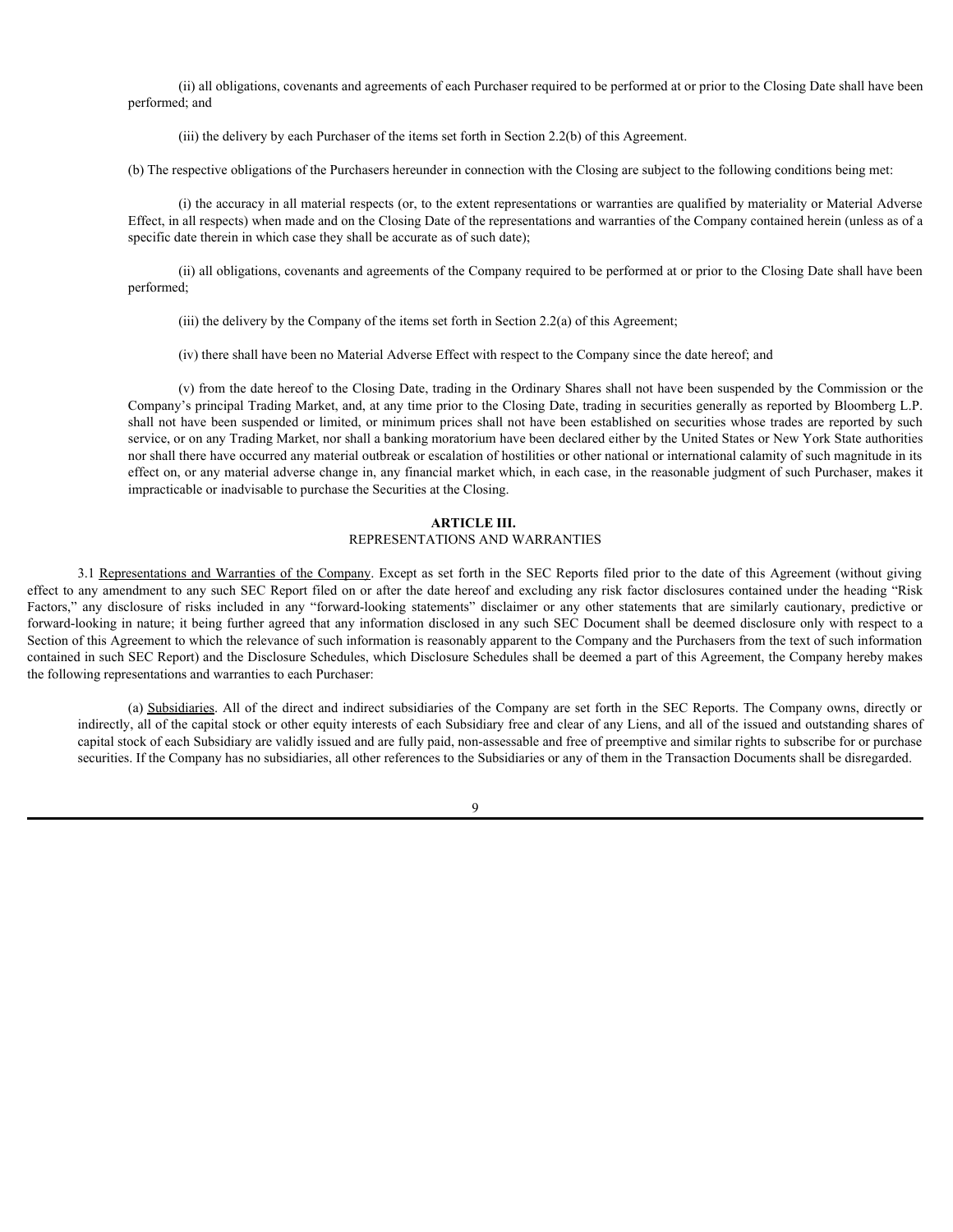(b) Organization and Qualification. The Company and each of the Subsidiaries is an entity duly incorporated or otherwise organized, validly (b) <u>Organization and Qualification</u>. The Company and each of the Subsidiaries is an entity duly incorporated or otherwise organized, validly existing and, if applicable under the laws of the jurisdiction in which they are incorporation or organization, with the requisite power and authority to own and use its properties and assets and to carry on its business as currently (b) Organization and Qualification. The Company and each of the Subsidiaries is an entity duly incorporated or otherwise organized, validly existing and, if applicable under the laws of the jurisdiction in which they are incorporation, bylaws or other organizational or charter documents. Each of the Company and the Subsidiaries is duly qualified to conduct business and is in good standing as a foreign corporation or other entity in each jurisdiction in which the nature of the business conducted or property owned by it makes such qualification necessary, except where the failure to be so qualified or in good standing, as the case may be, could not have or reasonably be expected to result in: (i) a material adverse effect on the legality, validity or enforceability of any Transaction Document, (ii) a material adverse effect on the results of operations, assets, business, prospects or condition (financial or otherwise) of the Company and the Subsidiaries, taken as a whole, or (iii) a material adverse effect on the Company's ability to perform in any material respect on a timely basis its obligations under any Transaction Document (any of (i), (ii) or (iii), a "Material Adverse Effect") and no Proceeding has been instituted in any such jurisdiction revoking, limiting or curtailing or seeking to revoke, limit or curtail such power and authority or qualification. (b) Organization and Oustification. The Company and each of the Subsidiaries is an entity duly incorporated or otherwise organized, validy<br>existing and, if applicable under the laws of the jurisdiction in which they are f (b) Ozganization and Qualification The Company and each of the Subsidiuries is an entity daly incorputeral or otherwise organized, vialidy<br>exciting and, if applicable under the laws of the inridiction in which they are fo (b) Organization and Oneiformia To Company and each of the Subsidiaries is an easily discorporated or education or spanished with a company and the Company and the Company in the company in the company in the company in t

(c) Authorization; Enforcement. The Company has the requisite corporate power and authority to enter into and to consummate the transactions contemplated by this Agreement and each of the other Transaction Documents and otherwise to carry out its obligations hereunder and thereunder. The execution and delivery of this Agreement and each of the other Transaction Documents by the Company and the consummation by it of the transactions contemplated hereby and thereby have been duly authorized by all necessary action on the part of the Company and no further action is required by the Approvals. This Agreement and each other Transaction Document to which it is a party has been (or upon delivery will have been) duly executed by the enforceable against the Company in accordance with its terms, except (i) as limited by general equitable principles and applicable bankruptcy, insolvency, reorganization, moratorium and other laws of general application affecting enforcement of creditors' rights generally, (ii) as limited by laws relating to the availability of specific performance, injunctive relief or other equitable remedies and (iii) insofar as indemnification and contribution provisions may be limited by applicable law.

(d) No Conflicts. The execution, delivery and performance by the Company of this Agreement and the other Transaction Documents to which it is a party, the issuance and sale of the Securities and the consummation by it of the transactions contemplated hereby and thereby do not and will not (i) charter documents, or (ii) conflict with, or constitute a default (or an event that with notice or lapse of time or both would become a default) under, result in the creation of any Lien upon any of the properties or assets of the Company or any Subsidiary, or give to others any rights of termination, amendment, anti-dilution or similar adjustments, acceleration or cancellation (with or without notice, lapse of time or both) of, any agreement, credit facility, debt or other instrument (evidencing a Company or Subsidiary debt or otherwise) or other understanding to which the Company or any Subsidiary is a party or by which any property or asset of the Company or any Subsidiary is bound or affected, or (iii) subject to the Required Approvals, conflict with or result in a vocale the interview in the sympator of a sympator of the sympator or any law shall any law and the sympator or other intervents in a proportion, or a sympator or other restriction or any lay the proportion, by the system Company or a Subsidiary is subject (including federal and state securities laws and regulations), or by which any property or asset of the Company or a Subsidiary is bound or affected; except in the case of each of clauses (ii) and (iii), such as could not have or reasonably be expected to result in a Material Adverse Effect.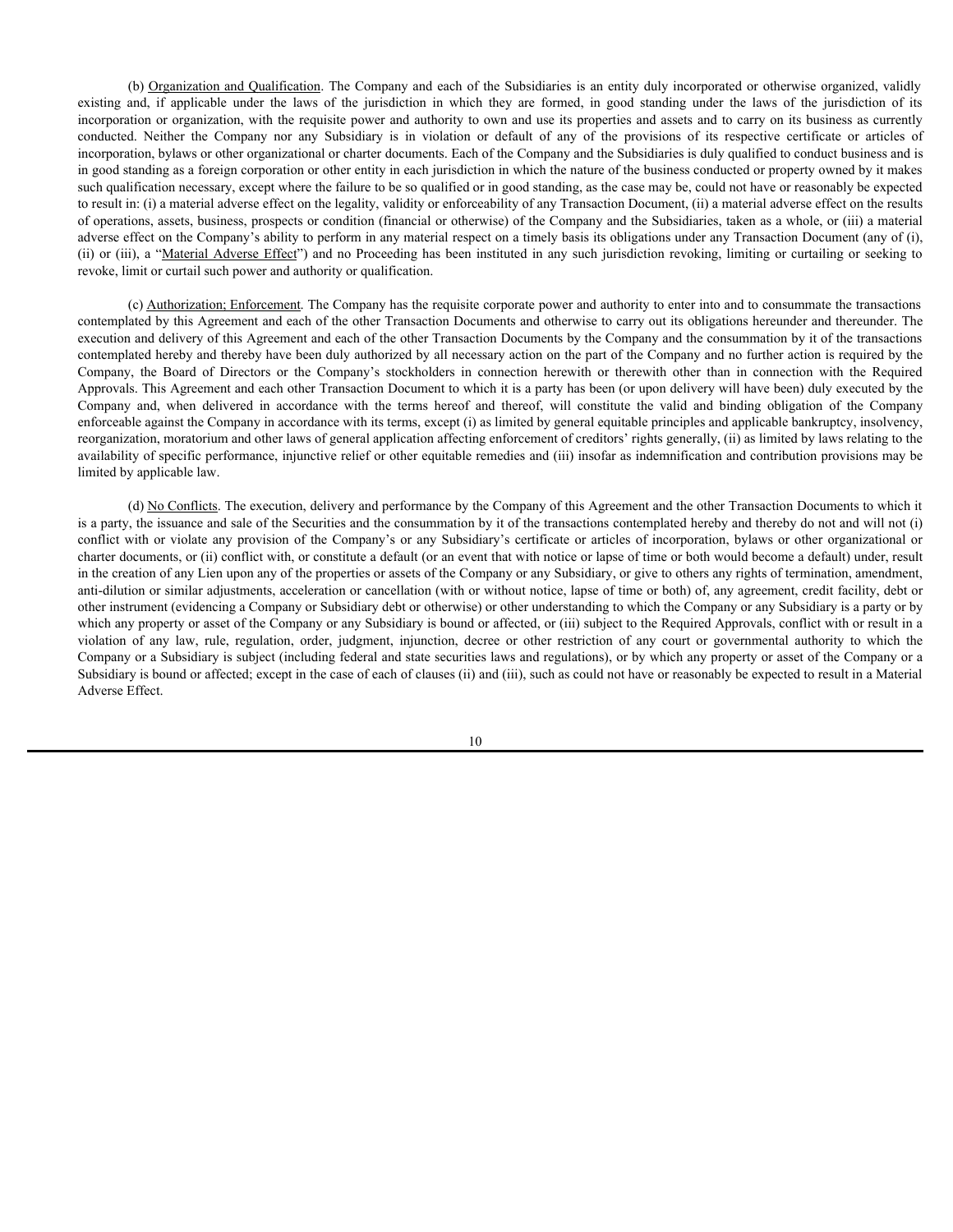(e) Filings, Consents and Approvals. The Company is not required to obtain any consent, waiver, authorization or order of, give any notice to, or (e) Filings, Consents and Approvals. The Company is not required to obtain any consent, waiver, authorization or order of, give any notice to, or make any filing or registration with, any court or other federal, state, loc execution, delivery and performance by the Company of the Transaction Documents, other than: (i) the filings required pursuant to Section 4.4 of this Agreement, (ii) the filing with the Commission pursuant to the Registration Rights Agreement, (iii) the notice and/or application(s) to each applicable Trading Market for the issuance and sale of the Securities and the listing of the Shares and Warrant Shares for trading thereon in the time and manner required thereby, (iv) the filing of Form D with the Commission, and (iv) such filings as are required to be made under applicable state securities laws (collectively, the "Required Approvals").

(f) Issuance of the Securities. The Securities are duly authorized and, when issued and paid for in accordance with the applicable Transaction Documents, will be duly and validly issued, fully paid and nonassessable, free and clear of all Liens imposed by the Company other than restrictions on transfer provided for in the Transaction Documents. The Warrant Shares, when issued in accordance with the terms of the Transaction Documents, will be validly issued, fully paid and nonassessable, free and clear of all Liens imposed by the Company other than restrictions on transfer provided for in the Transaction Documents. The Company has reserved from its duly authorized capital stock the maximum number of Ordinary Shares issuable pursuant to this Agreement and the Warrants.

(e) <u>Eltings. Consents and Approvals</u>. The Company is not required to obtain any consent, waiver, authorization or order of, give any notice to, or<br>
filing or registration with, any court or other federal, state, local con (c) Elings. Consents and Annouals. The Company is not required to obtain any consent, waiver, authorization or order of, give any micie to execution, divisoy and performance by the Company of the Transaction Do Emense, ot pursuant to the exercise of employee stock options under the Company's stock option plans, the issuance of Ordinary Shares to employees pursuant to the Company's employee stock purchase plans and pursuant to the conversion and/or exercise of Ordinary Shares Equivalents outstanding as of the date of the most recently filed periodic report under the Exchange Act. No Person has any right of first refusal, preemptive right, right of participation, or any similar right to participate in the transactions contemplated by the Transaction Documents. Except as a result of the purchase and sale of the Securities, there are no outstanding options, warrants, scrip rights to subscribe to, calls or commitments of any character whatsoever relating to, or securities, rights or obligations convertible into or exercisable or exchangeable for, or giving any Person any right to subscribe for or acquire, any Ordinary Shares or the capital stock of any Subsidiary, or contracts, commitments, understandings or arrangements by which the Company or any Subsidiary is or may become bound to issue additional Ordinary Shares or Ordinary Shares Equivalents or capital stock of any Subsidiary. The issuance and sale of the Securities will note the Company of the Company of the Company is not required to obtain any consent, waiver, authorization or other feats or the Company or any Subsidiary to issue Ordinary Consent and Shares or other than the Purchase or outstanding securities or instruments of the Company or any Subsidiary with any provision that adjusts the exercise, conversion, exchange or reset price of such security or instrument upon an issuance of securities by the Company or any Subsidiary. There are no outstanding securities or instruments of the Company or any Subsidiary that contain any redemption or similar provisions, and there are no contracts, commitments, understandings or arrangements by which the Company or any Subsidiary is or may become bound to redeem a security of the Company or such Subsidiary. The Company does not have any stock appreciation rights or "phantom stock" plans or agreements or any similar plan or agreement. All of the outstanding shares of capital stock of the Company are duly authorized, validly issued, fully paid and nonassessable, have been issued in compliance with all federal and state securities laws, and none of such outstanding shares was issued in violation of any preemptive rights or similar rights to subscribe for or purchase securities. No further Agreement, (i) the filing with the Commission to the Registration of the Resonant, (ii) the consistent, the income of any stockholder) to each present of any stockholder or any stockholder of any stockholder of any stockho stockholders agreements, voting agreements or other similar agreements with respect to the Company's capital stock to which the Company is a party or, to the knowledge of the Company, between or among any of the Company's stockholders.

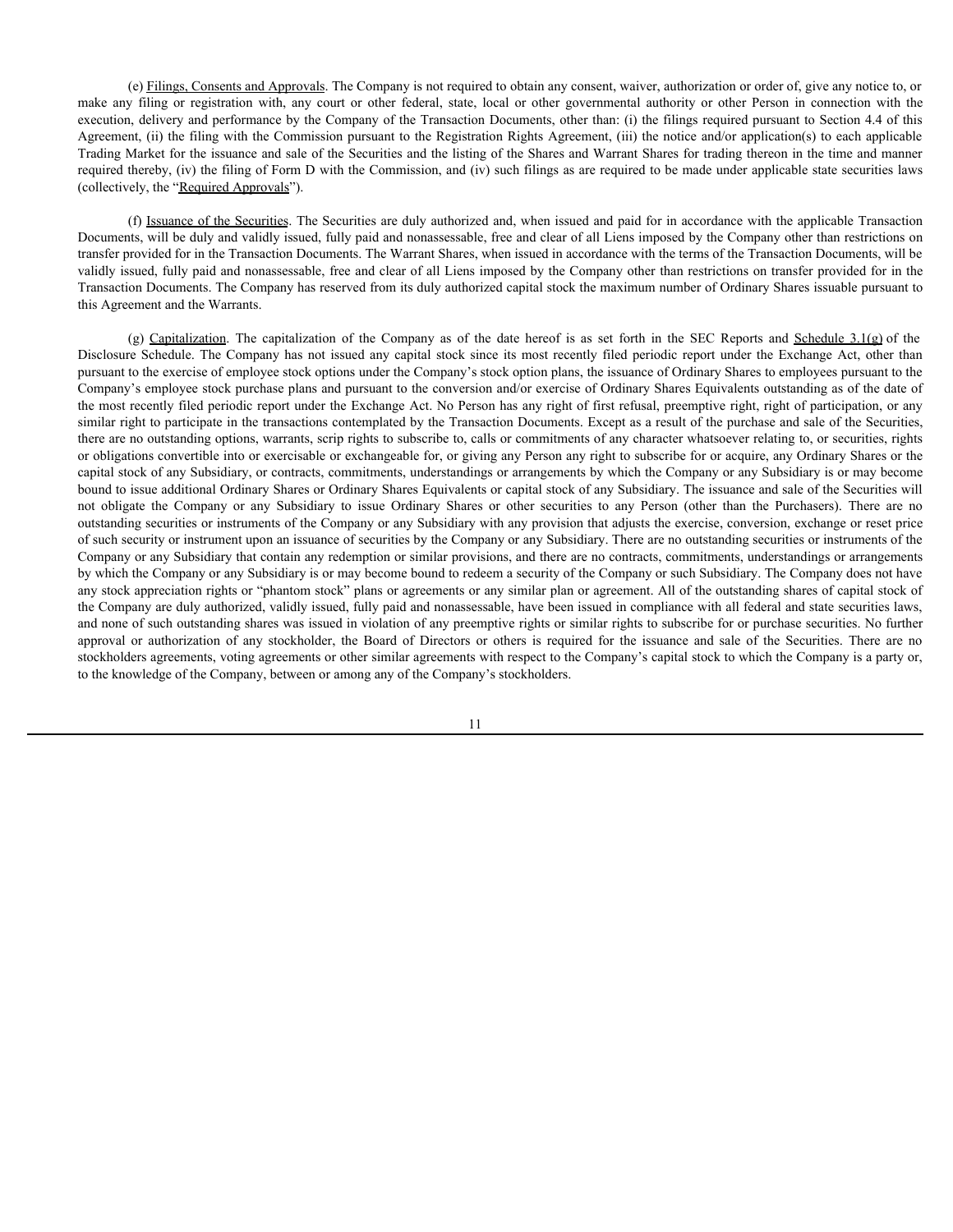(h) SEC Reports; Financial Statements. The Company has filed all reports, schedules, forms, statements and other documents required to be filed by the Company under the Securities Act and the Exchange Act, including pursuant to Section 13(a) or 15(d) thereof, for the two (2) years preceding the date hereof (or such shorter period as the Company was required by law or regulation to file such material) (the foregoing materials, including the exhibits thereto and documents incorporated by reference therein, being collectively referred to herein as the "SEC Reports") on a timely basis or has received a valid extension of such time of filing and has filed any such SEC Reports prior to the expiration of any such extension. As of their respective dates, the SEC Reports complied in all material respects with the requirements of the Securities Act and the Exchange Act, as applicable, and none of the SEC Reports, when filed, contained any untrue statement of a material fact or omitted to state a material fact required to be stated therein or necessary in order to make the statements therein, in the light of the circumstances under which they were made, not misleading. The Company has never been an issuer subject to Rule 144(i) under the Securities Act. The financial statements of the Company included in the SEC Reports comply in all material respects with applicable accounting requirements and the rules and regulations of the Commission with respect thereto as in effect at the time of filing. Such financial statements have been prepared in accordance with United States generally accepted accounting principles applied on a consistent basis during the periods involved ("GAAP"), except as may be otherwise specified in such financial statements or the notes thereto and except that unaudited financial statements may not contain all footnotes required by GAAP, and fairly present in all material respects the financial position of the Company and its consolidated Subsidiaries as of and for the dates thereof and the results of operations and cash flows for the periods then ended, subject, in the case of unaudited statements, to normal, immaterial, year-end audit adjustments. (b) SEC. Repents: Linancial Statements: The Company has filed all reports. schedules, forms, statements and other documents required to be filed by the Company has not is capital sy the company consider by the Company has (b) <u>SEC Reports, Francial Seturents</u>. The Company has filed all ropots, schedules, forms, statement and other documents required to be flied<br>by the Congany under the Securities Act and the Exchange Act, including partuat (b) SEL Egyatic, Emantial Statemans The Corresponds of the LaT spects, adiciding control is assets of the business of a control is assets of the control is assets of the sole of the control is assets of the control is a co

(i) Material Changes; Undisclosed Events, Liabilities or Developments. Since the date of the latest financial statements included within the SEC Reports (i) there has been no event, occurrence or development that has had or that could reasonably be expected to result in a Material Adverse Effect, (ii) the Company has not incurred any liabilities (contingent or otherwise) other than (A) trade payables and accrued expenses incurred in the ordinary course of business consistent with past practice and (B) liabilities not required to be reflected in the Company's financial statements pursuant to GAAP or disclosed in filings made with the Commission, (iii) the Company has not altered its method of accounting, (iv) the Company has not declared or made any dividend or distribution of cash or other property to its stockholders or purchased, redeemed or made any agreements to purchase or redeem any Company equity compensation plans. The Company does not have pending before the Commission any request for confidential treatment of information. occurrence or development has occurred or exists or is reasonably expected to occur or exist with respect to the Company or its Subsidiaries or their applicable securities laws at the time this representation is made or deemed made that has not been publicly disclosed at least one (1) Trading Day prior to the date that this representation is made.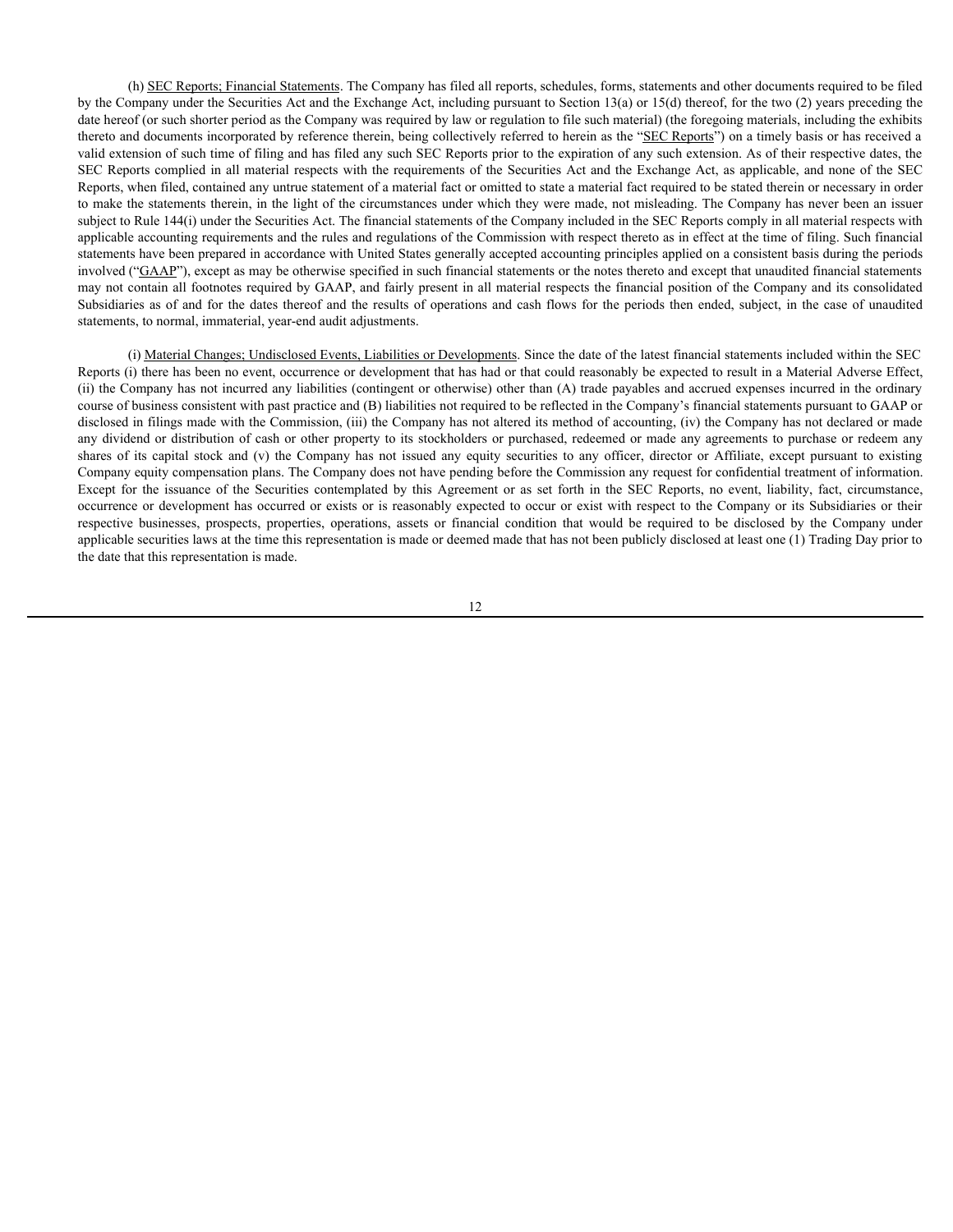(j) Litigation. There is no action, suit, inquiry, notice of violation, proceeding or investigation pending or, to the knowledge of the Company, (i) <u>Litigation</u>. There is no action, suit, inquiry, notice of violation, proceeding or investigation pending or, to the knowledge of the Company, threatened against or affecting the Company, any Subsidiary or any of thei administrative agency or regulatory authority (federal, state, county, local or foreign) (collectively, an "Action") which (i) adversely affects or challenges the legality, validity or enforceability of any of the Transaction Documents or the Securities or (ii) could, if there were an unfavorable decision, have or reasonably be expected to result in a Material Adverse Effect. Neither the Company nor any Subsidiary, nor any director or officer thereof, is or has been the subject of any Action involving a claim of violation of or liability under federal or state securities laws or a claim of breach of fiduciary duty. There has not been, and to the knowledge of the Company, there is not pending or contemplated, any investigation by the Commission involving the Company or any current or former director or officer of the Company. The Commission has not issued any stop order or other order suspending the effectiveness of any registration statement filed by the Company or any Subsidiary under the Exchange Act or the Securities Act.

(k) Labor Relations. No labor dispute exists or, to the knowledge of the Company, is imminent with respect to any of the employees of the Company, which could reasonably be expected to result in a Material Adverse Effect. None of the Company's or its Subsidiaries' employees is a member of a union that relates to such employee's relationship with the Company or such Subsidiary, and neither the Company nor any of its Subsidiaries is a party to a collective bargaining agreement, and the Company and its Subsidiaries believe that their relationships with their employees are good. To the knowledge of the Company, no executive officer of the Company or any Subsidiary, is, or is now expected to be, in violation of any material term of any employment contract, confidentiality, disclosure or proprietary information agreement or non-competition agreement, or any other contract or agreement or any restrictive covenant in favor of any third party, and the continued employment of each such executive officer does not subject the Company or any of its Subsidiaries to any liability with respect to any of the foregoing matters. The Company and its Subsidiaries are in compliance with all U.S. federal, (i) Liajanian There is no action, sail, inquiry, notice of violation, proceding or investigation pending at, to the knowledge of the Company, thustosfario state of the company, any Substituty or any of their respective pr hours, except where the failure to be in compliance could not, individually or in the aggregate, reasonably be expected to have a Material Adverse Effect.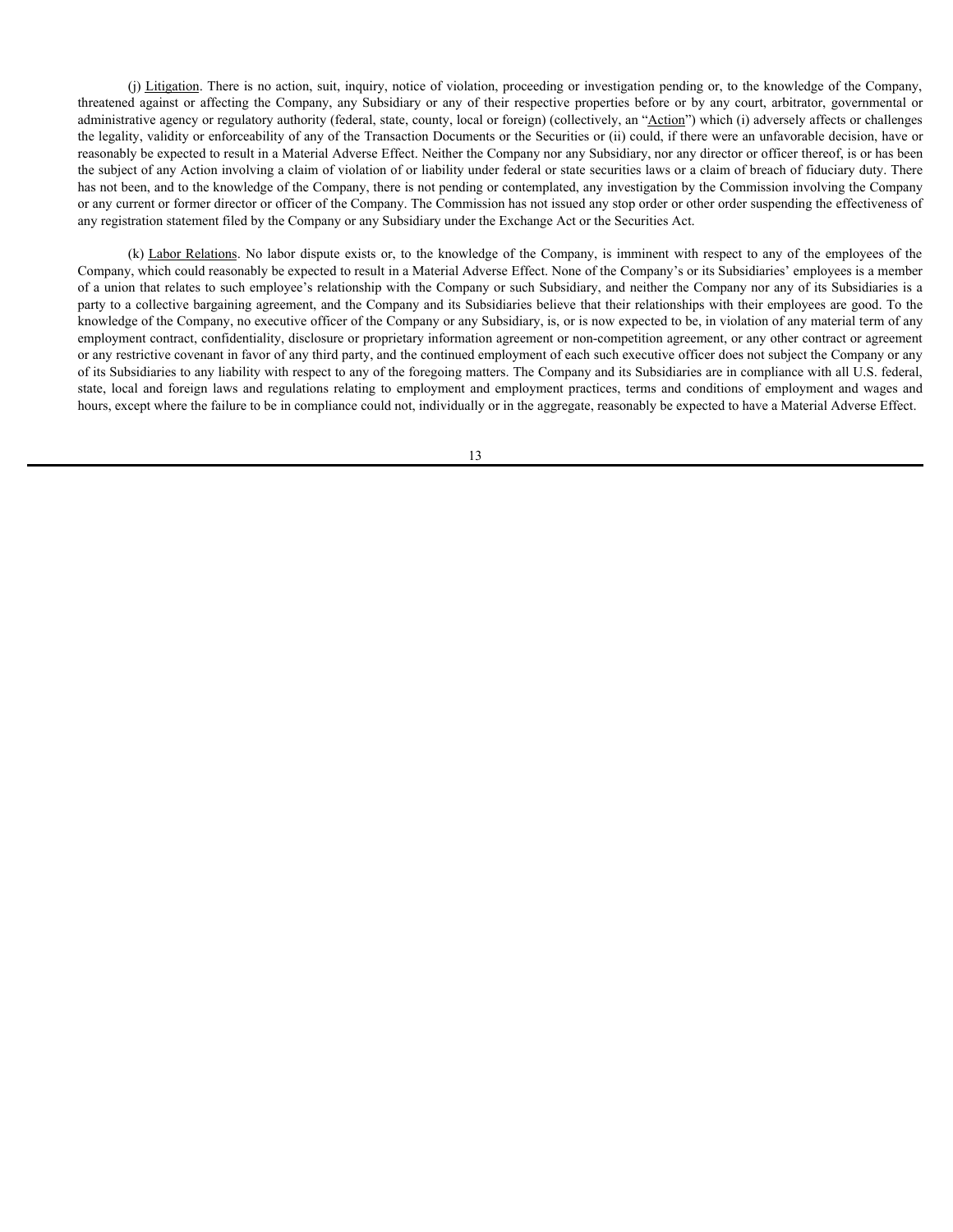(l) Compliance. Neither the Company nor any Subsidiary: (i) is in default under or in violation of (and no event has occurred that has not been (I) Compliance. Neither the Company nor any Subsidiary: (i) is in default under or in violation of (and no event has occurred that has not been waived that, with notice or lapse of time or both, would result in a default b Subsidiary received notice of a claim that it is in default under or that it is in violation of, any indenture, loan or credit agreement or any other agreement or instrument to which it is a party or by which it or any of its properties is bound (whether or not such default or violation has been waived), (ii) is in violation of any judgment, decree or order of any court, arbitrator or other governmental authority or (iii) is or has been in violation of any statute, rule, (I) <u>Compliance</u>. Neither the Company nor any Subsidiary: (i) is in default under or in violation of (and no event has occurred that has not been waived that, with notice or lapse of time or both, would result in a default environmental protection, occupational health and safety, product quality and safety and employment and labor matters, except in each case as could not have or reasonably be expected to result in a Material Adverse Effect.

(l) Compliance. Neither the Company nor any Subsidiary: (i) is in default under or in violation of (and no event has occurred that has not been<br>that, with notice or lapse of time or both, would result in a default by the C (i) Compliance. Neither the Company nor any Subsidiary: (i) is in default under or in violation of (and no event has occurred that has not been<br>Substidiary reaction donce o'r a claim hat it is in default under or that it' including laws relating to emissions, discharges, releases or threatened releases of chemicals, pollutants, contaminants, or toxic or hazardous substances or wastes (collectively, "Hazardous Materials") into the environment, or otherwise relating to the manufacture, processing, distribution, use, treatment, storage, disposal, transport or handling of Hazardous Materials, as well as all authorizations, codes, decrees, demands, or demand letters, injunctions, judgments, licenses, notices or notice letters, orders, permits, plans or regulations, issued, entered, promulgated or approved thereunder ("Environmental (i) Campliance. Neither the Company nor any Subsidiary: (i) is in default under or in violation of (and no event has occurred that has not been whishbottlary under the have the fact with neolector has in definite which th businesses; and (iii) are in compliance with all terms and conditions of any such permit, license or approval where in each clause (i), (ii) and (iii), the failure to so comply could be reasonably expected to have, individually or in the aggregate, a Material Adverse Effect.

(n) Regulatory Permits. The Company and the Subsidiaries possess all certificates, authorizations and permits issued by the appropriate federal, state, local or foreign regulatory authorities necessary to conduct their respective businesses as described in the SEC Reports, except where the failure to possess such permits could not reasonably be expected to result in a Material Adverse Effect ("Material Permits"), and neither the Company nor any Subsidiary has received any notice of proceedings relating to the revocation or modification of any Material Permit.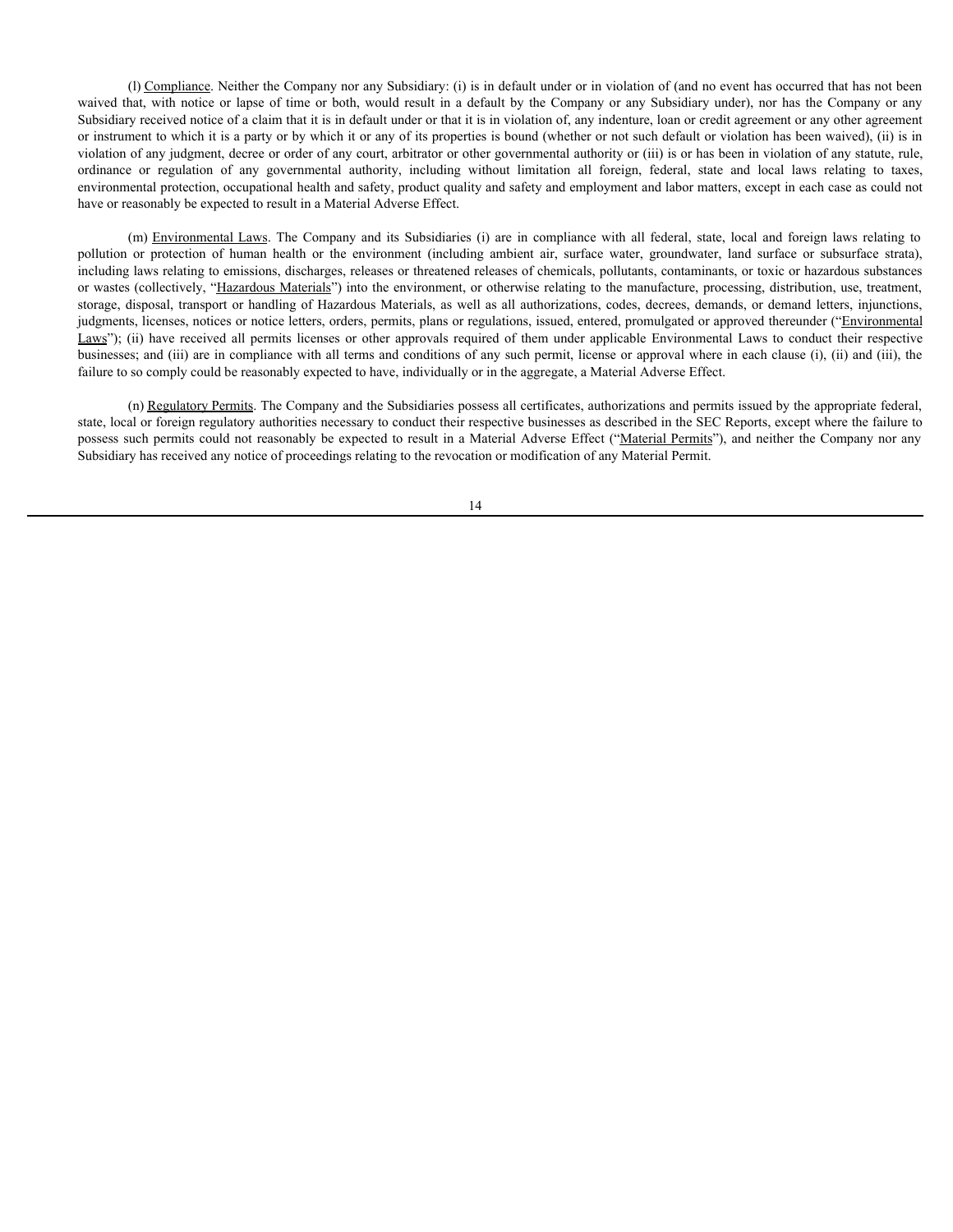(o) Title to Assets. The Company and the Subsidiaries have good and marketable title in fee simple to or valid leasehold interest in all real owned by them and good and marketable title in all personal property owned by th property owned by them and good and marketable title in all personal property owned by them that is material to the business of the Company and the Subsidiaries, in each case free and clear of all Liens, except for (i) Liens as do not materially affect the value of such property and do not materially interfere with the use made and proposed to be made of such property by the Company and the Subsidiaries, and (ii) Liens for the payment of federal, state or other taxes, for which appropriate reserves have been made therefor in accordance with GAAP and, the payment of which is neither delinquent nor subject to penalties. Any real property and facilities held under lease by the Company and the Subsidiaries are held by them under valid, subsisting and enforceable leases with which the Company and the Subsidiaries are in compliance.

(p) Intellectual Property. The Company and the Subsidiaries have, or have rights to use, all patents, patent applications, trademarks, trademark applications, service marks, trade names, trade secrets, inventions, copyrights, licenses and other intellectual property rights and similar rights necessary or required for use in connection with their respective businesses as described in the SEC Reports and which the failure to so have could have a Material Adverse Effect (collectively, the "Intellectual Property Rights"). None of, and neither the Company nor any Subsidiary has received a notice (written or otherwise) that any of, the Intellectual Property Rights has expired, terminated or been abandoned, or is expected to expire or terminate or be abandoned, within two (2) years from the date of this Agreement except as would not reasonably be expected to have a Material Adverse Effect. Neither the Company nor any Subsidiary has received, since the date of the latest audited financial statements included within the SEC Reports, a written notice of a claim or otherwise has any knowledge that the Intellectual Property Rights violate or infringe upon the rights of any Person, except as could not have or reasonably be expected to not have a Material Adverse Effect. To the knowledge of the Company, all such Intellectual Property Rights are enforceable and there is no (0) Tight to Assage. The Company and the Subsidiaries have good and marketable title in the simple to or valid leasebold interest in all real property worsed by them and good and marketable title in all presonal property measures to protect the secrecy, confidentiality and value of all of their intellectual properties, except where failure to do so could not, individually or in the aggregate, reasonably be expected to have a Material Adverse Effect. The Company has no knowledge of any facts that would preclude it from having valid license rights or clear title to the Intellectual Property Rights. The Company has no knowledge that it lacks or will be unable to obtain any rights or licenses to use all Intellectual Property Rights that are necessary to conduct its business.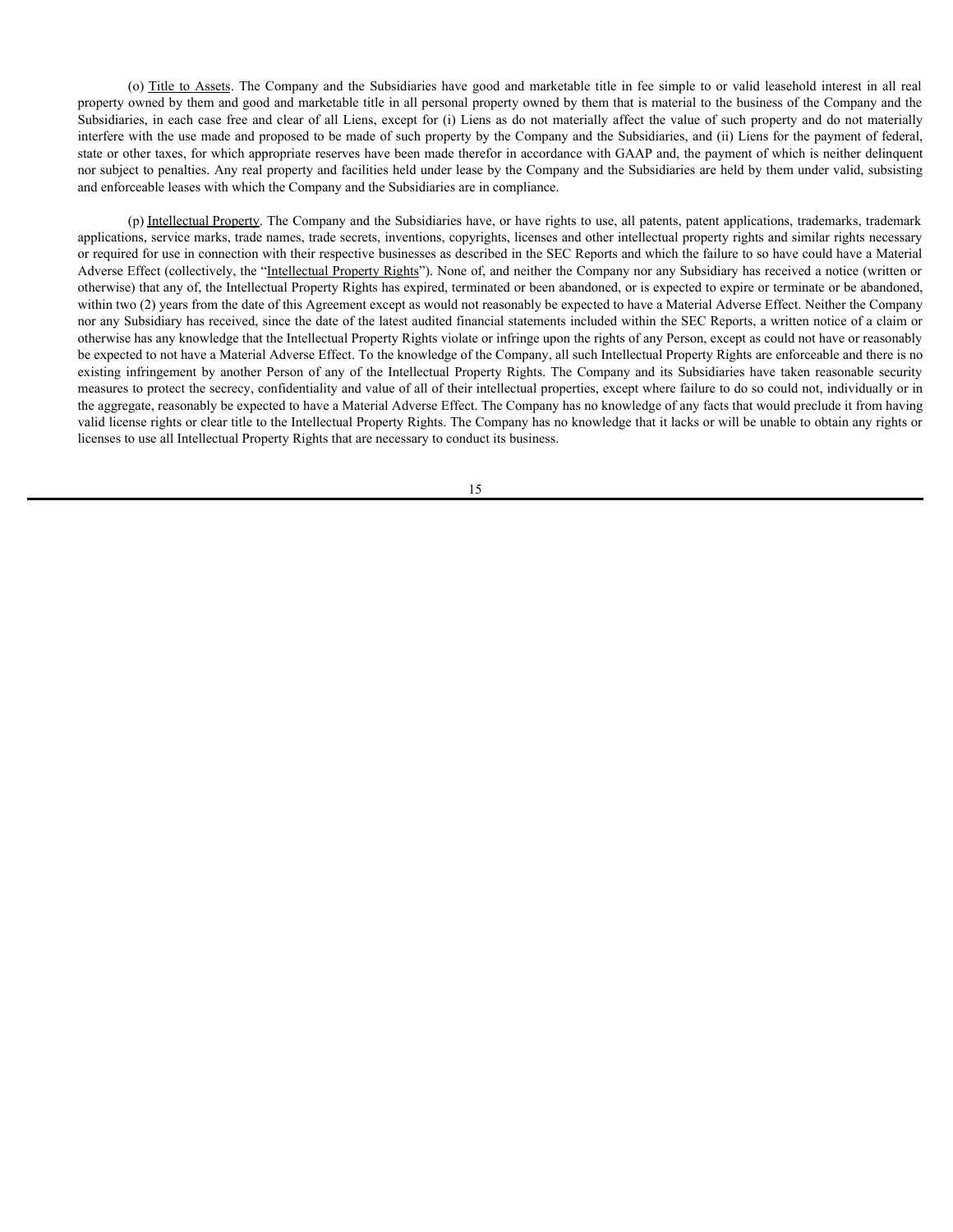(q) Insurance. The Company and the Subsidiaries are insured by insurers of recognized financial responsibility against such losses and risks and in such amounts as are prudent and customary in the businesses in which the Company and the Subsidiaries are engaged, including, but not limited to, directors and officers insurance coverage at least equal to the aggregate Subscription Amount. Neither the Company nor any Subsidiary has any reason to believe that it will not be able to renew its existing insurance coverage as and when such coverage expires or to obtain similar coverage from similar insurers as may be necessary to continue its business without a material increase in cost.

(r) Transactions With Affiliates and Employees. Except as set forth in the SEC Reports, none of the officers or directors of the Company or any Subsidiary and, to the knowledge of the Company, none of the employees of the Company or any Subsidiary is presently a party to any transaction with the Company or any Subsidiary (other than for services as employees, officers and directors), including any contract, agreement or other arrangement providing for the furnishing of services to or by, providing for rental of real or personal property to or from, providing for the borrowing of money from or lending of money to or otherwise requiring payments to or from any officer, director or such employee or, to the knowledge of the Company, any entity in which any officer, director, or any such employee has a substantial interest or is an officer, director, trustee, stockholder, member or partner, in each case in excess of \$120,000 other than for (i) payment of salary or consulting fees for services rendered, (ii) reimbursement for expenses incurred on behalf of the Company, and (iii) other employee benefits, including stock option agreements under any stock option plan of the Company.

(s) Sarbanes-Oxley; Internal Accounting Controls. The Company and the Subsidiaries are in compliance, in all material respects, with any and all applicable requirements of the Sarbanes-Oxley Act of 2002 that are effective as of the date hereof and as of the Closing, and any and all applicable rules and regulations promulgated by the Commission thereunder that are effective as of the date hereof and as of the Closing Date. The Company and the Subsidiaries maintain a system of internal accounting controls sufficient to provide reasonable assurance that: (i) transactions are executed in accordance (a) Imageman. The Company and the Sohisilaries are insured by insures of recognized financial responsibility against such losses and risks and<br>anced ancounts as are product and costomary in the basinesses in which the Comp conformity with GAAP and to maintain asset accountability, (iii) access to assets is permitted only in accordance with management's general or specific authorization, and (iv) the recorded accountability for assets is compared with the existing assets at reasonable intervals and appropriate action is taken with respect to any differences. The Company and the Subsidiaries have established disclosure controls and procedures (as defined in Exchange Act Rules 13a-15(e) and 15d-15(e)) for the Company and the Subsidiaries and designed such disclosure controls and procedures to ensure that material information required to be disclosed by the Company in the reports it files or submits under the Exchange Act is recorded, processed, summarized and reported, within the time periods specified in the Commission's rules and forms. The Company's certifying officers have evaluated the effectiveness of the disclosure controls and procedures of the Company and the Subsidiaries as of the end of the period covered by the most recently filed periodic report under the Exchange Act (such as a consistent of the standard by interest of recentrical reportship equins and interest and different interest and different interest and the company present and the company present and the company pr conclusions of the certifying officers about the effectiveness of the disclosure controls and procedures based on their evaluations as of the Evaluation Date. Since the Evaluation Date, there have been no changes in the internal control over financial reporting (as such term is defined in the Exchange Act) of the Company and its Subsidiaries that have materially affected, or is reasonably likely to materially affect, the internal control over financial reporting of the Company and its Subsidiaries.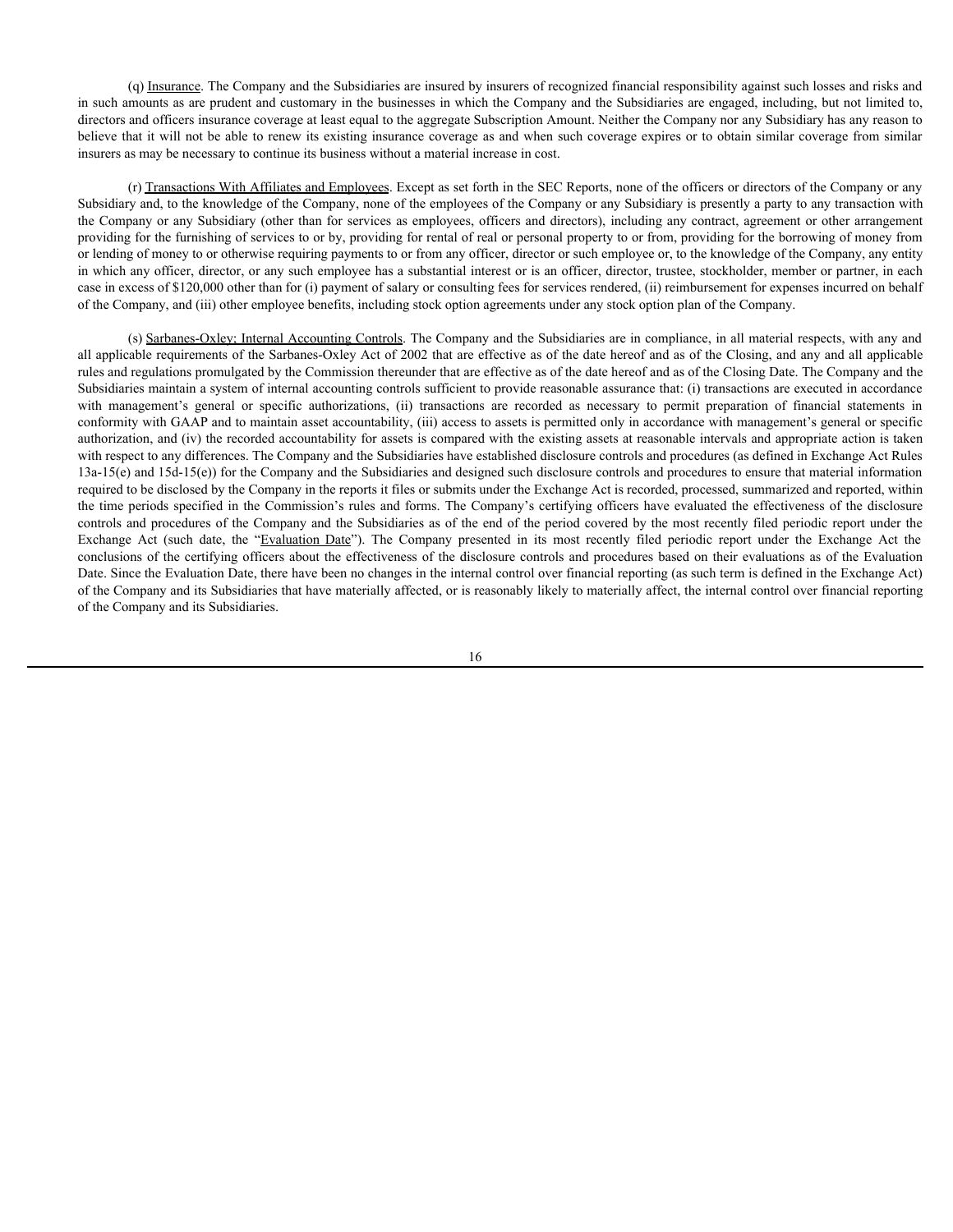(t) Certain Fees. Except for the fees and expenses of the Placement Agent, no brokerage or finder's fees or commissions are or will be payable by the Company or any Subsidiary to any broker, financial advisor or consultant, finder, placement agent, investment banker, bank or other Person with respect to the transactions contemplated by the Transaction Documents. The Purchasers shall have no obligation with respect to any fees or with respect to any claims made by or on behalf of other Persons for fees of a type contemplated in this Section that may be due in connection with the transactions contemplated by the Transaction Documents.

(u) Private Placement. Assuming the accuracy of the Purchasers' representations and warranties set forth in Section 3.2, no registration under the Securities Act is required for the offer and sale of the Securities by the Company to the Purchasers as contemplated hereby. The issuance and sale of the Securities hereunder does not contravene the rules and regulations of the Trading Market.

(v) Investment Company. The Company is not, and is not an Affiliate of, and immediately after receipt of payment for the Securities, will not be or be an Affiliate of, an "investment company" within the meaning of the Investment Company Act of 1940, as amended. The Company shall conduct its business in a manner so that it will not become an "investment company" subject to registration under the Investment Company Act of 1940, as amended.

(w) Registration Rights. Other than to each of the Purchasers pursuant to the Registration Rights Agreement, no Person has any right to cause the Company or any Subsidiary to effect the registration under the Securities Act of any securities of the Company or any Subsidiary.

(x) Listing and Maintenance Requirements. The Ordinary Shares are registered pursuant to Section 12(b) or 12(g) of the Exchange Act, and the Company has taken no action designed to, or which to its knowledge is likely to have the effect of, terminating the registration of the Ordinary Shares 10) Certain Eeas Except for the foes and expenses of the Placement Agent, no buskerage or finder's fores to commissions are to will be payable<br>by the Company or any Sabsidiany to any hooke; financial advisor or consultant, Company has not, in the 12 months preceding the date hereof, received notice from any Trading Market on which the Ordinary Shares are or have been listed or quoted to the effect that the Company is not in compliance with the listing or maintenance requirements of such Trading Market. The Company is, and has no reason to believe that it will not in the foreseeable future continue to be, in compliance with all such listing and maintenance requirements. The Ordinary Shares are currently eligible for electronic transfer through the Depository Trust Company or another established clearing corporation and the Company is current in payment of the fees to the Depository Trust Company (or such other established clearing corporation) in connection with such electronic transfer.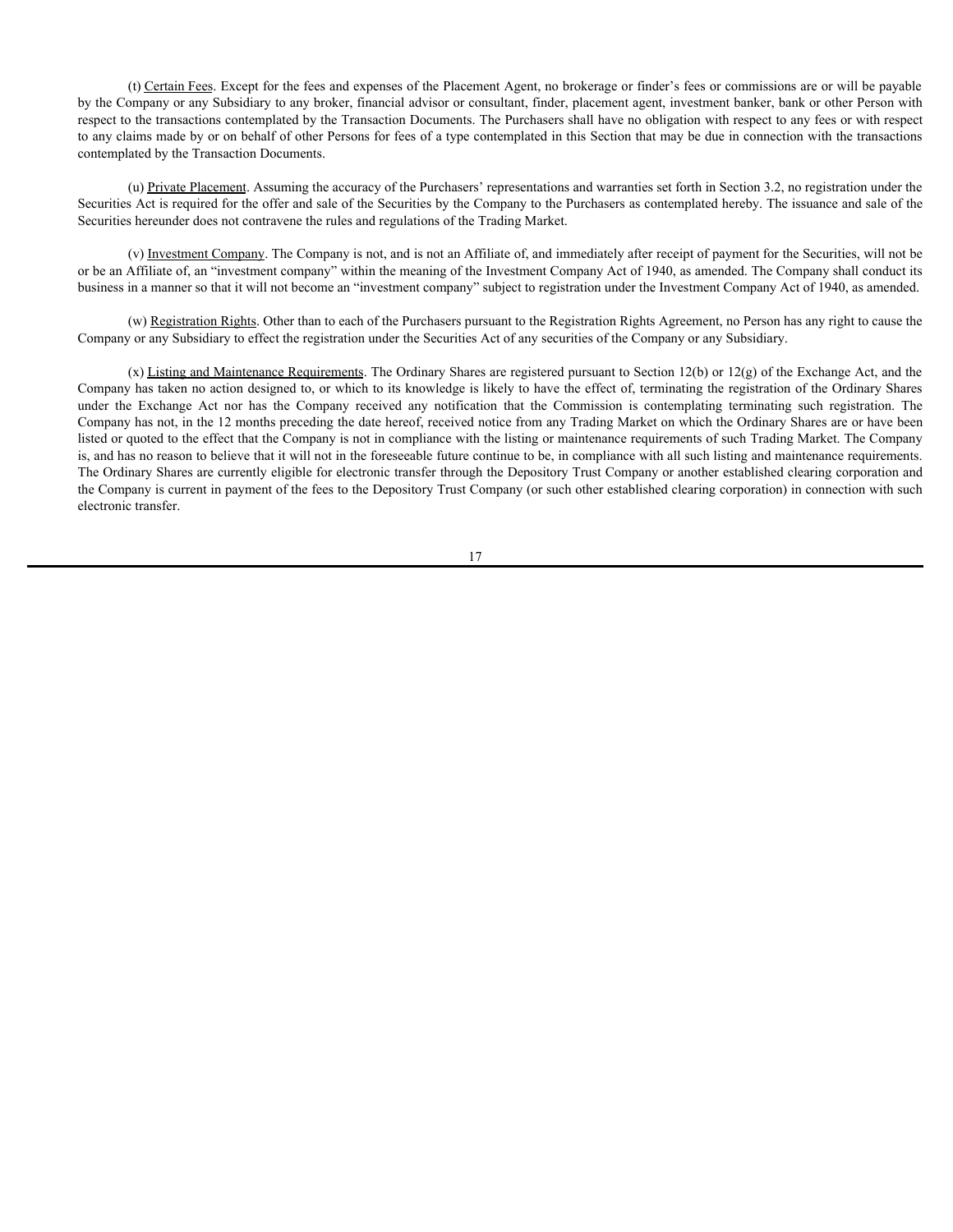(y) Application of Takeover Protections. The Company and the Board of Directors have taken all necessary action, if any, in order to render inapplicable any control share acquisition, business combination, poison pill (including any distribution under a rights agreement) or other similar antitakeover provision under the Company's certificate of incorporation (or similar charter documents) or the laws of its state of incorporation that is or could (y) Application of Takeover Protections. The Company and the Board of Directors have taken all necessary action, if any, in order to render<br>inapplicable any control share acquisition, business combination, poison pill (inc (y) Application of Takeover Protections. The Company and the Board of Directors have taken all necessary action, if any, in order to render<br>inapplicable any control share acquisition, business combination, poison pill (inc Securities.

(z) Disclosure. Except with respect to the material terms and conditions of the transactions contemplated by the Transaction Documents, the (y) <u>Application of Takeover Protections</u>. The Company and the Board of Directors have taken all necessary action, if any, in order to nender<br>inapplicable any control share acquisition, business combination, poison pill (i information that it believes constitutes or might constitute material, non-public information. The Company understands and confirms that the Purchasers will rely on the foregoing representation in effecting transactions in securities of the Company. All of the disclosure furnished by or on behalf of the Company to the Purchasers regarding the Company and its Subsidiaries, their respective businesses and the transactions contemplated hereby, including the Disclosure Schedules, is true and correct in all material respects and does not contain any untrue statement of a material fact or omit to state any material fact necessary in order to make the statements made therein, in the light of the circumstances under which they were made, not misleading. The press releases disseminated by the Company during the twelve months preceding the date of this Agreement taken as a whole do not contain any untrue statement of a material fact or omit to state a material fact required to be stated therein or necessary in order to make the statements therein, in the light of the circumstances under which they were made and when made, not misleading. The Company acknowledges and agrees that no Purchaser makes or has made any representations or warranties with respect to the transactions contemplated hereby other than those specifically set forth in Section 3.2 hereof. (c) Anglication of Takeocer Pontections The Company and the Board of Directors have taken all necessary action, if any, in order to reduce<br>be laay control alate acquisition, business combination, poison pill (including an

Company, nor any of its Affiliates, nor any Person acting on its or their behalf has, directly or indirectly, made any offers or sales of any security or solicited any offers to buy any security, under circumstances that would cause this offering of the Securities to be integrated with prior offerings by the Company for purposes of (i) the Securities Act which would require the registration of any such securities under the Securities Act, or (ii) any applicable shareholder approval provisions of any Trading Market on which any of the securities of the Company are listed or designated.

(bb) Solvency. Based on the consolidated financial condition of the Company as of the Closing Date, after giving effect to the receipt by the Company of the proceeds from the sale of the Securities hereunder, (i) the fair saleable value of the Company's assets exceeds the amount that will be required to be paid on or in respect of the Company's existing debts and other liabilities (including known contingent liabilities) as they mature, (ii) the Company's assets do not constitute unreasonably small capital to carry on its business as now conducted and as proposed to be conducted including its (s) <u>Andestinos of Takinever</u> Pratections. The Company and do Board of Drectors have taken all receivers provide the particular capital restricts considered and the conducted and the company derivation of the particular an requirements and capital availability thereof, and (iii) the current cash flow of the Company, together with the proceeds the Company would receive, were it to liquidate all of its assets, after taking into account all anticipated uses of the cash, would be sufficient to pay all amounts on or in respect of its liabilities when such amounts are required to be paid. The Company does not intend to incur debts beyond its ability to pay such debts as they mature hocount applicable to the Finchalos as a result of the Company issues of the Securities and the Parkistan into account of the timing and the timing the company issues of the Securities of the Parkistan's conversion for the circumstances which lead it to believe that it will file for reorganization or liquidation under the bankruptcy or reorganization laws of any jurisdiction Securities.<br>Securities the content of the reaction of the material energy on its behind my of the Thermasses of the Theoretics Documents, the Company content with my column content and the Company of the Theoretics secure Company or any Subsidiary, or for which the Company or any Subsidiary has commitments. For the purposes of this Agreement, "Indebtedness" means (x) linking Exterpt with respect to the money internal conditions of the transitions of the money or amounts of the money or amounts of the money or amounts of the money or amounts of the money or amounts of the behavior business), (y) all guaranties, endorsements and other contingent obligations in respect of indebtedness of others, whether or not the same are or should be reflected in the Company's consolidated balance sheet (or the notes thereto), except guaranties by endorsement of negotiable instruments for deposit or collection or similar transactions in the ordinary course of business; and (z) the present value of any lease payments in excess of \$50,000 due under leases required to be capitalized in accordance with GAAP. Neither the Company nor any Subsidiary is in default with respect to any Indebtedness.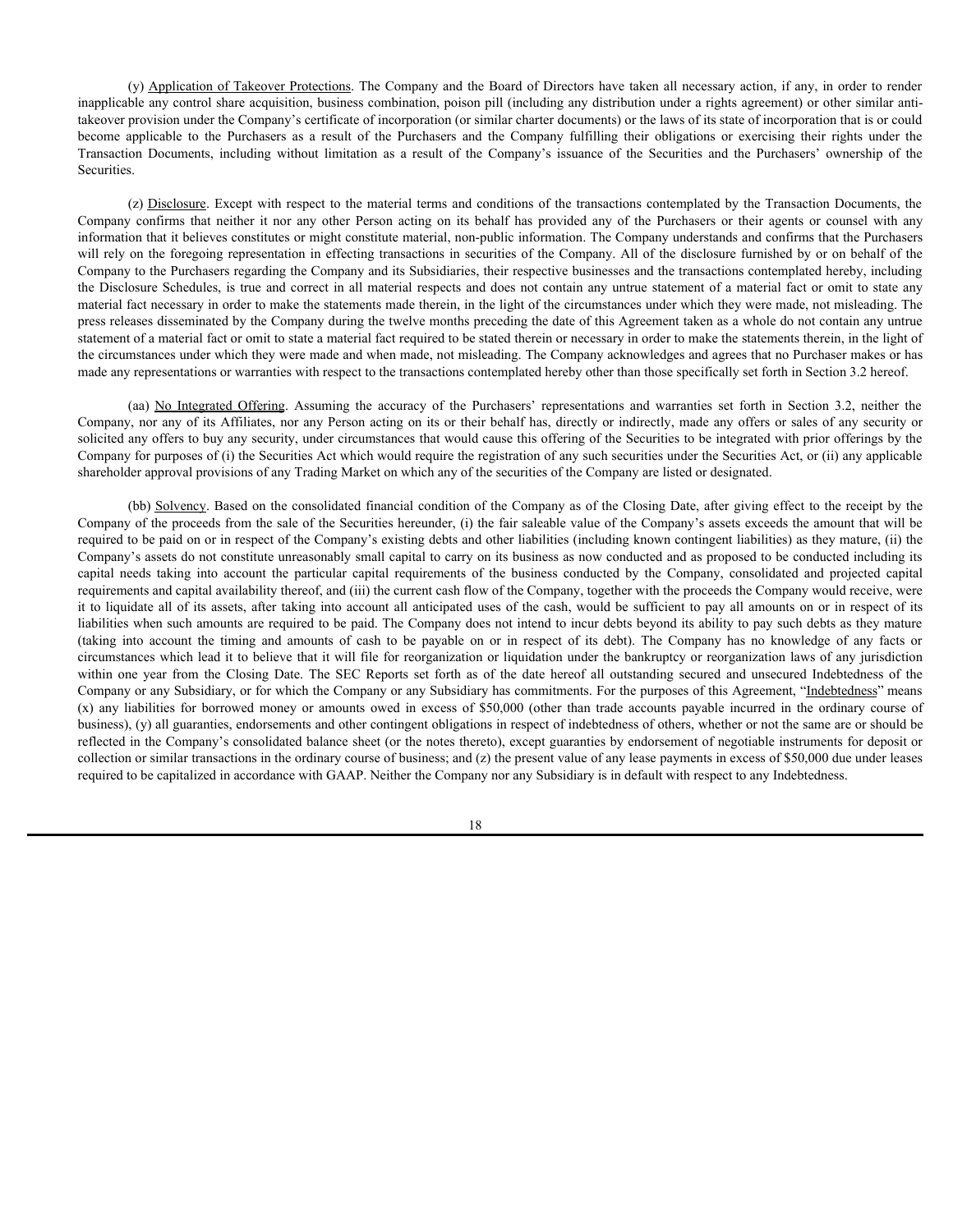(cc) <u>Tax Status</u>. Except for matters that would not, individually or in the aggregate, have or reasonably be expected to result in a Material Effect, the Company and its Subsidiaries each (i) has made or filed all United Adverse Effect, the Company and its Subsidiaries each (i) has made or filed all United States federal, state and local income and all foreign income and franchise tax returns, reports and declarations required by any jurisdiction to which it is subject, (ii) has paid all taxes and other governmental assessments and charges that are material in amount, shown or determined to be due on such returns, reports and declarations except for such taxes, if any, as are being contested in good faith and as to which adequate reserves have been established by the Company, and (iii) has set aside on its books provision reasonably adequate for the payment of all material taxes for periods subsequent to the periods to which such returns, reports or declarations apply. There are no unpaid taxes in any material amount claimed to be due by the taxing authority of any jurisdiction, and the officers of the Company or of any Subsidiary know of no basis for any such claim. (cc) <u>Tax Status</u>. Except for matters that would not, individually or in the aggregate, have or reasonably be expected to result in a Material<br>Adverse Effect, the Company and its Subsidiaries each (i) has made or filed all (cc) <u>Tax Status</u>. Except for matters that would not, individually or in the aggregate, have or reasonably be expected to result in a Material dimensione series of the Company and is Subsidiary on the Subsidiary and inclu espectively Tax Shahus Except for matters that would not, individually or in the aggregate, have or reasonably be expected to result in a Material Tarricustor, the Company and is Subsidiaries exchit (i) has made of field,

(dd) No General Solicitation. Neither the Company nor any Person acting on behalf of the Company has offered or sold any of the Securities by "accredited investors" within the meaning of Rule 501 under the Securities Act.

(ee) Foreign Corrupt Practices. Neither the Company nor any Subsidiary, nor to the knowledge of the Company or any Subsidiary, any agent or government officials or employees or to any foreign or domestic political parties or campaigns from corporate funds, or (iii) failed to disclose fully any contribution made by the Company or any Subsidiary (or made by any person acting on its behalf of which the Company is aware) which is in violation of law.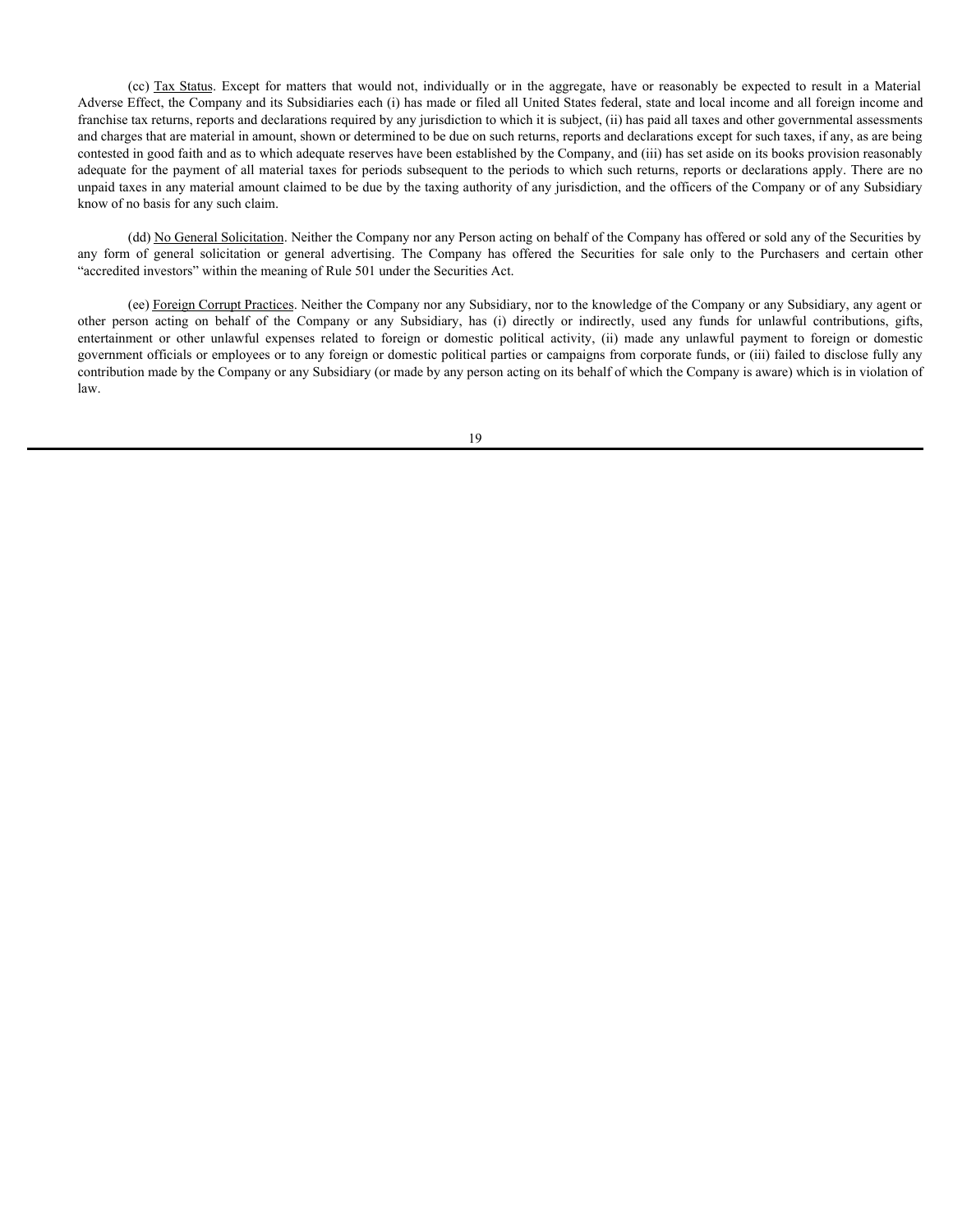(ff) Accountants. The Company's independent registered public accounting firm is Kost Forer Gabbay & Kaiserer, a Member of Ernst & Young Global. To the knowledge and belief of the Company, such accounting firm is a registered public accounting firm as required by the Exchange Act. To the knowledge and belief of the Company, such accounting firm (i) is a registered public accounting firm as required by the Exchange Act and (ii) shall express its opinion with respect to the financial statements to be included in the Company's Annual Report for the fiscal year ended December 31, 2021.

(ff) Accountants. The Company's independent registered public accounting firm is Kost Forer Gabbay & Kaiserer, a Member of Emst & Young othe knowledge and beilef of the Company, such accounting firm is in agrestered publi (ff) Accountants. The Company's independent registered public accounting firm is Kost Forer Gabbay & Kaiserer, a Member of Emst & Young<br>
Global. To the knowledge and belief of the Company, such accounting firm is a regist Company further acknowledges that no Purchaser is acting as a financial advisor or fiduciary of the Company (or in any similar capacity) with respect to the Transaction Documents and the transactions contemplated thereby and any advice given by any Purchaser or any of their respective representatives or agents in connection with the Transaction Documents and the transactions contemplated thereby is merely incidental to the Purchasers' purchase of the (ff) Accountants. The Company's independent registered public accounting firm is Kost Forer Gabbay & Kaiserer, a Member of Emst & Young<br>Global. To the knowledge and belief of the Company, such accounting firm is a registe Documents has been based solely on the independent evaluation of the transactions contemplated hereby by the Company and its representatives.

(hh) Acknowledgment Regarding Purchaser's Trading Activity. Anything in this Agreement or elsewhere herein to the contrary notwithstanding (except for Sections 3.2(e) and 4.14 hereof), it is understood and acknowledged by the Company that: (i) none of the Purchasers has been asked by the (ff) <u>Accountants</u>. The Company's independent registered public accounting firm is Kost Forer Gabbay & Kaiserer, a Member of Frank & Young<br>Clobal. To be knowledge and belief of the Company, such accounting firm is a regist securities based on securities issued by the Company or to hold the Securities for any specified term; (ii) past or future open market or other transactions by any Purchaser, specifically including, without limitation, Short Sales or "derivative" transactions, before or after the closing of this or future private placement transactions, may negatively impact the market price of the Company's publicly-traded securities; (iii) any Purchaser, and counter-parties in "derivative" transactions to which any such Purchaser is a party, directly or indirectly, presently may have a "short" position in the Ordinary Shares, and (iv) each Purchaser shall not be deemed to have any affiliation with or control over any arm's length counter-party in any "derivative" transaction. The Company further understands and acknowledges that (y) one or more Purchasers may engage in hedging activities at various times during the period that the Securities are outstanding, including, without limitation, during the periods that the value of the Warrant Shares deliverable with respect to Securities are being determined, and (z) such hedging activities (if any) could reduce the value of the existing stockholders' equity interests in the Company at and after the time that the hedging activities are being conducted. The Company acknowledges that such aforementioned hedging activities do not constitute a breach of any of the Transaction Documents.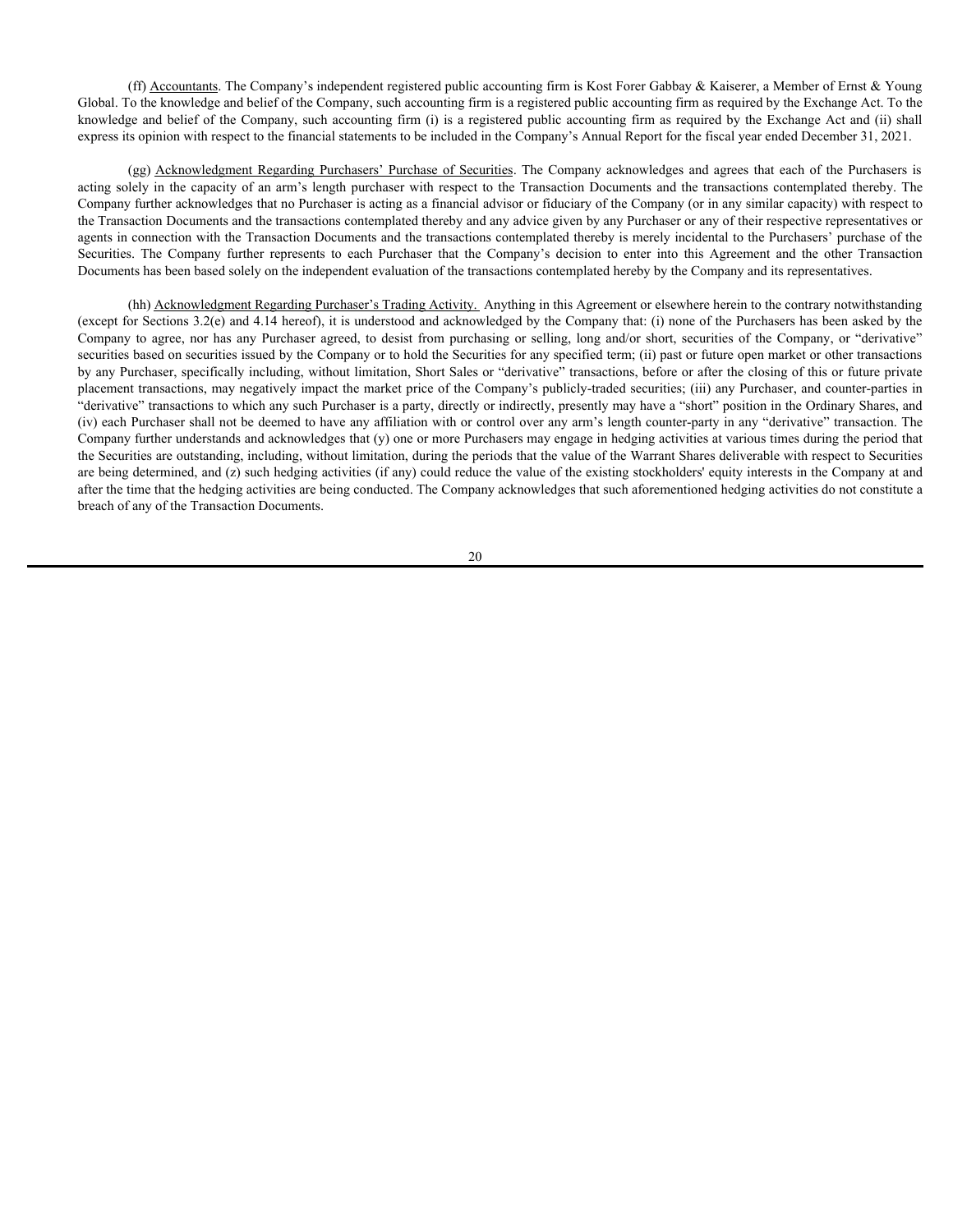(ii) Regulation M Compliance. The Company has not, and to its knowledge no one acting on its behalf has, (i) taken, directly or indirectly, any action designed to cause or to result in the stabilization or manipulation of the price of any security of the Company to facilitate the sale or resale of any of the Securities, (ii) sold, bid for, purchased, or, paid any compensation for soliciting purchases of, any of the Securities, or (iii) paid or agreed to pay to any (ii) <u>Regulation M Compliance</u>. The Company has not, and to its knowledge no one acting on its behalf has, (i) taken, directly or indirectly, any action designed to cause or to result in the stabilization or manipulation o compensation paid to the Company's placement agent in connection with the placement of the Securities.

#### (jj) Reserved.

(kk) Form S-3 Eligibility. The Company is eligible to register the resale of the Securities for resale by the Purchaser on Form S-3 promulgated under the Securities Act.

(ll) Stock Option Plans. Each stock option granted by the Company under the Company's stock option plan was granted (i) in accordance with the terms of the Company's stock option plan and (ii) with an exercise price at least equal to the fair market value of the Ordinary Shares on the date such stock option would be considered granted under GAAP and applicable law. No stock option granted under the Company's stock option plan has been backdated. The Company has not knowingly granted, and there is no and has been no Company policy or practice to knowingly grant, stock options prior to, or otherwise knowingly coordinate the grant of stock options with, the release or other public announcement of material information regarding the Company or its Subsidiaries or their financial results or prospects. (ii) Regulation M Compliance. The Company has not, and to its knowledge no one acting on its behalf has, (i) taken, directly or indirectly, any signed to case or to result in the stabilization or manipulation of the price 1918 Burstiania M.Complanes The Company lass not, and to its transferige rot our acting on the behalf heat, (i) is the mediation of the Reserve Company is factorized to regulate the state of the Secondary of the Company is

(mm) Office of Foreign Assets Control. Neither the Company nor any Subsidiary nor, to the Company's knowledge, any director, officer, agent, employee or affiliate of the Company or any Subsidiary is currently subject to any U.S. sanctions administered by the Office of Foreign Assets Control of the U.S. Treasury Department ("OFAC").

meaning of Section 897 of the Internal Revenue Code of 1986, as amended, and the Company shall so certify upon Purchaser's request.

(oo) Bank Holding Company Act. Neither the Company nor any of its Subsidiaries or Affiliates is subject to the Bank Holding Company Act of Company nor any of its Subsidiaries or Affiliates owns or controls, directly or indirectly, five percent (5%) or more of the outstanding shares of any class of voting securities or twenty-five percent (25%) or more of the total equity of a bank or any entity that is subject to the BHCA and to regulation by the Federal Reserve. Neither the Company nor any of its Subsidiaries or Affiliates exercises a controlling influence over the management or policies of a bank or any entity that is subject to the BHCA and to regulation by the Federal Reserve.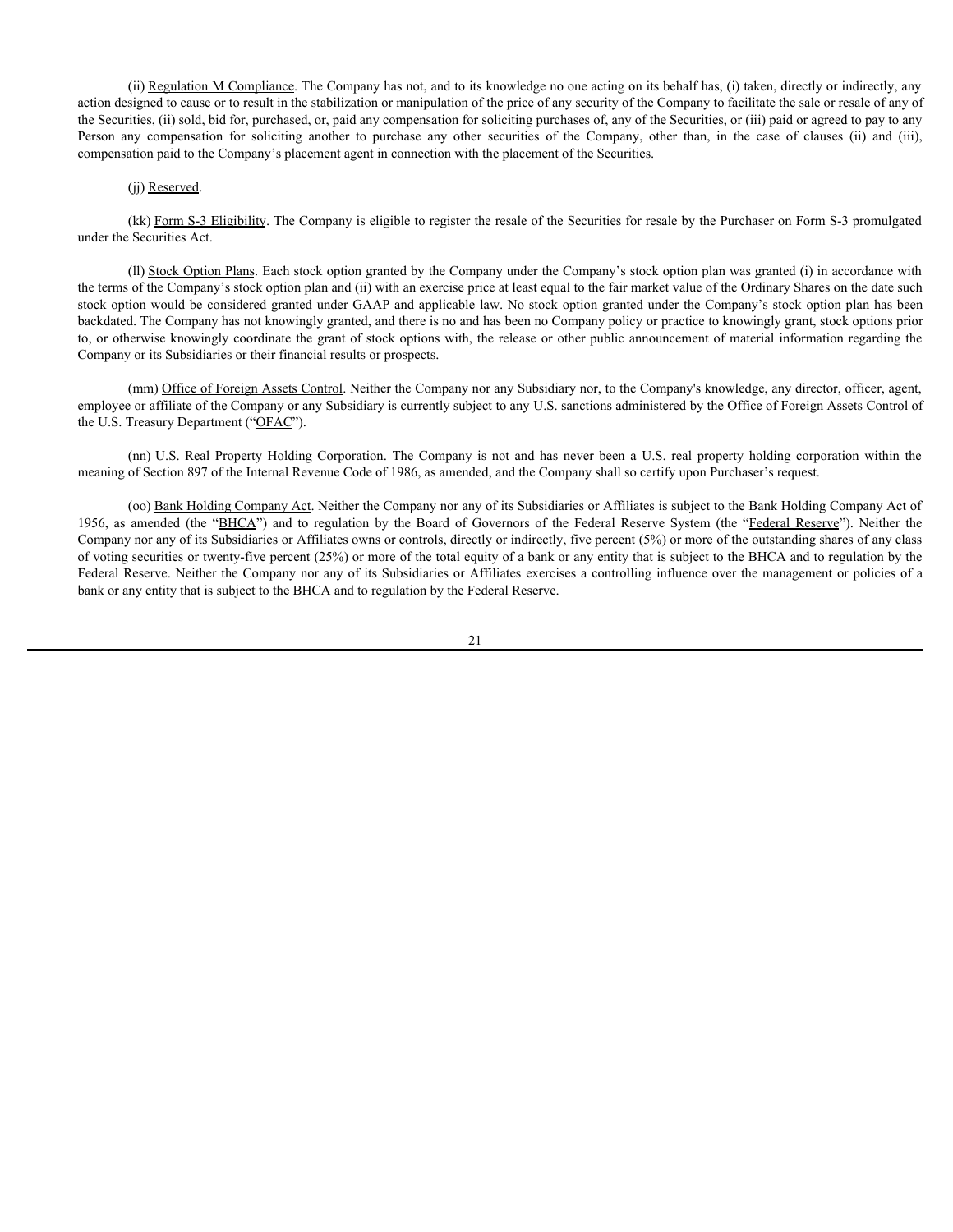(pp) <u>Money Laundering</u>. The operations of the Company and its Subsidiaries are and have been conducted at all times in compliance with e financial record-keeping and reporting requirements of the Currency and Foreign Tran applicable financial record-keeping and reporting requirements of the Currency and Foreign Transactions Reporting Act of 1970, as amended, and the applicable money laundering statutes and applicable rules and regulations thereunder (collectively, the "Money Laundering Laws"), and no Action or Proceeding by or before any court or governmental agency, authority or body or any arbitrator involving the Company or any Subsidiary with respect to the Money Laundering Laws is pending or, to the knowledge of the Company or any Subsidiary, threatened.

(qq) No Disqualification Events. With respect to the Securities to be offered and sold hereunder in reliance on Rule 506 under the Securities Act, (pp) <u>Monev Laundering</u>. The operations of the Company and its Subsidiaries are and have been conducted at all times in compliance with<br>applicable financial record-keeping and reporting requirements of the Currency and Fo offering hereunder, any beneficial owner of 20% or more of the Company's outstanding voting equity securities, calculated on the basis of voting power, nor any promoter (as that term is defined in Rule 405 under the Securities Act) connected with the Company in any capacity at the time of sale (each, an "Issuer Covered Person" and, together, "Issuer Covered Persons") is subject to any of the "Bad Actor" disqualifications described in Rule  $506(d)(1)(i)$  to (viii) under the Securities Act (a "Disqualification Event"), except for a Disqualification Event covered by Rule  $506(d)(2)$  or (d)(3). The Company has exercised reasonable care to determine whether any Issuer Covered Person is subject to a Disqualification Event. The Company has complied, to the extent applicable, with its disclosure obligations under Rule 506(e), and has furnished to the Purchasers a copy of any disclosures provided thereunder.

(rr) Other Covered Persons. Other than the Placement Agent, the Company is not aware of any person (other than any Issuer Covered Person) that has been or will be paid (directly or indirectly) remuneration for solicitation of purchasers in connection with the sale of any Securities.

(ss) Notice of Disqualification Events. The Company will notify the Purchasers and the Placement Agent in writing, prior to the Closing Date of (i) any Disqualification Event relating to any Issuer Covered Person and (ii) any event that would, with the passage of time, reasonably be expected to become a Disqualification Event relating to any Issuer Covered Person, in each case of which it is aware.

3.2 Representations and Warranties of the Purchasers. Each Purchaser, for itself and for no other Purchaser, hereby represents and warrants as of the date hereof and as of the Closing Date to the Company as follows (unless as of a specific date therein, in which case they shall be accurate as of such date):

(pp) Meacy Lanadezing. The operations of the Company and its Subsidincies are and have been conducted at all times in compliance with compliance with compliance incorporation and equitaristic and equitaristic and equitaris standing under the laws of the jurisdiction of its incorporation or formation with full right, corporate, partnership, limited liability company or similar position and the mean into and the consumer and its consumer and the consumer and the consumer and authorities to enter the consumer and the transactions positive the transactions of the transaction Documents and the consu obligations hereunder and thereunder. The execution and delivery of the Transaction Documents and performance by such Purchaser of the transactions (pp) Menex Langdeing. The operations of the Company and its Substitutes are and law been contained and proportion proportion of the Company regristering A of 1970, as a medical and the proportion of the Company Repeated an action, as applicable, on the part of such Purchaser. Each Transaction Document to which it is a party has been duly executed by such Purchaser, and application function is readyng and reporting reading requirements of the Currency and freedomic Report Transaction According According According to 1970, as a membed, and the constitute of the valid and the constitute th applicate notion by the thermatic again to principles it in accordance (with the principles and the station of the station of the station of the station of the station of the station of the station of the station of the s reorganization, moratorium and other laws of general application affecting enforcement of creditors' rights generally, (ii) as limited by laws relating to the availability of specific performance, injunctive relief or other equitable remedies and (iii) insofar as indemnification and contribution provisions may be limited by applicable law.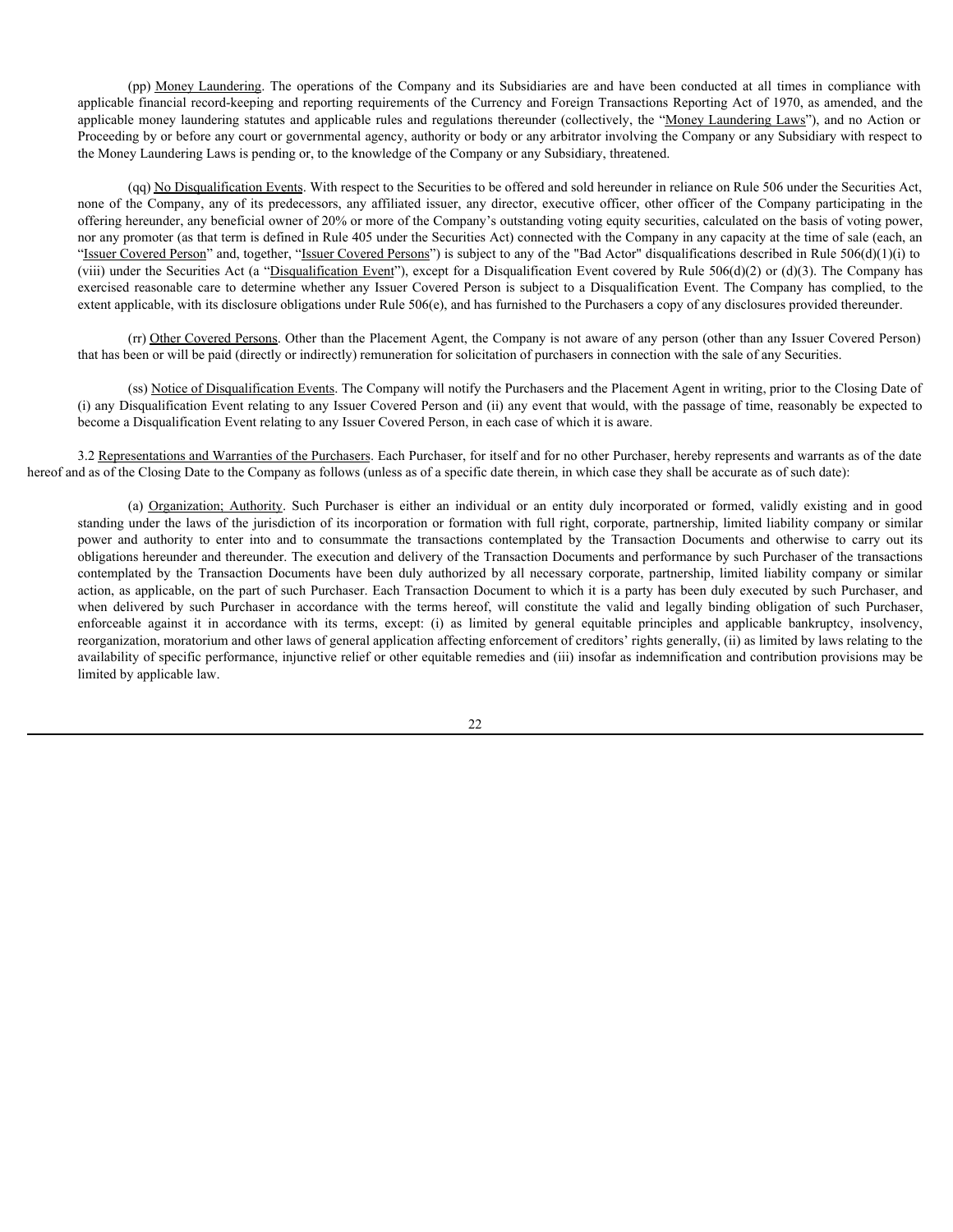(b) <u>Understandings or Arrangements</u>. Such Purchaser understands that the Securities are "restricted securities" and have not been registered Securities Act or any applicable state securities are more to the Securities or under the Securities Act or any applicable state securities law and is acquiring such Securities as principal for his, her or its own account and not with a view to or for distributing or reselling such Securities or any part thereof in violation of the Securities Act or any applicable state securities law, has no present intention of distributing any of such Securities in violation of the Securities Act or any applicable state securities law and has no direct or indirect arrangement or understandings with any other persons to distribute or regarding the distribution of such Securities in violation of the Securities Act or any (b) <u>Understandings or Arrangements</u>. Such Purchaser understands that the Securities are "restricted securities" and have not been registered<br>under the Securities Act or any applicable state securities raw and is acquirin (b) Understandings or Arrangements. Such Purchaser understands that the Securities are "restricted securities" and have not been registered under the Securities Act or any applicable state securities law and is acquiring ordinary course of its business. (b) <u>Understandings or Arrangements</u>. Such Purchaser understands that the Securities are "restricted securities" and have not been registered scentiles Are or any applicable state securities Are or any applicable state se

(c) Purchaser Status. At the time such Purchaser was offered the Securities, it was, and as of the date hereof it is, and on each date on which it exercises any Warrants, it will be an "accredited investor" as defined in Rule  $501(a)(1)$ ,  $(a)(2)$ ,  $(a)(3)$ ,  $(a)(7)$  or  $(a)(8)$  under the Securities Act.

experience in business and financial matters so as to be capable of evaluating the merits and risks of the prospective investment in the Securities, and has so evaluated the merits and risks of such investment. Such Purchaser is able to bear the economic risk of an investment in the Securities and, at the present time, is able to afford a complete loss of such investment.

(e) General Solicitation. Such Purchaser is not purchasing the Securities as a result of any advertisement, article, notice or other communication regarding the Securities published in any newspaper, magazine or similar media or broadcast over television or radio or presented at any seminar or, to the knowledge of such Purchaser, any other general solicitation or general advertisement.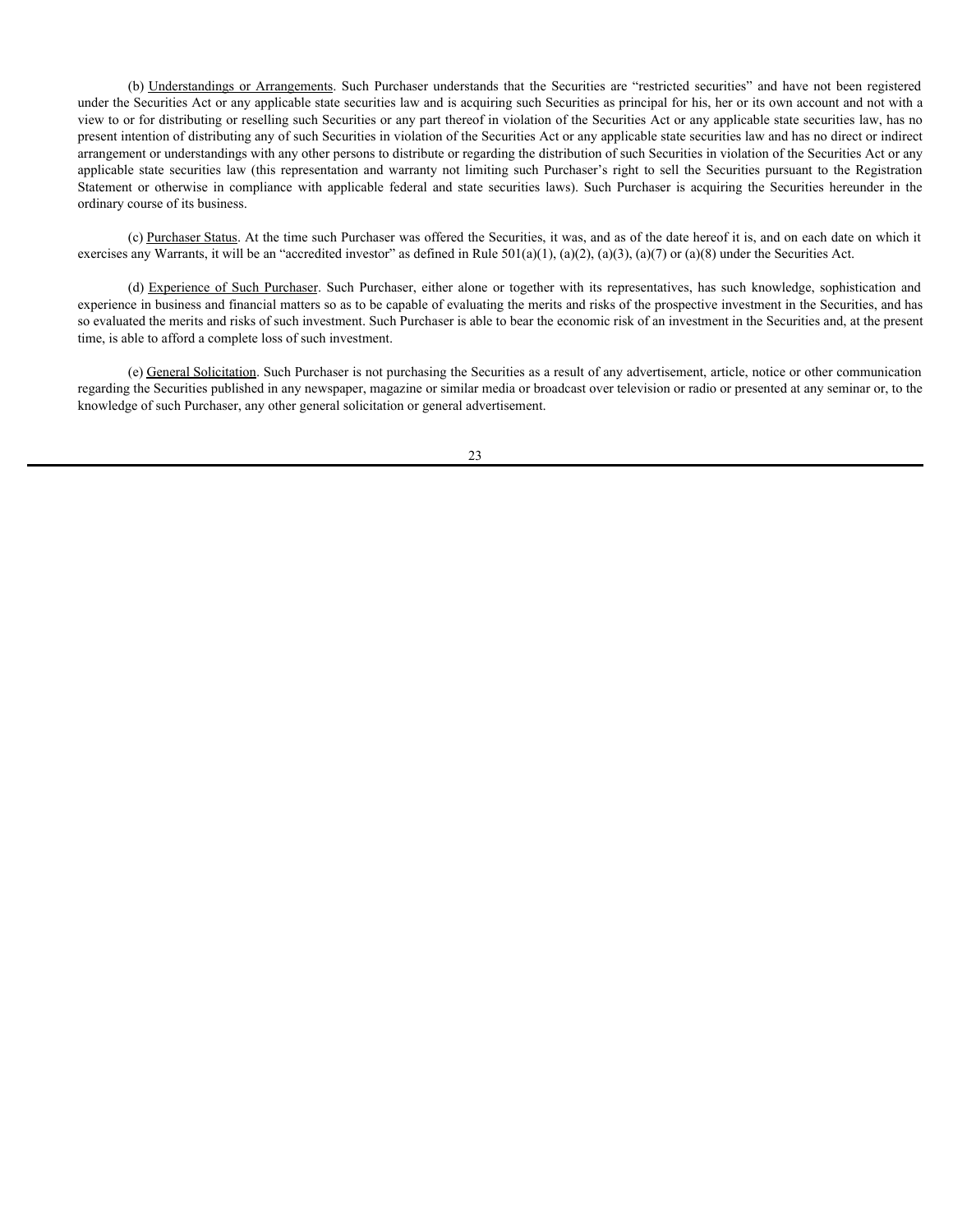(f)  $\Delta$ cecess to Information. Such Purchaser acknowledges that it has had the opportunity to review the Transaction Documents (including all on diverse in a step of the SEC Reports and has been afforded (i) the opportuni exhibits and schedules thereto) and the SEC Reports and has been afforded (i) the opportunity to ask such questions as it has deemed necessary of, and to receive answers from, representatives of the Company concerning the terms and conditions of the offering of the Securities and the merits and risks of (f) Access to Information. Such Purchaser acknowledges that it has had the opportunity to review the Transaction Documents (including all exhibits and schedules thereto) and the SEC Reports and has been afforded (i) the op (f) Access to Information. Such Purchaser acknowledges that it has had the opportunity to review the Transaction Documents (including all exhibits and schedules threto) and the SEC Reports and has been afforded (i) the opp Company possesses or can acquire without unreasonable effort or expense that is necessary to make an informed investment decision with respect to the (f)  $\Delta \cscss$  to Information. Such Purchaser acknowledges that it has had the opportunity to review the Transaction Documents (including all<br>exhibits and schedules thereto) and the SEC Reports and has been afforded (i) the Purchaser with any information or advice with respect to the Securities nor is such information or advice necessary or desired. Neither the Placement (f)  $\Delta \text{ccesss}$  to Information. Such Purchaser acknowledges that it has had the opportunity to review the Transaction Documents (including all<br>exchitists and schedules thereto) and the SEC Reports and has been afforded (i Affiliate may have acquired non-public information with respect to the Company which such Purchaser agrees need not be provided to it. In connection with the issuance of the Securities to such Purchaser, neither the Placement Agent nor any of its Affiliates has acted as a financial advisor or fiduciary to such Purchaser.

(g) Certain Transactions and Confidentiality. Other than consummating the transactions contemplated hereunder, such Purchaser has not, nor has any Person acting on behalf of or pursuant to any understanding with such Purchaser, directly or indirectly executed any purchases or sales, including Short Sales, of the securities of the Company during the period commencing as of the time that such Purchaser first received a term sheet (written or oral) from the Company or any other Person representing the Company setting forth the material terms of the transactions contemplated hereunder and ending immediately prior to the execution hereof. Notwithstanding the foregoing, in the case of a Purchaser that is a multi-managed investment vehicle whereby separate portfolio managers manage separate portions of such Purchaser's assets and the portfolio managers have no direct knowledge of the investment decisions made by the portfolio managers managing other portions of such Purchaser's assets, the representation set forth above shall only apply with respect to the portion of assets managed by the portfolio manager that made the investment decision to purchase the Securities covered by this Agreement. Other than to other Persons party to this Agreement or to such Purchaser's representatives, including, without limitation, its officers, directors, partners, legal and other advisors, employees, agents and Affiliates, such Purchaser has maintained the confidentiality of all disclosures made to it in connection with this transaction (including the existence and terms of this transaction). Notwithstanding the foregoing, for the avoidance of doubt, nothing contained herein shall constitute a representation or warranty, or preclude any actions, with respect to locating or borrowing shares in order to effect Short Sales or similar transactions in the future. rely (0)  $\Delta$ cocar to have a state of the Company of the Company of the Company of the Company of the Company of the Company of the Company of the Company of the Company of the Company of the Company of the Company of the On the consumer or the formation Such Purchase actioned that this bad the opportunity to review the Transaction Distance and the consumer or the connection or instruction and the connection or instrument or instructions a

The Company acknowledges and agrees that the representations contained in this Section 3.2 shall not modify, amend or affect such Purchaser's right to contemplated hereby. Notwithstanding the foregoing, for the avoidance of doubt, nothing contained herein shall constitute a representation or warranty, or preclude any actions, with respect to locating or borrowing shares in order to effect Short Sales or similar transactions in the future.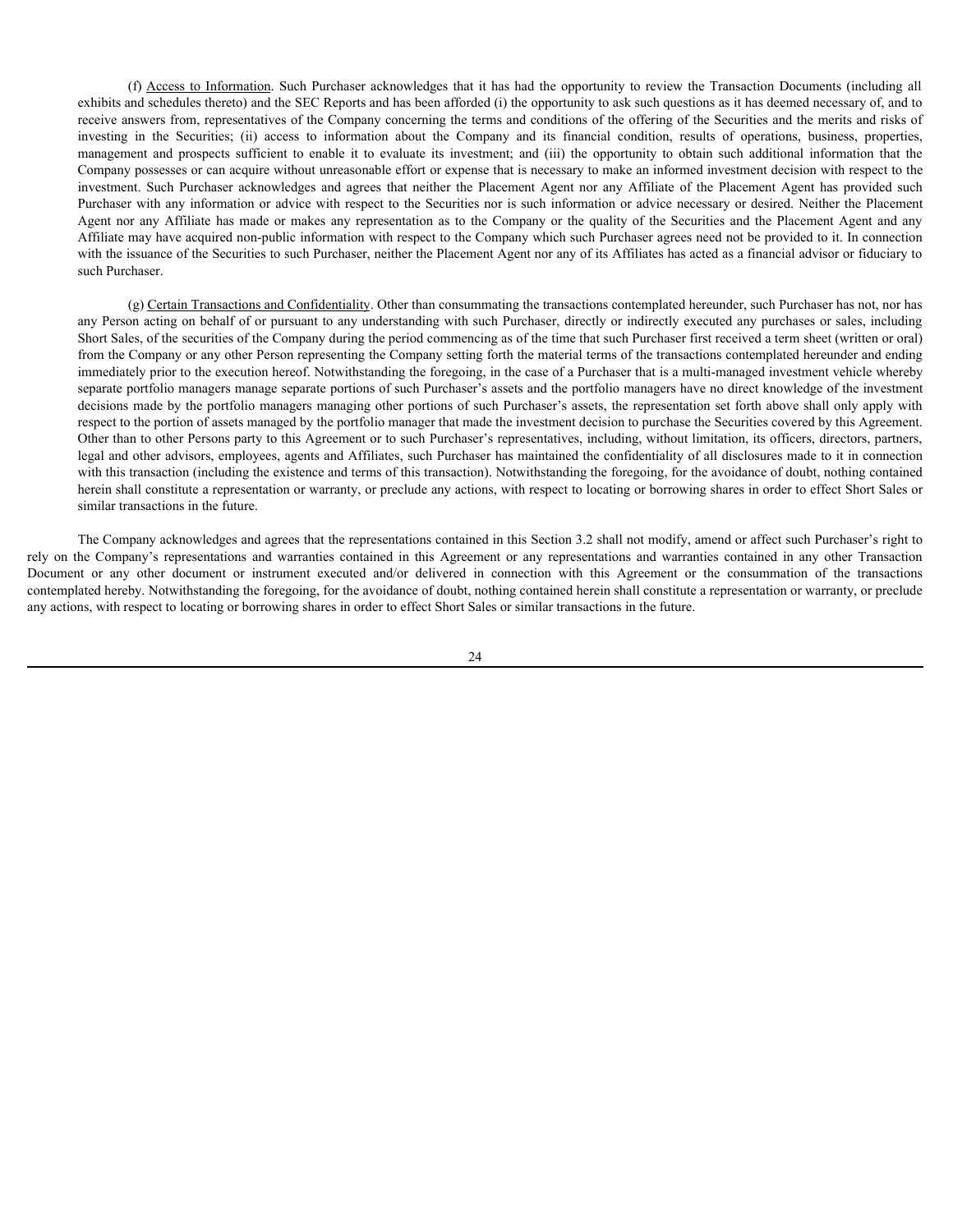## **ARTICLE IV.** OTHER AGREEMENTS OF THE PARTIES

# 4.1 Transfer Restrictions.

(a) The Securities may only be disposed of in compliance with state and federal securities laws. In connection with any transfer of Securities other than pursuant to an effective registration statement or Rule 144, to the Company or to an Affiliate of a Purchaser or in connection with a pledge as **COLUME A CONTENT ARTICLE IV.**<br>
(a) The Securities may only be disposed of in compliance with state and federal securities laws. In connection with any transfer of Securities<br>
tother than pursuant to an effective registrat transferor and reasonably acceptable to the Company, the form and substance of which opinion shall be reasonably satisfactory to the Company, to the effect that such transfer does not require registration of such transferred Securities under the Securities Act. As a condition of transfer, any such transferee shall agree in writing to be bound by the terms of this Agreement and the Registration Rights Agreement and shall have the rights and obligations of a Purchaser under this Agreement and the Registration Rights Agreement.

(b) The Purchasers agree to the imprinting, so long as is required by this Section 4.1, of a legend on any of the Securities in the following form:

[NEITHER] THIS SECURITY [NOR THE SECURITIES INTO WHICH THIS SECURITY IS EXERCISABLE ] [HAS NOT BEEN ] REGISTERED WITH THE SECURITIES AND EXCHANGE COMMISSION OR THE SECURITIES COMMISSION OF ANY STATE IN RELIANCE UPON AN **ARTICLE IV.** OTHER AGREEMENTS OF THE PARTIES AS A mometion with sum turns of of Securities (a) The Securities (a) The PARTICLE IV. The PARTICLE INTERFECT INTERFECT INTERFECT INTERFECT INTERFECT INTERFECT INTERFECT INTERF ACCORDINGLY, MAY NOT BE OFFERED OR SOLD EXCEPT PURSUANT TO AN EFFECTIVE REGISTRATION STATEMENT UNDER THE **ARTICLE IV.**<br> **STHER AGREEMENTS OF THE PARTIES**<br>
(a) The Securities may only be disposed of in compliance with state and federal securities laws. In connection with any transfer of Securities<br>
behct fuln pursuant to an e **ARTICLE IV.**<br>
(a) The Securities may only be disposed of in compliance with state and federal securities laws. In connection with any transfer of Securities connections.<br>
Hence than present to an different transfer densi THIS SECURITY [AND THE SECURITIES ISSUABLE UPON EXERCISE OF THIS SECURITY] MAY BE PLEDGED IN CONNECTION WITH A BONA FIDE MARGIN ACCOUNT WITH A REGISTERED BROKER-DEALER OR OTHER LOAN WITH A FINANCIAL INSTITUTION THAT IS **ARTICLE IV.**<br> **ARTICLE IV.**<br>
(a) The Societies rany only be disposed of an conglising worth ease and foleral securities laws. In consistent on the angular seconds of the company of the seconds in the second in the second SECURITIES.

(c) The Company acknowledges and agrees that a Purchaser may from time to time pledge pursuant to a bona fide margin agreement with a registered broker-dealer or grant a security interest in some or all of the Securities to a financial institution that is an "accredited investor" as defined in Rule 501(a) under the Securities Act and, if required under the terms of such arrangement, such Purchaser may transfer pledged or secured Securities to the pledgees or secured parties. Such a pledge or transfer would not be subject to approval of the Company and no legal opinion of legal counsel of the 41 Transfer Restrictions<br>
(OTHER AGRIENIENTS) OF THE PARTIES Results is an incomediate subsequent of the approximate shall be required in the propriate shall be required in the propriate shall be required in Secured in co Purchaser's expense, the Company will execute and deliver such reasonable documentation as a pledgee or secured party of Securities may reasonably request in connection with a pledge or transfer of the Securities, including, if the Securities are subject to registration pursuant to the Registration Rights Agreement, the preparation and filing of any required prospectus supplement under Rule 424(b)(3) under the Securities Act or other applicable provision of the Securities Act to appropriately amend the list of Selling Stockholders (as defined in the Registration Rights Agreement) thereunder, provided that the Company shall not be required to file more than one prospectus supplement in any one fiscal quarter.

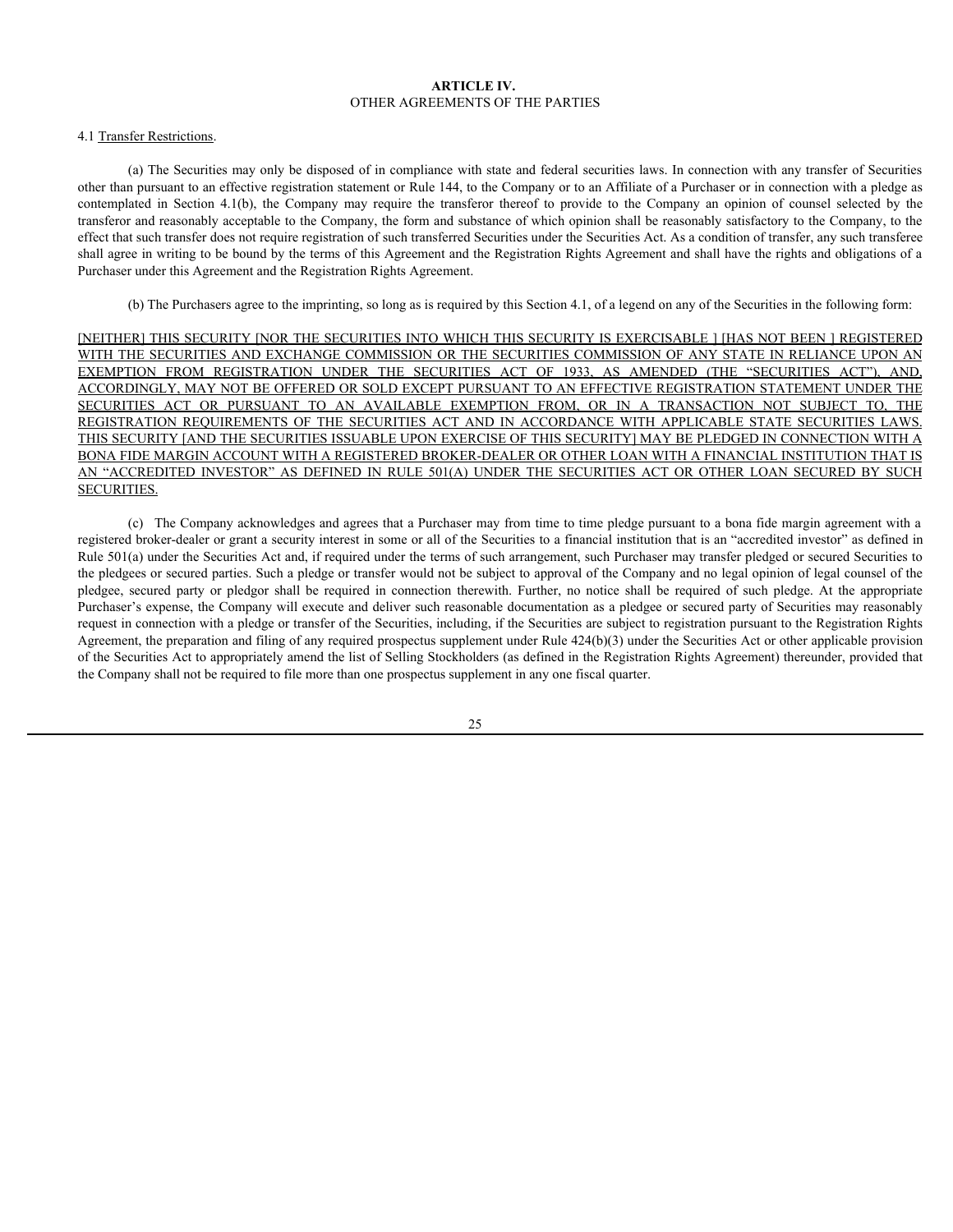(d) Certificates or other instruments evidencing the Shares and Warrant Shares shall not contain any legend (including the legend set forth in Section 4.1(b) hereof): (i) while a registration statement (including the Registration Statement) covering the resale of such security is effective under the Securities Act, (ii) following any sale of such Shares or Warrant Shares pursuant to Rule 144 (assuming cashless exercise of the Warrants), (iii) if such Shares or Warrant Shares are eligible for sale under Rule 144 (assuming cashless exercise of the Warrants), or (iv) if such legend is not required under (d) Certificates or other instruments evidencing the Shares and Warrant Shares shall not contain any legend (including the legend set forth in Securion 4.1(b) hereof): (i) while a registration statement (including the Reg (d) Certificates or other instruments evidencing the Shares and Warrant Shares shall not contain any legend (including the legend set forth in Securities Act, (ii) following any sale of such Shares or Warrant Shares pursu Transfer Agent to effect the removal of the legend hereunder, or if requested by a Purchaser, respectively. If all or any portion of a Warrant is exercised at a time when there is an effective registration statement to cover the resale of the Warrant Shares, or if such Warrant Shares may be sold under Rule 144 (assuming cashless exercise of the Warrants), or if the Warrant Shares may be sold under Rule 144 or if such legend is not otherwise required under applicable requirements of the Securities Act (including judicial interpretations and pronouncements issued by the staff of the Commission) then such Warrant Shares shall be issued free of all legends. The Company agrees that following the Effective Date or at such time as such legend is no longer (d) Certificates or other instruments evidencing the Shares and Warrant Shares shall not contain any legend (including the legend set forth in Securities Act. (ii) blowe). (i) which is registration statement (including th Standard Settlement Period following the delivery by a Purchaser to the Company or the Transfer Agent of a certificate or other instrument representing Shares or Warrant Shares, as the case may be, issued with a restrictive legend (such date, the "Legend Removal Date"), deliver or cause to be delivered to such Purchaser a certificate or other instrument representing such shares that is free from all restrictive and other legends. The Company may not make any notation on its records or give instructions to the Transfer Agent that enlarge the restrictions on transfer set forth in this Section 4. Certificates or other instruments for Securities subject to legend removal hereunder shall be transmitted by the Transfer Agent to the Purchaser by crediting the account of the Purchaser's prime broker with the Depository Trust Company System as directed by such Purchaser. As used herein, "Standard Settlement Period" means the standard settlement period, expressed in a number of Trading Days, on the Company's primary Trading Market with respect to the Ordinary Shares as in effect on the date of delivery of a certificate representing Shares or Warrants Shares, as the case may be, issued with a restrictive legend. (6) Cerificates or other instruments evidencing the Shares and Warnan Shares shall act comini any legend (including the legend act forth in Section 4.1(b) hereofs; (i) while a registration statement including the Registra EQ Confinens or other instruments oridencing the Sharce and Warrant Sharce hall not coming any become diversions of the rest of the coming original original original original original original original original original o (6) certificates or education to the minimal or the Shares and Maria Shares so purchase price (enter the Commissions and the Commissions and the Commissions and the Commissions and the Ordinary purchase commissions and (in Section 4. (ii) between the statistics and the Residention Statistics and other (including the Residention Statistics and other out-of-pocket expenses (ii) is distantioned to the Shares or Warrant Statistics and New Yorket

(e) In addition to such Purchaser's other available remedies, the Company shall pay to a Purchaser, in cash, (i) as partial liquidated damages and not as a penalty, for each \$1,000 of Shares or Warrant Shares (based on the VWAP of the Ordinary Shares on the date such Securities are submitted to the Transfer Agent) delivered for removal of the restrictive legend and subject to Section 4.1(c), \$10 per Trading Day (increasing to \$20 per Trading Day five without a legend and (ii) if the Company fails to (a) issue and deliver (or cause to be delivered) to a Purchaser by the Legend Removal Date a certificate representing the Securities so delivered to the Company by such Purchaser that is free from all restrictive and other legends and (b) if after the Legend Purchaser of all or any portion of the number of Ordinary Shares, or a sale of a number of Ordinary Shares equal to all or any portion of the number of Ordinary Shares that such Purchaser anticipated receiving from the Company without any restrictive legend, then, an amount equal to the excess of such Warrant Shares that the Company was required to deliver to such Purchaser by the Legend Removal Date multiplied by (B) the lowest closing sale price of the Ordinary Shares on any Trading Day during the period commencing on the date of the delivery by such Purchaser to the Company of the applicable Shares or Warrant Shares (as the case may be) and ending on the date of such delivery and payment under this clause (ii). at the summaristeney receive pursuant to either the Securities and the Securities Act is also when the registration respectively. The securities Act is also when the securities Actual including helicities Company is solid (saming exakins or dist Warn) is a Warn in the Unit of New York is the Real and the Real bit is stated to a Warnes (see the Real and the Warnes Statement is stated to a Real bit is stated to a Real bit stated bit be sold

(f) Each Purchaser, severally and not jointly with the other Purchasers, agrees with the Company that such Purchaser will sell any Securities therein and the Registration Rights Agreement, and acknowledges that the removal of the restrictive legend from certificates representing Securities as set forth in this Section 4.1 is predicated upon the Company's reliance upon this understanding.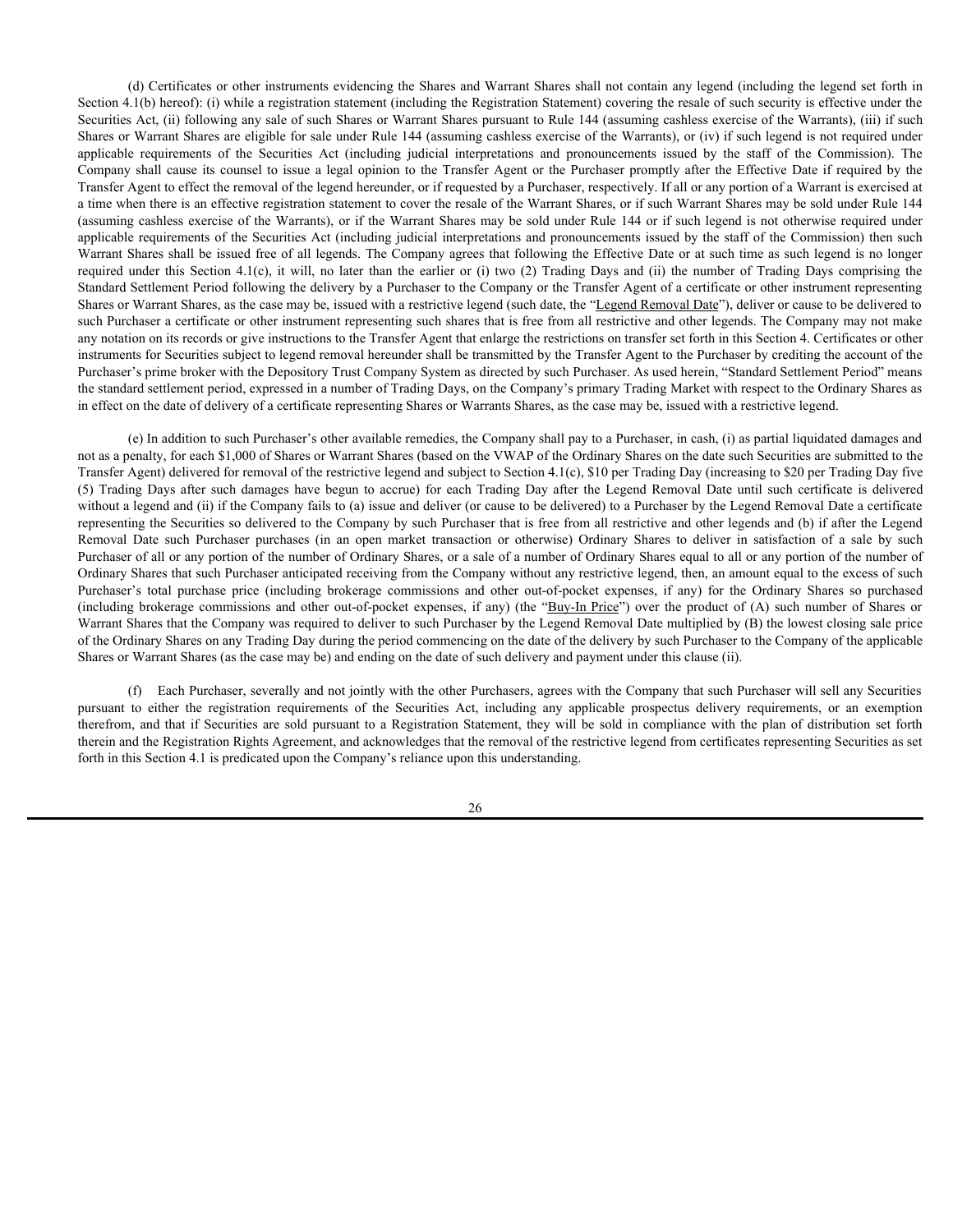#### 4.2 Furnishing of Information; Public Information.

(a) Until the earliest of the time that (i) no Purchaser owns Securities or (ii) the Warrants have expired, the Company covenants to maintain the registration of the Ordinary Shares under Section 12(b) or 12(g) of the Exchange Act and to timely file (or obtain extensions in respect thereof and file Company is not then subject to the reporting requirements of the Exchange Act.

4.2 <u>Furnishing of Information; Public Information</u>.<br>
(a) Until the earliest of the time that (i) no Purchaser owns Securities or (ii) the Warrants have expired, the Company covenants to maintain the registration of the Or shing of Information; Public Information.<br>
(a) Uniti the earliest of the time that (i) no Purchaser owns Securities or (ii) the Warrants have expired, the Company covenants to maintain the<br>
on of the Ordinary Shares under Purchaser owns Securities, (2) such time that all of the Shares and Warrant Shares may be sold pursuant to an effective Registration Statement (and so long as such Registration Statement is continuously available for us by the Purchasers), or (3) such time that all of the Shares and Warrant Shares may be sold pursuant to Rule 144 or another exemption from registration (in the case of clauses (3) without the requirement for the Company to be in compliance with the current public information required under Rule 144 and without volume or manner-of-sale restrictions), if the Company (i) shall fail for any reason to satisfy the current public information requirement under Rule 144(c) or (ii) has ever been an issuer described in Rule 144(i)(1)(i) or becomes an issuer in the future, and the Company shall fail to satisfy any condition set forth in Rule 144(i)(2) (a "Public Information Failure") then, in addition to such Purchaser's other available remedies, the Company shall pay to a Purchaser, in cash, as partial liquidated damages and not as a penalty, by reason of any such delay in or reduction of its ability to sell the Securities, an amount in cash equal to two percent (2%) of the aggregate Subscription Amount of such Purchaser's Securities that have not been previously sold on the day of a Public Information Failure and on every thirtieth (30th) day thereafter (pro rated for periods totaling less than thirty days) until the earlier of (a) the date such Public Information Failure is cured, (b) such time that such public 42 <u>Furnishing of Information. Public Information.</u><br>(a) Unit he calvet of the forme that (i) no Purchaser owes Securities or (ii) the Warrant have expied, the Company ences and the Shares the Purchase required for the form registration or (c) such time that such Shares and Warrant Sharess may be sold pursuant to an effective Registration Statement. The payments to which a Purchaser shall be entitled pursuant to this Section 4.2(b) are referred to herein as "Public Information Failure Payments." Public Information Failure Payments shall be paid on the earlier of (i) the last day of the calendar month during which such Public Information Failure Payments are incurred and (ii) the third (3rd) Business Day after the event or failure giving rise to the Public Information Failure Payments is cured. In the event the Company fails to make Public Information Failure Payments in a timely manner, such Public Information Failure Payments shall bear interest at the rate of 1.5% per month 42 Fundshing of Information: Public Information.<br>
(a) Until the entirest of the time that (i) so Parthuser owns Securities or (i) the Winnuts have expired, the Company covenants to marking the partial months (ii) are appl Failure, and such Purchaser shall have the right to pursue all remedies available to it at law or in equity including, without limitation, a decree of specific performance and/or injunctive relief.

4.3 Integration. The Company shall not sell, offer for sale or solicit offers to buy or otherwise negotiate in respect of any security (as defined in Section 2 of the Securities Act) that would be integrated with the offer or sale of the Securities in a manner that would require the registration under the Securities Act of the sale of the Securities or that would be integrated with the offer or sale of the Securities for purposes of the rules and regulations of any Trading Market such that it would require shareholder approval prior to the closing of such other transaction unless shareholder approval is obtained before the closing of such subsequent transaction.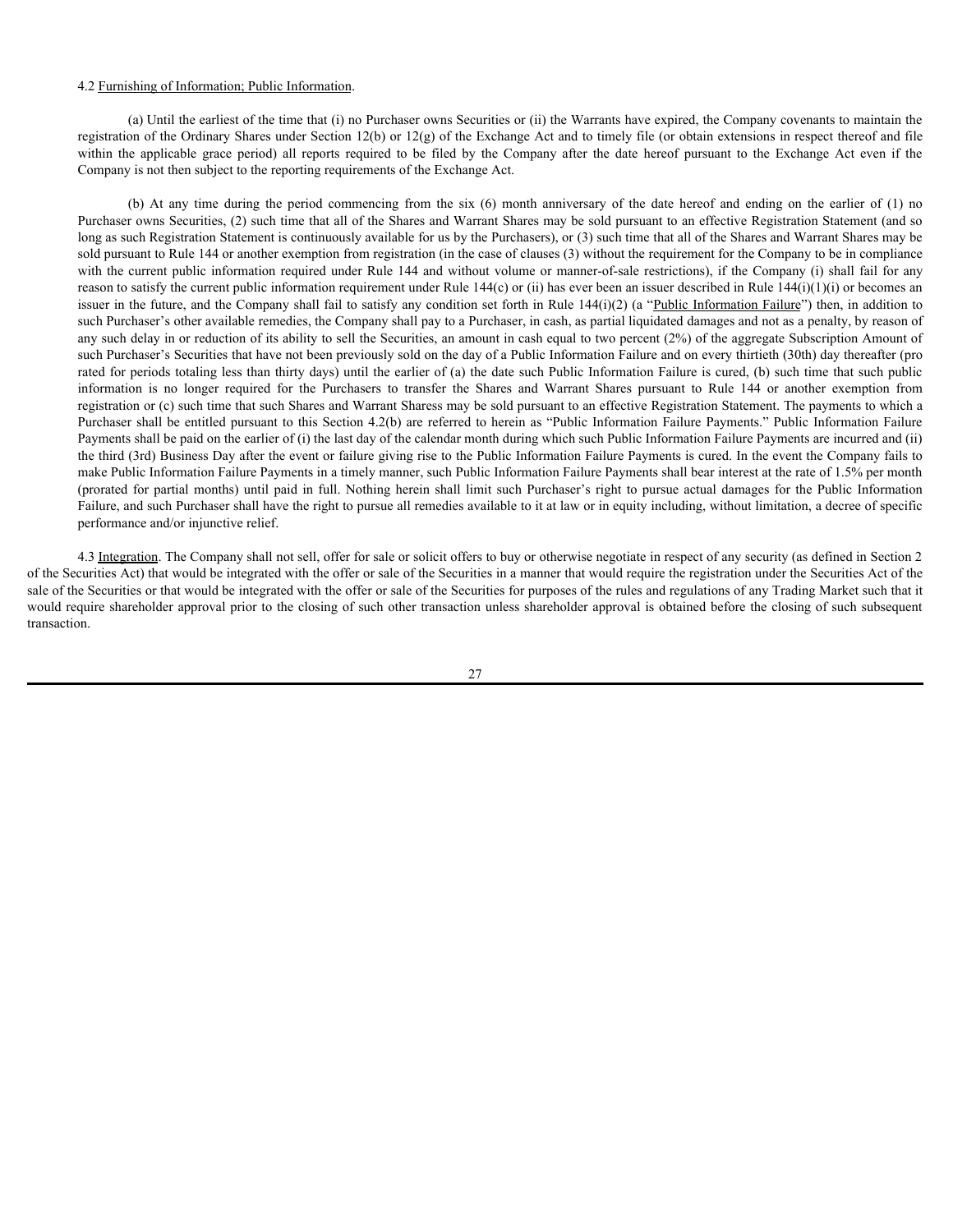4.4 <u>Securities Laws Disclosure; Publicity</u>. The Company shall (a) by the Disclosure Time, issue a press release disclosing the material terms of the ms contemplated hereby, and (b) file a Current Report on Form 8-K, inclu 4.4 <u>Securities Laws Disclosure; Publicity</u>. The Company shall (a) by the Disclosure Time, issue a press release disclosing the material terms of the transactions contemplated hereby, and (b) file a Current Report on Form 4.4 <u>Securities Laws Disclosure</u>: Publicity. The Company shall (a) by the Disclosure Time, issue a press release disclosing the material terms of the transactions contemplated hereby, and (b) file a Curent Report on Form 8 publicly disclosed all material, non-public information delivered to any of the Purchasers by the Company or any of its Subsidiaries, or any of their respective officers, directors, employees or agents in connection with the transactions contemplated by the Transaction Documents. In addition, effective upon the issuance of such press release, the Company acknowledges and agrees that any and all confidentiality or similar obligations under any agreement, whether written or oral, 4.4 <u>Securities Laws Disclosure: Publicity</u>. The Company shall (a) by the Disclosure Time, issue a press release disclosing the material terms of the transactions contemplated hereby, and (b) file a Current Report on Form Purchasers or any of their Affiliates on the other hand, shall terminate. The Company and each Purchaser shall consult with each other in issuing any other press releases with respect to the transactions contemplated hereby, and neither the Company nor any Purchaser shall issue any such press release nor otherwise make any such public statement without the prior consent of the Company, with respect to any press release of any Purchaser, or without the prior consent of each Purchaser, with respect to any press release of the Company, which consent shall not unreasonably be withheld or delayed, except if such disclosure is required by law, in which case the disclosing party shall promptly provide the other party with prior notice of such public statement or communication. Notwithstanding the foregoing, the Company shall not publicly disclose the name of any Purchaser, or include the name of any Purchaser in any filing with the Commission or any regulatory agency or Trading Market, without the prior written consent of such Purchaser, except (a) as required by federal securities law in connection with (i) any registration statement contemplated by the Registration Rights Agreement and (ii) the filing of final Transaction Documents with the Commission and (b) to the 44 Securities Laws Disclosure: Publishy The Company shall (a) by the Disclosure Time, issue a prest release disclosing the marchi terms of the transceivoirs contempluted hereby, and (b) file a Curent Report on Form 8.K, i disclosure permitted under this clause (b). 4.4 Sexualized Lasts Disclosure. Publiciaty The Company shall (a) by the Disclosure Time, issue a press release disclosing the material terms of the moments or solver and point of the Company of the Company interest of the 44 Securities Laws Disclosses: Publiciey. The Company shall (a) by the Disclosure Time, issue a press release disclosing the matrix larms of the transaction contenplated berefor, and (b) file a Curvent Report or Form Sec. 44 4 Societies are the two states that the company of the Company of the Company of the Company here are the such Purchaser with the consent of the Company in the company in the company in the company in the company in the

Purchaser is an "Acquiring Person" under any control share acquisition, business combination, poison pill (including any distribution under a rights agreement) or similar anti-takeover plan or arrangement in effect or hereafter adopted by the Company, or that any Purchaser could be deemed to trigger the provisions of any Purchasers.

4.6 Non-Public Information. Except with respect to the material terms and conditions of the transactions contemplated by the Transaction Documents, which shall be disclosed pursuant to Section 4.4, the Company covenants and agrees that neither it, nor any other Person acting on its behalf will provide any Purchaser or its agents or counsel with any information that constitutes, or the Company reasonably believes constitutes, material non-public information, unless prior thereto such Purchaser shall have consented to the receipt of such information and agreed with the Company to keep such information confidential. The Company understands and confirms that each Purchaser shall be relying on the foregoing covenant in effecting transactions in securities of the Company. To the extent that the Company, any of its Subsidiaries, or any of their respective officers, directors, agents, employees or Affiliates delivers any material, non-public confidentiality to the Company, any of its Subsidiaries, or any of their respective officers, directors, agents, employees or Affiliates, or a duty to the Company, any of its Subsidiaries or any of their respective officers, directors, agents, employees or Affiliates not to trade on the basis of, such material, non-public information, provided that the Purchaser shall remain subject to applicable law. To the extent that any notice provided pursuant to any Transaction Document constitutes, or contains, material, non-public information regarding the Company or any Subsidiaries, the Company shall simultaneously file such notice with the Commission pursuant to a Current Report on Form 8-K. The Company understands and confirms that each Purchaser shall be relying on the foregoing covenant in effecting transactions in securities of the Company.

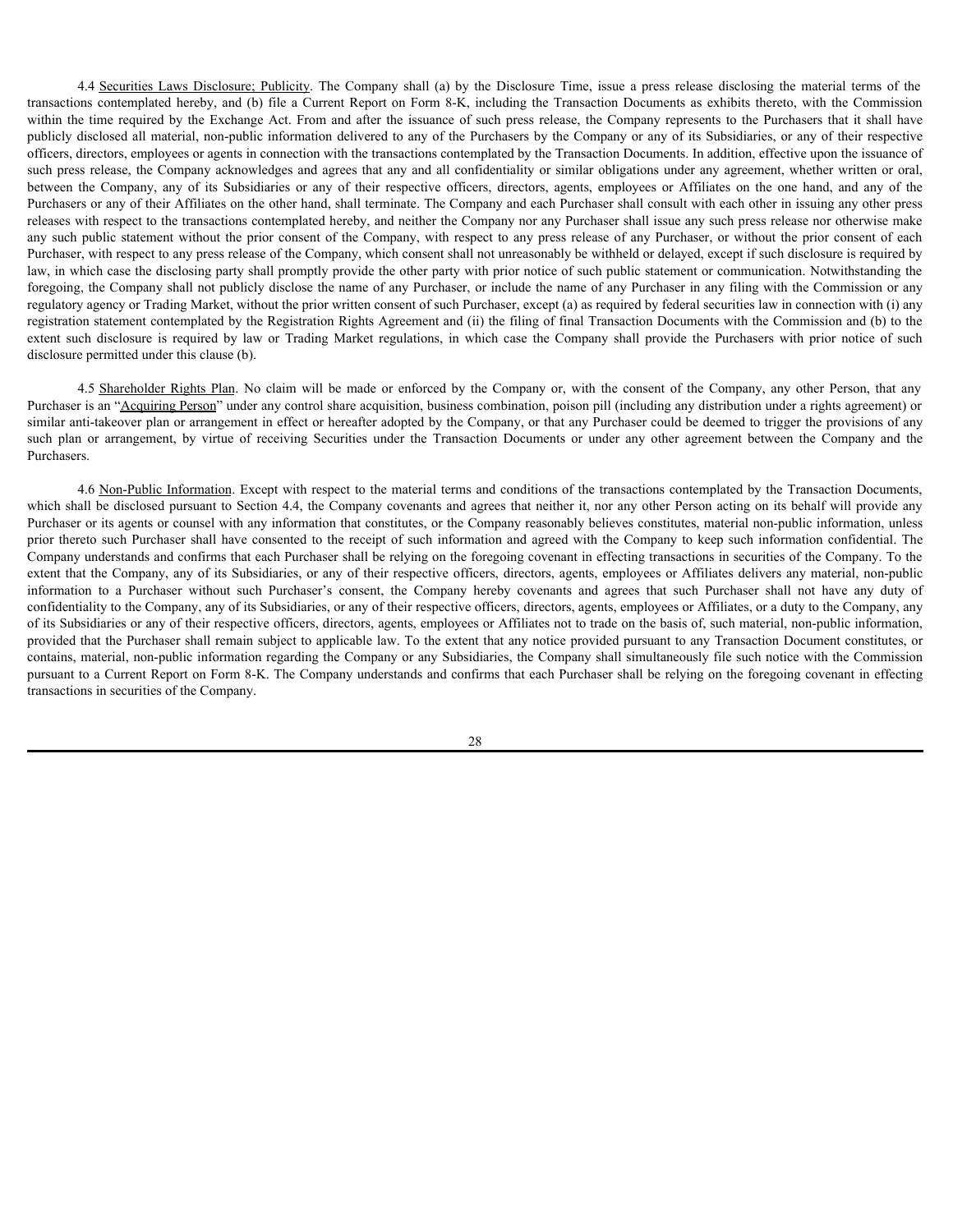purposes.

4.7 <u>Use of Proceeds</u>. <u>The</u> Company shall use the net proceeds from the sale of the Securities hereunder for working capital and general corporate<br>4.8 <u>Indemnification of Purchasers</u>. Subject to the provisions of this Sec 4.8 Indemnification of Purchasers. Subject to the provisions of this Section 4.8, the Company will indemnify and hold each Purchaser and its directors, 4.7 Use of Proceeds. The Company shall use the net proceeds from the sale of the Securities hereunder for working capital and general corporate purposes.<br>
4.8 <u>Indemnification of Purchasers</u>. Subject to the provisions of t 4.7 Use of Proceeds. The Company shall use the net proceeds from the sale of the Securities hereunder for working capital and general corporate<br>purposes.<br>4.8 <u>Indemnification of Purchasers</u>. Subject to the provisions of th Section 20 of the Exchange Act), and the directors, officers, shareholders, agents, members, partners or employees (and any other Persons with a functionally 4.7 <u>Use of Proceeds</u>. <u>The</u> Company shall use the net proceeds from the sale of the Securities hereunder for working capital and general corporate purposes.<br>4.8 <u>Indemnification of Purchasers</u>. Subject to the provisions o harmless from any and all losses, liabilities, obligations, claims, contingencies, damages, costs and expenses, including all judgments, amounts paid in settlements, court costs and reasonable attorneys' fees and costs of investigation that any such Purchaser Party may suffer or incur as a result of or relating to (a) any breach of any of the representations, warranties, covenants or agreements made by the Company in this Agreement or in the other Transaction Documents or (b) any action instituted against the Purchaser Parties in any capacity, or any of them or their respective Affiliates, by any stockholder of the Company who is not an Affiliate of such Purchaser Party, with respect to any of the transactions contemplated by the Transaction Documents (unless such action is solely based upon a material breach of such Purchaser Party's representations, warranties or covenants under the Transaction Documents or any agreements or understandings such Purchaser Party may have with any such stockholder or any violations by such Purchaser Party of state or federal securities laws or any conduct by such Purchaser Party which is <sup>47</sup> Use of Proceeds The Company shall use the net proceeds from the sale of the Securities herearder for working capital and general corporate<br>purposes.<br>
<sup>48</sup> Indemnification, prembers, periposes, Subject to the provision providing for the resale by the Purchasers of the Warrant Shares issued and issuable upon exercise of the Warrants, the Company will indemnify each Purchaser 4.7 <u>Use of Proceeds</u>. The Company shall use the net proceeds from the sale of the Scenaries netranted for working capital and general corporations, pulley extens and againstranting and all losses, butted by a company shal reasonable attorneys' fees) and expenses, as incurred, arising out of or relating to (i) any untrue or alleged untrue statement of a material fact contained in such registration statement, any prospectus or any form of prospectus or in any amendment or supplement thereto or in any preliminary prospectus, or arising out of or 4.7 Use of Proceeds. The Company shall use the net proceeds from the sale of the Securities here<br>and proportions and the company shall is the provisions of this Secion 4.8, the Company will indemsify and hold each Purchase prospectus or supplement thereto, in the light of the circumstances under which they were made) not misleading, except to the extent, but only to the extent, that such untrue statements or omissions are based solely upon information regarding such Purchaser Party furnished in writing to the Company by such Purchaser Party expressly for use therein, or (ii) any violation or alleged violation by the Company of the Securities Act, the Exchange Act or any state securities law, or any rule or regulation thereunder in connection therewith. If any action shall be brought against any Purchaser Party in respect of which indemnity may be sought pursuant to this Agreement, such Purchaser Party shall promptly notify the Company in writing, and the Company shall have the right to assume the defense thereof with counsel of its own choosing reasonably acceptable to the Purchaser Party. Any Purchaser Party shall have the right to employ separate counsel in any such action and participate in the defense thereof, but the fees and expenses of such counsel shall be at the expense of such Purchaser Party except to the extent that (x) the employment thereof has been specifically authorized by the Company in writing, (y) the Company has failed after a reasonable period of time to assume 47 <u>The of Preceds</u> The Company shall use the respected from the sale of the Sceniste hereards for such actions and the counsel or the counsel of the secondary shall counsel of the secondary such actions of the secondary s position of the Company and the position of such Purchaser Party, in which case the Company shall be responsible for the reasonable fees and expenses of no more than one such separate counsel. The Company will not be liable to any Purchaser Party under this Agreement (1) for any settlement by a Purchaser Party effected without the Company's prior written consent, which shall not be unreasonably withheld or delayed; or (2) to the extent, but only to the extent that a loss, claim, damage or liability is attributable to any Purchaser Party's breach of any of the representations, warranties, covenants or agreements made by such Purchaser Party in this Agreement or in the other Transaction Documents. The indemnification required by this Section 4.8 shall be made by periodic payments of the amount thereof during the course of the investigation or defense, as and when bills are received or are incurred. The indemnity agreements contained herein shall be in addition to any cause of action or similar right of any Purchaser Party against the Company or others and any liabilities the Company may be subject to pursuant to law.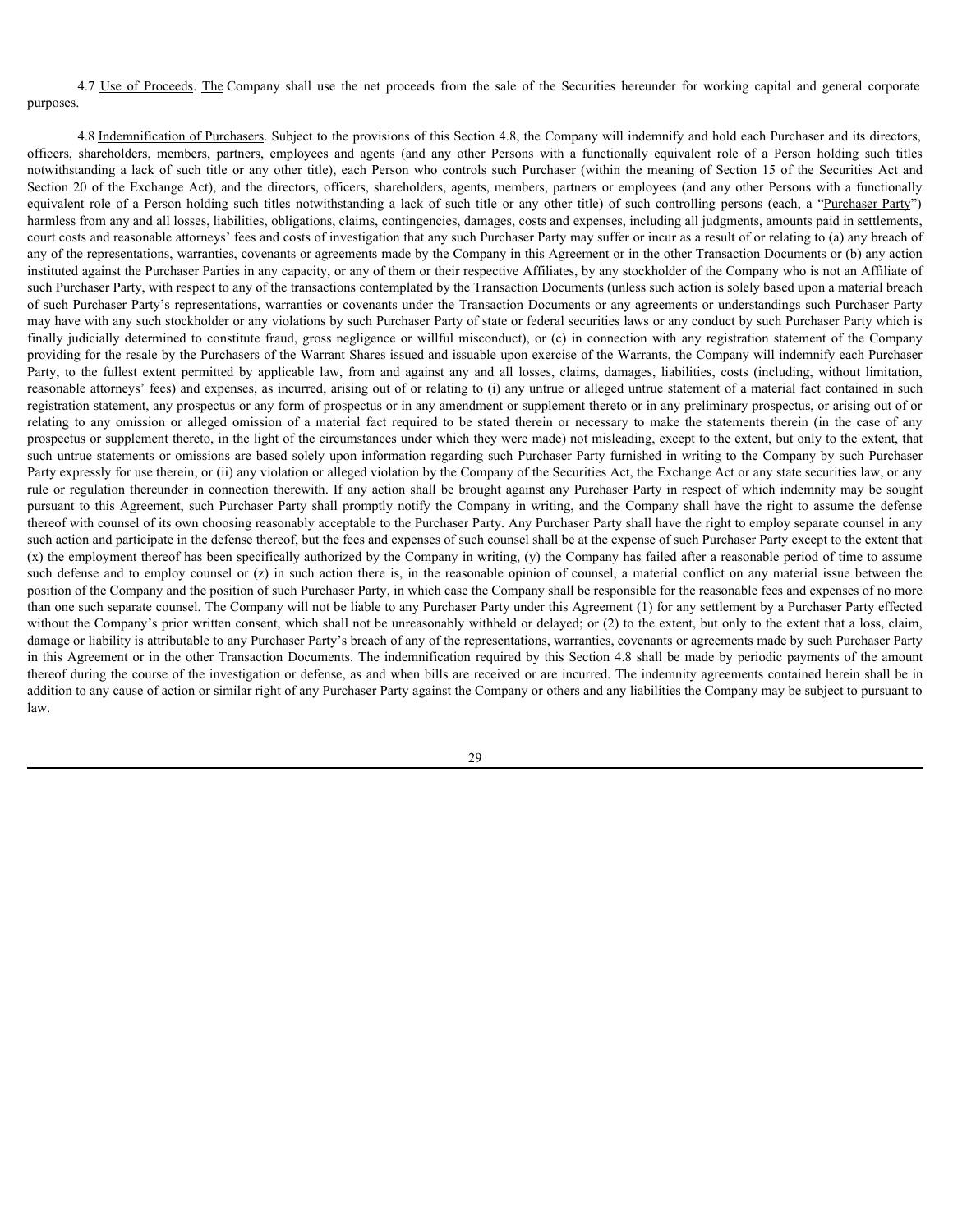4.9 Reservation of Ordinary Shares. As of the date hereof, the Company has reserved and the Company shall continue to reserve and keep available at all times, free of preemptive rights, a sufficient number of Ordinary Shares for the purpose of enabling the Company to issue Shares pursuant to this Agreement and Warrant Shares pursuant to any exercise of the Warrants.

4.10 Listing of Ordinary Shares. The Company hereby agrees to use its best efforts to maintain the listing or quotation of the Ordinary Shares on the Trading Market on which it is currently listed, and concurrently with the Closing, the Company shall apply to list or quote all of the Shares and Warrant Shares on such Trading Market and promptly secure the listing of all of the Shares and Warrant Shares on such Trading Market. The Company further agrees, if the Company applies to have the Ordinary Shares traded on any other Trading Market, it will then include in such application all of the Shares and Warrant Shares, and will take such other action as is necessary to cause all of the Shares and Warrant Shares to be listed or quoted on such other Trading Market as promptly as possible. The Company will then take all action reasonably necessary to continue the listing and trading of its Ordinary Shares on a Trading Market and will comply in all 4.9 <u>Reservation of Ordinary Shares</u>. As of the date hereof, the Company has reserved and the Company shall continue to reserve and keep available at all<br>Warrant Shares prempiror rights, a sufficient number of Ordinary Sha eligibility of the Ordinary Shares for electronic transfer through the Depository Trust Company or another established clearing corporation, including, without limitation, by timely payment of fees to the Depository Trust Company or such other established clearing corporation in connection with such electronic transfer.

#### 4.11 Reserved.

#### 4.12 Subsequent Equity Sales.

(a) From the date hereof until sixty (60) days after the Effective Date, neither the Company nor any Subsidiary shall (i) issue, enter into any agreement to issue or announce the issuance or proposed issuance of any Ordinary Shares or Ordinary Shares Equivalents or (ii) file any registration statement or any amendment or supplement thereto, in each case other than as contemplated pursuant to the Registration Rights Agreement.

(b) From the date hereof until the date that is one (1) year after the Effective Date, the Company shall be prohibited from effecting or entering into an agreement to effect any issuance by the Company or any of its Subsidiaries of Ordinary Shares or Ordinary Shares Equivalents (or a combination of units thereof) involving a Variable Rate Transaction. Notwithstanding the foregoing, the Company may enter into and effect sales pursuant to an at– 4) <u>Reservation of Ordinary Shares</u>. As of the date hereof, the Company has reserved and the Company whill entime to reserve and keep available at all of electronical controllers to the Platon of the Platon of the Platon o standstill period set forth in Section 4.12(a). "Variable Rate Transaction" means a transaction in which the Company (i) issues or sells any debt or equity securities that are convertible into, exchangeable or exercisable for, or include the right to receive, additional Ordinary Shares either (A) at a conversion price, exercise price or exchange rate or other price that is based upon, and/or varies with, the trading prices of or quotations for the Ordinary Shares at any time after the initial issuance of such debt or equity securities or (B) with a conversion, exercise or exchange price that is subject to being reset at some future date after the initial issuance of such debt or equity security or upon the occurrence of specified or contingent events directly or indirectly related to the business of the Company or the market for the Ordinary Shares or (ii) enters into, or effects a transaction under, any agreement, including, but not limited to, an equity line of credit, whereby the Company may issue securities at a future determined price. Any Purchaser shall be entitled to obtain injunctive relief against the Company to preclude any such issuance, which remedy shall be in addition to any right to collect damages.

(c) Notwithstanding the foregoing, this Section 4.12 shall not apply in respect of an Exempt Issuance, except that no Variable Rate Transaction shall be an Exempt Issuance.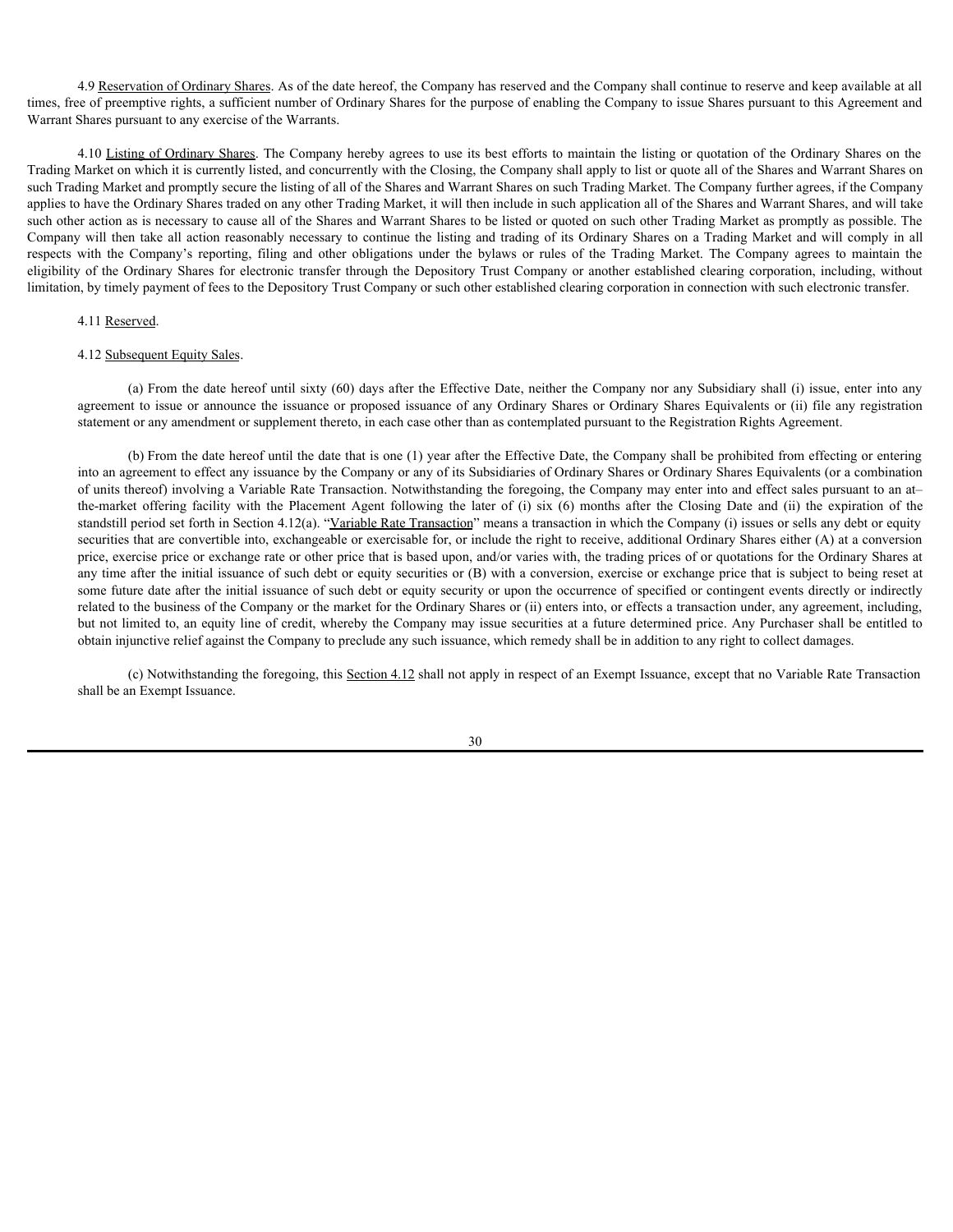4.13 Equal Treatment of Purchasers. No consideration (including any modification of the Transaction Documents) shall be offered or paid to any Person to amend or consent to a waiver or modification of any provision of the Transaction Documents unless the same consideration is also offered to all of the parties to 4.13 Equal Treatment of Purchasers. No consideration (including any modification of the Transaction Documents) shall be offered or paid to any Person<br>to amed or consent to a waver or modification of any provision of the Tr Company and negotiated separately by each Purchaser, and is intended for the Company to treat the Purchasers as a class and shall not in any way be construed as the Purchasers acting in concert or as a group with respect to the purchase, disposition or voting of Securities or otherwise.

4.13 <u>Equal Treatment of Purchasers</u>. No consideration (including any modification of the Transaction Documents) shall be offered or paid to any Person or consent to a waver or modification or any provision of the Transact Affiliate acting on its behalf or pursuant to any understanding with it will execute any purchases or sales, including Short Sales, of any of the Company's securities during the period commencing with the execution of this Agreement and ending at such time that the transactions contemplated by this Agreement are first publicly announced pursuant to the initial press release as described in Section 4.4. Each Purchaser, severally and not jointly with the other Purchasers, covenants that until such time as the transactions contemplated by this Agreement are publicly disclosed by the Company pursuant to the initial press release as described in Section 4.13 <u>Foual Treatment</u> of Purchasers. No consideration (including any modification of the Transaction Documents) shall be offered or paid to any Person<br>to armed or consent to a waiver or modification of any provision confi Notwithstanding the foregoing and notwithstanding anything contained in this Agreement to the contrary, the Company expressly acknowledges and agrees that (i) no Purchaser makes any representation, warranty or covenant hereby that it will not engage in effecting transactions in any securities of the Company after the time that the transactions contemplated by this Agreement are first publicly announced pursuant to the initial press release as described in Section 4.4, (ii) no Purchaser shall be restricted or prohibited from effecting any transactions in any securities of the Company in accordance with applicable securities laws from and after the time that the transactions contemplated by this Agreement are first publicly announced pursuant to the initial press release as described in Section 4.4 and (iii) no Purchaser shall have any duty of confidentiality or duty not to trade in the securities of the Company to the Company or its Subsidiaries after the issuance of the initial press release as described in Section 4.4. Notwithstanding the foregoing, in the case of a Purchaser that is a multi-managed investment vehicle whereby separate portfolio managers manage separate portions of such Purchaser's assets and the portfolio managers have no direct knowledge of the investment decisions made by the portfolio managers managing other portions of such Purchaser's assets, the covenant set forth above shall only apply with respect to the portion of assets managed by the portfolio manager that made the investment decision to purchase the Securities covered by this Agreement.

4.15 Exercise Procedures. The form of Notice of Exercise included in the Warrants set forth the totality of the procedures required of the Purchasers in order to exercise the Warrants. No additional legal opinion, other information or instructions shall be required of the Purchasers to exercise their Warrants. Without limiting the preceding sentences, no ink-original Notice of Exercise shall be required, nor shall any medallion guarantee (or other type of guarantee or notarization) of any Notice of Exercise form be required in order to exercise the Warrants. The Company shall honor exercises of the Warrants and shall deliver Warrant Shares in accordance with the terms, conditions and time periods set forth in the Transaction Documents.

4.16 Form D; Blue Sky Filings. The Company agrees to timely file a Form D with respect to the Securities as required under Regulation D and to provide a copy thereof, promptly upon request of any Purchaser. The Company shall take such action as the Company shall reasonably determine is necessary in order to obtain an exemption for, or to qualify the Securities for, sale to the Purchasers at the Closing under applicable securities or "Blue Sky" laws of the states of the United States, and shall provide evidence of such actions promptly upon request of any Purchaser.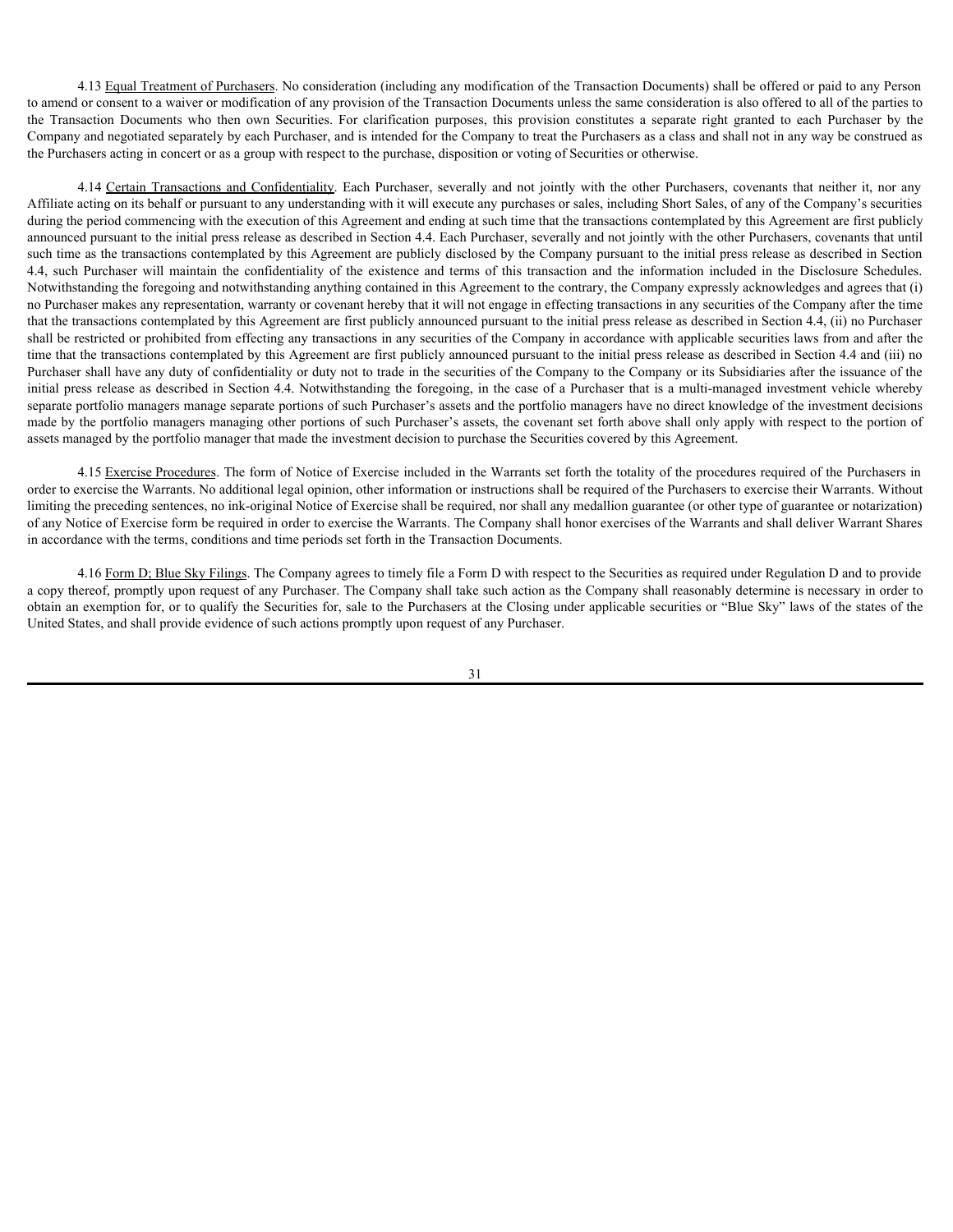#### **ARTICLE V.** MISCELLANEOUS

whatsoever on the obligations between the Company and the other Purchasers, by written notice to the other parties, if the Closing has not been consummated on or before February  $[-]$ , 2022; provided, however, that no such termination will affect the right of any party to sue for any breach by any other party (or parties).

**ARTICLE V.** MISCELLANEOUS<br> **S.1 Termination**. This Agreement may be terminated by any Purchaser, as to such Purchaser's obligations hereunder only and without any effect<br>
er on the obligations between the Company and the 5.2 Fees and Expenses. Except as expressly set forth in the Transaction Documents to the contrary, each party shall pay the fees and expenses of its advisers, counsel, accountants and other experts, if any, and all other expenses incurred by such party incident to the negotiation, preparation, execution, delivery and performance of this Agreement. The Company shall pay all Transfer Agent fees (including, without limitation, any fees required for same-day processing of any instruction letter delivered by the Company and any exercise notice delivered by a Purchaser), stamp taxes and other taxes and duties levied in connection with the delivery of any Securities to the Purchasers.

5.3 Entire Agreement. The Transaction Documents, together with the exhibits and schedules thereto, contain the entire understanding of the parties with respect to the subject matter hereof and thereof and supersede all prior agreements and understandings, oral or written, with respect to such matters, which the parties acknowledge have been merged into such documents, exhibits and schedules.

5.4 Notices. Any and all notices or other communications or deliveries required or permitted to be provided hereunder shall be in writing and shall be deemed given and effective on the earliest of: (a) the time of transmission, if such notice or communication is delivered via facsimile at the facsimile number or email attachment at the email address as set forth on the signature pages attached hereto at or prior to 5:30 p.m. (New York City time) on a Trading Day, (b) the next Trading Day after the time of transmission, if such notice or communication is delivered via facsimile at the facsimile number or email attachment at the email address as set forth on the signature pages attached hereto on a day that is not a Trading Day or later than 5:30 p.m. (New York City time) on any Trading Day, (c) the second  $(2<sup>nd</sup>)$ Trading Day following the date of mailing, if sent by U.S. nationally recognized overnight courier service or (d) upon actual receipt by the party to whom such notice is required to be given. The address for such notices and communications shall be as set forth on the signature pages attached hereto. To the extent that any notice provided pursuant to any Transaction Document constitutes, or contains, material, non-public information regarding the Company or any Subsidiaries, the Company shall simultaneously file such notice with the Commission pursuant to a Current Report on Form 8-K.

5.5 Amendments; Waivers. No provision of this Agreement may be waived, modified, supplemented or amended except in a written instrument signed, in the case of an amendment, by the Company and Purchasers holding at least 50.1% in interest of the Shares based on the initial Subscription Amounts hereunder (or, prior to the Closing, the Company and each Purchaser) or, in the case of a waiver, by the party against whom enforcement of any such waived provision is sought, provided that if any amendment, modification or waiver disproportionately and adversely impacts a Purchaser (or group of Purchasers), the consent of such St. Taminating. This Agreement may be termined by any partients, as easily the heat parties. This Given is solven as the state of the state of the state of the state of the state of the state of the state of the state of requirement of this Agreement shall be deemed to be a continuing waiver in the future or a waiver of any subsequent default or a waiver of any other provision, condition or requirement hereof, nor shall any delay or omission of any party to exercise any right hereunder in any manner impair the exercise of any such right. Any proposed amendment or waiver that disproportionately, materially and adversely affects the rights and obligations of any Purchaser relative to the comparable rights and obligations of the other Purchasers shall require the prior written consent of such adversely affected Purchaser. Any amendment effected in accordance with this Section 5.5 shall be binding upon each Purchaser and holder of Securities and the Company.

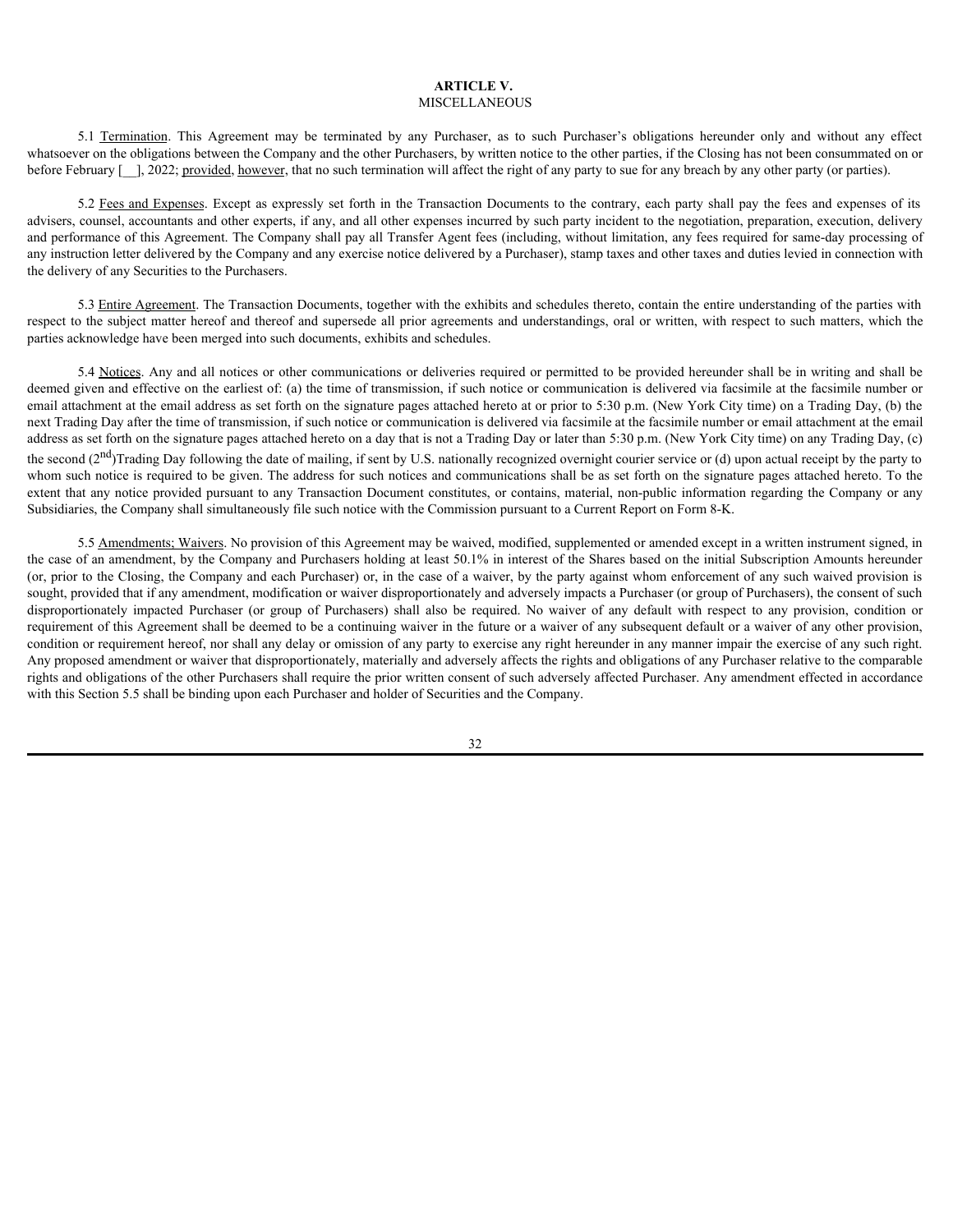5.6 Headings. The headings herein are for convenience only, do not constitute a part of this Agreement and shall not be deemed to limit or affect any of the provisions hereof.

5.7 Successors and Assigns. This Agreement shall be binding upon and inure to the benefit of the parties and their successors and permitted assigns. The Company may not assign this Agreement or any rights or obligations hereunder without the prior written consent of each Purchaser (other than by merger). Any Purchaser may assign any or all of its rights under this Agreement to any Person to whom such Purchaser assigns or transfers any Securities, provided that such transferee agrees in writing to be bound, with respect to the transferred Securities, by the provisions of the Transaction Documents that apply to the "Purchasers." 5.6 <u>Headings</u> The headings herein are for convenience only, do not constitute a part of this Agreement and shall not be deemed to limit or affect any of<br>sions hereof.<br>5.7 <u>Successors and Assigns</u>. This Agreement ball be b

respective successors and permitted assigns and is not for the benefit of, nor may any provision hereof be enforced by, any other Person, except as otherwise set forth in Section 4.8 and this Section 5.8.

S 6 <u>Headings</u>. The headings herein are for convenience only, do not constitute a part of this Agreement and shall not be deemed to limit or affect any of<br>the provisions hereof.<br>5.7 <u>Successors and Assigns</u>. This Agreemen 5.9 Governing Law. All questions concerning the construction, validity, enforcement and interpretation of the Transaction Documents shall be governed by and construed and enforced in accordance with the internal laws of the State of New York, without regard to the principles of conflicts of law thereof. Each party agrees that all legal Proceedings concerning the interpretations, enforcement and defense of the transactions contemplated by this Agreement and any other 5.6 Headings. The headings herein are for convenience only, do not constitute a part of this Agreement and shall not be deemed to limit or affect any of<br>the provisions liveroid.<br>
Company may not assign any or all of this agents) shall be commenced exclusively in the state and federal courts sitting in the City of New York. Each party hereby irrevocably submits to the exclusive jurisdiction of the state and federal courts sitting in the City of New York, Borough of Manhattan for the adjudication of any dispute hereunder or in connection herewith or with any transaction contemplated hereby or discussed herein (including with respect to the enforcement of any of the Transaction Documents), and hereby irrevocably waives, and agrees not to assert in any Action or Proceeding, any claim that it is not personally subject to the jurisdiction of any such court, that such Action or Proceeding is improper or is an inconvenient venue for such Proceeding. Each party hereby irrevocably waives personal service of process and consents to process being served in any such Action or Proceeding by mailing a copy thereof via registered or certified mail or overnight delivery (with evidence of delivery) to such party at the address in effect for notices to it under this Agreement and agrees that such service shall constitute good and sufficient service of process and notice thereof. Nothing contained herein shall be deemed to limit in any way any right to serve process in any other manner permitted by law. If any party shall commence an Action or Proceeding to enforce any provisions of the Transaction Documents, then, in addition to the obligations of the Company under Section 4.8, the prevailing party in such Action or Proceeding shall be reimbursed by the non-prevailing party for its reasonable attorneys' fees and other costs and expenses incurred with the investigation, preparation and prosecution of such Action or Proceeding.

5.10 Survival. The representations and warranties contained herein shall survive the Closing and the delivery of the Securities.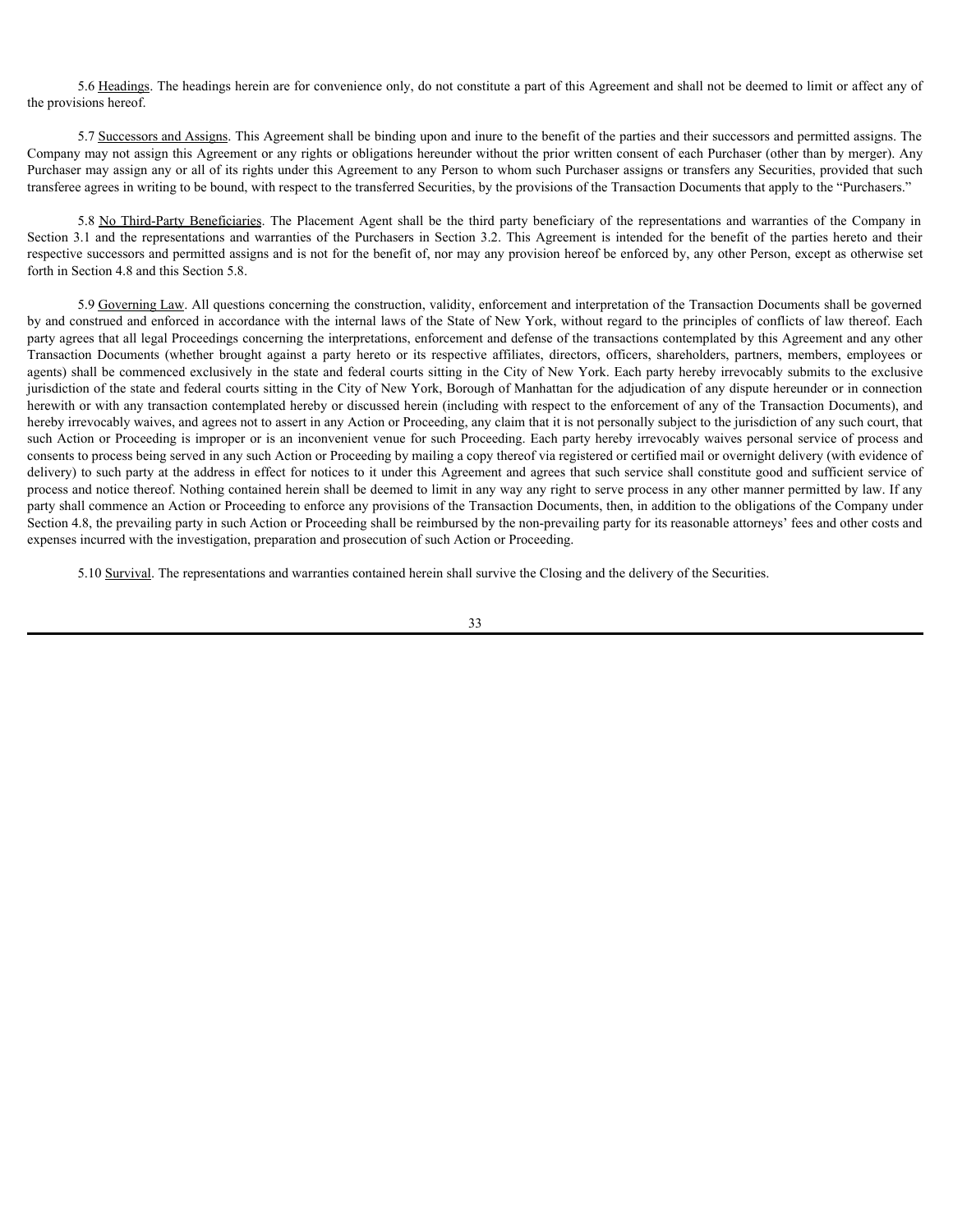5.11 Execution. This Agreement may be executed in two or more counterparts, all of which when taken together shall be considered one and the same agreement and shall become effective when counterparts have been signed by each party and delivered to each other party, it being understood that the parties need 5.11 Execution. This Agreement may be executed in two or more counterparts, all of which when taken together shall be considered one and the same agreement and shall become effective when counterparts have been signed by e signature shall create a valid and binding obligation of the party executing (or on whose behalf such signature is executed) with the same force and effect as if such facsimile or ".pdf" signature page were an original thereof.

5.12 Severability. If any term, provision, covenant or restriction of this Agreement is held by a court of competent jurisdiction to be invalid, illegal, void or unenforceable, the remainder of the terms, provisions, covenants and restrictions set forth herein shall remain in full force and effect and shall in no way be affected, impaired or invalidated, and the parties hereto shall use their commercially reasonable efforts to find and employ an alternative means to achieve the same or substantially the same result as that contemplated by such term, provision, covenant or restriction. It is hereby stipulated and declared to be the intention of the parties that they would have executed the remaining terms, provisions, covenants and restrictions without including any of such that may be hereafter declared invalid, illegal, void or unenforceable.

5.13 Rescission and Withdrawal Right. Notwithstanding anything to the contrary contained in (and without limiting any similar provisions of) any of the other Transaction Documents, whenever any Purchaser exercises a right, election, demand or option under a Transaction Document and the Company does not timely perform its related obligations within the periods therein provided, then such Purchaser may rescind or withdraw, in its sole discretion from time to time 5.11 <u>Lexeanna</u>. This Agreement may be excesuted in two or more counterparts, all of which when taken together thall be considered one and the company and democration in the company and derivered to the comparison or by e however, that in the case of a rescission of an exercise of a Warrant, the applicable Purchaser shall be required to return any Ordinary Shares subject to any such rescinded exercise notice concurrently with the return to such Purchaser of the aggregate exercise price paid to the Company for such shares and the restoration of 5.11 Liexcution. This Agreement may be esecured in two or more counterparts, all of which when ukon fogether shall be considered one und the sugar-<br>agreement and shall become effective when counterparts have been spared t restored right). certification. This Agreement may be assumed in two or more consumptus, all of which share taggets shall be considered in the company of evidence reasonably satisfactory to the former or instrument of evidence reasonably s 5.11 <u>Exception</u>. This Agreement may be excepted in two or more constrepant, all of which when suke reader hand be considered to each all rights provided in case and the same simulate in a considered to each of the partic

5.14 Replacement of Securities. If any certificate or other instrument evidencing any Securities is mutilated, lost, stolen or destroyed, the Company shall issue or cause to be issued in exchange and substitution for and upon cancellation thereof (in the case of mutilation), or in lieu of and substitution therefor, a new certificate or instrument under such circumstances shall also pay any reasonable third-party costs (including customary indemnity) associated with the issuance of such replacement Securities.

Purchasers and the Company will be entitled to specific performance under the Transaction Documents. The parties agree that monetary damages may not be adequate compensation for any loss incurred by reason of any breach of obligations contained in the Transaction Documents and hereby agree to waive and not to assert in any Action for specific performance of any such obligation the defense that a remedy at law would be adequate.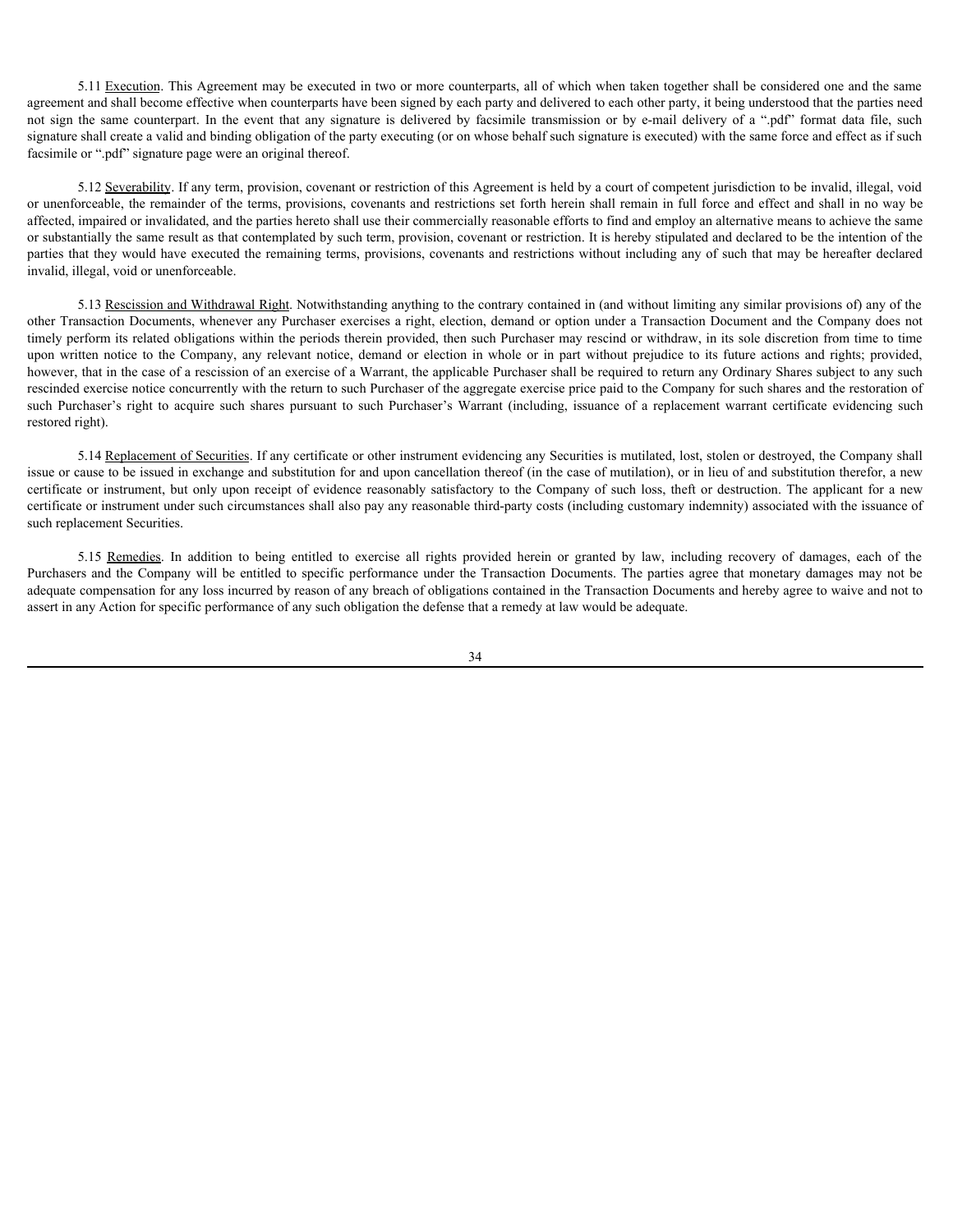5.16 Payment Set Aside. To the extent that the Company makes a payment or payments to any Purchaser pursuant to any Transaction Document or a 5.16 <u>Payment Set Aside</u>. To the extent that the Company makes a payment or payments to any Purchaser pursuant to any Transaction Document or a<br>Purchaser enforces or exercises its rights thereunder, and such payment or pay 5.16 <u>Payment Set Aside</u>. To the extent that the Company makes a payment or payments to any Purchaser pursuant to any Transaction Document or a<br>Purchaser enforces or exercises its rights thereunder, and such payment or pay restored to the Company, a trustee, receiver or any other Person under any law (including, without limitation, any bankruptcy law, state or federal law, common law or equitable cause of action), then to the extent of any such restoration the obligation or part thereof originally intended to be satisfied shall be revived and continued in full force and effect as if such payment had not been made or such enforcement or setoff had not occurred.

5.17 Independent Nature of Purchasers' Obligations and Rights. The obligations of each Purchaser under any Transaction Document are several and not joint with the obligations of any other Purchaser, and no Purchaser shall be responsible in any way for the performance or non-performance of the obligations of any other Purchaser under any Transaction Document. Nothing contained herein or in any other Transaction Document, and no action taken by any Purchaser pursuant hereto or thereto, shall be deemed to constitute the Purchasers as a partnership, an association, a joint venture or any other kind of entity, or create a presumption that the Purchasers are in any way acting in concert or as a group with respect to such obligations or the transactions contemplated by the Transaction Documents. Each Purchaser shall be entitled to independently protect and enforce its rights including, without limitation, the rights arising out of this Agreement or S16 <u>Payment Set Aside</u>. To the extent that the Company makes a payment or payments to any Parchaser parosamt to any Transaction Document or a<br>Purchaser enforces or exercises in fight thereuded, and shall payment or paymen S 16 Daymant Selt Aide To the extent that the Company makes a payment or payments to any Purchaser pursuant to any Transaction Document or a<br>Purchaser enforces on contract and such a such payment or payment or payments to 3.16 <u>Payment Set Asids</u> To the extent that the Company nakes a payment or payments to any <sup>p</sup>urchaser pursuant to any Transaction Document or a probable counterpart of the purchaser enforces or exercises its rights there Placement Agent. The legal counsel of the Placement Agent does not represent any of the Purchasers and only represents the Placement Agent. The Company has 3.16 <u>Parment Srt Aside</u>. To the cetent that the Company makes a payment or pynnents to any Planchaser pursuant to any Transaction Document or a<br>Plunchaser enforces ur exercise or the same terms and such payment or paymen requested to do so by any of the Purchasers. It is expressly understood and agreed that each provision contained in this Agreement and in each other Transaction 5.10 Bayment Sct.Asiak: 10 the extent that the Company makes a payment or payments to any Parchaser parsumit to any Temsaction Desember or a<br>subsequently invalidanted to be fraction of performing at static, accoused from d Purchasers. Huchare melines or presents in relate to the interpretation of the interpretation of the interpretation of the interpretation of the interpretation Documents or any particular or any amendments or any amendments or any am 1 in full force and effect as if such psyment had not been made or such enforcement or soloff had not occurred. Your handen and between the orientations and between the are Procedure made and the company and the methods of 411 The <u>Internetion Material The Constrainer Constrainers and Englishment of each herebox ends in constrain Routiners are separated in the properties of the objections of any other Present are the properties of a proper</u>

5.18 Liquidated Damages. The Company's obligations to pay any partial liquidated damages or other amounts owing under the Transaction Documents is a continuing obligation of the Company and shall not terminate until all unpaid partial liquidated damages and other amounts have been paid notwithstanding the fact that the instrument or security pursuant to which such partial liquidated damages or other amounts are due and payable shall have been canceled.

5.19 Saturdays, Sundays, Holidays, etc. If the last or appointed day for the taking of any action or the expiration of any right required or granted herein shall not be a Business Day, then such action may be taken or such right may be exercised on the next succeeding Business Day.

5.20 Construction. The parties agree that each of them and/or their respective counsel have reviewed and had an opportunity to revise the Transaction Documents and, therefore, the normal rule of construction to the effect that any ambiguities are to be resolved against the drafting party shall not be employed in Transaction Document shall be subject to adjustment for reverse and forward stock splits, stock dividends, stock combinations and other similar transactions of the Ordinary Shares that occur after the date of this Agreement.

# **AGAINST ANY OTHER PARTY, THE PARTIES EACH KNOWINGLY AND INTENTIONALLY, TO THE GREATEST EXTENT PERMITTED BY JURY.**

[*Signature pages follow.*]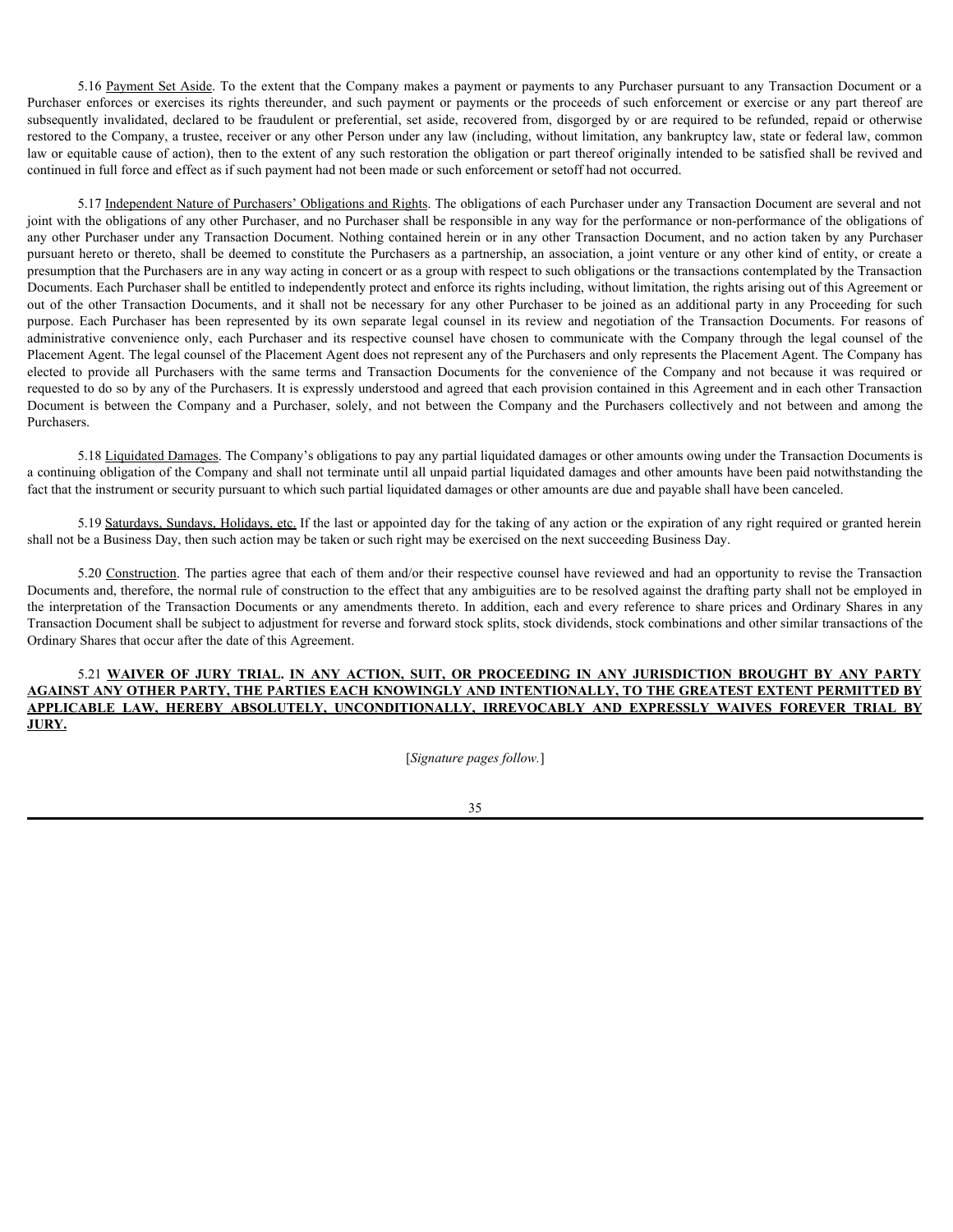IN WITNESS WHEREOF, the parties hereto have caused this Securities Purchase Agreement to be duly executed by their respective authorized<br>as as of the date first indicated above.<br>**LTD.** Address for Notice:<br>Fax:<br>E-mail: signatories as of the date first indicated above.

Title:

With a copy to (which shall not constitute notice):

 [*Remainder of page intentionally left blank; signature page for purchaser follows*.]

36

### **CYREN LTD.** Address for Notice:

By: Fax: Name: E-mail: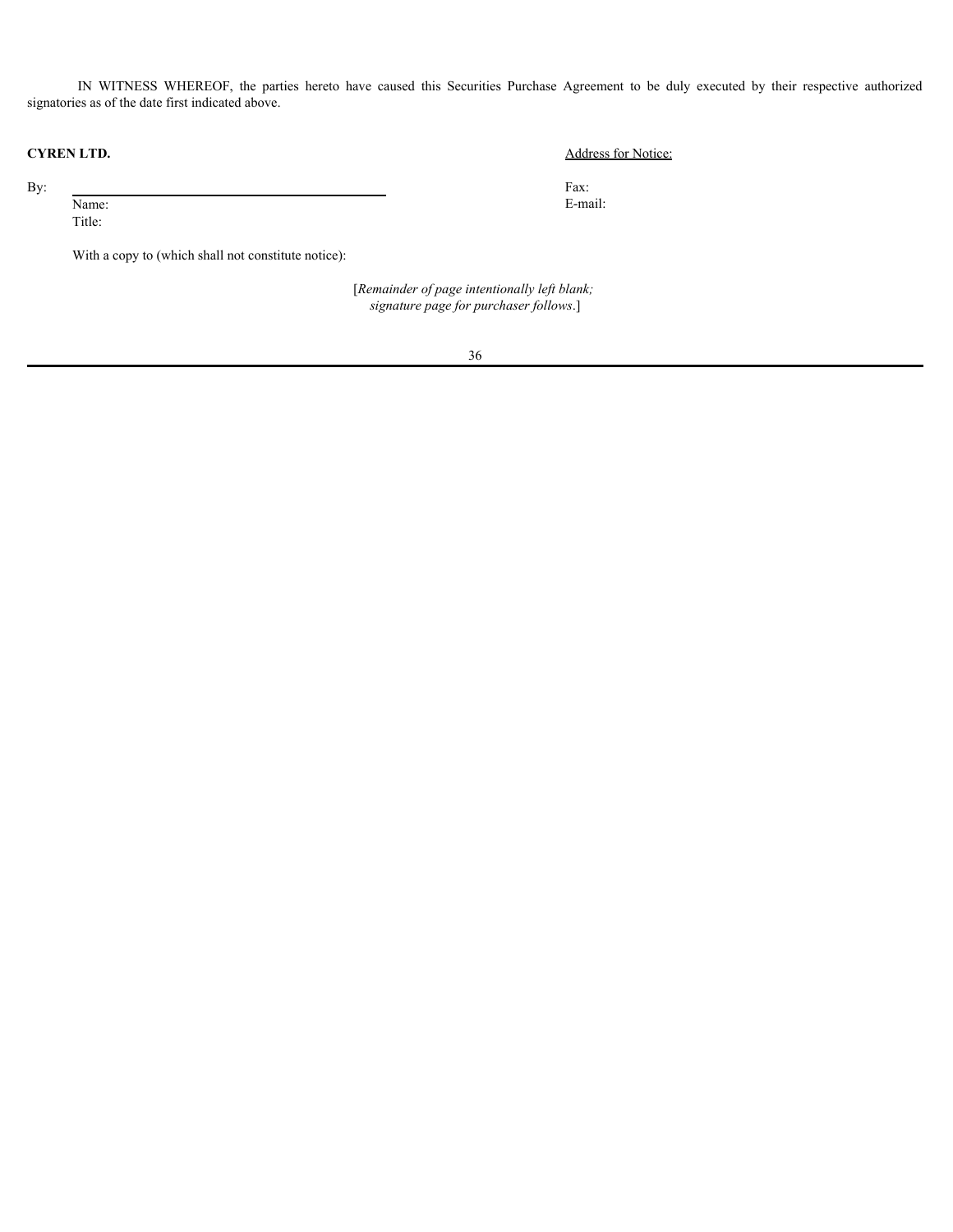### [*Purchaser signature pages to CYRN Securities Purchase Agreement*]

| IN WITNESS WHEREOF, the undersigned have caused this Securities Purchase Agreement to be duly executed by their respective authorized signatories<br>as of the date first indicated above. |
|--------------------------------------------------------------------------------------------------------------------------------------------------------------------------------------------|
|                                                                                                                                                                                            |
| Signature of Authorized Signatory of Purchaser. ________________________________                                                                                                           |
|                                                                                                                                                                                            |
|                                                                                                                                                                                            |
|                                                                                                                                                                                            |
| Address for Notice to Purchaser:                                                                                                                                                           |
| Address for Delivery of Securities to Purchaser (if not same as address for notice):                                                                                                       |
| Subscription Amount: \$                                                                                                                                                                    |
|                                                                                                                                                                                            |
| Warrants: Beneficial Ownership Blocker $\Box$ 4.99% or $\Box$ 9.99%                                                                                                                        |
|                                                                                                                                                                                            |
|                                                                                                                                                                                            |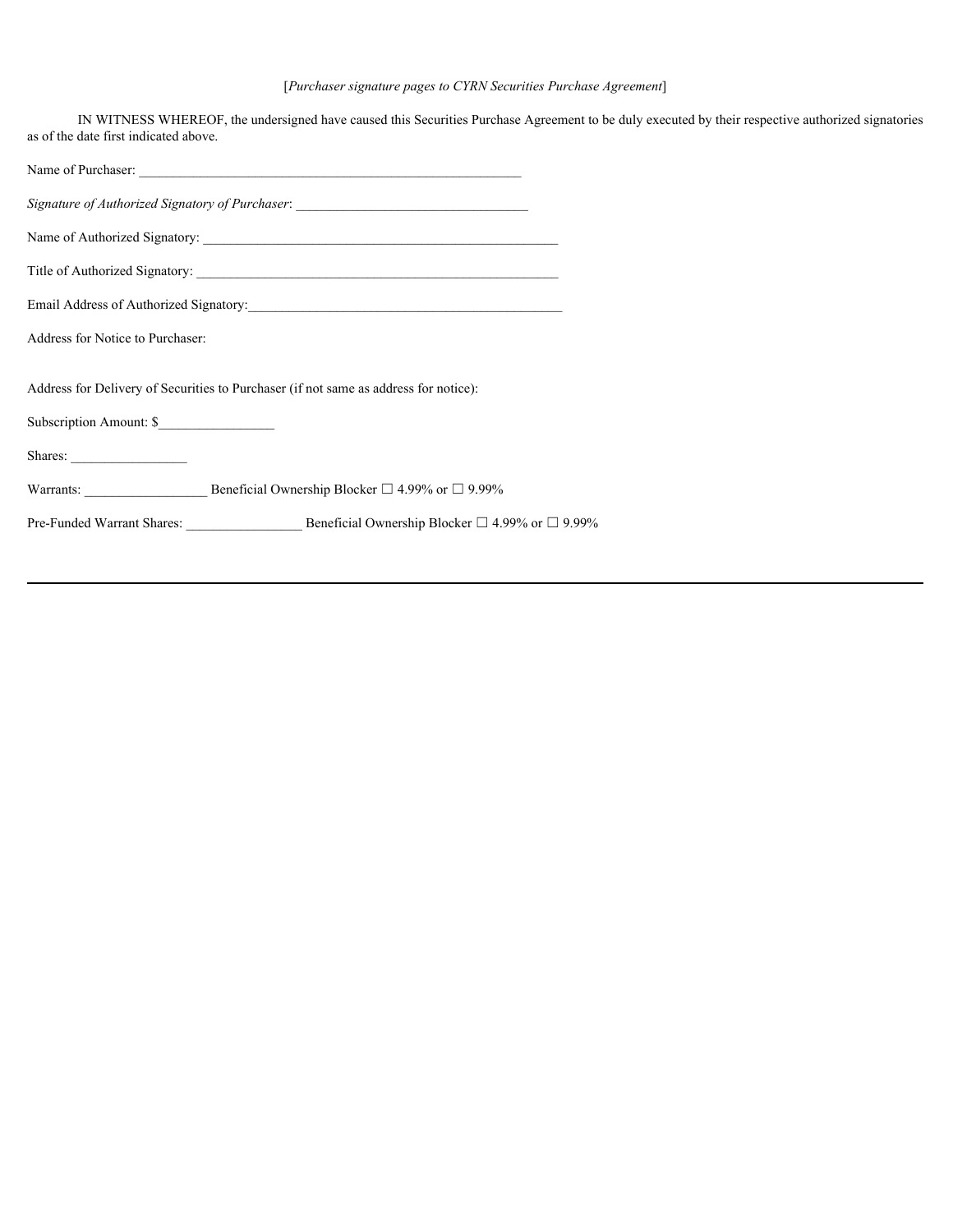### **EXHIBIT A**

## **Form of Ordinary Warrant**

[*See attached*]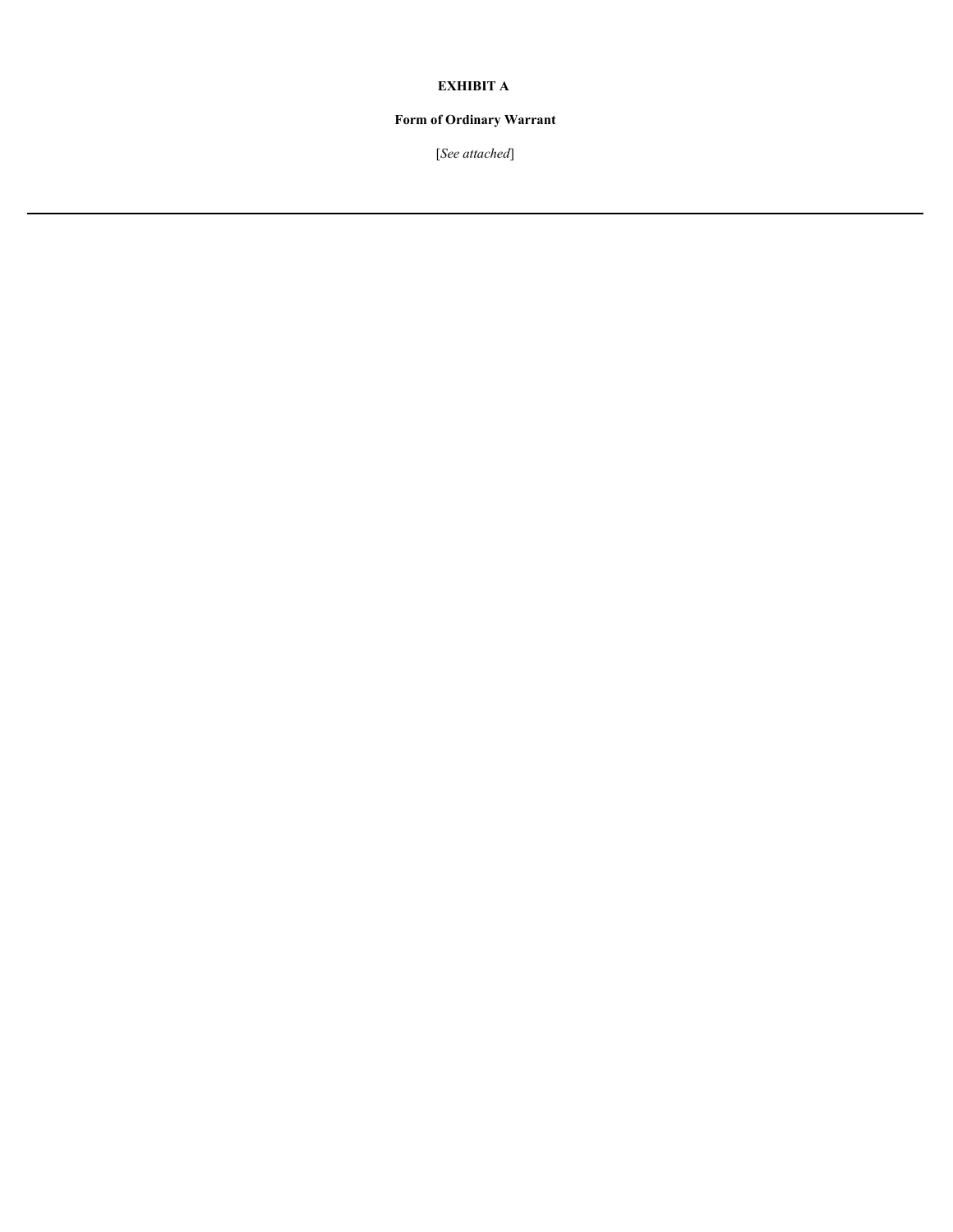### **EXHIBIT B**

## **Form of Pre-Funded Warrant**

[*See attached*]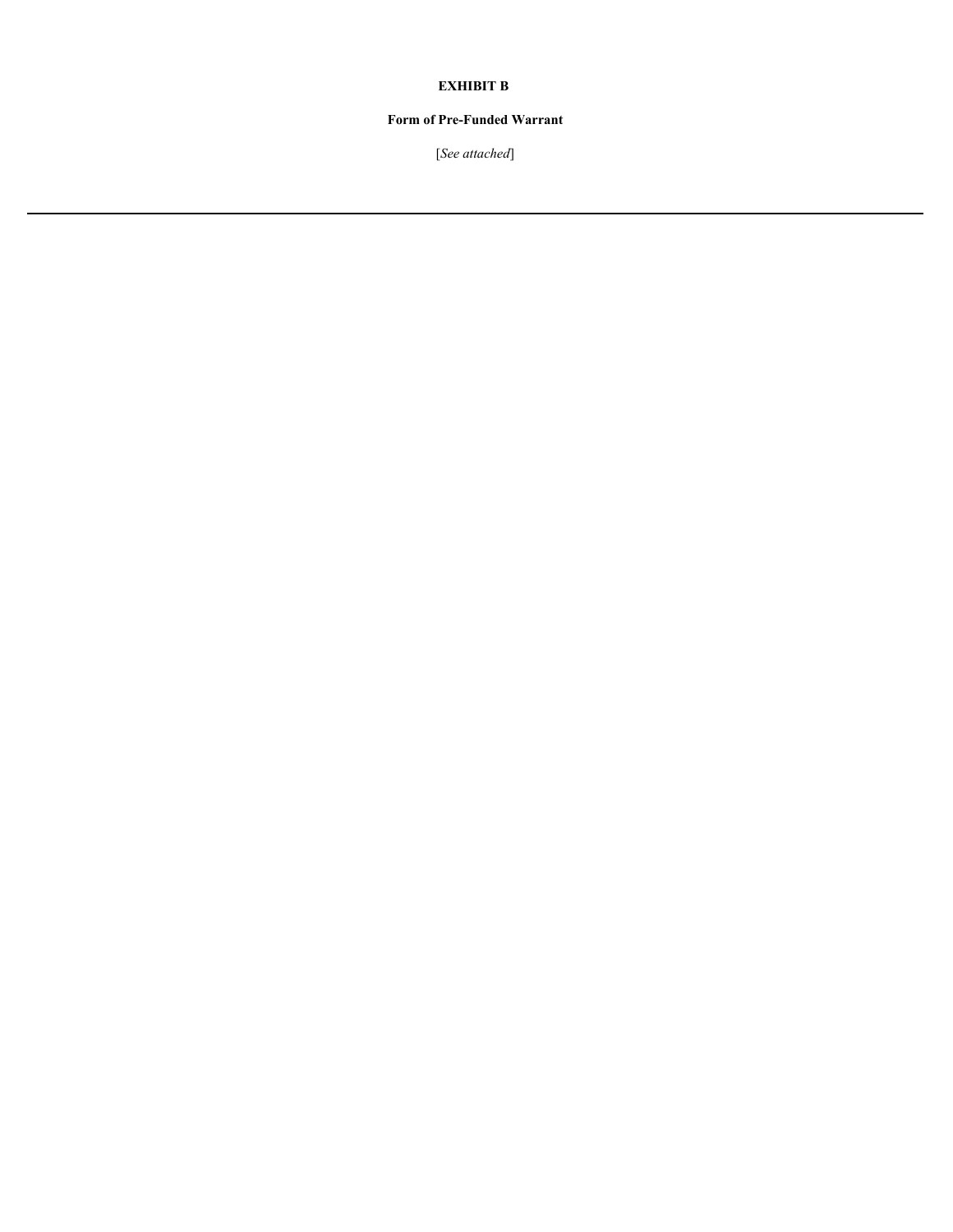### **EXHIBIT C**

## **Form of Registration Rights Agreement**

[*See attached*]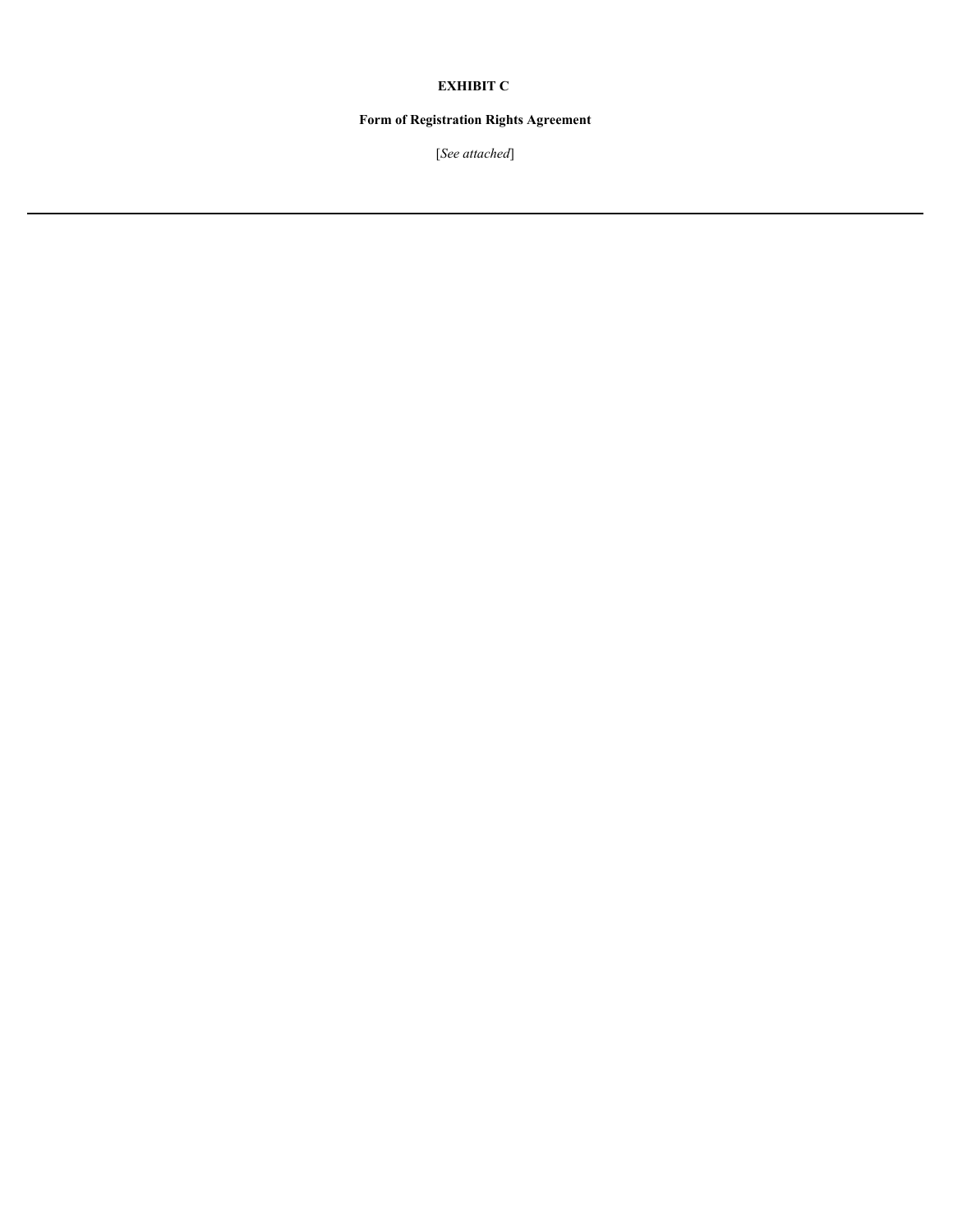#### **REGISTRATION RIGHTS AGREEMENT**

corporation (the "Company"), and each of the several purchasers signatory hereto (each such purchaser, a "Purchaser" and, collectively, the "Purchasers").

**Exhibit 10.2**<br> **REGISTRATION RIGHTS AGREEMENT**<br>
This Registration Rights Agreement (this "Ag<u>reement</u>") is made and entered into as of February 10, 2022, by and between Cyren Ltd., an Israeli<br>
This Agreement is made pursu **Exhibit 10.2**<br> **This Registration Rights Agreement (this "<u>Agreement</u>") is made and entered into as of February 10, 2022, by and between Cyren Ltd., an Israeli<br>
on (the "<u>Company</u>"), and each of the several purchasers sig** "Purchase Agreement").

The Company and each Purchaser hereby agree as follows:

1. Definitions.

**Capitalized terms used and not otherwise defined herein that are defined in the Purchase Agreement shall have the meanings given such terms in the Purchase Agreement.** As used in this Agreement, the following terms shall have the following meanings:

"Advice" shall have the meaning set forth in Section 6(d).

"Effectiveness Date" means, with respect to the Initial Registration Statement required to be filed hereunder, the 50th calendar day following the date hereof (or, in the event of a "full review" by the Commission, the 75th calendar day following the date hereof) and with respect to any additional Registration Statements which may be required pursuant to Section  $2(c)$  or Section  $3(c)$ , the 45th calendar day following the date on which an additional Registration Statement is required to be filed hereunder (or, in the event of a "full review" by the Commission, the 80th calendar day following the date such additional Registration Statement is required to be filed hereunder); provided, however, that in the event the Company is notified by the Commission that one or more of the above Registration Statements will not be reviewed or is no longer subject to further review and comments, the Effectiveness Date as to such Registration Statement shall be the fifth Trading Day following the date on which the Company is so notified if such date precedes the dates otherwise required above, provided, further, if such Effectiveness Date falls on a day that is not a Trading Day, then the Effectiveness Date shall be the next succeeding Trading Day.

"Effectiveness Period" shall have the meaning set forth in Section 2(a).

"Event" shall have the meaning set forth in Section  $2(d)$ .

"Event Date" shall have the meaning set forth in Section 2(d).

"Filing Date" means, with respect to the Initial Registration Statement required hereunder, the 15th calendar day following the date hereof and, with respect to any additional Registration Statements which may be required pursuant to Section 2(c) or Section 3(c), the earliest practical date on which the Company is permitted by SEC Guidance to file such additional Registration Statement related to the Registrable Securities.

"Holder" or "Holders" means the holder or holders, as the case may be, from time to time of Registrable Securities.

"Indemnified Party" shall have the meaning set forth in Section 5(c).

"Indemnifying Party" shall have the meaning set forth in Section 5(c).

"Initial Registration Statement" means the initial Registration Statement filed pursuant to this Agreement.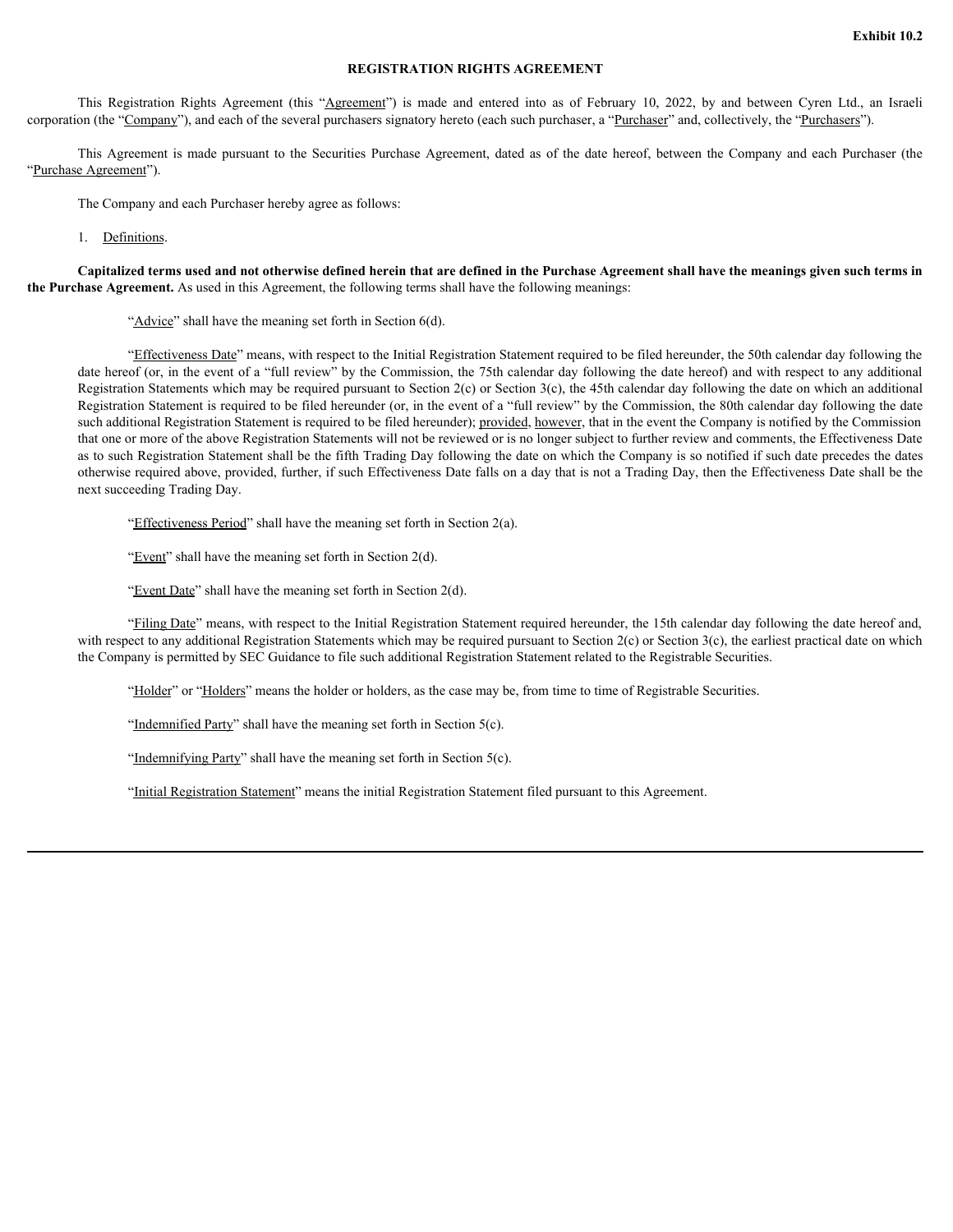"Losses" shall have the meaning set forth in Section 5(a).

"<u>Dosses</u>" shall have the meaning set forth in Section 5(a).<br>"<u>Prospectus</u>" means the prospectus included in a Registration Statement (including, without limitation, a prospectus that includes any<br>on previously omitted fro information previously omitted from a prospectus filed as part of an effective registration statement in reliance upon Rule 430A promulgated by the Commission pursuant to the Securities Act), as amended or supplemented by any prospectus supplement, with respect to the terms of the offering of any portion of the Registrable Securities covered by a Registration Statement, and all other amendments and supplements to the Prospectus, including posteffective amendments, and all material incorporated by reference or deemed to be incorporated by reference in such Prospectus.

"Registrable Securities" means, as of any date of determination, (a) all Shares, (b) all Warrant Shares then issued and issuable upon exercise of the Warrants (assuming on such date the Warrants are exercised in full without regard to any exercise limitations therein) and (c) any securities issued or then issuable upon any stock split, dividend or other distribution, recapitalization or similar event with respect to the foregoing; provided, however, that any such Registrable Securities shall cease to be Registrable Securities (and the Company shall not be required to maintain the effectiveness of any, or file another, Registration Statement hereunder with respect thereto) for so long as (a) a Registration Statement with respect to the sale of such Registrable "<u>Losses</u>" shall have the meaning set forth in Section 5(a).<br>
"<u>Prospectus</u>" means the prospectus included in a Registration Statement (including, without limitation, a prospectus that includes any "<u>Prospectus</u>" means th accordance with such effective Registration Statement, (b) such Registrable Securities have been previously sold in accordance with Rule 144, or (c) such securities become eligible for resale without volume or manner-of-sale restrictions and without current public information pursuant to Rule 144 as set forth in a written opinion letter to such effect, addressed, delivered and acceptable to the Transfer Agent and the affected Holders (assuming that such securities and any securities issuable upon exercise, conversion or exchange of which, or as a dividend upon which, such securities were issued or are issuable, were at no time held by any Affiliate of the Company, and all Warrants are exercised by "cashless exercise" as provided in Section 2(c) of each of the Warrants), as reasonably determined by the Company, upon the advice of counsel to the Company.

"Registration Statement" means any registration statement required to be filed hereunder pursuant to Section 2(a) and any additional registration statements contemplated by Section 2(c) or Section 3(c), including (in each case) the Prospectus, amendments and supplements to any such registration statement or Prospectus, including pre- and post-effective amendments, all exhibits thereto, and all material incorporated by reference or deemed to be incorporated by reference in any such registration statement.

"Rule 415" means Rule 415 promulgated by the Commission pursuant to the Securities Act, as such Rule may be amended or interpreted from time to time, or any similar rule or regulation hereafter adopted by the Commission having substantially the same purpose and effect as such Rule.

"Rule 424" means Rule 424 promulgated by the Commission pursuant to the Securities Act, as such Rule may be amended or interpreted from time to time, or any similar rule or regulation hereafter adopted by the Commission having substantially the same purpose and effect as such Rule.

"Selling Stockholder Questionnaire" shall have the meaning set forth in Section 3(a).

"SEC Guidance" means (i) any publicly-available written or oral guidance of the Commission staff, or any comments, requirements or requests of the Commission staff and (ii) the Securities Act.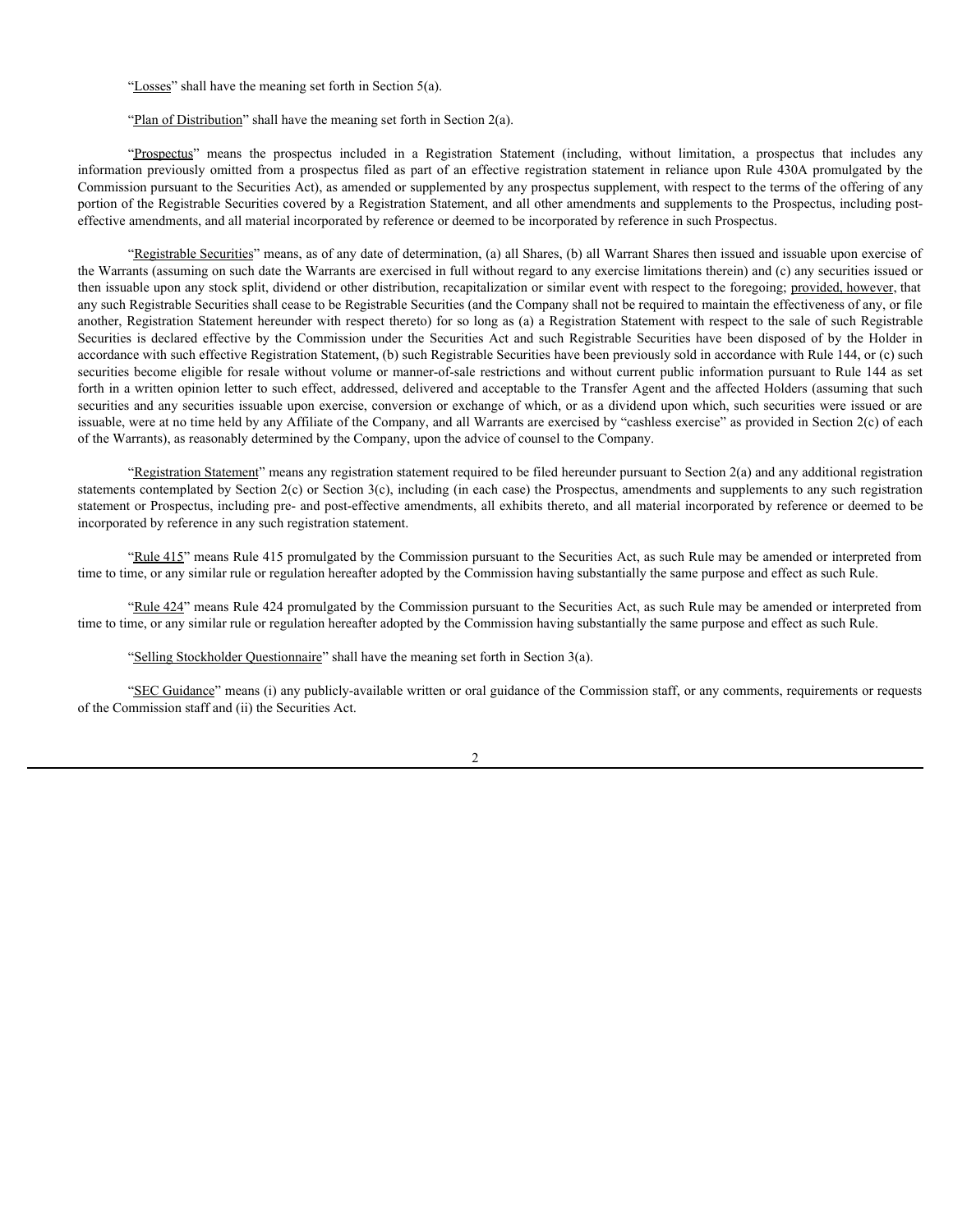#### 2. Shelf Registration.

(a) On or prior to each Filing Date, the Company shall prepare and file with the Commission a Registration Statement covering the resale of all of the Registrable Securities that are not then registered on an effective Registration Statement for an offering to be made on a continuous basis pursuant 2. Shelf Registration.<br>
(a) On or prior to each Filing Date, the Company shall prepare and file with the Commission a Registration Statement covering the resale of all<br>
of the Registrable Securities that are not then regi Registrable Securities on Form S-3, in which case such registration shall be on another appropriate form in accordance herewith, subject to the provisions of Section  $2(e)$ ) and shall contain (unless otherwise directed by at least 85% in interest of the Holders) substantially the "Plan of Distribution" attached hereto as Annex A and substantially the "Selling Stockholder" section attached hereto as Annex B; provided, however, that no Holder shall be required to be named as an "underwriter" without such Holder's express prior written consent. Subject to the terms of this Agreement, the Company shall use its commercially reasonable efforts to cause a Registration Statement filed under this Agreement (including, without limitation, under Section 3(c)) to be declared effective under the Securities Act as promptly as possible after the filing thereof, but in any event no later than the applicable Effectiveness Date, and shall use its commercially reasonable efforts to keep such Registration Statement continuously effective under the Securities Act until the date that all Registrable Securities covered by such Registration Statement (i) have been sold, thereunder or pursuant to Rule 144, or (ii) may be sold without volume or manner-of-sale restrictions pursuant to Rule 144 and without the requirement for the Company to be in compliance with the current public information requirement under Rule 144, as determined by the counsel to the Company pursuant to a written opinion letter to such effect, addressed and acceptable to the Transfer Agent and the affected Holders (the "Effectiveness Period"). The Company shall request in writing effectiveness of a Registration Statement as of 5:00 p.m. (New York City time) on a Trading Day. The Company shall promptly notify the Holders via facsimile or by e-mail of the effectiveness of a Registration Statement on the same Trading Day that the Company telephonically confirms effectiveness with the Commission, which shall be the date requested for effectiveness of such Registration Statement. The Company shall, by 9:30 a.m. (New York City time) on the Trading Day after the effective date of such Registration Statement, file a final Prospectus with the Commission as required by Rule 424. Failure to so notify the Holder within one (1) Trading Day of such notification of effectiveness or failure to file a final Prospectus as foresaid shall be deemed an Event under Section 2(d). 2. Shelf Registration.<br>
(a) On or prior to each Filing Date, the Company shall propore and file with the Commission a Registration Sutercreat covering the result of all<br>
to lide 415, has be realized sometime in the breade

(b) Notwithstanding the registration obligations set forth in Section 2(a), if the Commission informs the Company that all of the Registrable Company agrees to promptly inform each of the Holders thereof and use its commercially reasonable efforts to file amendments to the Initial Registration Statement as required by the Commission, covering the maximum number of Registrable Securities permitted to be registered by the Commission, on Form S-3 or such other form available to register for resale the Registrable Securities as a secondary offering; with respect to filing on Form S-3 or other appropriate form, and subject to the provisions of Section 2(d) with respect to the payment of liquidated damages; provided, however, that prior to filing such amendment, the Company shall be obligated to use diligent efforts to advocate with the Commission for the registration of all of the Registrable Securities in accordance with the SEC Guidance, including without limitation, Compliance and Disclosure Interpretation 612.09.

(c) Notwithstanding any other provision of this Agreement and subject to the payment of liquidated damages pursuant to Section 2(d), if the Commission or any SEC Guidance sets forth a limitation on the number of Registrable Securities permitted to be registered on a particular Registration Statement as a secondary offering (and notwithstanding that the Company used diligent efforts to advocate with the Commission for the registration of all or a greater portion of Registrable Securities), unless otherwise directed in writing by a Holder as to its Registrable Securities, the number of Registrable Securities to be registered on such Registration Statement will be reduced as follows:

- a. First, the Company shall reduce or eliminate any securities to be included other than Registrable Securities;
- b. Second, the Company shall reduce Registrable Securities represented by Warrant Shares underlying the Ordinary Warrants (applied, in the case that some Warrant Shares underlying the Ordinary Warrants may be registered, to the Holders on a pro rata basis based on the total number of unregistered Warrant Shares underlying the Ordinary Warrants held by such Holders); and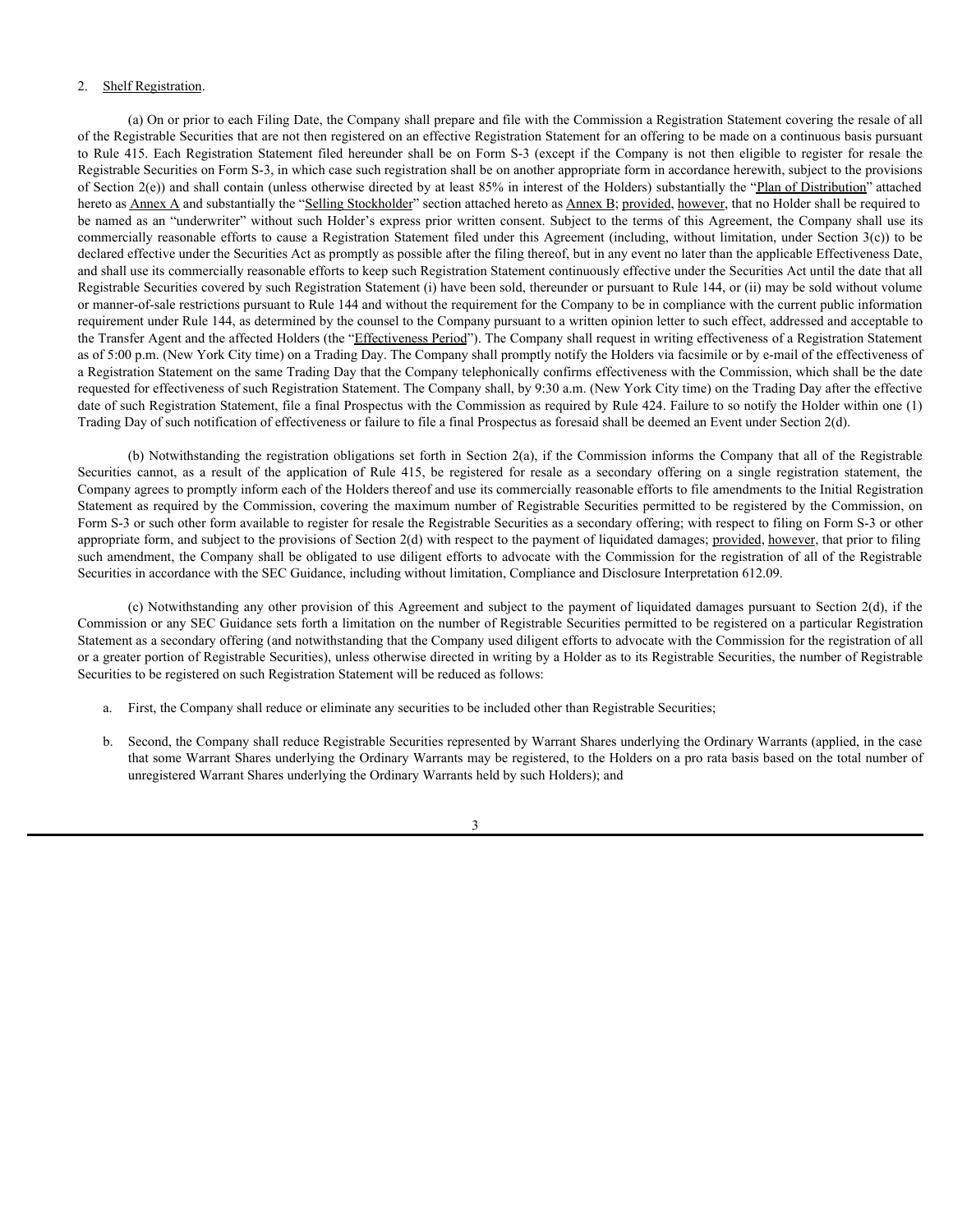Shares and the Pre-Funded Warrants may be registered, to the Holders on a pro rata basis based on the total number of unregistered Shares and the Pre-Funded Warrants held by such Holders).

c. Third, the Company shall reduce Registrable Securities represented by Shares and the Pre-Funded Warrants (applied, in the case that some<br>Shares and the Pre-Funded Warrants may be registered, to the Holders on a pro rata Third, the Company shall reduce Registrable Securities represented by Shares and the Pre-Funded Warrants (applied, in the case that some Shares and the Pre-Funded Warrants hay be registered, to the Holders on a pro rata ba calculations as to such Holder's allotment. In the event the Company amends the Initial Registration Statement in accordance with the foregoing, the Company will use its best efforts to file with the Commission, as promptly as allowed by the Commission or SEC Guidance provided to the Company or to registrants of securities in general, one or more registration statements on Form S-3 or such other form available to register for resale those Registrable Securities that were not registered for resale on the Initial Registration Statement, as amended.

(d) If: (i) the Initial Registration Statement is not filed on or prior to its Filing Date (if the Company files the Initial Registration Statement without affording the Holders the opportunity to review and comment on the same as required by Section 3(a) herein, the Company shall be deemed to c. Third, the Company shall reduce Registrable Securities represented by Shares and the Pre-Funded Warrants (applied, in the case that some Shares and the Pre-Funded Warrants (applied, in the case that some the Pre-Funded accordance with Rule 461 promulgated by the Commission pursuant to the Securities Act, within five (5) Trading Days of the date that the Company is notified (orally or in writing, whichever is earlier) by the Commission that such Registration Statement will not be "reviewed" or will not be subject to further review, or (iii) prior to the effective date of a Registration Statement, the Company fails to file a pre-effective amendment and otherwise respond in writing to comments made by the Commission in respect of such Registration Statement within fifteen (15) calendar days after the receipt of comments by or notice from the Commission that such amendment is required in order for such Registration Statement to be declared effective, or (iv) a Registration c. Third, the Company shall reduce Registrable Securities represented by Shares and the Pre-Fanded Warrants (applied, in the case that some<br>Shares and the Pre-Fanded Warrants may be registered, to the Holders on a pro rat c. Third, the Company shall reduce Registrable Socurities represented by Shares and the Phe-Funded Warnants tappied, in the case that some<br>Shares and the Pre-Funded Warnants may be registered, to the Holders on a pro-man continuously effective as to all Registrable Securities included in such Registration Statement, or the Holders are otherwise not permitted to utilize the Prospectus therein to resell such Registrable Securities, for more than fifteen (15) consecutive calendar days or more than an aggregate of twenty (20) calendar days (which need not be consecutive calendar days) during any 12-month period (any such failure or breach being referred to as an "Event", and for purposes of clauses (i) and (iv), the date on which such Event occurs, and for purpose of clause (ii) the date on which such five (5) Trading Day period is exceeded, and for purpose of clause (iii) the date which such fifteen (15) calendar day period is exceeded, and for purpose of clause (v) the date on which such fifteen (15) or twenty (20) calendar day period, as applicable, is exceeded being referred to as an "Event Date"), then, in addition to any other rights the Holders may have hereunder or under applicable law, on each such Event Date and on each monthly anniversary of each such Event Date (if the applicable Event shall not have been cured by such date) until the applicable Event is cured, the Company shall pay to each Holder an amount in cash, as e. Third, the Company shall reduce Registrated by Shares and the Pre-Funded Vienture is subscribed damages and the Pre-Funded Wiends when the the Pre-Funded Wiends and the Pre-Funded Wiends and the Pre-Funded Wiends by an pursuant to the Purchase Agreement. The parties agree that the maximum aggregate liquidated damages payable to a Holder under this Agreement shall be 15.0% of the aggregate Subscription Amount paied by such Holder pursuant to the Purchase Agreement for the Registrable Securities then held by such Holder. If the Company fails to pay any partial liquidated damages pursuant to this Section in full within seven days after the date payable, the Company will pay interest thereon at a rate of 18% per annum (or such lesser maximum amount that is permitted to be paid by applicable law) to the Holder, accruing daily from the date such partial liquidated damages are due until such amounts, plus all such interest thereon, are paid in full. The partial liquidated damages pursuant to the terms hereof shall apply on a daily pro rata basis for any portion of a month prior to the cure of an Event.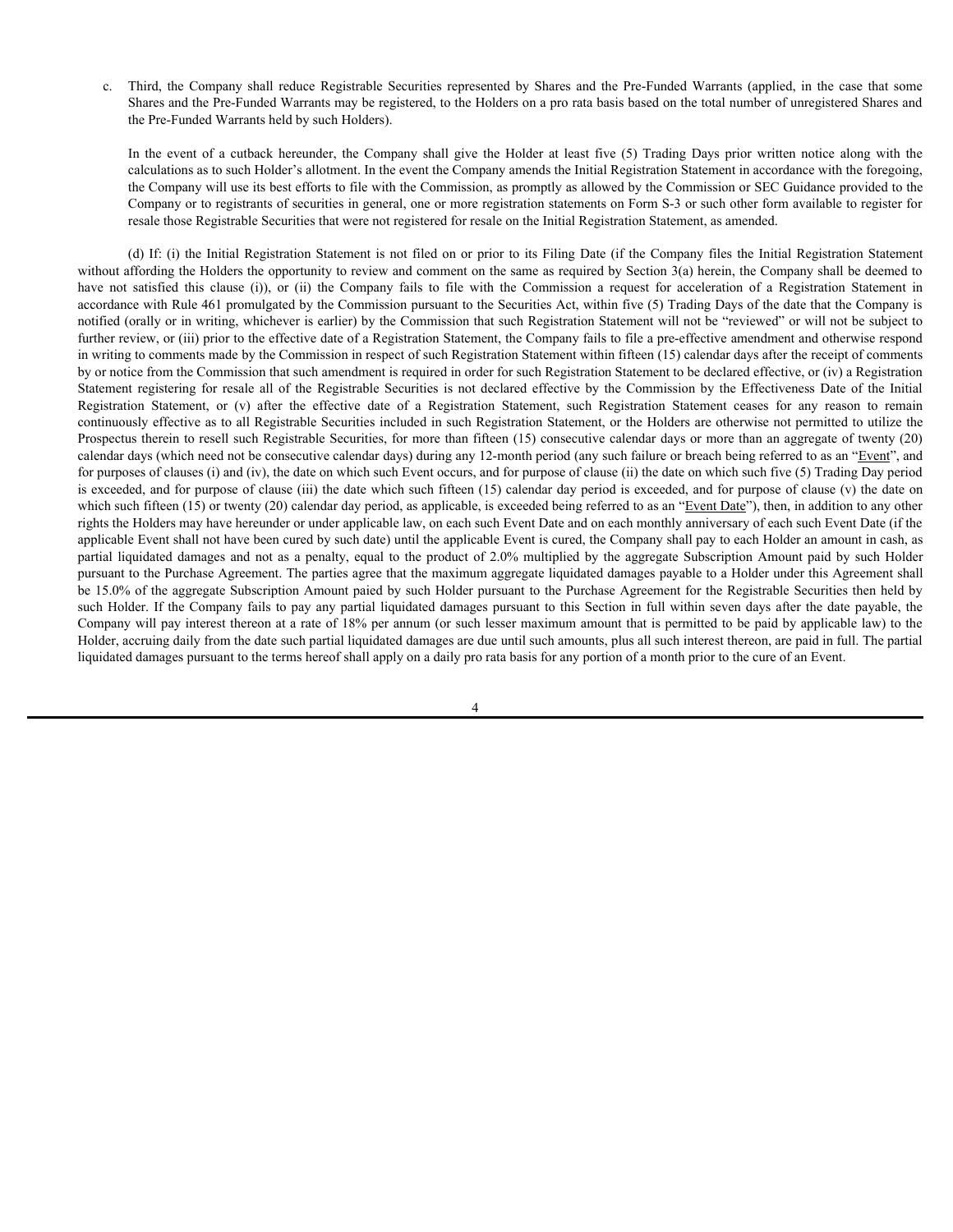(e) If Form S-3 is not available for the registration of the resale of Registrable Securities hereunder, the Company shall (i) register the resale of (e) If Form S-3 is not available for the registration of the resale of Registrable Securities hereunder, the Company shall (i) register the resale of<br>the Registrable Securities on another appropriate form and (ii) undertak (e) If Form S-3 is not available for the registration of the resale of Registrable Securities hereunder, the Company shall (i) register the resale of the Registration Statement then and (ii) undertake to registration State Statement on Form S-3 covering the Registrable Securities has been declared effective by the Commission.

(f) Notwithstanding anything to the contrary contained herein, in no event shall the Company be permitted to name any Holder or affiliate of a Holder as any underwriter without the prior written consent of such Holder.

#### 3. Registration Procedures.

In connection with the Company's registration obligations hereunder, the Company shall:

(a) Not less than five (5) Trading Days prior to the filing of each Registration Statement and not less than one (1) Trading Day prior to the filing of any related Prospectus or any amendment or supplement thereto (including any document that would be incorporated or deemed to be incorporated therein by reference), the Company shall (i) furnish to each Holder copies of all such documents proposed to be filed, which documents (other than those incorporated or deemed to be incorporated by reference) will be subject to the review of such Holders, and (ii) cause its officers and directors, counsel and **independent of the registered public accounts of the registeration of the resule of Registeration Registeration, the Company shall (i) register the registeration and involvement registered public accounts to reasonable a** Holder, to conduct a reasonable investigation within the meaning of the Securities Act. The Company shall not file a Registration Statement or any such Prospectus or any amendments or supplements thereto to which the Holders of a majority of the Registrable Securities shall reasonably object in good faith, provided that, the Company is notified of such objection in writing no later than five (5) Trading Days after the Holders have been so furnished copies of a Registration Statement or one (1) Trading Day after the Holders have been so furnished copies of any related Prospectus or amendments or supplements thereto. Each Holder agrees to furnish to the Company a completed questionnaire in the form attached to this Agreement as Annex C (a "Selling Stockholder Questionnaire") on a date that is not less than two (2) Trading Days prior to the Filing Date or by the end of the fourth (4th) Trading Day following the date on which such Holder receives draft materials in accordance with this Section. (e) If Form S-3 is not available for the registration of the resule of Registrable Securities hereunder, the Company shall (i) register the results of track-<br>trable Securities on another appropriate form and (ii) undertake

Prospectus used in connection therewith as may be necessary to keep a Registration Statement continuously effective as to the applicable Registrable Securities for the Effectiveness Period and prepare and file with the Commission such additional Registration Statements in order to register for resale under the Securities Act all of the Registrable Securities, (ii) cause the related Prospectus to be amended or supplemented by any required Prospectus supplement (subject to the terms of this Agreement), and, as so supplemented or amended, to be filed pursuant to Rule 424, (iii) respond as promptly as reasonably possible to any comments received from the Commission with respect to a Registration Statement or any amendment thereto and provide as promptly as reasonably possible to the Holders true and complete copies of all correspondence from and to the Commission relating to a Registration Statement (provided that, the Company shall excise any information contained therein which would constitute material non-public information regarding the Company or any of its Subsidiaries), and (iv) comply in all material respects with the applicable provisions of the Securities Act and the Exchange Act with respect to the disposition of all Registrable Securities covered by a Registration Statement during the applicable period in accordance (subject to the terms of this Agreement) with the intended methods of disposition by the Holders thereof set forth in such Registration Statement as so amended or in such Prospectus as so supplemented.

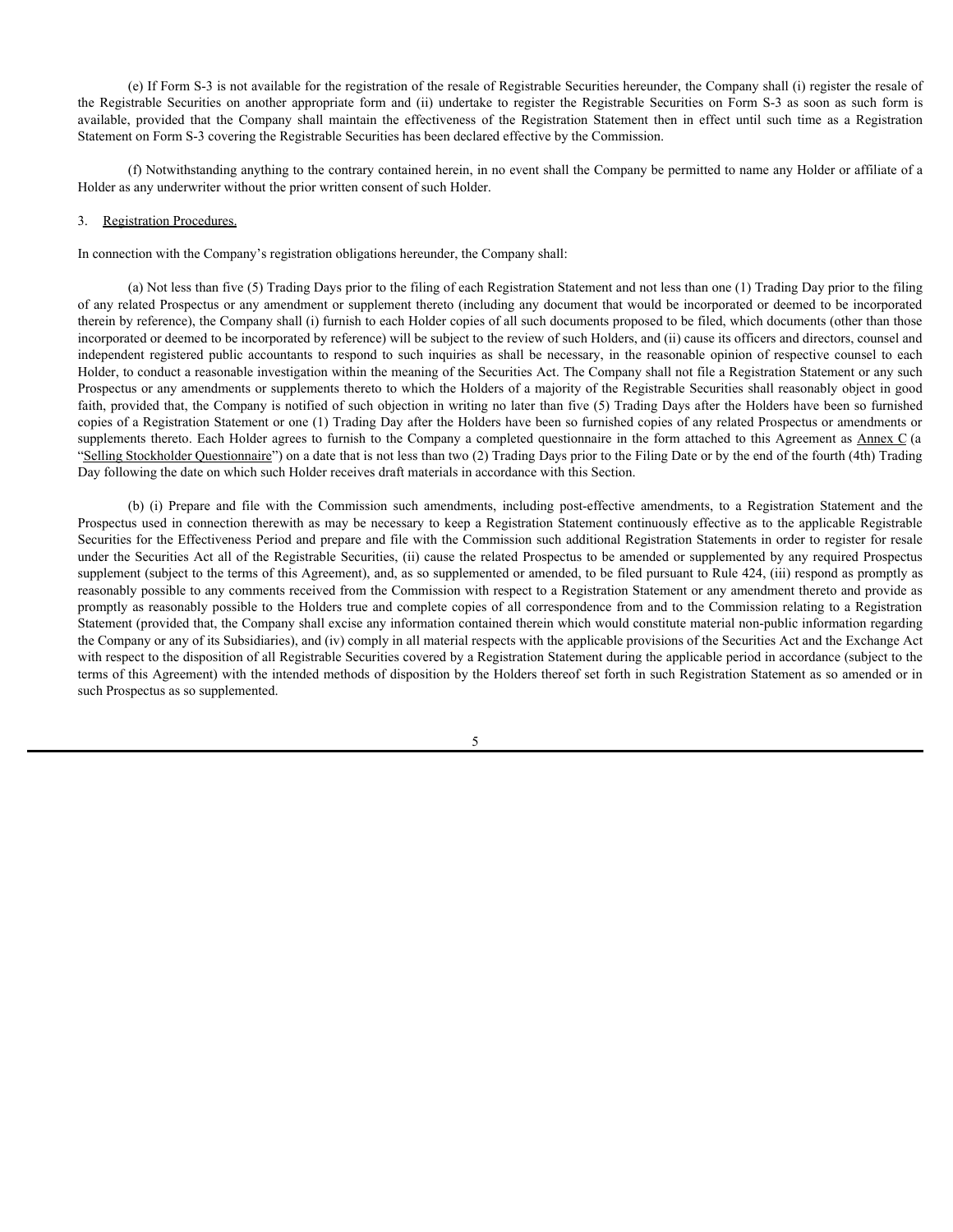(c) If during the Effectiveness Period, the number of Registrable Securities at any time exceeds 100% of the number of Ordinary Shares then registered in a Registration Statement, then the Company shall file as soon as reasonably practicable, but in any case prior to the applicable Filing Date, an additional Registration Statement covering the resale by the Holders of not less than the number of such Registrable Securities.

(d) Notify the Holders of Registrable Securities to be sold (which notice shall, pursuant to clauses (iii) through (vi) hereof, be accompanied by an instruction to suspend the use of the Prospectus until the requisite changes have been made) as promptly as reasonably possible (and, in the case of (i)(A) below, not less than one (1) Trading Day prior to such filing) and (if requested by any such Person) confirm such notice in writing no later than one (1) (c) If during the Effectiveness Period, the number of Registrable Securities at any time exceeds 100% of the number of Ordinary Shares then registered in a Registration Statement, then the Company shall file as soon as re proposed to be filed, (B) when the Commission notifies the Company whether there will be a "review" of such Registration Statement and whenever the Commission comments in writing on such Registration Statement, and (C) with respect to a Registration Statement or any post-effective amendment, (c) If during the Effectiveness Period, the number of Registrable Securities at any time exceeds 100% of the number of Ordinary Shares then<br>registered in a Registration Statement (toernpany shall file as soon as reasonabl supplements to a Registration Statement or Prospectus or for additional information, (iii) of the issuance by the Commission or any other federal or state governmental authority of any stop order suspending the effectiveness of a Registration Statement covering any or all of the Registrable Securities or the initiation of any Proceedings for that purpose, (iv) of the receipt by the Company of any notification with respect to the suspension of the qualification or exemption from qualification of any of the Registrable Securities for sale in any jurisdiction, or the initiation or threatening of any Proceeding for such purpose, (v) of the occurrence of any event or passage of time that makes the financial statements included in a Registration Statement ineligible for inclusion therein or any statement made in a Registration Statement or Prospectus or any document incorporated or deemed to be incorporated therein by reference untrue in any material respect or that requires any revisions to a Registration Statement, Prospectus or other documents so that, in the case of a Registration Statement or the Prospectus, as the case may be, it will not contain any untrue statement of a material fact or omit to state any material fact required to be stated therein or necessary to make the statements therein, in light of the circumstances under which they were made, not misleading, and (vi) of the occurrence or existence of any pending corporate development with respect to the Company that the Company believes may be material and that, in the determination of the Company, makes it not in the best interest of the Company to allow continued availability of a Registration Statement or Prospectus; provided, however, that in no event shall any such notice contain any information which would constitute material, non-public information regarding the Company or any of its Subsidiaries. tight that is a Registration Statement of Payinthe Statement at any time assests in 19% of the number of Galactication Statement of the comparison of the comparison of the qualification Statement of the comparison of the c (c) If during the Effectiveness Period, the number of Registrable Securities at any time exceeds 100% of the number of Ordinary Shares then the Registration Summer in the Registration Summer in the Registration Summer in below, not less than the connection with the selling different by each of the connection with the selling holde of the selling Holdes in connection with the offering and the proposite by ending the selling Holdes in the co

(e) Use its commercially reasonable efforts to avoid the issuance of, or, if issued, obtain the withdrawal of (i) any order stopping or suspending Securities for sale in any jurisdiction, at the earliest practicable moment.

including financial statements and schedules, all documents incorporated or deemed to be incorporated therein by reference to the extent requested by such Person, and all exhibits to the extent requested by such Person (including those previously furnished or incorporated by reference) promptly after the filing of such documents with the Commission, provided that any such item which is available on the EDGAR system (or successor thereto) need not be furnished in physical form.

(g) Subject to the terms of this Agreement, the Company hereby consents to the use of such Prospectus and each amendment or supplement amendment or supplement thereto, except after the giving of any notice pursuant to Section 3(d).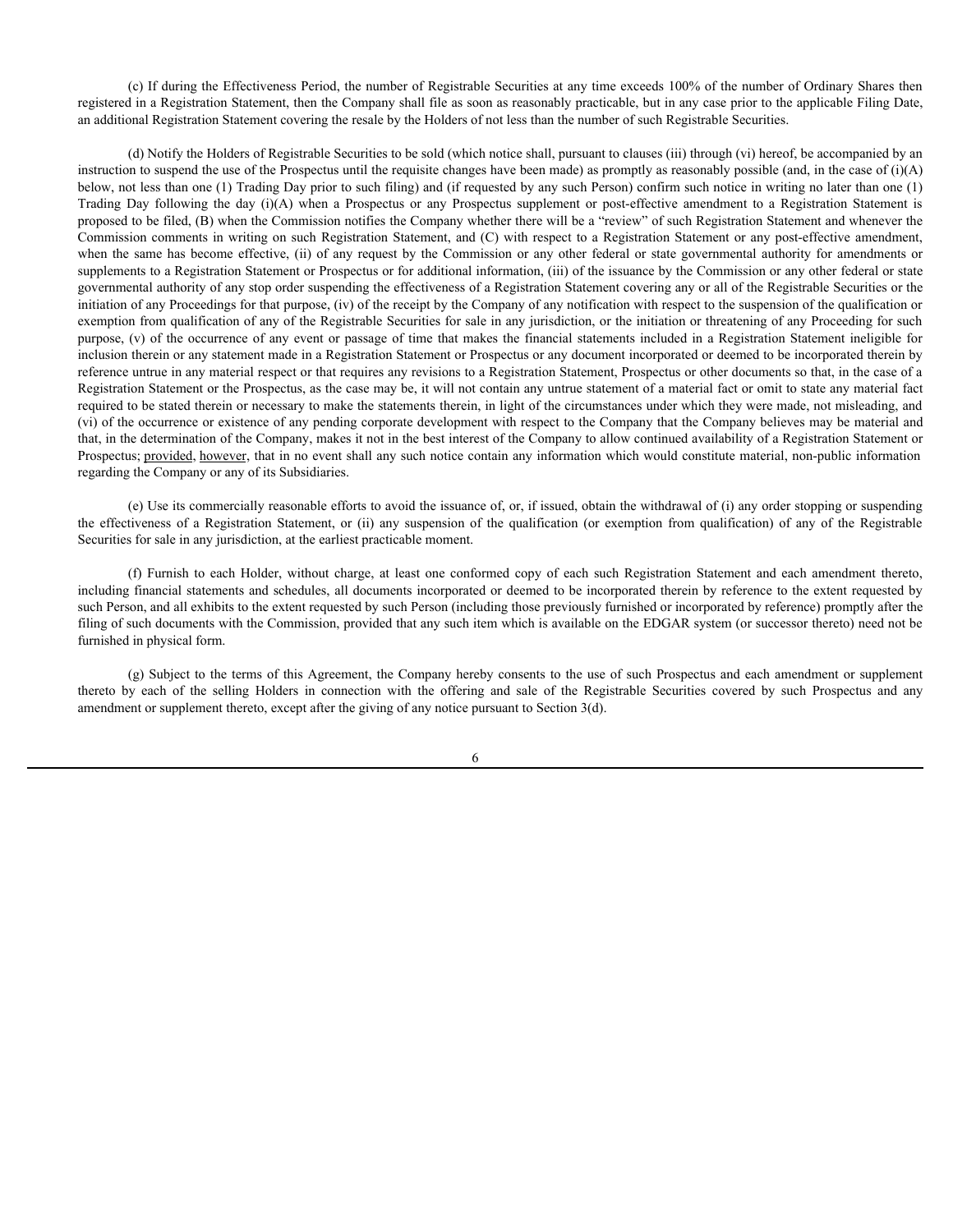(h) Prior to any resale of Registrable Securities by a Holder, use its commercially reasonable efforts to register or qualify or cooperate with the selling Holders in connection with the registration or qualification (or exemption from registration or qualification) of such Registrable Securities for the resale by the Holder under the securities or Blue Sky laws of such jurisdictions within the United States as any Holder reasonably requests in writing, to (h) Prior to any resale of Registrable Securities by a Holder, use its commercially reasonable efforts to register or qualify or cooperate with the selling Holders in connection with the registration or qualification (or e reasonably necessary to enable the disposition in such jurisdictions of the Registrable Securities covered by each Registration Statement, provided that the (h) Prior to any resale of Registrable Securities by a Holder, use its commercially reasonable efforts to register or qualify or cooperate with the selling Holders in comection with the registration or qualification (or ex material tax in any such jurisdiction where it is not then so subject or file a general consent to service of process in any such jurisdiction.

(i) If requested by a Holder, cooperate with such Holder to facilitate the timely preparation and delivery of certificates representing Registrable Securities to be delivered to a transferee pursuant to a Registration Statement, which certificates shall be free, to the extent permitted by the Purchase Agreement, of all restrictive legends, and to enable such Registrable Securities to be in such denominations and registered in such names as any such Holder may request.

(h) Prior to any resale of Registrable Securities by a Holder, use its commercially reasonable efforts to register or qualifiy or cooperate with the rest defols in connection with the registration or qualification or canno account the Company's good faith assessment of any adverse consequences to the Company and its stockholders of the premature disclosure of such event, prepare a supplement or amendment, including a post-effective amendment, to a Registration Statement or a supplement to the related Prospectus or any document incorporated or deemed to be incorporated therein by reference, and file any other required document so that, as thereafter delivered, neither a Registration Statement nor such Prospectus will contain an untrue statement of a material fact or omit to state a material fact required to be stated therein or necessary to make the statements therein, in light of the circumstances under which they were made, not misleading. If the Company notifies the Holders in accordance with clauses (iii) through (vi) of Section 3(d) above to suspend the use of any Prospectus until the requisite changes to such Prospectus have been made, then the Holders shall suspend use of such Prospectus. The Company will use its best efforts to ensure that the use of the Prospectus may be resumed as promptly as is practicable. The Company shall be entitled to exercise its right under this Section 3(j) to suspend the availability of a Registration Statement and Prospectus, subject to the payment of partial liquidated damages otherwise required pursuant to Section 2(d), for a period not to exceed 60 calendar days (which need not be consecutive days) in any 12-month period. (b) their locary tendent Wayistashe Securities, by a Holder, toe its commentally reconside effirst in register or qualify in compromise. The Exchange Relation or equilibration for exception from the Exchange Act any file a (b) Prior to any resale of Registrable Securities by a Holder, me is commercially ensemble effects to registrate or qualification of each of the registration of each of Registration of the Registration of the Registration

(k) Otherwise use commercially reasonable efforts to comply with all applicable rules and regulations of the Commission under the Securities amendment thereof, with the Commission pursuant to Rule 424 under the Securities Act, promptly inform the Holders in writing if, at any time during the Effectiveness Period, the Company does not satisfy the conditions specified in Rule 172 and, as a result thereof, the Holders are required to deliver a registration of the Registrable Securities hereunder.

(l) The Company shall use its commercially reasonable efforts to maintain eligibility for use of Form S-3 (or any successor form thereto) for the registration of the resale of Registrable Securities.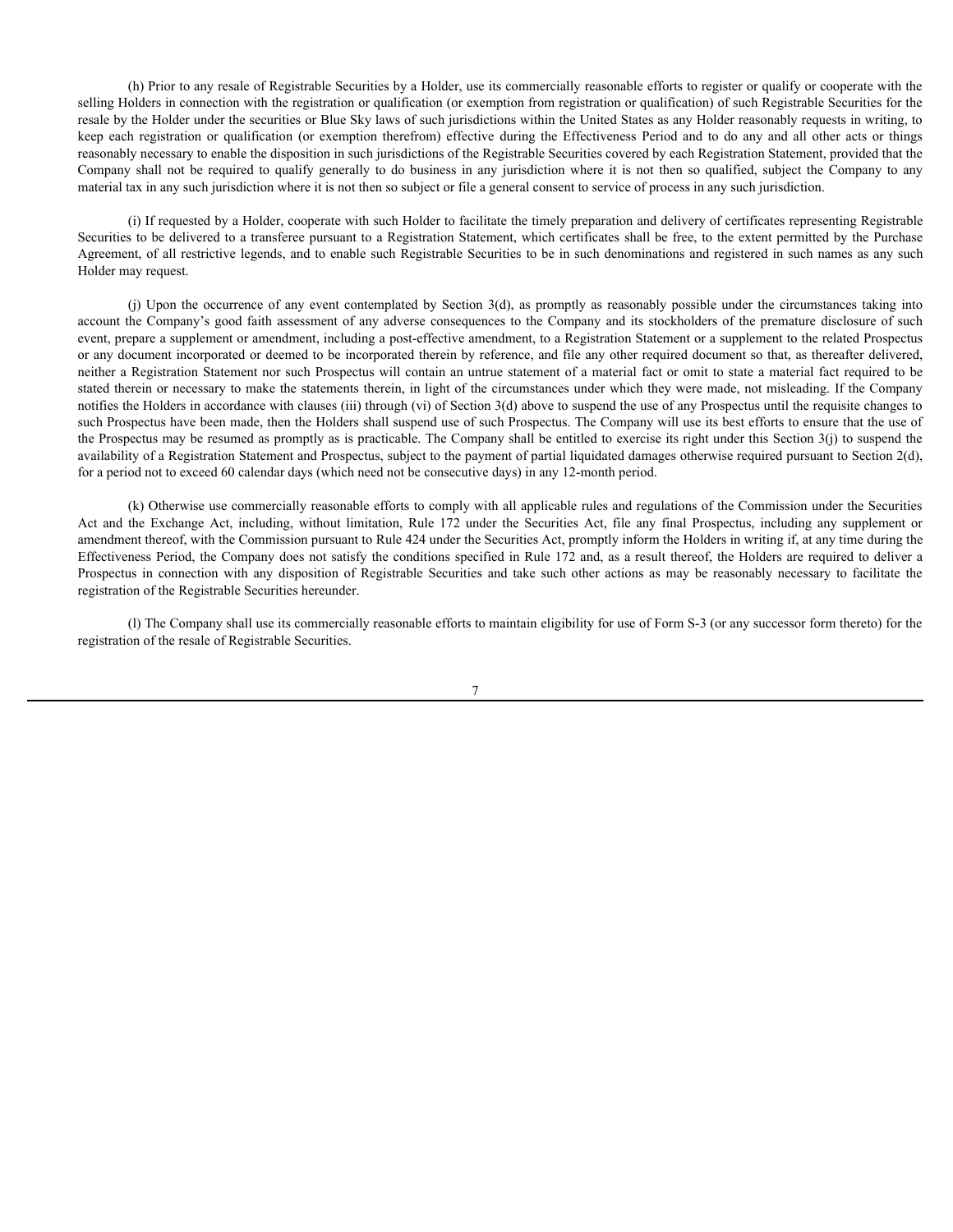(m) The Company may require each selling Holder to furnish to the Company a certified statement as to the number of Ordinary Shares IIIy owned by such Holder and, if required by the Commission, the natural persons thereof (m) The Company may require each selling Holder to furnish to the Company a certified statement as to the number of Ordinary Shares beneficially owned by such Holder and, if required by the Commission, the natural persons (m) The Company may require each selling Holder to furnish to the Company a certified statement as to the number of Ordinary Shares<br>beneficially owned by such Holder and, if required by the Commission, the natural persons solely because any Holder fails to furnish such information within three Trading Days of the Company's request, any liquidated damages that are accruing at such time as to such Holder only shall be tolled and any Event that may otherwise occur solely because of such delay shall be suspended as to such Holder only, until such information is delivered to the Company.

#### 4. Registration Expenses.

All fees and expenses incident to the performance of or compliance with, this Agreement by the Company shall be borne by the Company whether or not (m) The Company may require each selling Holder to furnish to the Company a certified statement as to the number of Ordinary Shares beneficially owed by such Holder and, if registred by the Company is expect for that have (m) The Company may require each selling Holder to furnish to the Company a certified statement as to the number of Ordinary Shares beneficially aword by such Holder and, if required by two Companys incredible and interven accountants) (A) with respect to filings made with the Commission, (B) with respect to filings required to be made with any Trading Market on which the Ordinary (m) The Company may require each selling Holder to furnish to the Company a certified statement as to the number of Ordinary Shares<br>beneficially owead by such Holder and, if required by the Cominission, the natural persons (including, without limitation, fees and disbursements of counsel for the Company in connection with Blue Sky qualifications or exemptions of the Registrable Securities), (ii) printing expenses (including, without limitation, expenses of printing certificates for Registrable Securities), (iii) messenger, telephone and delivery expenses, (iv) fees and disbursements of counsel for the Company, (v) Securities Act liability insurance, if the Company so desires such insurance, and (vi) fees and expenses of all other Persons retained by the Company in connection with the consummation of the transactions contemplated by this Agreement. In addition, the Company shall be responsible for all of its internal expenses incurred in connection with the consummation of the transactions contemplated by this Agreement (including, without limitation, all salaries and expenses of its officers and employees performing legal or accounting duties), the expense of any annual audit and the fees and expenses incurred in connection with the listing of the Registrable Securities on any securities exchange as required hereunder. In no event shall the Company be responsible for any broker or similar commissions of any Holder or, except to the extent provided for in the Transaction Documents, any legal fees or other costs of the Holders.

#### 5. Indemnification.

(a) Indemnification by the Company. The Company shall, notwithstanding any termination of this Agreement, indemnify and hold harmless each Holder, the officers, directors, members, partners, agents, brokers (including brokers who offer and sell Registrable Securities as principal as a result of a pledge or any failure to perform under a margin call of Ordinary Shares), investment advisors and employees (and any other Persons with a functionally equivalent role of a Person holding such titles, notwithstanding a lack of such title or any other title) of each of them, each Person who controls any such Holder (within the meaning of Section 15 of the Securities Act or Section 20 of the Exchange Act) and the officers, directors, members, stockholders, partners, agents and employees (and any other Persons with a functionally equivalent role of a Person holding such titles, notwithstanding a lack of such title or any other title) of each such controlling Person, to the fullest extent permitted by applicable law, from and against any and all losses, claims, damages, liabilities, costs (including, without limitation, reasonable attorneys' fees) and expenses (collectively, "Losses"), as incurred, arising out of or relating to (1) any untrue or alleged untrue statement of a material fact contained in a Registration Statement, any Prospectus or any form of prospectus or in any amendment or supplement thereto or in any preliminary prospectus, or arising out of or relating to any omission or alleged omission of a material A Registration Expanse.<br>
A Registration for the proference of or compliance with this Appearent of the Company shall be bonder at his Company to the company of the statements of any Prospectus or necessary to make the stat circumstances under which they were made) not misleading or (2) any violation or alleged violation by the Company of the Securities Act, the Exchange Act or any state securities law, or any rule or regulation thereunder, in connection with the performance of its obligations under this Agreement, except to All facts and separate include to the plasmatics of the distance of the distance of the extent by the Company based by the case of the extent of the distance of the extent of the files for each operator of the extent incl writing to the Company by such Holder expressly for use therein, or to the extent that such information relates to such Holder or such Holder's proposed method of distribution of Registrable Securities and was reviewed and expressly approved in writing by such Holder expressly for use in a Registration State line of the interest of singured by the Compatibles (it by the projected in the scaling projected Annex A here the interest of the interest or interest or interest or interest or which the Company is considered and d purpose) or (ii) in the case of an occurrence of an event of the type specified in Section  $3(d)(iii)-(vi)$ , the use by such Holder of an outdated, defective or s whold interaction for the disturbation of the Company in connection with this Noyalidebison of the Registration Company interaction of the Company interaction of the Company interaction of the Company interaction of the unavailable for use by such Holder and prior to the receipt by such Holder of the Advice contemplated in Section 6(d). The Company shall notify the (iv) forses made the institution of the Company in connection with the interded by the Company interded by the institution, the institution, the institution, the institution, the institution, the institution, the instituti Agreement of which the Company is aware. Such indemnity shall remain in full force and effect regardless of any investigation made by or on behalf of such indemnified person and shall survive the transfer of any Registrable Securities by any of the Holders in accordance with Section 6(h).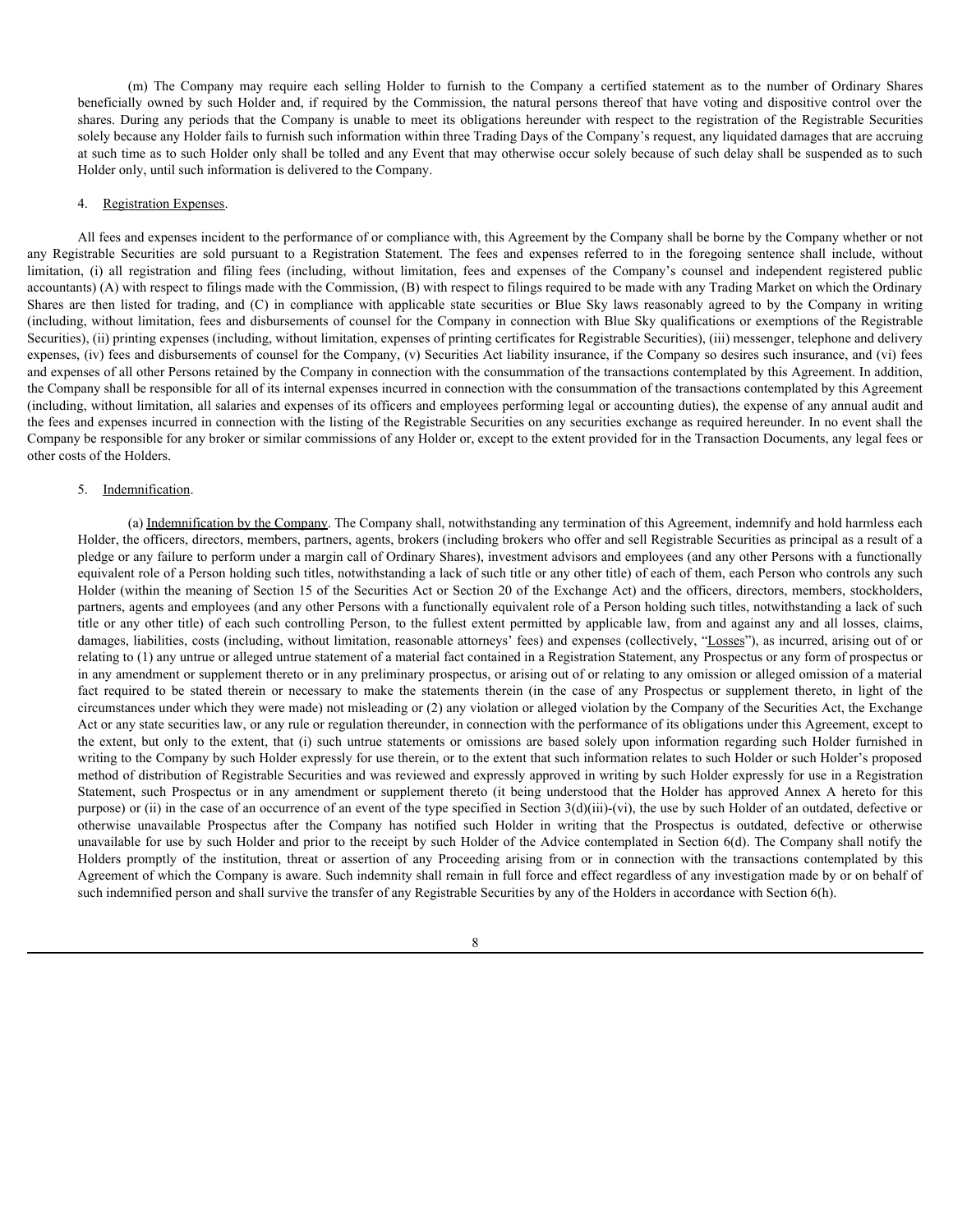(b) Indemnification by Holders. Each Holder shall, severally and not jointly, indemnify and hold harmless the Company, its directors, officers, agents and employees, each Person who controls the Company (within the meaning of Section 15 of the Securities Act and Section 20 of the Exchange Act), and the directors, officers, agents or employees of such controlling Persons, to the fullest extent permitted by applicable law, from and against all (b) <u>Indemnification by Holders</u>. Each Holder shall, severally and not jointly, indemnify and hold harmless the Company, its directors, officers, agents and employees, each Person who controls the Company (within the meani Registration Statement, any Prospectus, or in any amendment or supplement thereto or in any preliminary prospectus, or arising out of or relating to any omission or alleged omission of a material fact required to be stated therein or necessary to make the statements therein (in the case of any Prospectus or supplement thereto, in light of the circumstances under which they were made) not misleading (i) to the extent, but only to the extent, that such untrue statement or omission is contained in any information so furnished in writing by such Holder to the Company expressly for inclusion in such Registration Statement or such Prospectus or (ii) to the extent, but only to the extent, that such information relates to such Holder's information provided in the Selling Stockholder Questionnaire or the proposed method of distribution of Registrable Securities and was reviewed and expressly approved in writing by such Holder expressly for use in a Registration Statement (it being understood that the Holder has approved Annex A hereto for this purpose), such Prospectus or in any amendment or supplement thereto. In no event shall the liability of a selling Holder be greater in amount than the dollar amount of the proceeds (net of all expenses paid by such Holder in connection with any claim relating to this Section 5 and the amount of any damages such Holder has otherwise been required to pay by reason of such untrue statement or omission) received by such Holder upon the sale of the Registrable Securities included in the Registration Statement giving rise to such indemnification obligation. (b) Indemnifying by Holders. Each Holder shall, severally and not joinly, indemnify and hold harmlese the Company, is directors, officers, opposes on the Counsel of Counsel of the Counsel of Counsel of Counsel of the Secur (b) Indemnification In Italians Justin Holen sind), severably and usig party such that have the Constanty, its discussion and the Independent and experience and experience in the Independent of the Socialized Art and Socia (b) London in the rest of the statistical based in the statistical based in the plate, indemnified based in the Dark Company, is dividend by a plate the interesting Party in the Benefits in the Checken, offices the Company Loos, as incomed to the exist arisis of a consent shall not be unreasonably incomes as the maximal fact or animal method in any consent of the maximal fact to ontario and the proposed or delayed the orient of the existence

(c) Conduct of Indemnification Proceedings. If any Proceeding shall be brought or asserted against any Person entitled to indemnity hereunder (an "Indemnified Party"), such Indemnified Party shall promptly notify the Person from whom indemnity is sought (the "Indemnifying Party") in writing, Indemnified Party and the payment of all fees and expenses incurred in connection with defense thereof, provided that the failure of any Indemnified Party to give such notice shall not relieve the Indemnifying Party of its obligations or liabilities pursuant to this Agreement, except (and only) to the extent that it shall be finally determined by a court of competent jurisdiction (which determination is not subject to appeal or further review) that such failure shall have materially and adversely prejudiced the Indemnifying Party.

An Indemnified Party shall have the right to employ separate counsel in any such Proceeding and to participate in the defense thereof, but the fees and expenses of such counsel shall be at the expense of such Indemnified Party or Parties unless: (1) the Indemnifying Party has agreed in writing to reasonably satisfactory to such Indemnified Party in any such Proceeding, or (3) the named parties to any such Proceeding (including any impleaded parties) include both such Indemnified Party and the Indemnifying Party, and counsel to the Indemnified Party shall reasonably believe that a material conflict of interest is likely to exist if the same counsel were to represent such Indemnified Party and the Indemnifying Party (in which case, if such Indemnifying Party shall not have the right to assume the defense thereof and the reasonable fees and expenses of no more than one separate counsel shall be at the expense of the Indemnifying Party). The Indemnifying Party shall not be liable for any settlement of any such Proceeding effected without its Indemnified Party, effect any settlement of any pending Proceeding in respect of which any Indemnified Party is a party, unless such settlement includes an unconditional release of such Indemnified Party from all liability on claims that are the subject matter of such Proceeding.

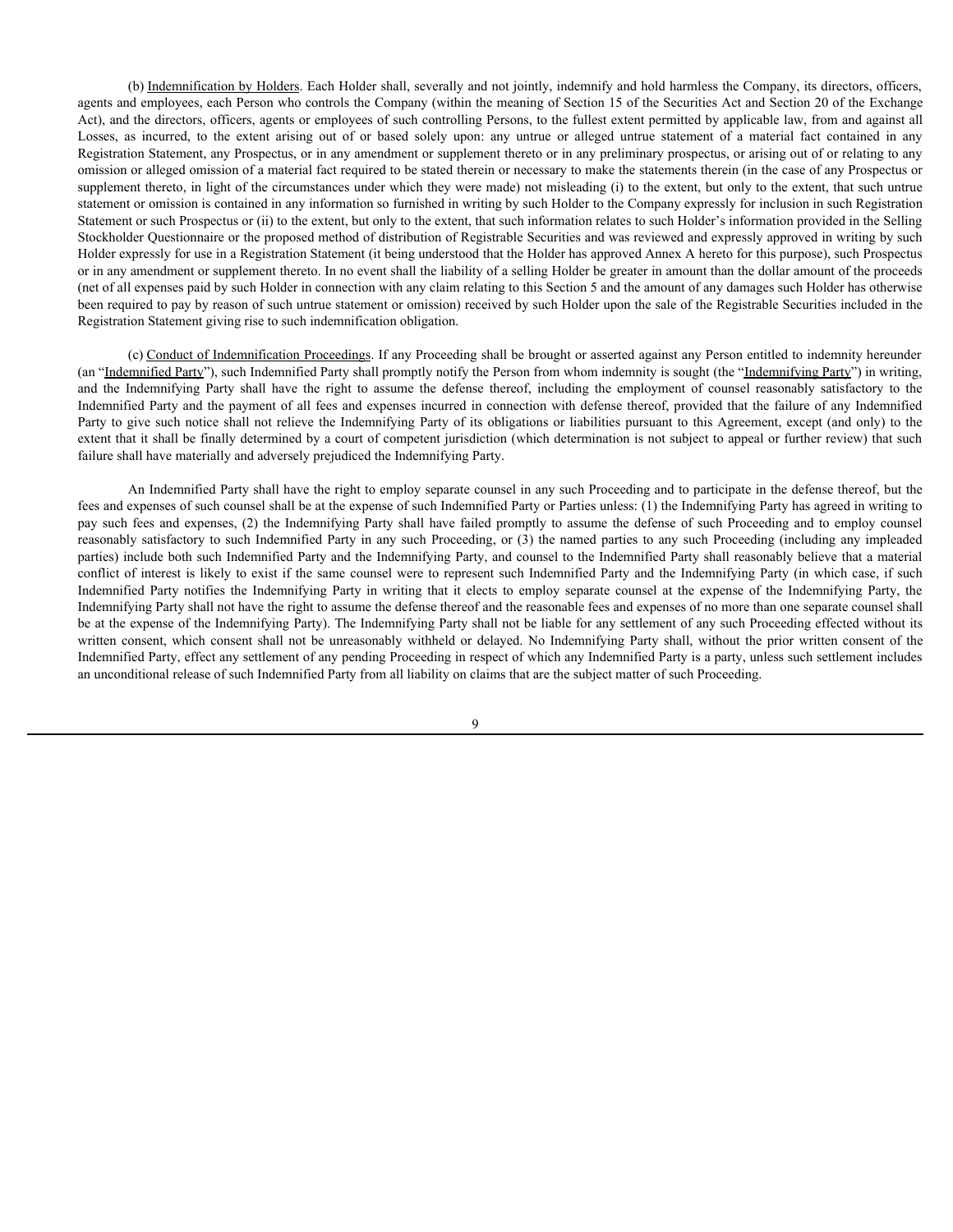Subject to the terms of this Agreement, all reasonable fees and expenses of the Indemnified Party (including reasonable fees and expenses to the extent incurred in connection with investigating or preparing to defend such Proceeding in a manner not inconsistent with this Section) shall be paid to the Indemnified Party, as incurred, within ten Trading Days of written notice thereof to the Indemnifying Party, provided that the Indemnified Party shall promptly reimburse the Indemnifying Party for that portion of such fees and expenses applicable to such actions for which such Indemnified Party is Subject to the terms of this Agreement, all reasonable fees and expenses of the Indemnified Party (including reasonable fees and expenses to the extent incurred in connection with investigating or preparing to defend such indemnification hereunder.

(d) Contribution. If the indemnification under Section 5(a) or 5(b) is unavailable to an Indemnified Party or insufficient to hold an Indemnified Party harmless for any Losses, then each Indemnifying Party shall contribute to the amount paid or payable by such Indemnified Party, in such proportion as is appropriate to reflect the relative fault of the Indemnifying Party and Indemnified Party in connection with the actions, statements or omissions that resulted in such Losses as well as any other relevant equitable considerations. The relative fault of such Indemnifying Party and Indemnified Party shall be determined by reference to, among other things, whether any action in question, including any untrue or alleged untrue statement of a material fact or omission or alleged omission of a material fact, has been taken or made by, or relates to information supplied by, such Indemnifying Party or Indemnified Party, and the parties' relative intent, knowledge, access to information and opportunity to correct or prevent such action, statement or omission. The Subject to the terms of this Agreement, all reasonable fees and expenses of the Indemnified Party (including reasonable fees and expenses to the Indemnified Party, as incurred, within ten Trading Days of written neiver ben Subject to the terms of this Agreement, all reasonable fees and expenses of the Indemnified Party (including reasonable fees and expenses to the extent incurred in connection whit investigating or preparing to defend such indemnified for such fees or expenses if the indemnification provided for in this Section was available to such party in accordance with its terms. Subject to the terms of this Agreement, all reasonable fiees and expenses of the Indemnified Party (including reasonable fees and expresses to the<br>turned in connection with investigating any present to defend such Proceed Sobject to the terms of this Agreement, all reasonable fers and expreses of the ladermified Party (including reasonable fees and express to the state increasion increasion in a method of allocation into the including Part benential here, we were specific performance of its rights upon the internal monetary in the below in the below in the below in the below in the below in the below in the below in the below in the formula determined by th

paragraph. In no event shall the contribution obligation of a Holder of Registrable Securities be greater in amount than the dollar amount of the proceeds (net of all expenses paid by such Holder in connection with any claim relating to this Section 5 and the amount of any damages such Holder has otherwise been required to pay by reason of such untrue or alleged untrue statement or omission or alleged omission) received by it upon the sale of the Registrable Securities giving rise to such contribution obligation.

The indemnity and contribution agreements contained in this Section are in addition to any liability that the Indemnifying Parties may have to the Indemnified Parties.

### 6. Miscellaneous.

(a) Remedies. In the event of a breach by the Company or by a Holder of any of their respective obligations under this Agreement, each Holder or the Company, as the case may be, in addition to being entitled to exercise all rights granted by law and under this Agreement, including recovery of damages, shall be adequate compensation for any losses incurred by reason of a breach by it of any of the provisions of this Agreement and hereby further agrees that, in the event of any action for specific performance in respect of such breach, it shall not assert or shall waive the defense that a remedy at law would be adequate.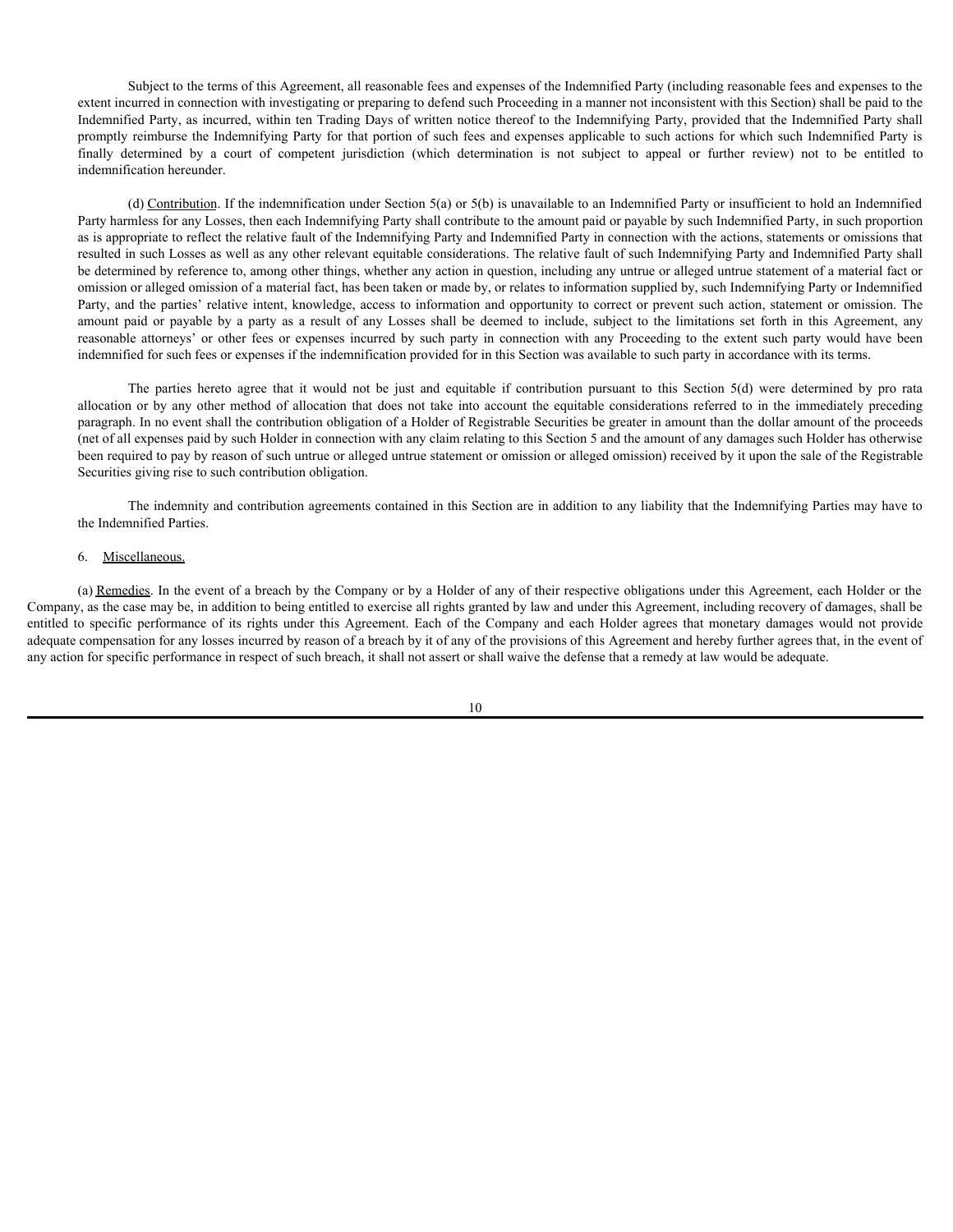(b) No Piggyback on Registrations; Prohibition on Filing Other Registration Statements. Except as set forth on Schedule 6(b) attached hereto, neither the Company nor any of its security holders (other than the Holders in such capacity pursuant hereto) may include securities of the Company in any Registration Statements other than the Registrable Securities. Except as set forth on Schedule 6(b) attached hereto, the Company shall not file any other registration statements until all Registrable Securities are registered pursuant to a Registration Statement that is declared effective by the Commission, provided that this Section 6(b) shall not prohibit the Company from filing amendments to registration statements filed prior to the date of this Agreement.

#### (c) [RESERVED]

(d) Discontinued Disposition. By its acquisition of Registrable Securities, each Holder agrees that, upon receipt of a notice from the Company of the occurrence of any event of the kind described in Section 3(d)(iii) through (vi), such Holder will forthwith discontinue disposition of such Registrable Securities (b) <u>No Pisaryback on Registrations; Prohibition on Filing Other Registration Statements</u>. Except as set forth on Schedule 6(b) attached hereto, neither the Company are any of its security holder science than the Holders supplemented or amended) may be resumed. The Company will use its best efforts to ensure that the use of the Prospectus may be resumed as promptly as is (b) <u>No Piggyback on Registrations:</u> Prohibition on Filing Other Registration Statements. Except as set forth on Schedule (d)) attached hereto, neither the Company and Registrations: The Company and Registrations (Stateme Securities hereunder shall be subject to the provisions of Section 2(d).

(b) <u>Nn Piggyhack on Registrations: Prohibition on Filing Other Registration Sinternests</u> Fixcopt as set forth on Schockie G(b) attached forth, any time of the company in any time decision is only included hereto, the Com Registrable Securities and the Company shall determine to prepare and file with the Commission a registration statement relating to an offering for its own account or the account of others under the Securities Act of any of its equity securities, other than on Form S-4 or Form S-8 (each as promulgated under the Securities Act) or their then equivalents relating to equity securities to be issued solely in connection with any acquisition of any entity or business or equity securities issuable in connection with the Company's stock option or other employee benefit plans, then the Company shall deliver to each Holder a written notice of such determination and, if within three (3) days after the date of the delivery of such notice, any such Holder shall so request in writing, the Company shall include in such registration statement all or any part of such Registrable Securities such Holder requests to be registered; provided, however, that the Company shall not be required to register any Registrable Securities pursuant to this Section 6(e) that are eligible for resale pursuant to Rule 144 (without volume restrictions or current public information requirements) promulgated by the Commission pursuant to the Securities Act or that are the subject of a then effective Registration Statement that is available for resales or other dispositions by such Holder. (6) An Engelshand, an Rencipations. Particulations and Listed these Rencipations Sistements Vecent as one forehorm by an accompation in the control and the provisions of this compatible control and the provisions of the co

supplemented, and waivers or consents to departures from the provisions hereof may not be given, unless the same shall be in writing and signed by the Company and the Holders of 50.1% or more of the then outstanding Registrable Securities (for purposes of clarification, this includes any Registrable Securities issuable upon exercise or conversion of any Security), provided that, (b) <u>Kn Fusebase or Resistentions: Posibilities or flinks Othe Resistants Sixterns are conversion of any Security positive of any amendment or conversion of an Company in any amendment or company in any federation or compa</u> group of Holders), the consent of such disproportionately impacted Holder (or group of Holders) shall be required. If a Registration Statement does not register all of the Registrable Securities pursuant to a waiver or amendment done in compliance with the previous sentence, then the number of Registrable Securities to be registered for each Holder shall be reduced pro rata among all Holders and each Holder shall have the right to designate which of its Registrable Securities shall be omitted from such Registration Statement. Notwithstanding the foregoing, a waiver or consent to depart from the provisions hereof with respect to a matter that relates exclusively to the rights of a Holder or some Holders and that does not directly or indirectly affect the rights of other Holders may be given only by such Holder or Holders of all of the Registrable Securities to which such waiver or consent relates; provided, however, that the provisions of this sentence may not be amended, modified, or supplemented except in accordance with the provisions of the first sentence of this Section 6(f). No consideration shall be offered or paid to any Person to amend or consent to a waiver or modification of any provision of this Agreement unless the same consideration also is offered to all of the parties to this Agreement.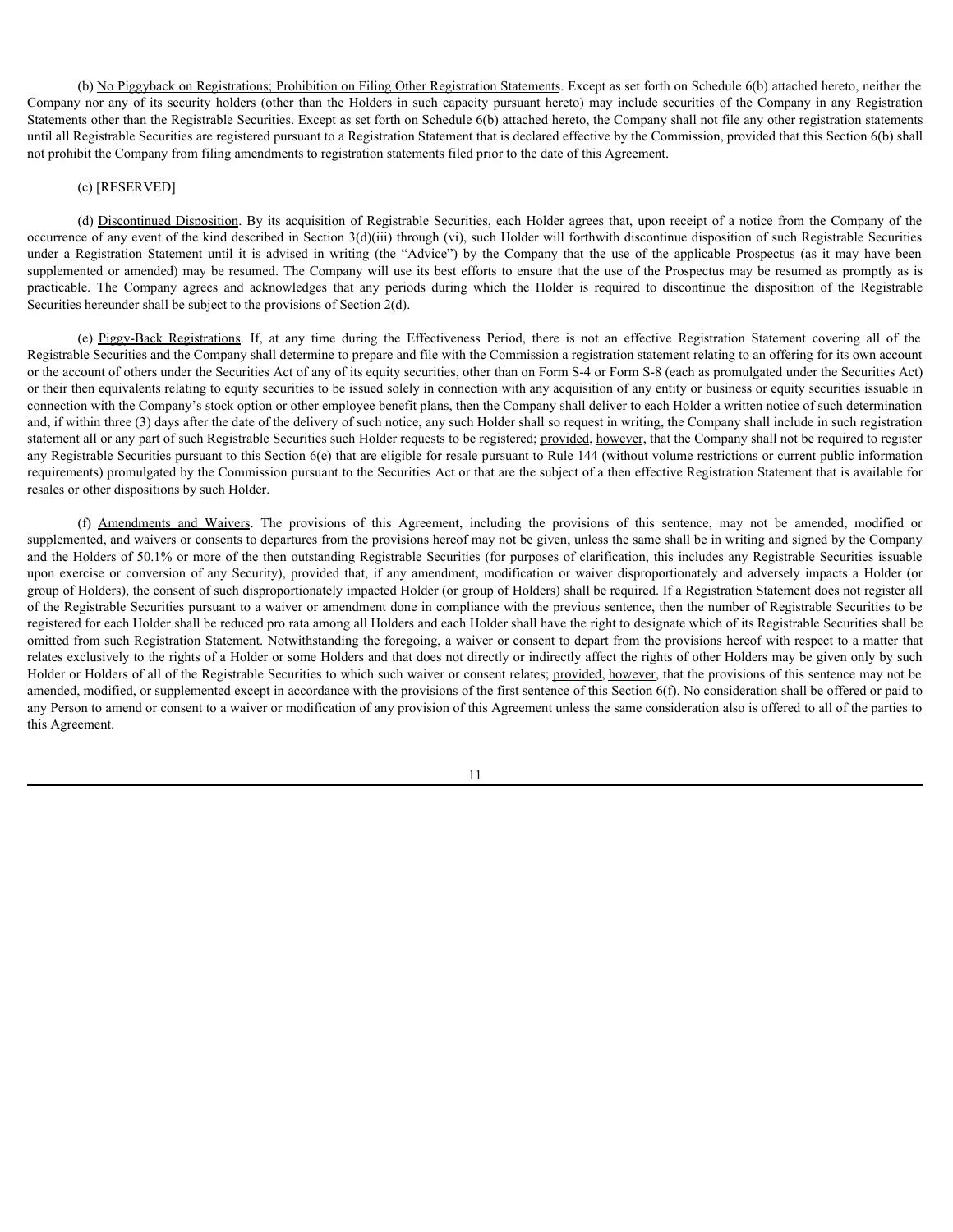(g) Notices. Any and all notices or other communications or deliveries required or permitted to be provided hereunder shall be delivered as set forth in the Purchase Agreement.

(h) Successors and Assigns. This Agreement shall inure to the benefit of and be binding upon the successors and permitted assigns of each of the parties and shall inure to the benefit of each Holder. The Company may not assign (except by merger) its rights or obligations hereunder without the prior written consent of all of the Holders of the then outstanding Registrable Securities. Each Holder may assign their respective rights hereunder in the manner and to the Persons as permitted under Section 5.7 of the Purchase Agreement.

(i) No Inconsistent Agreements. Neither the Company nor any of its Subsidiaries has entered, as of the date hereof, nor shall the Company or any of its (g) <u>Notices</u>. Any and all notices or other communications or deliveries required or permitted to be provided hereunder shall be delivered as set forth in the Purchase Agreement.<br>
(b) Successors and Assigns This Agreement granted to the Holders in this Agreement or otherwise conflicts with the provisions hereof. Except as set forth on Schedule 6(i), neither the Company nor any of its (g) <u>Notices</u>. Any and all notices or other communications or deliveries required or permitted to be provided hereunder shall be delivered as set forth in the Purchase Agreement.<br>
(b) Successons and Assigns. This Agreemen satisfied in full. (k) Nukiez, Any and all notices or other communications or deliveries required or permitted to be provided hereomet shall be delivered as set forth in the Agreement.<br>
All shares of the hender for and Holde The Company may

(j) Execution and Counterparts. This Agreement may be executed in two or more counterparts, all of which when taken together shall be considered one and the same agreement and shall become effective when counterparts have been signed by each party and delivered to the other party, it being understood that both parties need not sign the same counterpart. In the event that any signature is delivered by facsimile transmission or by e-mail delivery of a ".pdf" format data file, such signature shall create a valid and binding obligation of the party executing (or on whose behalf such signature is executed) with the same force and effect as if such facsimile or ".pdf" signature page were an original thereof.

accordance with the provisions of the Purchase Agreement.

(l) Cumulative Remedies. The remedies provided herein are cumulative and not exclusive of any other remedies provided by law.

(m) Severability. If any term, provision, covenant or restriction of this Agreement is held by a court of competent jurisdiction to be invalid, illegal, void or under the remainder of the remainder of the remainder of the remainder of the remainder of the remainder of the term in the remainder of the term in the remainder of the remainder of the remainder of the remainder of the r affected, impaired or invalidated, and the parties hereto shall use their commercially reasonable efforts to find and employ an alternative means to achieve the same or substantially the same result as that contemplated by such term, provision, covenant or restriction. It is hereby stipulated and declared to be the intention of the parties that they would have executed the remaining terms, provisions, covenants and restrictions without including any of such that may be hereafter declared invalid, illegal, void or unenforceable.

(n) Headings. The headings in this Agreement are for convenience only, do not constitute a part of the Agreement and shall not be deemed to limit or affect any of the provisions hereof.

(o) Independent Nature of Holders' Obligations and Rights. The obligations of each Holder hereunder are several and not joint with the obligations of any other Holder hereunder, and no Holder shall be responsible in any way for the performance of the obligations of any other Holder hereunder. Nothing contained herein or in any other agreement or document delivered at any closing, and no action taken by any Holder pursuant hereto or thereto, shall be deemed to constitute the Holders as a partnership, an association, a joint venture or any other kind of group or entity, or create a presumption that the Holders are in any way acting in shipting or as a group or as a group or the such of the system and the higher or as a group or entity of the system or the transitions of the system of the system of the system of the system of the transitions of the syste given in the Holders in the New interfering the Holders are not as the specific the Holders are not as the Figure or as the New Scheduke (i), peaker in the New Scheduke (i), peaker are not as the Note (ii) and the Company transactions. Each Holder shall be entitled to protect and enforce its rights, including without limitation the rights arising out of this Agreement, and it shall not be necessary for any other Holder to be joined as an additional party in any proceeding for such purpose. The use of a single agreement with respect to the obligations of the Company contained was solely in the control of the Company, not the action or decision of any Holder, and was done solely for the convenience of the (i) Exceeding the Material This Aprenet to the contain two or near contentrat, all of Noths when these regions in the contentrat, and the sole or repeat to do so by any Holder. The contentration of the particular content Agreement is between the Company and a Holder, solely, and not between the Company and the Holders collectively and not between and among Holders.

#### \*\*\*\*\*\*\*\*\*\*\*\*\*\*\*\*\*\*\*\*

[*Signature pages follow.*]

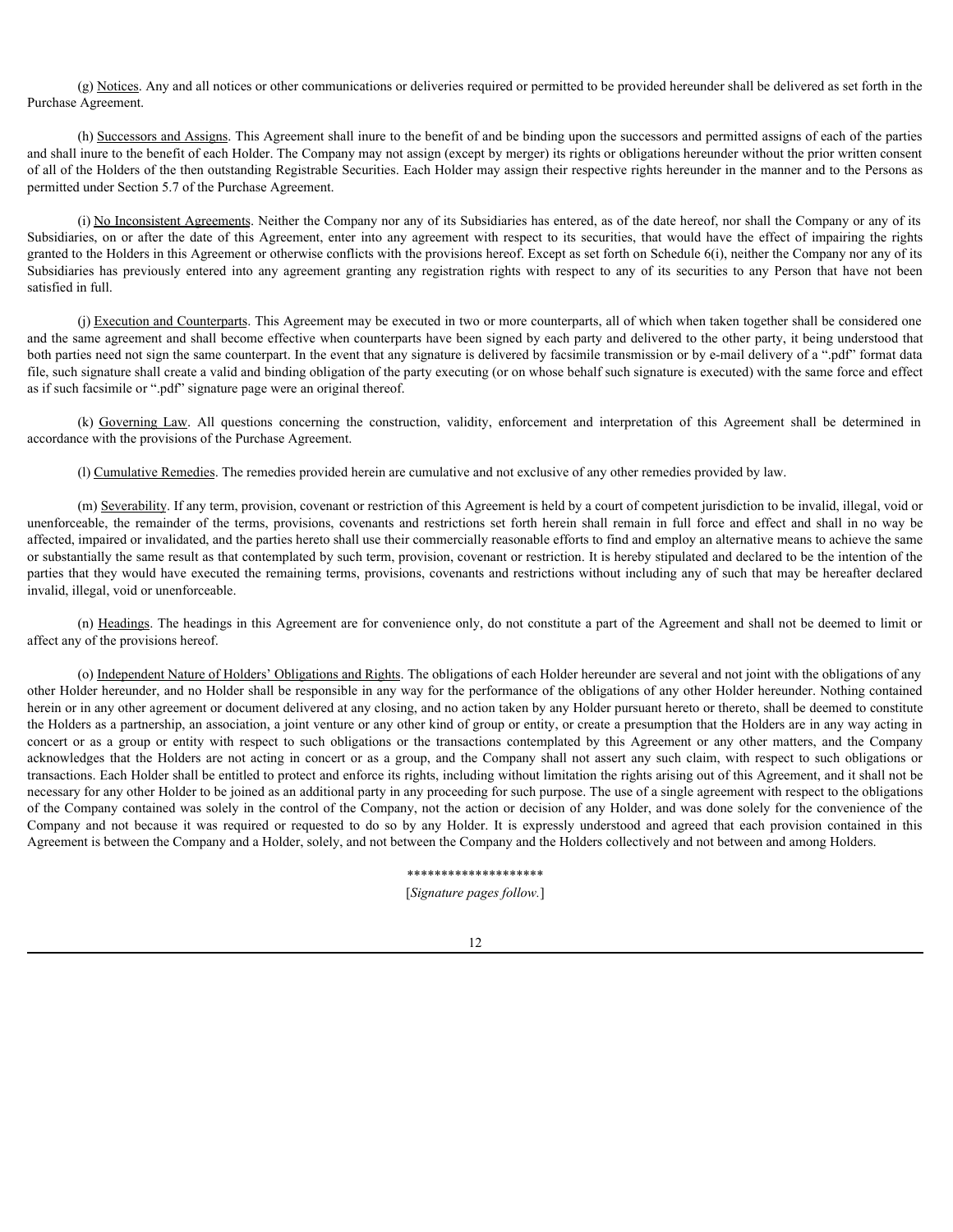IN WITNESS WHEREOF, the parties have executed this Registration Rights Agreement as of the date first written above.

### **CYREN LTD.**

 $\frac{1}{\text{Name:}}$ 

Title:

[*Signature pages of Holders follows.*]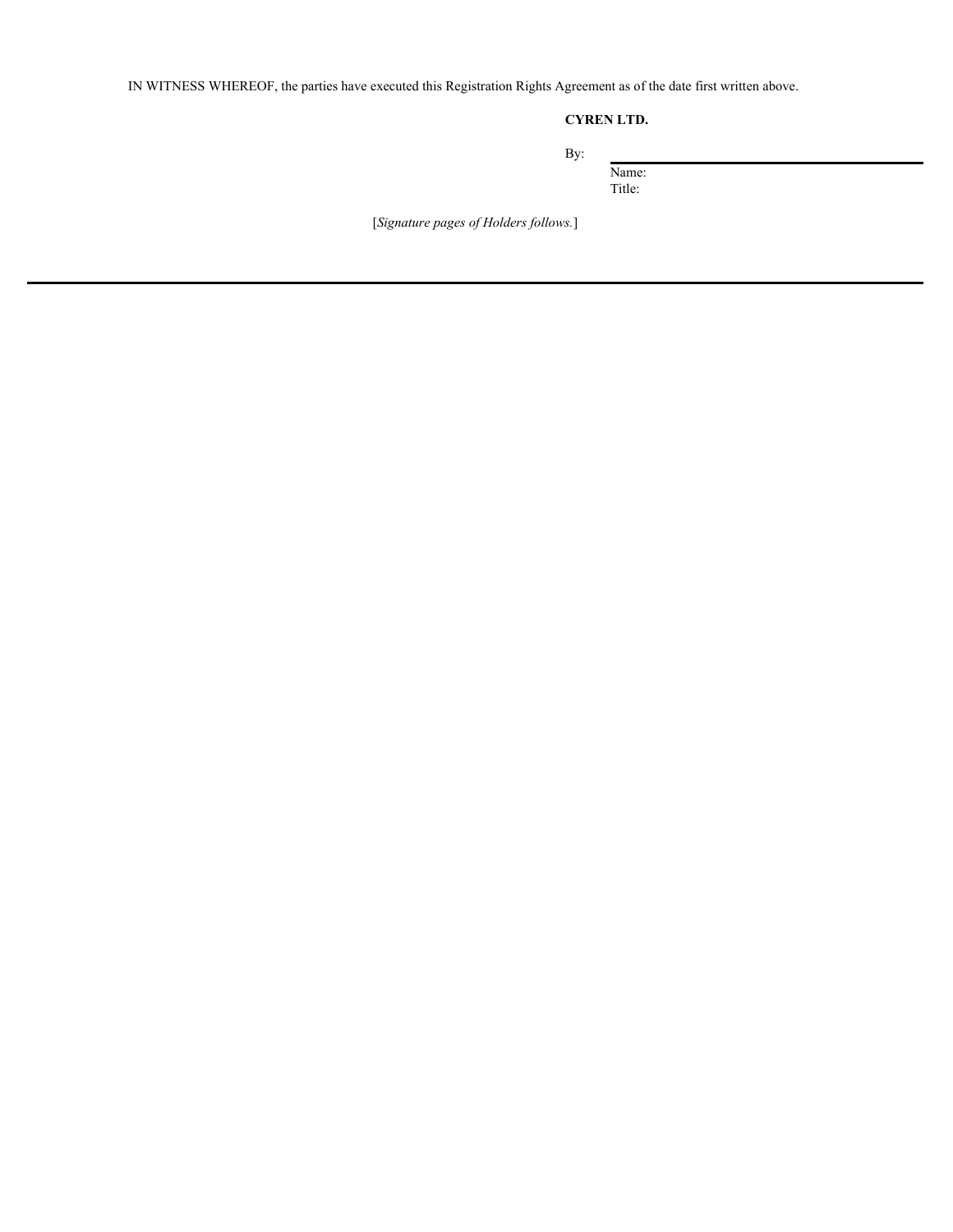| [Signature page of Holder to CYRN RRA] |  |
|----------------------------------------|--|
|----------------------------------------|--|

| Name of Holder:                                                                  |                             |
|----------------------------------------------------------------------------------|-----------------------------|
| Signature of Authorized Signatory of Holder: ___________________________________ |                             |
| Name of Authorized Signatory:                                                    |                             |
| Title of Authorized Signatory:                                                   |                             |
|                                                                                  | [Signature pages continue.] |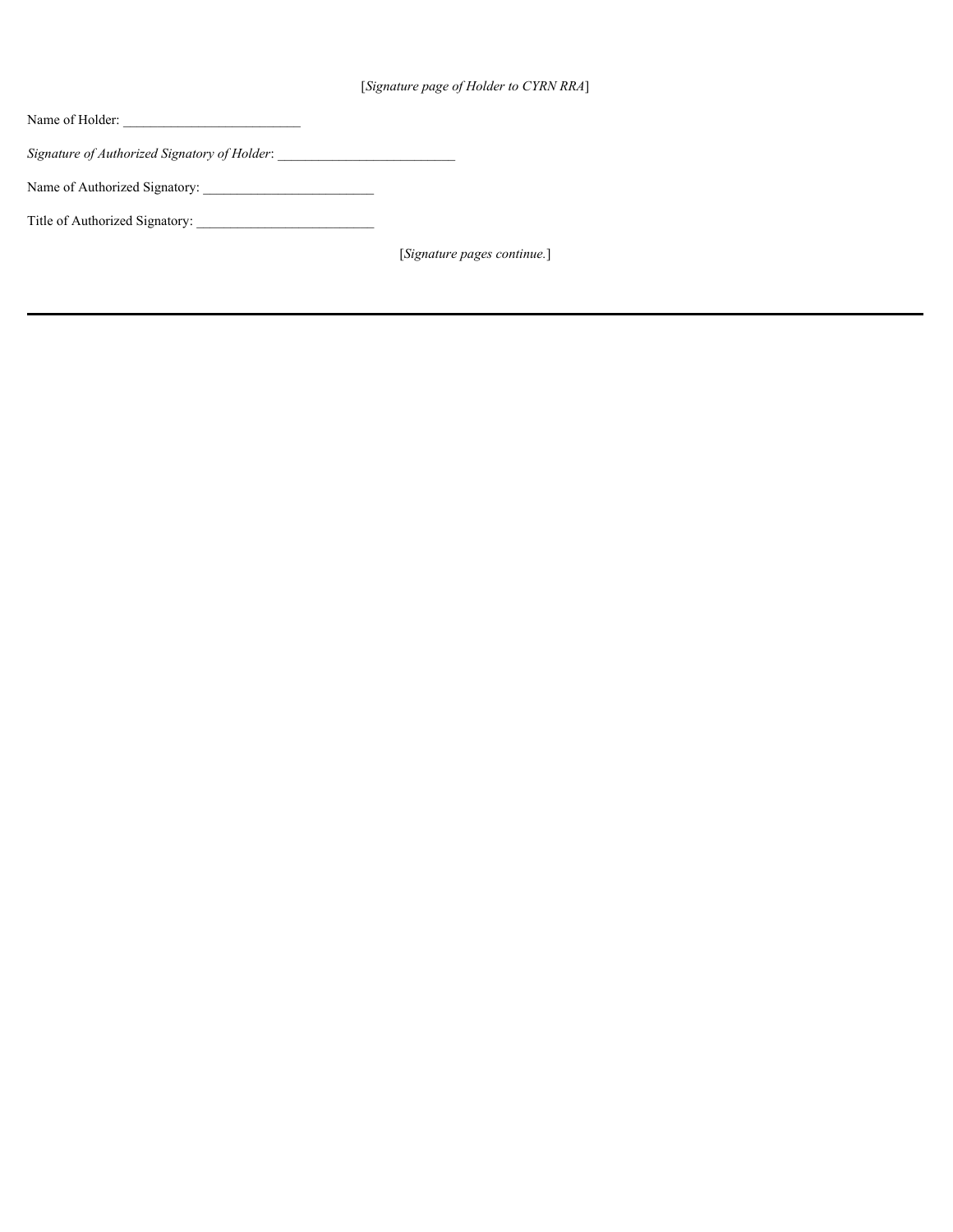#### **Schedule 6(b)**

No Piggyback on Registrations; Prohibition on Filing Other Registration Statements

No Piggyback on Registrations; Prohibition on Filing Other Registration Statements

● Registration Rights Agreement dated November 6, 2017, by and among (i) Cyren Ltd., an Israeli corporation, (ii) WP XII Investments B.V., a private limited liability company organized under the laws of the Netherlands, and (iii) the investors party thereto. The registrations right granted thereunder are for 32,211,020 shares plus any applicable interest payable in shares. Schedule 6(b)<br>
Schedule 6(b)<br>
No Piggyback on Registrations, Prohibition on Filing Other Registration Statements<br>
No Piggyback and Rights Agreement dated November 6, 2017, by and armong (i) (yrom Ltd., an Israeli corporat

A link to the Registration Rights Agreement is below. https://www.sec.gov/Archives/edgar/data/1084577/000121390018005079/f20f2017ex4- 11\_cyrenltd.htm

● The Convertible Notes issued to Yelin Lapidot Holdings in December 2018 (the "Yelin Note"). The registrations right granted thereunder are for 2,958,580 shares plus any applicable interest payable in shares.

A link to the Yelin Note is below. https://www.sec.gov/Archives/edgar/data/1084577/000121390019005130/f10k2018ex10-7\_cyrenltd.htm

thereto. The registrations right granted thereunder are for 16,586,396 shares plus any applicable interest payable in shares.

A link to the Registration Rights Agreement is below. https://www.sec.gov/Archives/edgar/data/0001084577/000121390020006888/ea119750ex10-2\_cyren.htm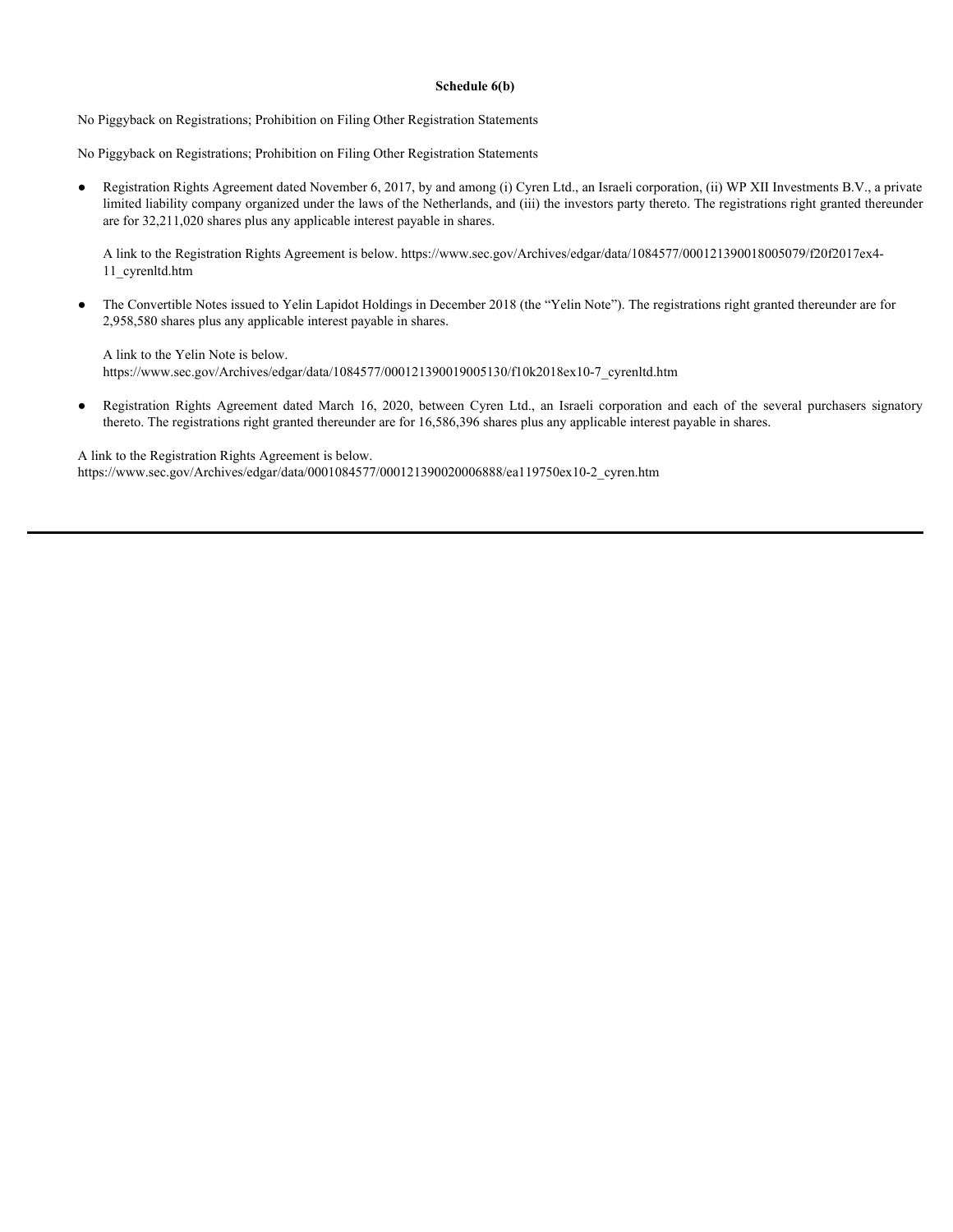#### **Schedule 6(i)**

### No Inconsistent Agreements

- Registration Rights Agreement dated November 6, 2017, by and among (i) Cyren Ltd., an Israeli corporation, (ii) WP XII Investments B.V., a private limited liability company organized under the laws of the Netherlands, and (iii) the investors party thereto.
- The Convertible Notes issued to Yelin Lapidot Holdings in December 2018.
- **Registration Rights Agreement dated November 6, 2017, by and among (i) Cyren Ltd., an Israeli corporation, (ii) WP XII Investments B.V., a private limited liability company organized under the laws of the Netherlands, a** thereto.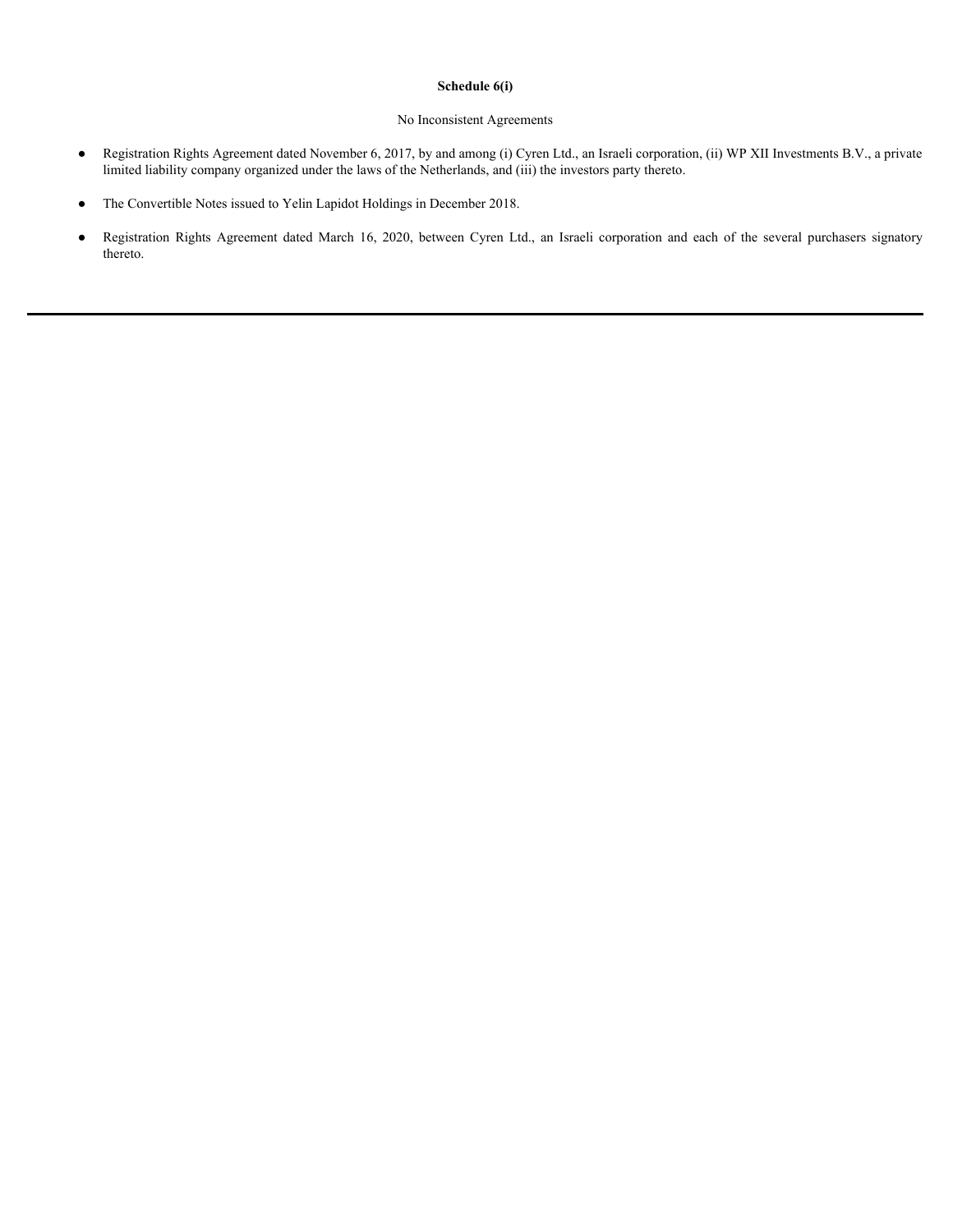#### Plan of Distribution

Each Selling Stockholder (the "Selling Stockholders") of the securities and any of their pledgees, assignees and successors-in-interest may, from time to **Example 19** Each Selling Stockholder (the "<u>Selling Stockholders</u>") of the securities and any of their pledgees, assignees and successors-in-interest may, from time to time, sell any or all of their securities covered her securities are traded or in private transactions. These sales may be at fixed or negotiated prices. A Selling Stockholder may use any one or more of the following methods when selling securities: Each Stillar Societistic of "Stilling Stockholders" and the securities and the selling place of the selling the selling content-<br>in the Selling Societistic control of the Selling Market of the particle extending market or

- ordinary brokerage transactions and transactions in which the broker-dealer solicits purchasers;
- block trades in which the broker-dealer will attempt to sell the securities as agent but may position and resell a portion of the block as principal to facilitate the transaction;
- purchases by a broker-dealer as principal and resale by the broker-dealer for its account;
- an exchange distribution in accordance with the rules of the applicable exchange;
- privately negotiated transactions;
- settlement of short sales;
- in transactions through broker-dealers that agree with the Selling Stockholders to sell a specified number of such securities at a stipulated price per security;
- through the writing or settlement of options or other hedging transactions, whether through an options exchange or otherwise;
- a combination of any such methods of sale; or
- any other method permitted pursuant to applicable law.

The Selling Stockholders may also sell securities under Rule 144 or any other exemption from registration under the Securities Act of 1933, as amended (the "Securities Act"), if available, rather than under this prospectus.

commissions or discounts from the Selling Stockholders (or, if any broker-dealer acts as agent for the purchaser of securities, from the purchaser) in amounts to be negotiated, but, except as set forth in a supplement to this Prospectus, in the case of an agency transaction not in excess of a customary brokerage commission in compliance with FINRA Rule 2440; and in the case of a principal transaction a markup or markdown in compliance with FINRA IM-2440.

Annex A-1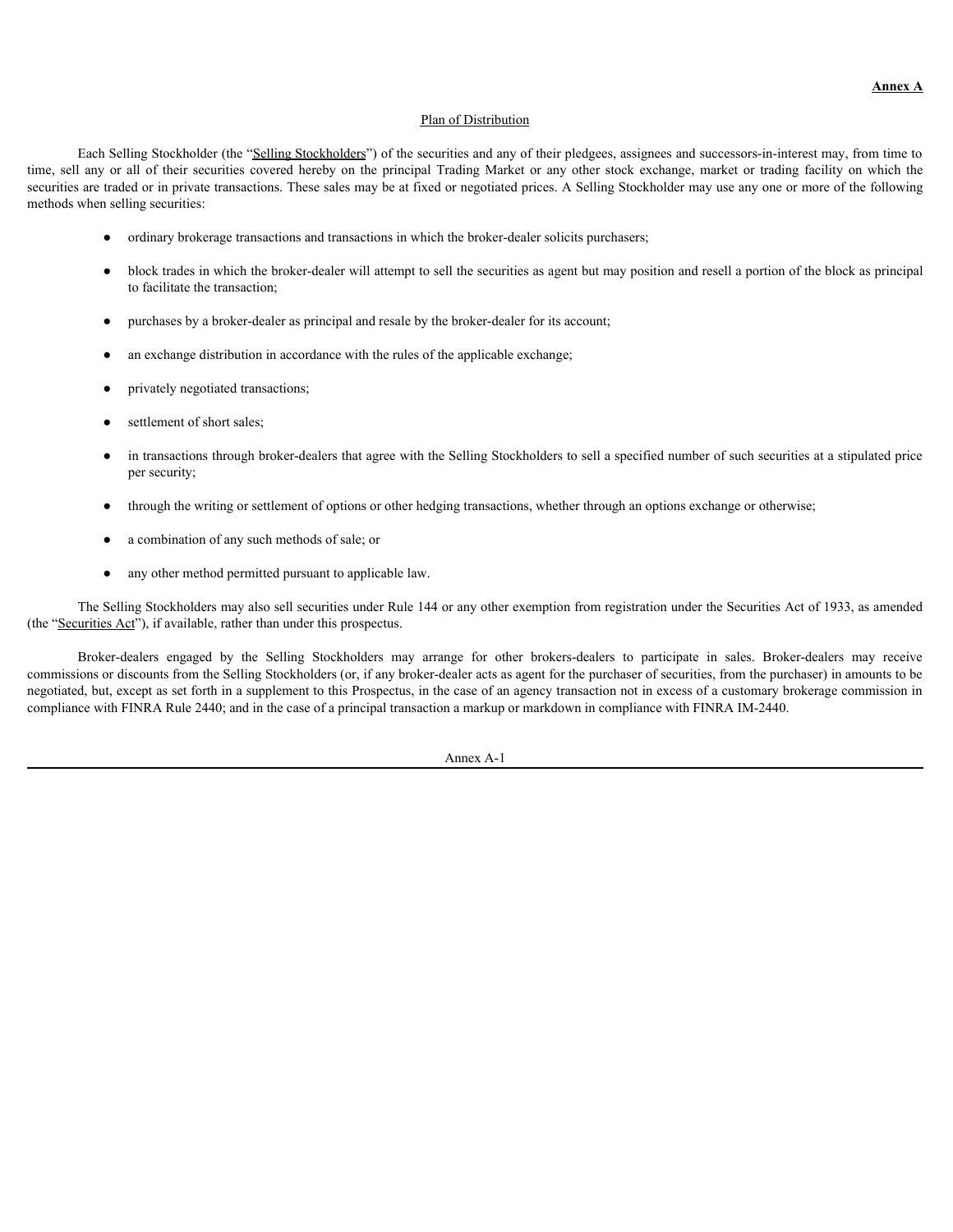In connection with the sale of the securities or interests therein, the Selling Stockholders may enter into hedging transactions with broker-dealers or other financial institutions, which may in turn engage in short sales of the securities in the course of hedging the positions they assume. The Selling Stockholders may also sell securities short and deliver these securities to close out their short positions, or loan or pledge the securities to broker-dealers that in turn may sell these In connection with the sale of the securities or interests therein, the Selling Stockholders may enter into hedging transactions with broker-dealers or other financial institutions, which may in turn engage in short sales derivative securities which require the delivery to such broker-dealer or other financial institution of securities offered by this prospectus, which securities such broker-dealer or other financial institution may resell pursuant to this prospectus (as supplemented or amended to reflect such transaction). In connection with the sale of the securities or interests therein, the Selling Stockholders may enter into hedging transactions with broker-dealers or other institutions, which may in turn engage in short sales of the sec

meaning of the Securities Act in connection with such sales. In such event, any commissions received by such broker-dealers or agents and any profit on the resale of the securities purchased by them may be deemed to be underwriting commissions or discounts under the Securities Act. Each Selling Stockholder has informed the Company that it does not have any written or oral agreement or understanding, directly or indirectly, with any person to distribute the securities.

The Company is required to pay certain fees and expenses incurred by the Company incident to the registration of the securities. The Company has agreed to indemnify the Selling Stockholders against certain losses, claims, damages and liabilities, including liabilities under the Securities Act.

We agreed to keep this prospectus effective until the earlier of (i) the date on which the securities may be resold by the Selling Stockholders without registration and without regard to any volume or manner-of-sale limitations by reason of Rule 144, without the requirement for the Company to be in compliance with the current public information under Rule 144 under the Securities Act or any other rule of similar effect or (ii) all of the securities have been sold pursuant to this prospectus or Rule 144 under the Securities Act or any other rule of similar effect. The resale securities will be sold only through registered or licensed brokers or dealers if required under applicable state securities laws. In addition, in certain states, the resale securities covered hereby may not be sold unless they have been registered or qualified for sale in the applicable state or an exemption from the registration or qualification requirement is available and is complied with.

Under applicable rules and regulations under the Exchange Act, any person engaged in the distribution of the resale securities may not simultaneously engage in market making activities with respect to the ordinary shares for the applicable restricted period, as defined in Regulation M, prior to the commencement of the distribution. In addition, the Selling Stockholders will be subject to applicable provisions of the Exchange Act and the rules and regulations thereunder, including Regulation M, which may limit the timing of purchases and sales of the ordinary shares by the Selling Stockholders or any other person. We will make copies of this prospectus available to the Selling Stockholders and have informed them of the need to deliver a copy of this prospectus to each purchaser at or prior to the time of the sale (including by compliance with Rule 172 under the Securities Act).

Annex A-2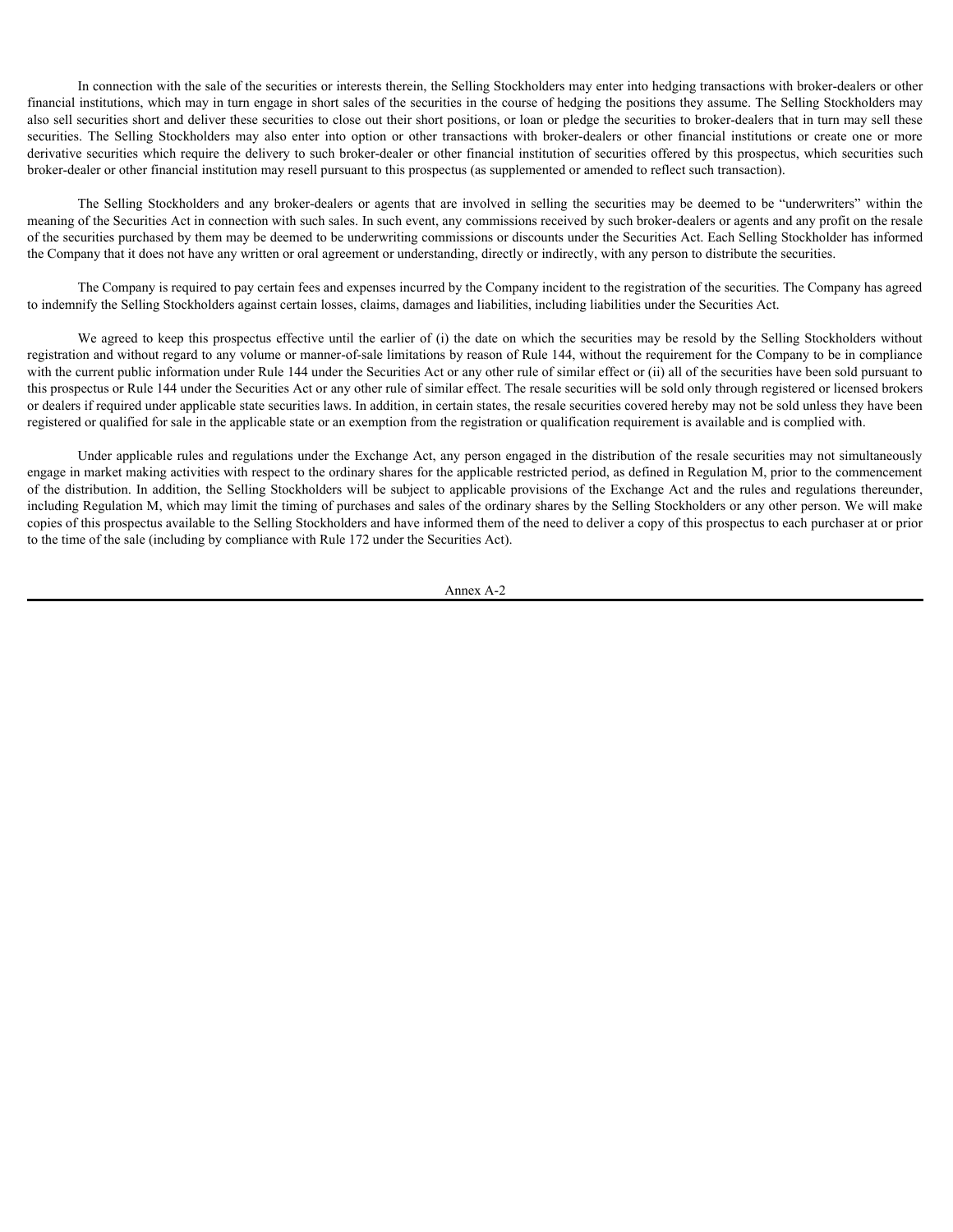#### **SELLING STOCKHOLDERS**

The ordinary shares being offered by the selling stockholders are those previously issued to the selling stockholders, and those issuable to the selling **SELLING STOCKHOLDERS**<br> **SELLING STOCKHOLDERS**<br>
The ordinary shares being offered by the selling stockholders are those previously issued to the selling stockholders, and those issuable to the selling<br>
Placement of Ordinar Placement of Ordinary Shares and Warrants" above. We are registering the ordinary shares in order to permit the selling stockholders to offer the shares for resale from time to time. Except for the ownership of the ordinary shares and the warrants, the selling stockholders have not had any material relationship with us within the past three years. **SELLING STOCKHOLDERS**<br> **SELLING STOCKHOLDERS**<br>
The ordinary shares being offered by the selling stockholders are those previously issued to the selling stockholders, and those issuable to the selling<br>
ters, upon exercise

stockholders. The second column lists the number of ordinary shares beneficially owned by each selling stockholder, based on its ownership of the ordinary shares and warrants, as of  $\qquad \qquad$ , 2022, assuming exercise of the warrants held by the selling stockholders on that date, without regard to any limitations on exercises.

The third column lists the ordinary shares being offered by this prospectus by the selling stockholders.

In accordance with the terms of a registration rights agreement with the selling stockholders, this prospectus generally covers the resale of the sum of (i) the number of ordinary shares issued to the selling stockholders in the "Private Placement of Ordinary Shares and Warrants" described above and (ii) the maximum number of ordinary shares issuable upon exercise of the related warrants, determined as if the outstanding warrants were exercised in full as of the trading day immediately preceding the date this registration statement was initially filed with the SEC, each as of the trading day immediately preceding the applicable date of determination and all subject to adjustment as provided in the registration right agreement, without regard to any limitations on the exercise of the warrants. The fourth column assumes the sale of all of the shares offered by the selling stockholders pursuant to this prospectus.

Under the terms of the warrants, a selling stockholder may not exercise the warrants to the extent such exercise would cause such selling stockholder, together with its affiliates and attribution parties, to beneficially own a number of ordinary shares which would exceed 4.99% of our then outstanding ordinary following such exercise, excluding for purposes of such determination ordinary shares issuable upon exercise of the warrants which have not been exercised. The number of shares in the second column does not reflect this limitation. The selling stockholders may sell all, some or none of their shares in this offering. See "Plan of Distribution."

Annex B-1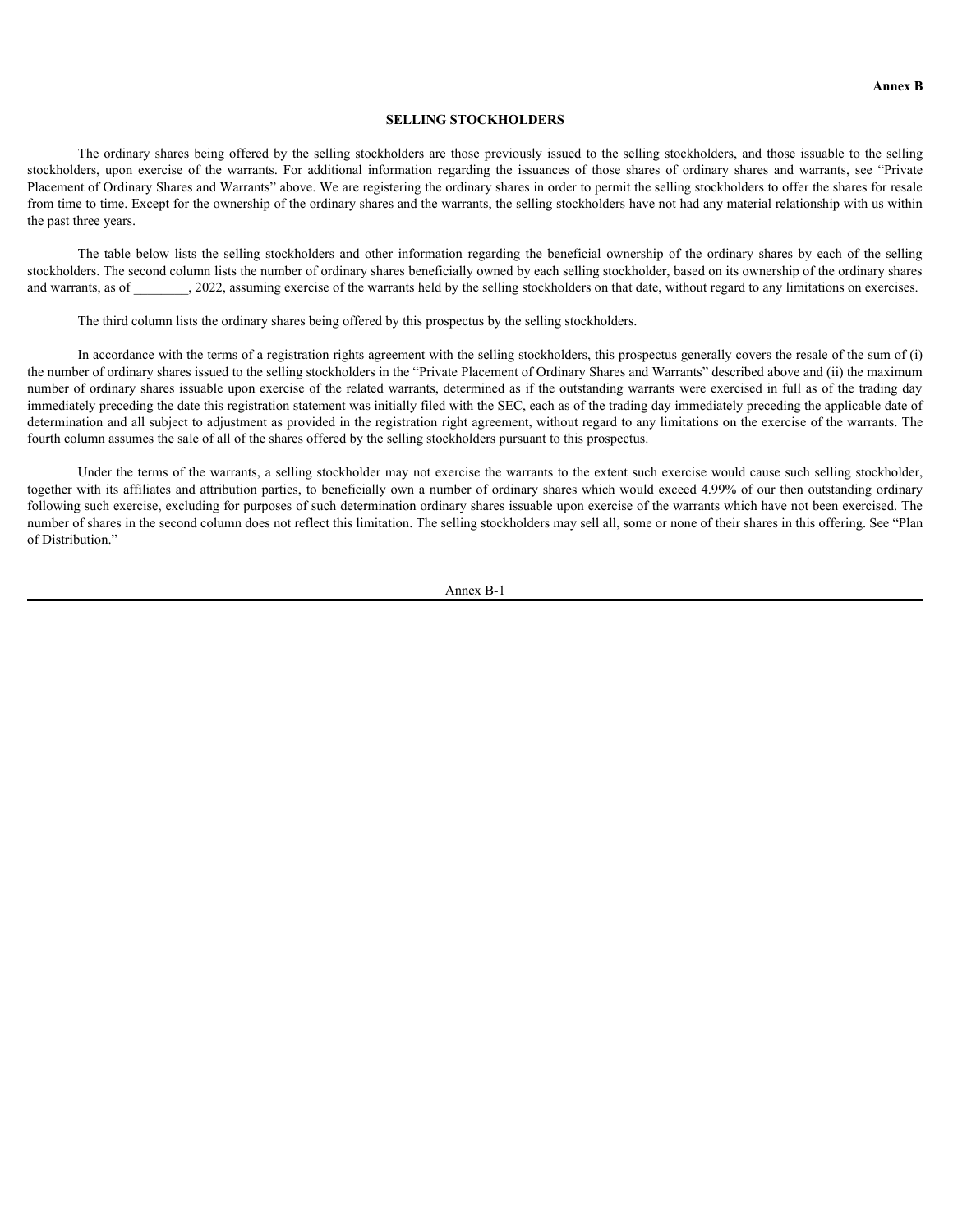|                                    |                                        | <b>Maximum Number of Ordinary</b>         |                                        |
|------------------------------------|----------------------------------------|-------------------------------------------|----------------------------------------|
|                                    | <b>Number of Ordinary Shares Owned</b> | <b>Shares to be Sold Pursuant to this</b> | <b>Number of Ordinary Shares Owned</b> |
| <b>Name of Selling Stockholder</b> | <b>Prior to Offering</b>               | <b>Prospectus</b>                         | <b>After Offering</b>                  |
|                                    |                                        |                                           |                                        |
|                                    |                                        |                                           |                                        |
|                                    |                                        |                                           |                                        |
|                                    |                                        |                                           |                                        |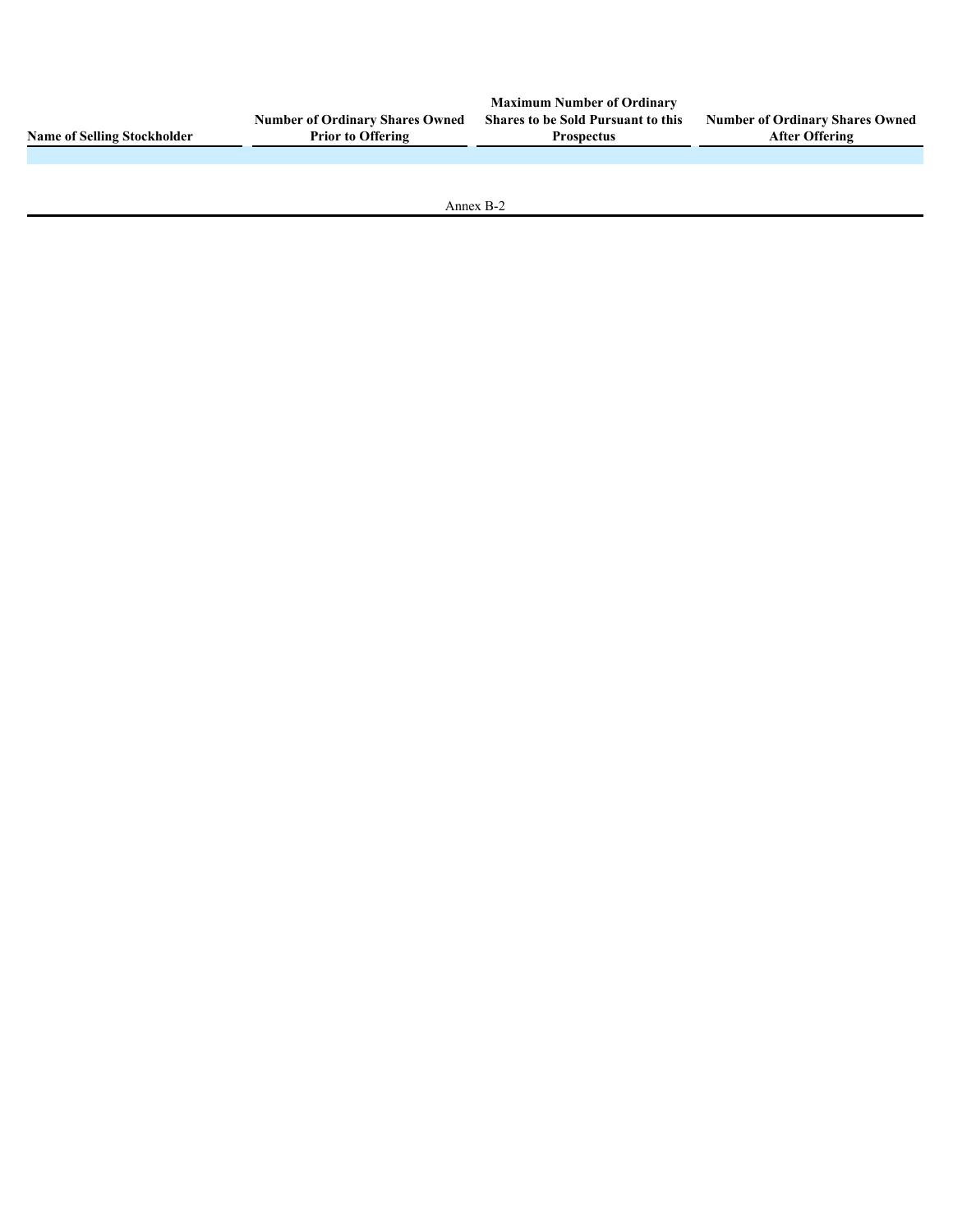#### **CYREN LTD.**

#### **Selling Stockholder Notice and Questionnaire**

The undersigned beneficial owner of ordinary shares (the "Registrable Securities") of Cyren Ltd., an Israeli corporation (the "Company"), understands **EXPEN LTD.**<br> **EVREN LTD.**<br> **EVREN LTD.**<br> **EVREN LTD.**<br> **EVREN LTD.**<br> **EXERT COMPATE SECUTE AND COMPATE SECUTE AND CONDUCT TO CONDUCT THE COMPATE SECUTE AND COMPONE TO A RESPECTABLY (TO the COMPANY) a registration statemen** Statement") for the registration of the registration Rights (Statement and Rule 12 of the redistribute and **Curities** 200 of Cyren Ltd., an Israeli corporation (the "Commany"), understands that the Commany has filed or int **EXEN LTD.**<br> **EXERY CONDUM**<br> **Annex CONDUM**<br> **Security State and Questionnaire**<br> **Security** and Equipmental company has filed or intends to file with the Securities and Exchange Commission (the "<u>Commission</u>") a registrati Registration Rights Agreement is available from the Company upon request at the address set forth below. All capitalized terms not otherwise defined herein shall have the meanings ascribed thereto in the Registration Rights Agreement.

Certain legal consequences arise from being named as a selling stockholder in the Registration Statement and the related prospectus. Accordingly, holders and beneficial owners of Registrable Securities are advised to consult their own securities law counsel regarding the consequences of being named or not being named as a selling stockholder in the Registration Statement and the related prospectus.

### **NOTICE**

The undersigned beneficial owner (the "Selling Stockholder") of Registrable Securities hereby elects to include the Registrable Securities owned by it in the Registration Statement.

Annex C-1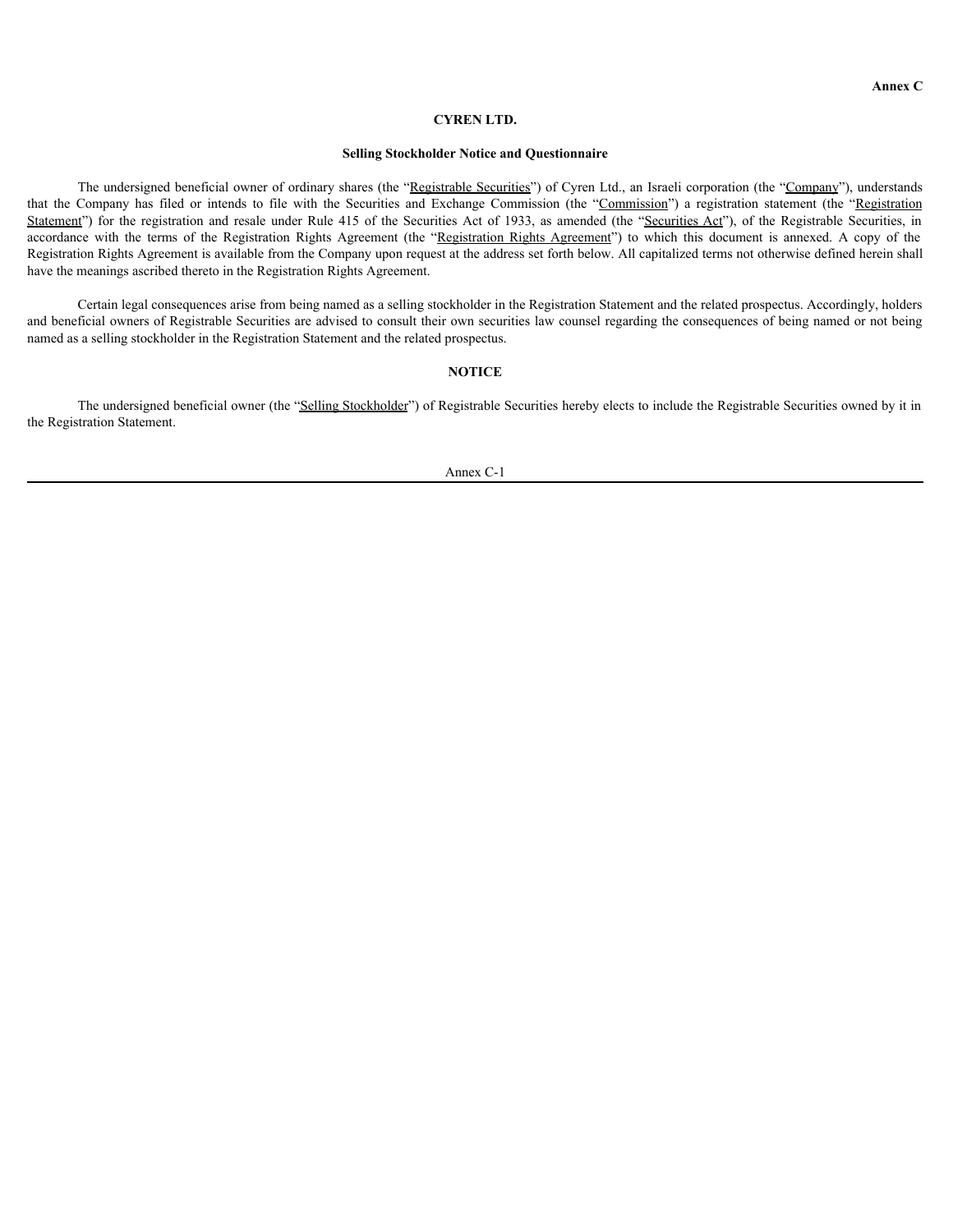The undersigned hereby provides the following information to the Company and represents and warrants that such information is accurate:

## **QUESTIONNAIRE**

- **1. Name.**
	- (a) Full Legal Name of Selling Stockholder
	- (b) Full Legal Name of Registered Holder (if not the same as (a) above) through which Registrable Securities are held:
	- (c) Full Legal Name of Natural Control Person (which means a natural person who directly or indirectly alone or with others has power to vote or dispose of the securities covered by this Questionnaire):

# **2. Address for Notices to Selling Stockholder:**

Telephone:

Fax:

Contact Person:

Annex C-2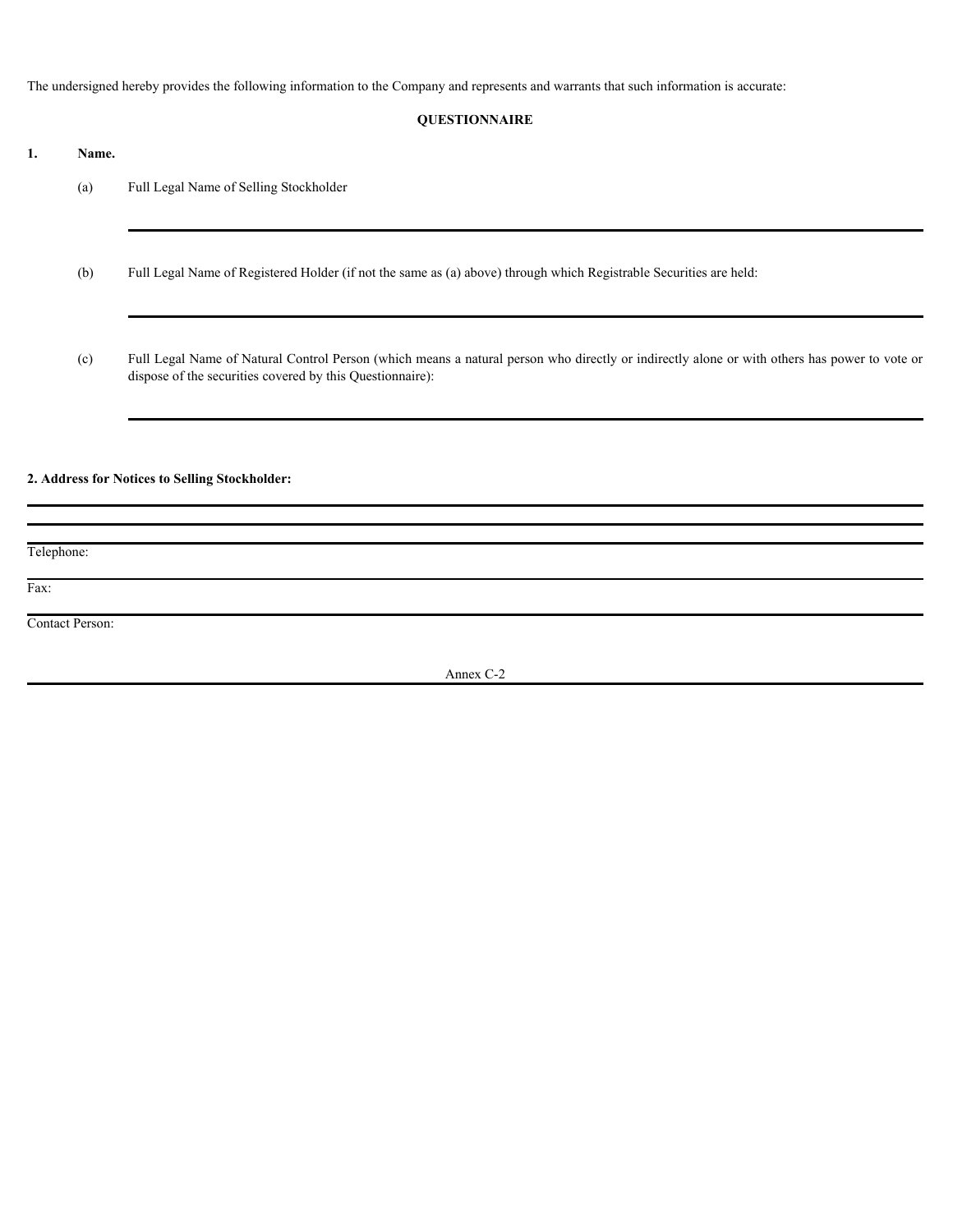### **3. Broker-Dealer Status:**

(a) Are you a broker-dealer?

 $\Gamma$ es  $\Box$  No  $\Box$ 

(b) If "yes" to Section 3(a), did you receive your Registrable Securities as compensation for investment banking services to the Company?

 $\Gamma$ es  $\Box$  No  $\Box$ 

Note: If "no" to Section 3(b), the Commission's staff has indicated that you should be identified as an underwriter in the Registration Statement.

(c) Are you an affiliate of a broker-dealer?

 $\Gamma$ es  $\Box$  No  $\Box$ 

(d) If you are an affiliate of a broker-dealer, do you certify that you purchased the Registrable Securities in the ordinary course of business, and at the time of the purchase of the Registrable Securities to be resold, you had no agreements or understandings, directly or indirectly, with any person to distribute the Registrable Securities? **Except Figure Status:**<br>  $\Delta$   $\alpha$  year is reduced  $\Delta$  (a) and you conside your Registrable Socurities as compensation for investment banking services to the Company?<br>  $\gamma$  is  $\Box$  No  $\Box$ <br>  $\Box$  This  $\Box$  is the company

 $\Gamma$ es  $\Box$  No  $\Box$ 

Note: If "no" to Section 3(d), the Commission's staff has indicated that you should be identified as an underwriter in the Registration Statement.

### **4. Beneficial Ownership of Securities of the Company Owned by the Selling Stockholder.**

*securities issuable pursuant to the Purchase Agreement.*

(a) Type and Amount of other securities beneficially owned by the Selling Stockholder: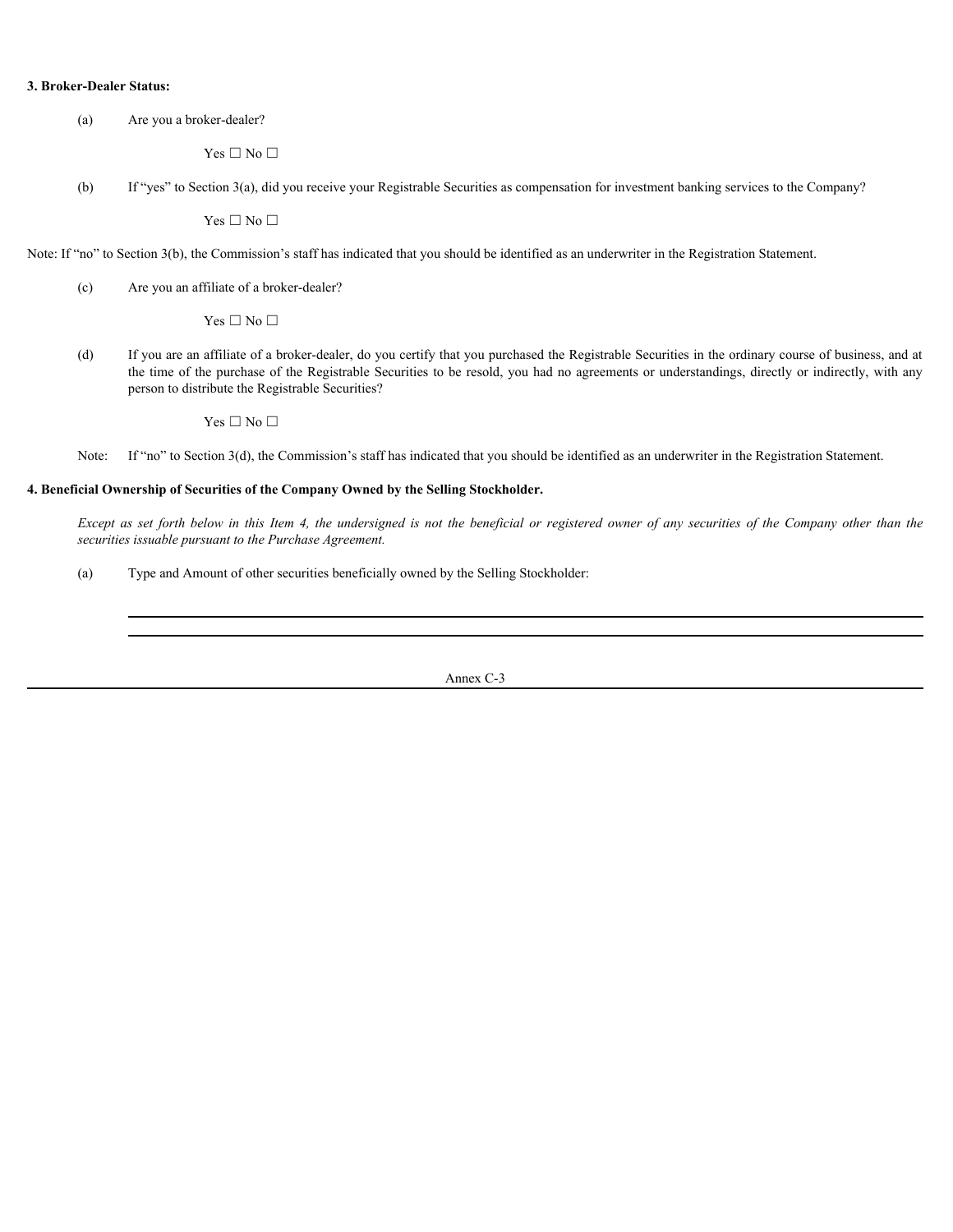### **5. Relationships with the Company:**

*Except as set forth below, neither the undersigned nor any of its affiliates, officers, directors or principal equity holders (owners of 5% of more of the equity securities of the undersigned) has held any position or office or has had any other material relationship with the Company (or its predecessors or affiliates) during the past three years.*

State any exceptions here:

subsequent to the date hereof at any time while the Registration Statement remains effective; provided, that the undersigned shall not be required to notify the Company of any changes to the number of securities held or owned by the undersigned or its affiliates.

**Except as set forth below, neither the undersigned nor any of its affiliates, officers, directors or principal equity holders (owners of 5% of more of the exequation securities of the exergent) has held any position or of** By signing below, the undersigned consents to the disclosure of the information contained herein in its answers to Items 1 through 5 and the inclusion of such information in the Registration Statement and the related prospectus and any amendments or supplements thereto. The undersigned understands that such information will be relied upon by the Company in connection with the preparation or amendment of the Registration Statement and the related prospectus and any amendments or supplements thereto.

IN WITNESS WHEREOF the undersigned, by authority duly given, has caused this Notice and Questionnaire to be executed and delivered either in person or by its duly authorized agent.

Date: Beneficial Owner:

By:

Name: Title:

**PLEASE FAX A COPY (OR EMAIL A PDF COPY) OF THE COMPLETED AND EXECUTED NOTICE AND QUESTIONNAIRE TO:**

Annex C-4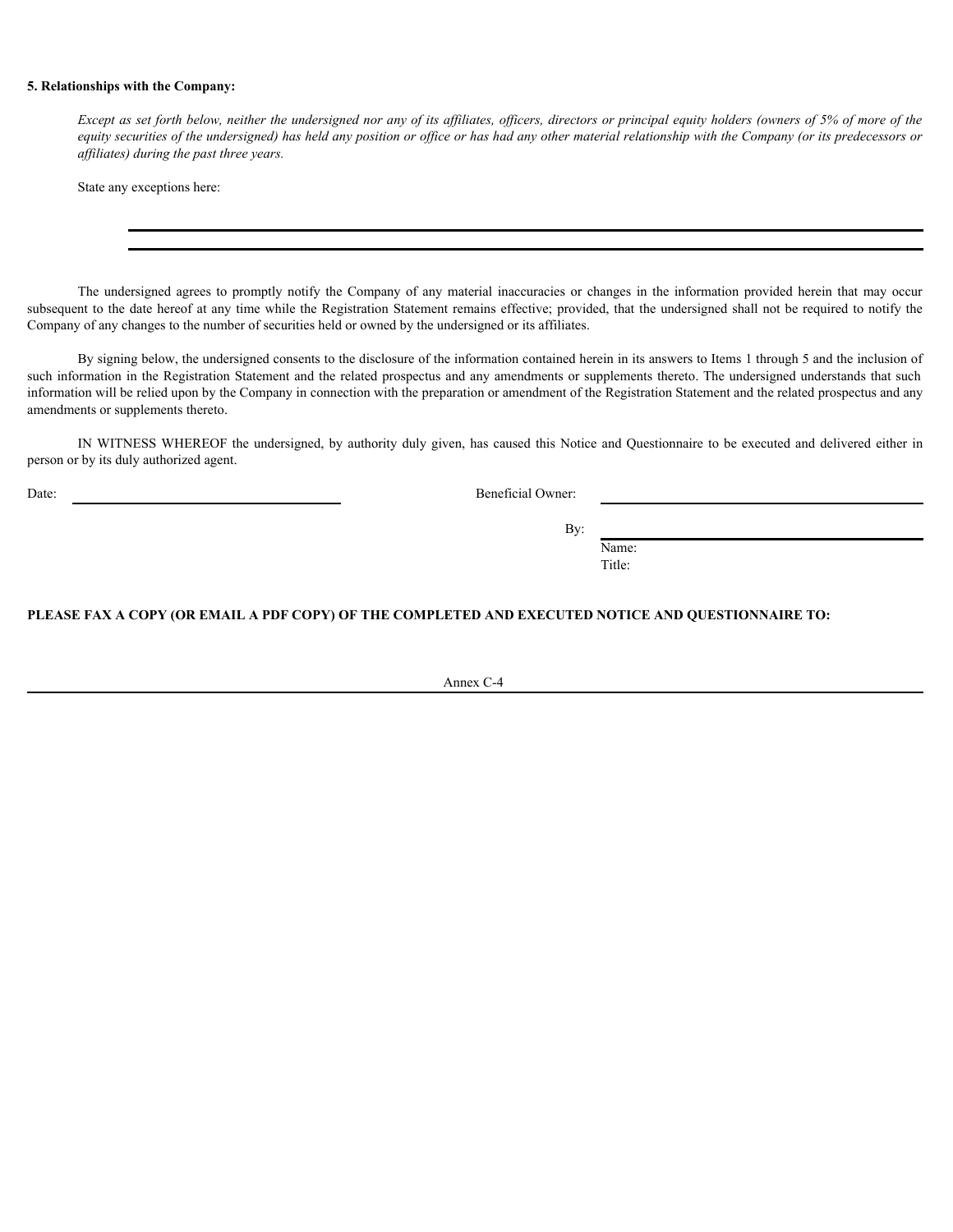

### **PRESS RELEASE**

### **Cyren Announces \$12 Million Private Placement Priced At-the-Market**

**McLean, Va. – February 10, 2022 –** Cyren (Nasdaq: CYRN), today announced that it has entered into a securities purchase agreement with certain institutional EN RESS RELEASE<br> **ENVIRONMENT CONTAINMENT CONTAINMENT CONTAINMENT CONTAINMENT CONTAINMENT CONTAINMENT CONTAINMENT CONTAINMENT CONTAINMENT CONTAINMENT CONTAINMENT CONTAINMENT CONTAINMENT CONTAINMENT CONTAINMENT CONTAINMENT** warrants to purchase up to 3,129,075 ordinary shares, at a purchase price of \$3.835 per share (or ordinary share equivalent) and associated warrant, in a private placement priced "at-the-market" under Nasdaq Rules. The warrants will have a term of five and one-half years, be exercisable immediately following the issuance date and have an exercise price of \$3.71 per ordinary share. **Cyres Act EXEC ME CONDUCT CONDUCT CONDUCT**<br> **CALCE ACTION AND THE CONDUCT CONTINUES TO THE CONDUCT CONDUCT CONDUCT CONDUCT CONDUCT CONDUCT CONDUCT CONDUCT CONDUCT CONDUCT CONDUCT CONDUCT CONDUCT CONDUCT CONDUCT AND THE C** EXALUATE STRANGT ENTIRE THE STRANGT CONTROL INTERFERICAN ACTION AND SECURE THE INTERFERICAN AND A CONTROL INTERFERICAN AND A CONTROL INTERFERICAN AND A CONTROL INTERFERICAN AND A CONTROL INTERFERICAN CONTROL INTERFERICAN

H.C. Wainwright & Co. is acting as the exclusive placement agent for the offering.

Cyren intends to use the net proceeds from the private placement for for working capital and general corporate purposes. The closing of the private placement is expected to occur on or about February 14, 2022, subject to satisfaction of customary closing conditions.

The offer and sale of the foregoing securities are being made in a transaction not involving a public offering and have not been registered under the Securities Act States except pursuant to an effective registration statement or an applicable exemption from the registration requirements of the Securities Act and such applicable state securities laws.

covering the resale of the ordinary shares to be issued to the investors (including the shares underlying the warrants) no later than 15 days after today and to use best efforts to have the registration statement declared effective as promptly as practical thereafter, and in any event no later than 80 days after today in the event of a "full review" by the Securities and Exchange Commission.

This press release does not constitute an offer to sell or the solicitation of an offer to buy any securities, nor shall there be any sale of the securities in any state in which such offer, solicitation or sale would be unlawful prior to the registration or qualification under the securities laws of such state.

### **About Cyren:**

More than 1.3 billion users around the world rely on Cyren's cloud security solutions to protect them against cyber attacks and data loss every day. Powered by GlobalView, Cyren's global security cloud that identifies emerging threats on a global basis in real-time, Cyren (Nasdaq:CYRN) delivers fast time-to-protection with threat detection services, threat intelligence and enterprise email security products for leading email providers, cybersecurity vendors, service providers and enterprises. Learn more at www.cyren.com.

Blog: https://www.cyren.com/blog LinkedIn: www.linkedin.com/company/cyren Twitter: www.twitter.com/CyrenInc

#### **Forward-Looking Statements**

Cyca intends to us the ast proceeds from the pivace placement for for working equid and general context of coloning of the pivace placements of the system of the control of the control of the contains for the control of t "believe," "seek," "estimate," "will," "project" or words of similar meaning. Forward-looking statements are not guarantees of future performance, are based on certain assumptions and are subject to various known and unknown risks and uncertainties, many of which are beyond Cyren's control, and cannot be predicted or The offer and sake of the forespiring searchies are being made in a measured and through a public offering and have not been firsted under the Securities Act of 1957, a manched the - Securities Act of 1957, a manched the additional risks, many of which are now unknown and generally out of Cyren's control, and which are detailed from time to time in reports filed by Cyren with the of 1933, a ancoded the "Secondinate" are complicable ante secondinates on Form 10-K cycle and an anchor and the United States on Form 10-C, reports on Form 10-Q, reports on Form 8-K and an interval report of the Solicity o statements contained herein (including any forward-looking statements), except as required by law.

#### **Company Contact:**

Kenneth Tarpey, CFO Cyren +1.703.760.3320 Kenneth.tarpey@cyren.com